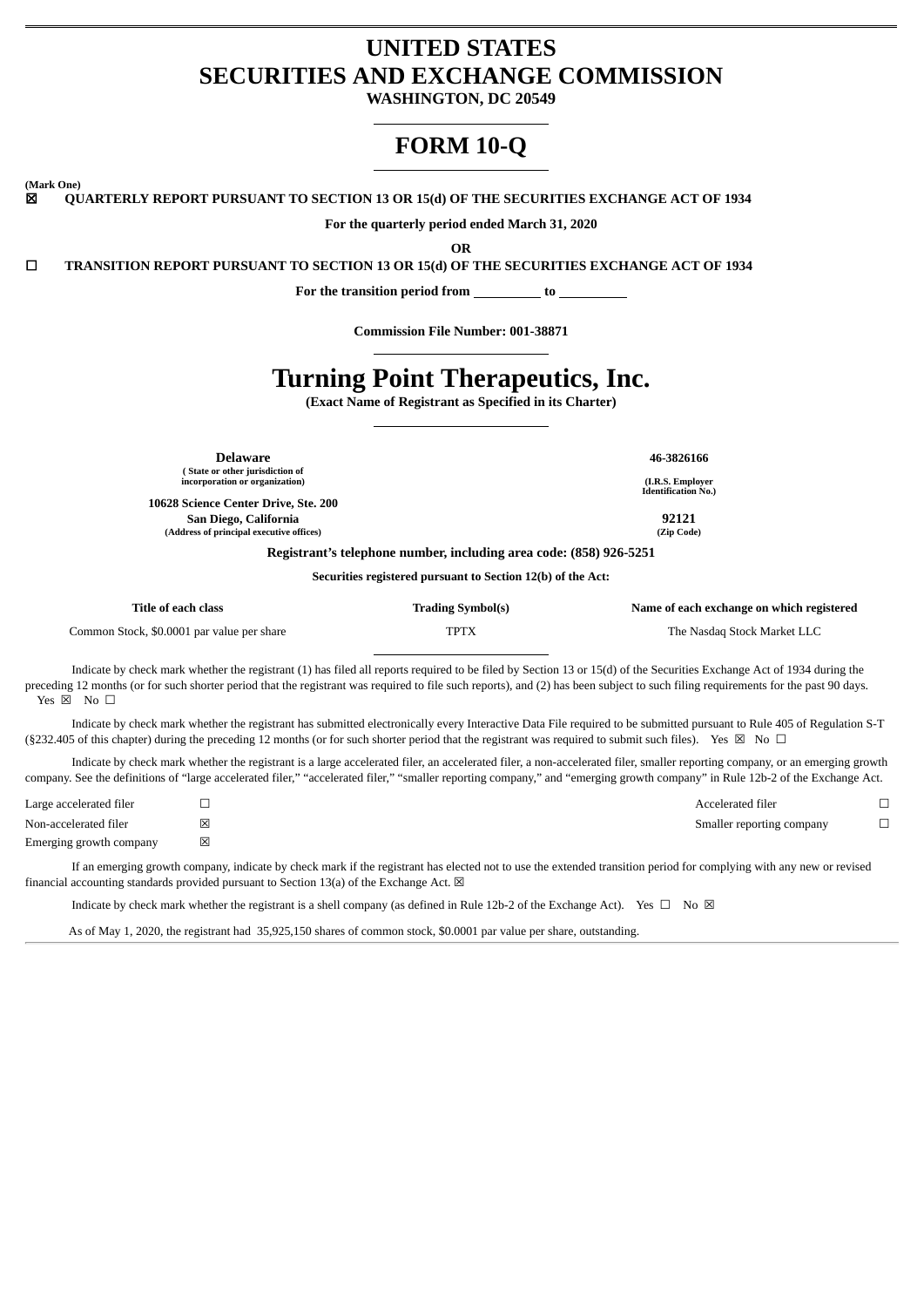# **Table of Contents**

|                   |                                                                                               | Page |
|-------------------|-----------------------------------------------------------------------------------------------|------|
| PART I.           | <b>FINANCIAL INFORMATION</b>                                                                  |      |
| Item 1.           | <b>Financial Statements (unaudited)</b>                                                       | 3    |
|                   | <b>Condensed Balance Sheets</b>                                                               | 3    |
|                   | <b>Condensed Statements of Operations and Comprehensive Loss</b>                              |      |
|                   | <b>Condensed Statements of Convertible Preferred Stock and Stockholders' Equity (Deficit)</b> | 5    |
|                   | <b>Condensed Statements of Cash Flows</b>                                                     | 6    |
|                   | Notes to the Unaudited Condensed Financial Statements                                         |      |
| Item 2.           | <b>Management's Discussion and Analysis of Financial Condition and Results of Operations</b>  | 14   |
| Item 3.           | <b>Quantitative and Qualitative Disclosures About Market Risk</b>                             | 19   |
| Item 4.           | <b>Controls and Procedures</b>                                                                | 19   |
| PART II.          | <b>OTHER INFORMATION</b>                                                                      |      |
| Item 1.           | <b>Legal Proceedings</b>                                                                      | 19   |
| Item 1A.          | <b>Risk Factors</b>                                                                           | 20   |
| Item 2.           | Unregistered Sales of Equity Securities and Use of Proceeds                                   | 66   |
| Item 3.           | <b>Defaults Upon Senior Securities</b>                                                        | 66   |
| Item 4.           | <b>Mine Safety Disclosures</b>                                                                | 66   |
| Item 5.           | <b>Other Information</b>                                                                      | 66   |
| Item 6.           | <b>Exhibits</b>                                                                               | 67   |
| <b>SIGNATURES</b> |                                                                                               | 68   |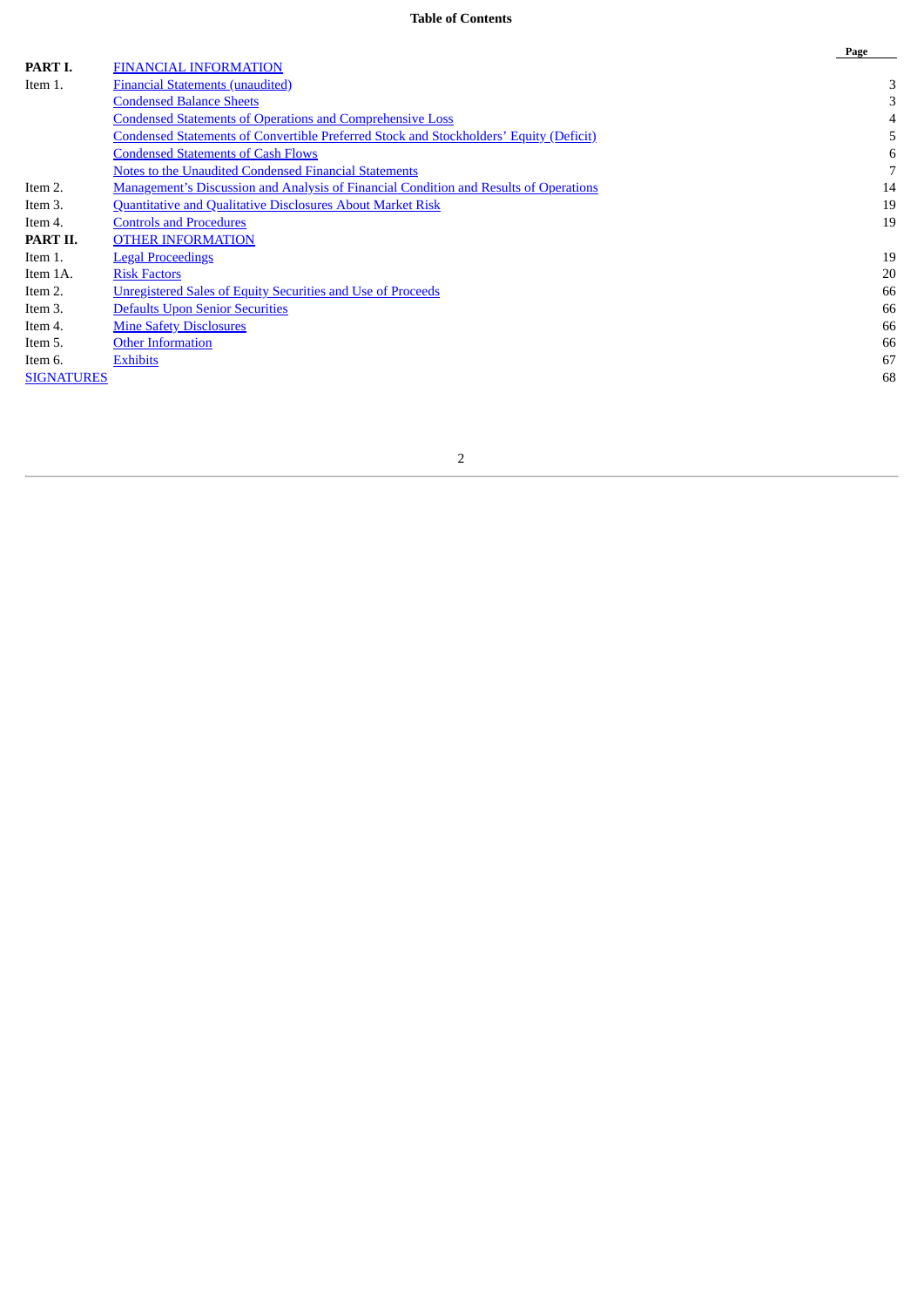# <span id="page-2-1"></span><span id="page-2-0"></span>**Item 1. Financial Statements**

# **Turning Point Therapeutics, Inc.**

# **Condensed Balance Sheets**

# **(In thousands, except share and par value amounts)**

<span id="page-2-2"></span>

|                                                                                                                                                                                                            |    | March 31,<br>2020 | December 31,<br>2019 |
|------------------------------------------------------------------------------------------------------------------------------------------------------------------------------------------------------------|----|-------------------|----------------------|
| <b>Assets</b>                                                                                                                                                                                              |    | <b>Unaudited</b>  |                      |
| Current assets:                                                                                                                                                                                            |    |                   |                      |
| Cash and cash equivalents                                                                                                                                                                                  | \$ | 29,838            | \$<br>48,188         |
| Marketable securities                                                                                                                                                                                      |    | 350,944           | 360,963              |
| Prepaid and other current assets                                                                                                                                                                           |    | 8,614             | 5,796                |
| Total current assets                                                                                                                                                                                       |    | 389,396           | 414,947              |
| Property and equipment, net                                                                                                                                                                                |    | 2,661             | 2,689                |
| Right-of-use lease assets                                                                                                                                                                                  |    | 4,219             | 4,493                |
| Security deposits                                                                                                                                                                                          |    | 73                | 73                   |
| <b>Total assets</b>                                                                                                                                                                                        | \$ | 396,349           | \$<br>422,202        |
| Liabilities and stockholders' equity                                                                                                                                                                       |    |                   |                      |
| Liabilities:                                                                                                                                                                                               |    |                   |                      |
| Current liabilities:                                                                                                                                                                                       |    |                   |                      |
| Accounts payable                                                                                                                                                                                           | \$ | 1,846             | \$<br>2,150          |
| Accrued expenses and other current liabilities                                                                                                                                                             |    | 5,256             | 3,910                |
| Accrued compensation                                                                                                                                                                                       |    | 2,778             | 6,736                |
| Current portion of operating lease liabilities                                                                                                                                                             |    | 1,275             | 1,236                |
| Total current liabilities                                                                                                                                                                                  |    | 11,155            | 14,032               |
| Operating lease liabilities, long-term                                                                                                                                                                     |    | 3,487             | 3,819                |
| Commitments and contingencies (Note 7)                                                                                                                                                                     |    |                   |                      |
| Stockholders' equity:                                                                                                                                                                                      |    |                   |                      |
| Preferred stock, \$0.0001 par value; 10,000,000 shares authorized at March 31, 2020 and December 31,<br>2019, respectively; zero shares outstanding at March 31, 2020 and December 31, 2019, respectively; |    |                   |                      |
| Common stock, \$0.0001 par value; 200,000,000 shares authorized at March 31, 2020 and December 31,<br>2019, respectively; 35,922,248 and 35,915,119 shares issued and outstanding at March 31, 2020 and    |    |                   |                      |
| December 31, 2019, respectively                                                                                                                                                                            |    | 4                 | $\overline{4}$       |
| Additional paid-in capital                                                                                                                                                                                 |    | 565,350           | 526,960              |
| Accumulated other comprehensive (loss) income                                                                                                                                                              |    | (45)              | 271                  |
| Accumulated deficit                                                                                                                                                                                        |    | (183, 602)        | (122, 884)           |
| Total stockholders' equity                                                                                                                                                                                 |    | 381,707           | 404,351              |
| Total liabilities and stockholders' equity                                                                                                                                                                 | \$ | 396,349           | \$<br>422,202        |

*See accompanying notes.*

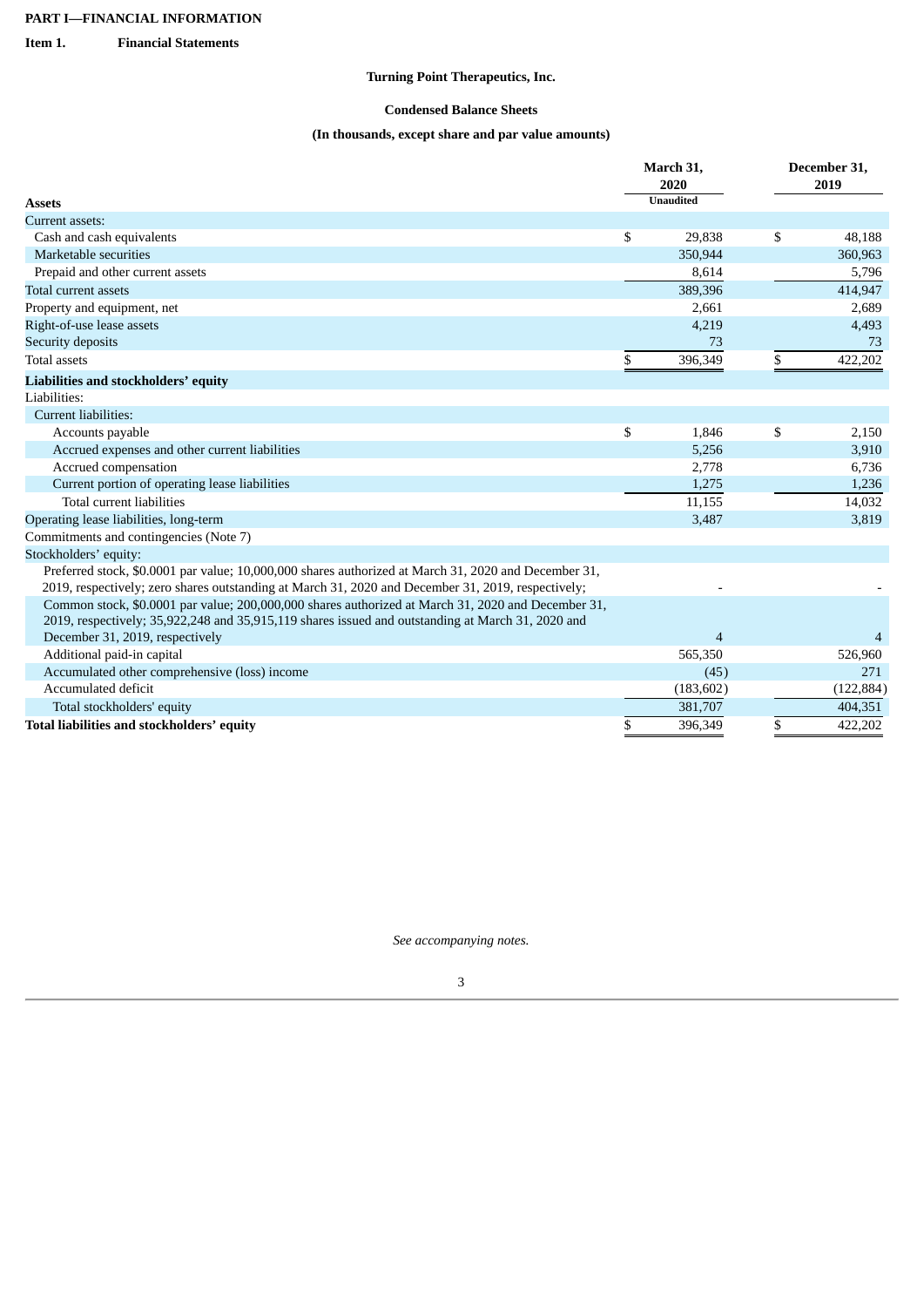# **Turning Point Therapeutics, Inc.**

# **Condensed Statements of Operations and Comprehensive Loss**

**(In thousands, except share and per share amounts)**

# **(Unaudited)**

<span id="page-3-0"></span>

|                                                               | <b>Three Months Ended March 31.</b> |            |    |           |  |  |  |
|---------------------------------------------------------------|-------------------------------------|------------|----|-----------|--|--|--|
|                                                               | 2020                                | 2019       |    |           |  |  |  |
| Operating expenses:                                           |                                     |            |    |           |  |  |  |
| Research and development                                      | \$                                  | 22,769     | \$ | 10,451    |  |  |  |
| General and administrative                                    |                                     | 39,857     |    | 3,614     |  |  |  |
| Total operating expenses                                      |                                     | 62,626     |    | 14,065    |  |  |  |
| Loss from operations                                          |                                     | (62, 626)  |    | (14,065)  |  |  |  |
| Other income, net                                             |                                     | 1,908      |    | 518       |  |  |  |
| Net loss                                                      |                                     | (60, 718)  |    | (13, 547) |  |  |  |
| Unrealized loss on marketable securities                      |                                     | (316)      |    |           |  |  |  |
| Comprehensive loss                                            |                                     | (61,034)   |    | (13, 547) |  |  |  |
| Net loss per share, basic and diluted                         |                                     | (1.69)     |    | (3.97)    |  |  |  |
| Weighted-average common shares outstanding, basic and diluted |                                     | 35,919,358 |    | 3,413,760 |  |  |  |

*See accompanying notes.*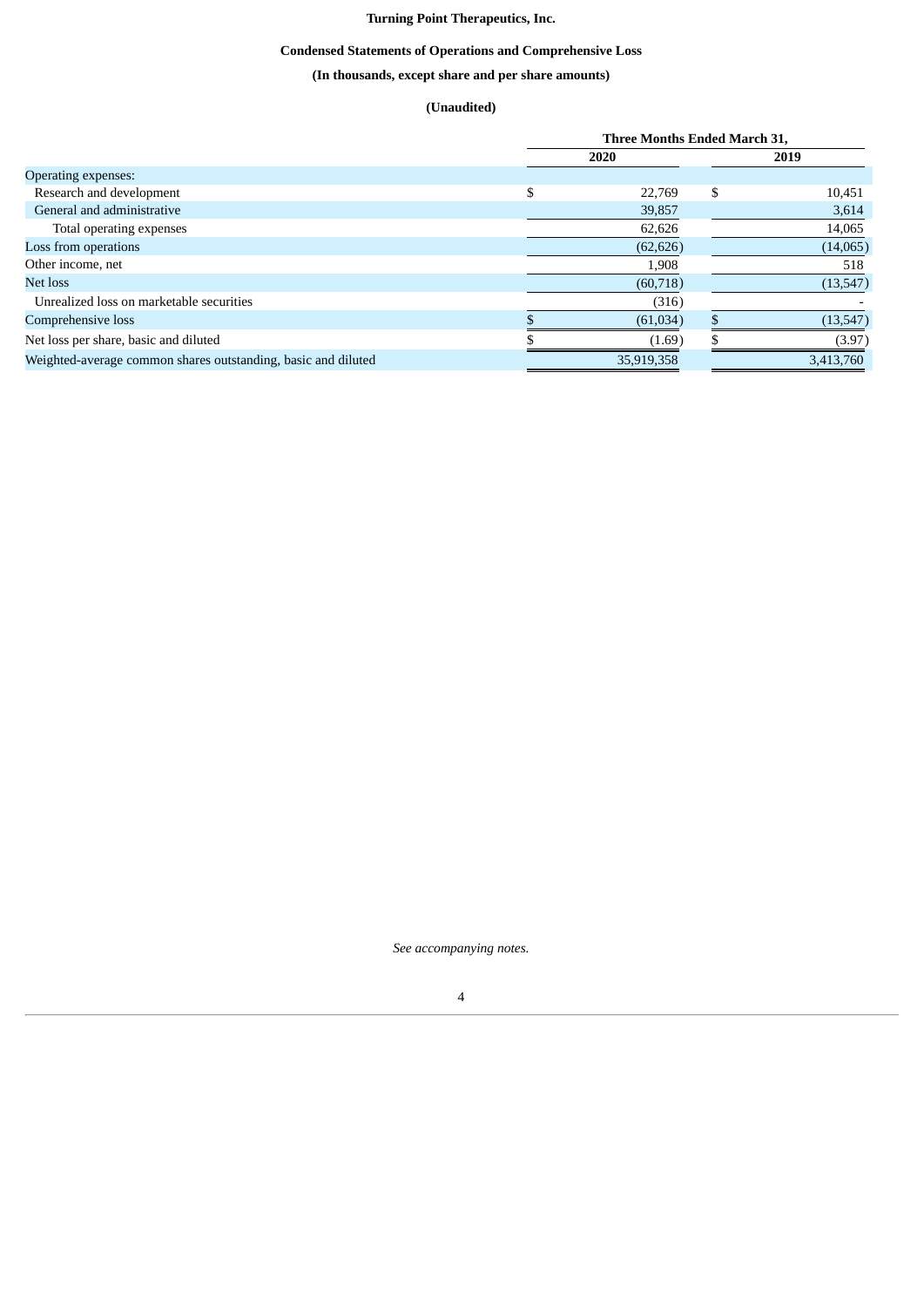# **Turning Point Therapeutics, Inc.**

# **Condensed Statements of Convertible Preferred Stock and Stockholders' Equity (Deficit)**

# **(In thousands, except share amounts)**

# **(Unaudited)**

<span id="page-4-0"></span>

|                              |                          | Convertible |                              |                     |   |                          | <b>Additional</b> |               | <b>Accumulated</b><br>Other |                |                 |                     | Total    |
|------------------------------|--------------------------|-------------|------------------------------|---------------------|---|--------------------------|-------------------|---------------|-----------------------------|----------------|-----------------|---------------------|----------|
|                              | <b>Preferred Stock</b>   |             |                              | <b>Common Stock</b> |   |                          | Paid-In           | Comprehensive |                             | Accumulated    |                 | <b>Stockholders</b> |          |
|                              | <b>Shares</b>            | Amount      |                              | Shares              |   | Amount                   | Capital           |               | loss                        | <b>Deficit</b> |                 | <b>Equity</b>       |          |
| Balance at December 31, 2019 | $\overline{\phantom{0}}$ |             | $\qquad \qquad \blacksquare$ | 35,915,119          | Ъ | 4                        | 526,960           |               | 271                         |                | $(122, 884)$ \$ |                     | 404,35   |
| Option exercises             |                          |             | $\overline{\phantom{a}}$     | 7,129               |   |                          | 25                |               |                             |                |                 |                     |          |
| Stock-based compensation     |                          |             |                              |                     |   |                          |                   |               |                             |                |                 |                     |          |
| expense                      |                          |             | $\overline{\phantom{0}}$     |                     |   | $\overline{\phantom{0}}$ | 38,365            |               |                             |                |                 |                     | 38,36    |
| Net loss                     |                          |             | $\overline{\phantom{a}}$     | -                   |   |                          |                   |               | $\overline{\phantom{a}}$    |                | (60, 718)       |                     | (60, 71) |
| Other comprehensive loss     |                          |             | $\overline{\phantom{0}}$     |                     |   |                          |                   |               | (316)                       |                |                 |                     | (31)     |
| Balance at March 31, 2020    | -                        |             | $\overline{\phantom{a}}$     | 35,922,248          |   | 4                        | 565,350           |               | (45)                        |                | $(183,602)$ \$  |                     | 381,70   |

|                              |            | Convertible<br><b>Preferred Stock</b> |               | <b>Common Stock</b> | <b>Additional</b><br>Paid-In | Accumulated<br>Other<br>Comprehensive |                | Accumulated   | Total<br><b>Stockholders</b> |                |
|------------------------------|------------|---------------------------------------|---------------|---------------------|------------------------------|---------------------------------------|----------------|---------------|------------------------------|----------------|
|                              | Shares     | Amount                                | <b>Shares</b> | Amount              | Capital                      | loss                                  | <b>Deficit</b> |               |                              | <b>Deficit</b> |
| Balance at December 31, 2018 | 65,423,901 | 145,916                               | 3,411,516     | Эħ                  | 2,346                        | $\qquad \qquad -$                     | ٠D             | $(50,753)$ \$ |                              | (48, 40)       |
| Option exercises             |            | $\overline{\phantom{a}}$              | 12,337        |                     | 22                           | -                                     |                |               |                              |                |
| Stock-based compensation     |            |                                       |               |                     |                              |                                       |                |               |                              |                |
| expense                      |            |                                       |               |                     | 1,926                        |                                       |                |               |                              | 1,92           |
| Net loss                     |            | $\overline{\phantom{a}}$              |               |                     |                              |                                       |                | (13,547)      |                              | (13, 54)       |
| Balance at March 31, 2019    | 65,423,901 | 145,916                               | 3,423,853     |                     | 4,294                        | $\overline{\phantom{0}}$              |                | $(64,300)$ \$ |                              | (60,00)        |

*See accompanying notes.*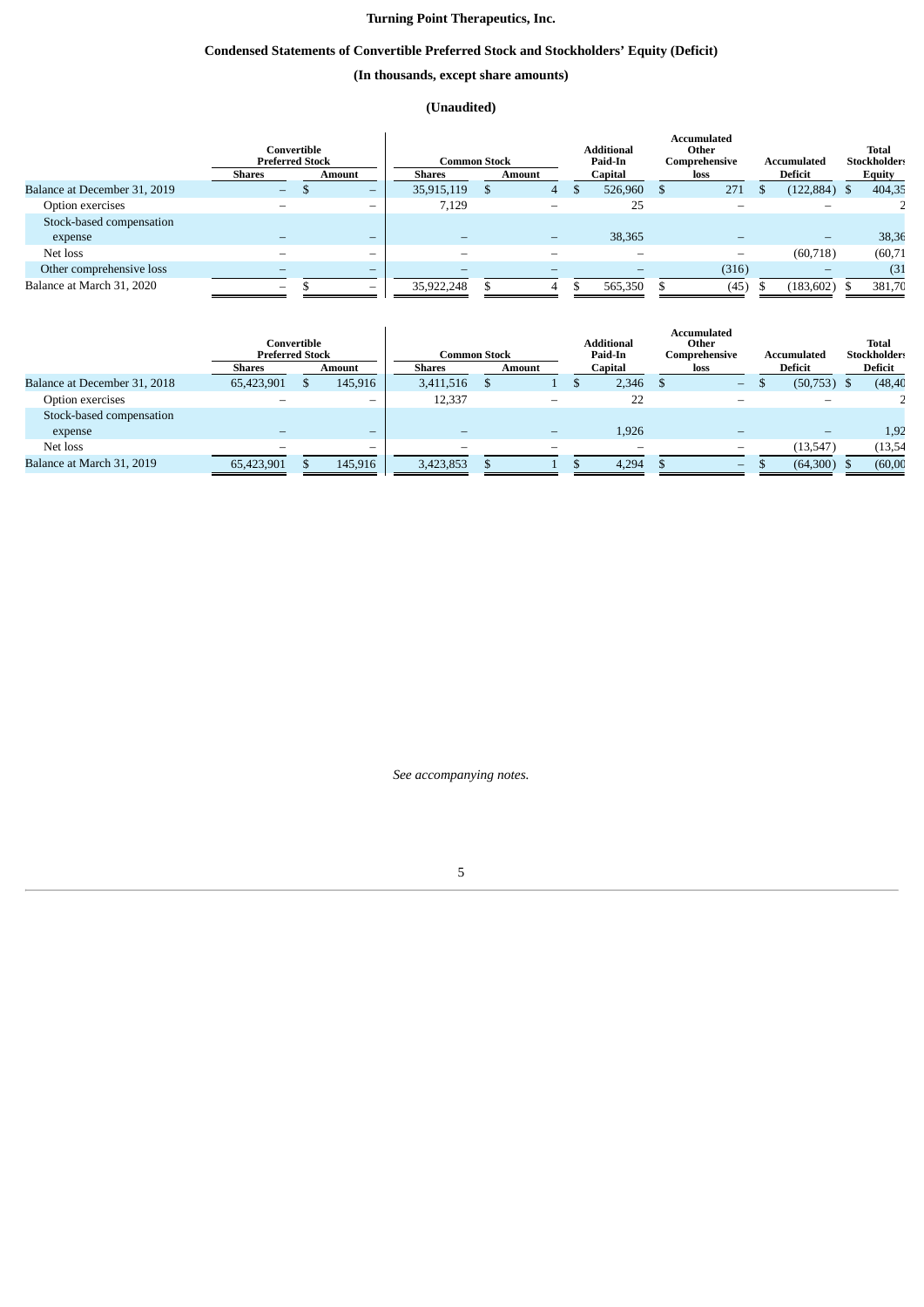# **Turning Point Therapeutics, Inc.**

# **Condensed Statements of Cash Flows**

# **(In thousands)**

# **(Unaudited)**

<span id="page-5-0"></span>

|                                                                                    | Three Months Ended March 31, |     |              |  |  |
|------------------------------------------------------------------------------------|------------------------------|-----|--------------|--|--|
|                                                                                    | 2020                         |     | 2019         |  |  |
| <b>Operating activities</b>                                                        |                              |     |              |  |  |
| Net loss                                                                           | \$<br>(60, 718)              | -\$ | (13, 547)    |  |  |
| Adjustments to reconcile net loss to net cash used in operating activities:        |                              |     |              |  |  |
| Stock-based compensation expense                                                   | 38,365                       |     | 1,926        |  |  |
| Depreciation                                                                       | 208                          |     | 75           |  |  |
| Accretion of discount on marketable securities                                     | (242)                        |     |              |  |  |
| Amortization of right-of-use operating lease asset                                 | 380                          |     | 164          |  |  |
| Changes in operating assets and liabilities:                                       |                              |     |              |  |  |
| Prepaid expenses and other current assets                                          | (2,819)                      |     | (856)        |  |  |
| Accounts payable                                                                   | (28)                         |     | 1,595        |  |  |
| Accrued expenses and other current liabilities                                     | 946                          |     | 1,054        |  |  |
| Accrued compensation                                                               | (3,958)                      |     | (599)        |  |  |
| Net cash used in operating activities                                              | (27, 866)                    |     | (10, 188)    |  |  |
| <b>Investing activities</b>                                                        |                              |     |              |  |  |
| Purchases of marketable securities                                                 | (63, 675)                    |     |              |  |  |
| Sales and maturities of marketable securities                                      | 73,620                       |     |              |  |  |
| Purchases of property and equipment                                                | (454)                        |     | (33)         |  |  |
| Net cash provided by (used in) investing activities                                | 9,491                        |     | (33)         |  |  |
| <b>Financing activities</b>                                                        |                              |     |              |  |  |
| Costs paid in connection with initial public offering                              |                              |     | (819)        |  |  |
| Proceeds from issuance of common stock                                             | 25                           |     | 22           |  |  |
| Net cash provided by (used in) financing activities                                | 25                           |     | (797)        |  |  |
| Net decrease in cash and cash equivalents                                          | (18,350)                     |     | (11,018)     |  |  |
| Cash and cash equivalents at the beginning of period                               | 48,188                       |     | 101,029      |  |  |
| Cash and cash equivalents at the end of period                                     | \$<br>29,838                 | \$  | 90,011       |  |  |
| Supplemental disclosure of cash flow information:                                  |                              |     |              |  |  |
| Cash paid for income taxes                                                         | \$<br>$\mathbf{1}$           | \$  | $\mathbf{1}$ |  |  |
| Supplemental disclosure of non-cash investing and financing information:           |                              |     |              |  |  |
| Costs incurred in connection with the initial public offering included in accounts |                              |     |              |  |  |
| payable and accrued expenses                                                       | \$                           | \$  | 760          |  |  |
| Operating lease liabilities arising from obtaining right-of-use assets             | \$                           | \$  | 2,273        |  |  |
|                                                                                    |                              |     |              |  |  |

*See accompanying notes.*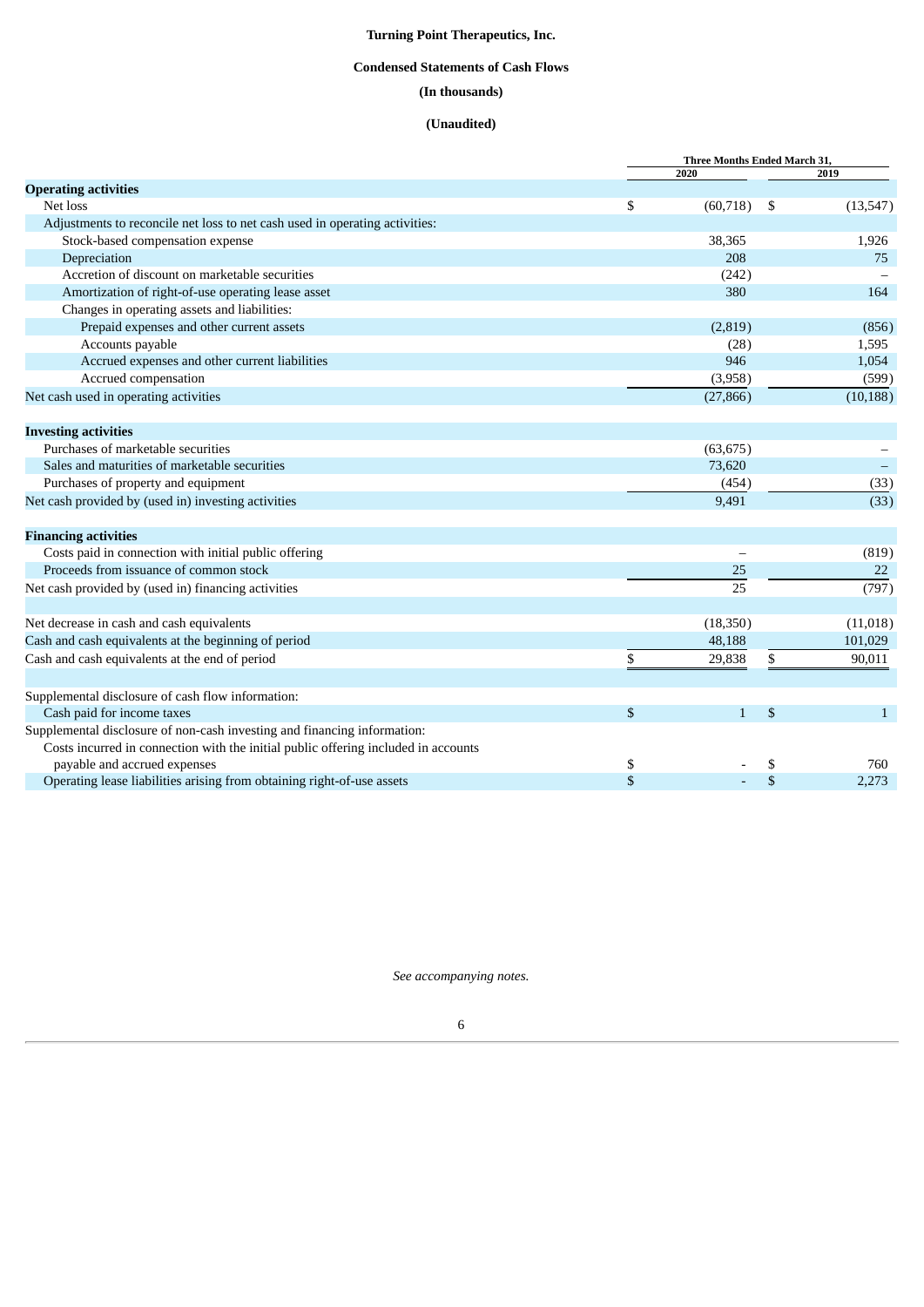#### **Notes to Unaudited Condensed Financial Statements**

## <span id="page-6-0"></span>**1. Formation and Business of the Company; Basis of Presentation**

#### *Organization*

Turning Point Therapeutics, Inc. (the Company) was organized in 2013 and commenced operations in 2014. The Company is a clinical-stage biopharmaceutical company designing and developing novel small molecule, targeted oncology therapies. The Company's principal operations are in the United States and the Company operates in one segment, with its headquarters in San Diego, California.

The Company's primary activities since inception have been to build infrastructure, conduct research and development, including clinical trials, perform business and financial planning, and raise capital.

#### *Basis of Presentation*

The accompanying unaudited condensed financial statements have been prepared in accordance with U.S. generally accepted accounting principles (GAAP) for interim financial information and pursuant to Form 10-Q and Article 10 of Regulation S-X of the Securities and Exchange Commission (SEC). Accordingly, since they are interim statements, the accompanying condensed financial statements do not include all of the information and notes required by GAAP for complete financial statements. The unaudited interim financial statements reflect all adjustments which, in the opinion of management, are necessary for a fair statement of the results for the periods presented. All such adjustments are of a normal and recurring nature. The condensed balance sheet at December 31, 2019 has been derived from the audited financial statements at that date, but does not include all information and footnotes required by GAAP for complete financial statements. The operating results presented in these unaudited condensed financial statements are not necessarily indicative of the results that may be expected for any future periods. These unaudited condensed financial statements should be read in conjunction with the audited financial statements and the notes thereto for the year ended December 31, 2019 included in the Company's Annual Report on Form 10-K for the year ended December 31, 2019 filed with the SEC. In the opinion of management, the unaudited condensed financial statements and notes thereto include all adjustments that are of a normal and recurring nature that are necessary for the fair presentation of the Company's financial position and of the results of operations and cash flows for the periods presented.

#### *Liquidity*

Substantial doubt about an entity's ability to continue as a going concern exists when relevant conditions and events, considered in the aggregate, indicate that it is probable that the entity will be unable to meet its obligations as they become due within one year from the financial statement issuance date. The Company determined that there are no conditions or events that raise substantial doubt about its ability to continue as a going concern within one year after the date that the unaudited condensed financial statements for the quarter ended March 31, 2020 are issued.

The COVID-19 pandemic continues to rapidly evolve and has already resulted in a significant disruption of global financial markets. The Company's ability to raise additional capital may be adversely impacted by potential worsening global economic conditions and the recent disruptions to, and volatility in, the credit and financial markets in the United States and worldwide resulting from the pandemic. If the disruption persists and deepens, the Company could experience an inability to access additional capital.

#### **2. Summary of Significant Accounting Policies**

The Company's significant accounting policies are described in Note 2 of the Notes to Financial Statements included in its Annual Report on Form 10‑K for the year ended December 31, 2019.

#### *Use of Estimates*

The preparation of financial statements in conformity with accounting principles generally accepted in the United States requires management to make estimates and assumptions that impact the reported amounts of assets, liabilities and expenses and the disclosure of contingent liabilities in the Company's financial statements and accompanying notes. The most significant estimates in the Company's financial statements relate to preclinical and clinical study accruals and stock-based compensation costs. Management bases its estimates on historical experience and on various other market-specific and relevant assumptions that management believes to be reasonable under the circumstances. Although these estimates are based on the Company's knowledge of current events and actions it may undertake in the future, actual results may ultimately materially differ from these estimates and assumptions. Although the impact of the COVID-19 pandemic to the Company's business and operating results presents additional uncertainty, the Company continues to use the best information available to update its critical accounting estimates.

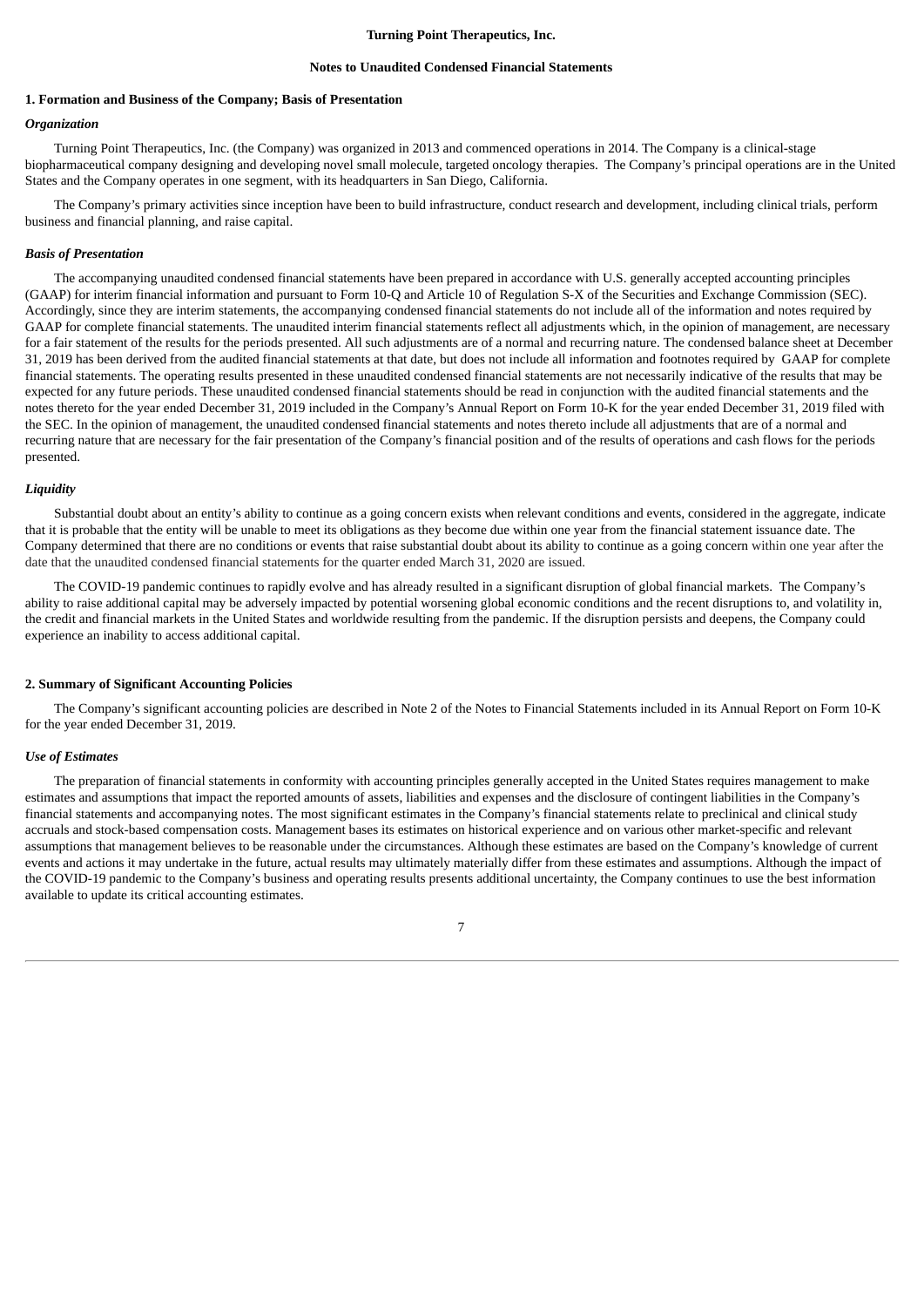## *Concentration of Credit Risk*

Substantially all of the Company's cash, cash equivalents, and marketable securities are held at two financial institutions. Due to their size, we believe these financial institutions represent minimal credit risk. Cash amounts held at financial institutions are insured by the Federal Deposit Insurance Corporation (FDIC) up to \$250,000. At March 31, 2020, cash and cash equivalents and marketable securities totaling \$380.5 million are either not subject to FDIC insurance, or exceed the FDIC insured limit. The Company's cash and cash equivalents and marketable securities are invested in short term, high grade securities, and as a result, we believe represent a minimal credit risk.

## *Net Loss Per Share*

The Company computes basic loss per share by dividing the net loss available to common stockholders by the weighted average number of common shares outstanding for the period, without consideration for common stock equivalents. Diluted net loss assumes the conversion, exercise or issuance of all potential common stock equivalents, unless the effect of inclusion would be anti-dilutive. For purposes of this calculation, common stock equivalents include the Company's stock options and convertible preferred stock, which is convertible into shares of the Company's common stock. No shares related to the convertible preferred stock were included in the diluted net loss calculation for the three months ended March 31, 2019 because the inclusion of such shares would have had an anti-dilutive effect. The shares to be issued upon exercise of certain outstanding stock options were also excluded from the diluted net loss calculation for the three months ended March 31, 2020 and 2019 because such shares are anti-dilutive.

Historical outstanding anti-dilutive securities not included in the diluted net loss per share calculation include the following:

|                                            | Three Months Ended March 31. |            |
|--------------------------------------------|------------------------------|------------|
|                                            | 2020                         | 2019       |
| Convertible preferred stock (as converted) |                              | 16,993,194 |
| Common stock options                       | 6.556.169                    | 4,309,476  |
| Total                                      | 6,556,169                    | 21,302,670 |

#### *Recently Adopted Accounting Standards Updates*

In June 2016, the Financial Accounting Standards Board (FASB) issued Accounting Standards Update (ASU) No. 2016-13, *Financial Instruments – Credit Losses*, which changes the accounting for recognizing impairments of financial assets. Under the new guidance, credit losses for certain types of financial instruments will be estimated based on expected losses. The new guidance also modifies the impairment models for available for sale debt securities and for purchased financial assets with credit deterioration since their origination. The Company adopted Topic 326 on January 1, 2020, using a modified retrospective transition method, which requires a cumulative-effect adjustment, if any, to the opening balance of accumulated deficit to be recognized on the date of adoption with prior periods not restated. The adoption of this standard did not have a material impact to the Company's financial position, results of operations and cash flows.

In August 2018, the FASB issued ASU No. 2018-13, Fair Value Measurement: Disclosure Framework - Changes to the Disclosure Requirements for Fair *Value Measurement*, which adds and modifies certain disclosure requirements for fair value measurements. Under the new guidance, entities will no longer be required to disclose the amount of and reasons for transfers between Level 1 and Level 2 of the fair value hierarchy, or valuation processes for Level 3 fair value measurements. However, public companies will be required to disclose the range and weighted average of significant unobservable inputs used to develop Level 3 fair value measurements, and related changes in unrealized gains and losses included in other comprehensive income. The Company adopted the new standard beginning January 1, 2020 and the adoption had an immaterial impact to the Company's financial position, results of operations and cash flows.

## **3. Marketable Securities**

The Company invests its excess cash in marketable securities, including debt instruments of financial institutions, corporations with investment grade credit ratings, commercial paper and government agencies.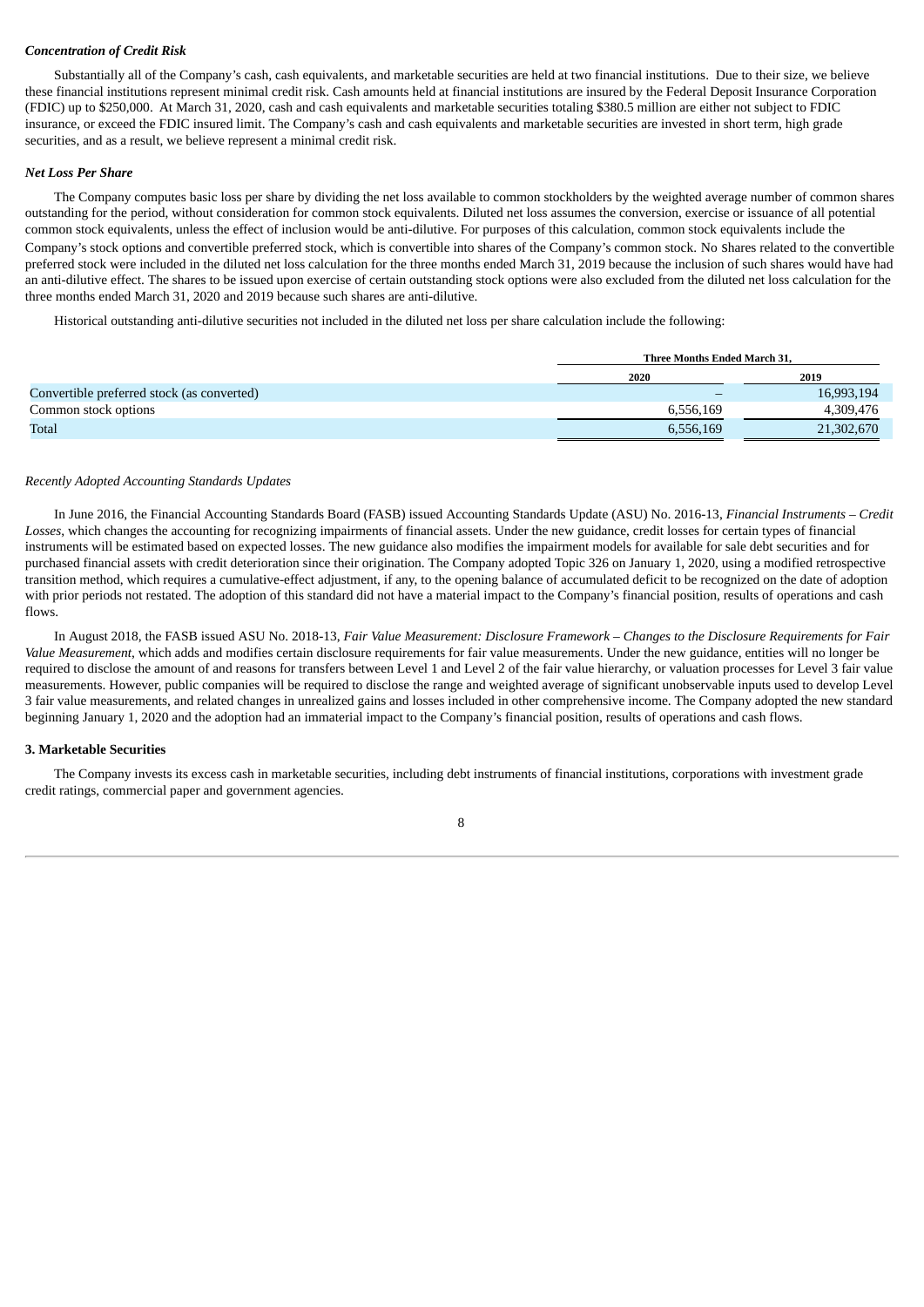#### At March 31, 2020, marketable securities consisted of the following (in thousands):

|                                   |                          | <b>Unrealized</b>     |  |       |  |        |  |            |
|-----------------------------------|--------------------------|-----------------------|--|-------|--|--------|--|------------|
|                                   | <b>Maturity in Years</b> | <b>Amortized Cost</b> |  | Gains |  | Losses |  | Fair Value |
| U.S. government agency securities | 2 years or less          | 92,098                |  | 137   |  |        |  | 92,235     |
| Corporate debt securities         | 2 years or less          | 190,010               |  | 111   |  | (447)  |  | 189,674    |
| Commercial paper                  | Less than 1              | 68.881                |  | 154   |  |        |  | 69,035     |
| Total marketable securities       |                          | 350,989               |  | 402   |  | (447   |  | 350,944    |

At December 31, 2019, marketable securities consisted of the following (in thousands):

|                                   |                          |   |                |  | Unrealized |  |        |  |            |  |
|-----------------------------------|--------------------------|---|----------------|--|------------|--|--------|--|------------|--|
|                                   | <b>Maturity in Years</b> |   | Amortized Cost |  | Gains      |  | Losses |  | Fair Value |  |
| U.S. government agency securities | 2 years or less          | P | 90,596         |  | 42         |  | (20)   |  | 90,618     |  |
| Corporate debt securities         | 2 years or less          |   | 173,595        |  | 178        |  | (21)   |  | 173,752    |  |
| Commercial paper                  | Less than 1              |   | 96.501         |  | 92         |  |        |  | 96,593     |  |
| Total marketable securities       |                          |   | 360,692        |  | 312        |  | (41)   |  | 360,963    |  |

The Company segments its portfolio based on the underlying risk profiles of their current securities being held. The Company regularly reviews the securities in an unrealized loss position and evaluates the current expected credit loss by considering factors such as historical experience, market data, issuerspecific factors, current and expected future economic conditions. As of March 31, 2020, the Company did not record an allowance for credit loss related to its investment portfolio.

#### **4. Fair Value Measurements**

Fair value is defined as the exchange price that would be received for an asset or paid to transfer a liability (an exit price) in the principal or most advantageous market for the asset or liability in an orderly transaction between market participants at the measurement date. Fair value should maximize the use of observable inputs and minimize the use of unobservable inputs. The Company determines the fair value of financial assets and liabilities using three levels of inputs as follows:

Level 1—Inputs which include quoted prices in active markets for identical assets or liabilities at the measurement date.

Level 2—Inputs (other than quoted market prices included in Level 1) that are either directly or indirectly observable, such as quoted prices for similar assets or liabilities; quoted prices in markets that are not active; or other inputs that are observable or can be corroborated by observable market data for substantially the full term of the instrument's anticipated life.

Level 3—Unobservable inputs for assets or liabilities and include little or no market activity.

A financial instrument's categorization within the valuation hierarchy is based upon the lowest level of input that is significant to the fair value measurement. The Company's financial assets subject to fair value measurements on a recurring basis and the level of inputs used for such measurements were as follows (in thousands):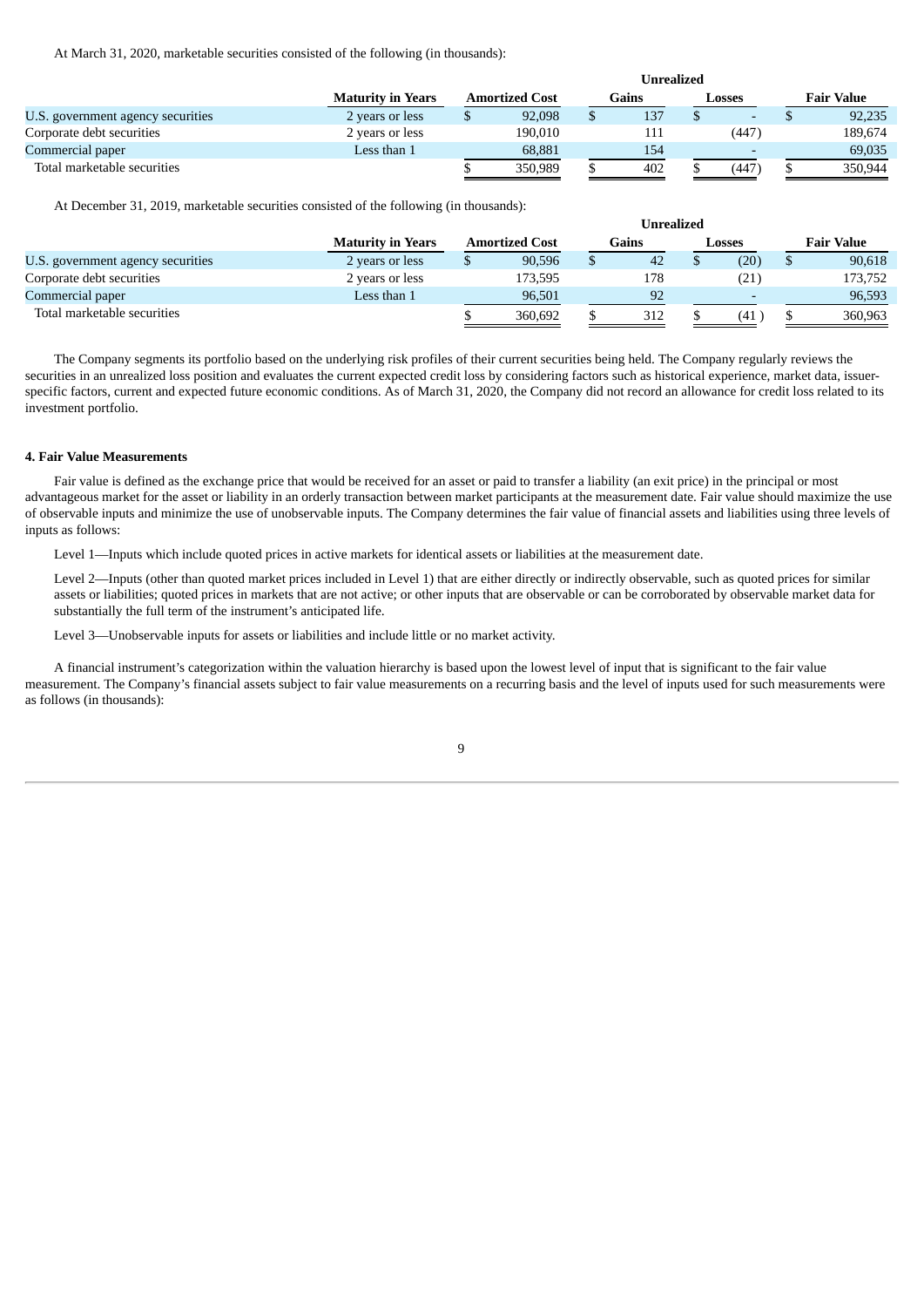|                                                                       | Fair Value Measurements at March 31, 2020 Using: |                          |  |                |  |                          |  |         |  |  |
|-----------------------------------------------------------------------|--------------------------------------------------|--------------------------|--|----------------|--|--------------------------|--|---------|--|--|
|                                                                       |                                                  | <b>Level 1</b>           |  | <b>Level 2</b> |  | <b>Level 3</b>           |  | Total   |  |  |
| Money market funds and corporate securities included in cash and cash |                                                  | 29.143                   |  |                |  |                          |  | 29.143  |  |  |
| equivalents                                                           |                                                  |                          |  |                |  |                          |  |         |  |  |
| U.S. government agency securities                                     |                                                  |                          |  | 92.235         |  |                          |  | 92,235  |  |  |
| Corporate debt securities                                             |                                                  | $\overline{\phantom{a}}$ |  | 189.674        |  |                          |  | 189.674 |  |  |
| Commercial paper                                                      |                                                  | $\overline{\phantom{0}}$ |  | 69.035         |  |                          |  | 69.035  |  |  |
| <b>Total marketable securities</b>                                    |                                                  | 29.143                   |  | 350.944        |  | $\overline{\phantom{0}}$ |  | 380.087 |  |  |

|                                                                       | Fair Value Measurements at December 31, 2019 Using: |                          |  |                          |  |                          |  |         |  |
|-----------------------------------------------------------------------|-----------------------------------------------------|--------------------------|--|--------------------------|--|--------------------------|--|---------|--|
|                                                                       |                                                     | Level 1                  |  | <b>Level 2</b>           |  | Level 3                  |  | Total   |  |
| Money market funds and corporate securities included in cash and cash |                                                     | 45,085                   |  | $\overline{\phantom{0}}$ |  | -                        |  | 45,085  |  |
| equivalents                                                           |                                                     |                          |  |                          |  |                          |  |         |  |
| U.S. government agency securities                                     |                                                     |                          |  | 90.618                   |  |                          |  | 90,618  |  |
| Corporate debt securities                                             |                                                     | $\overline{\phantom{a}}$ |  | 173,752                  |  | $\overline{\phantom{0}}$ |  | 173,752 |  |
| Commercial paper                                                      |                                                     | $\overline{\phantom{0}}$ |  | 96.593                   |  | $\overline{\phantom{0}}$ |  | 96,593  |  |
| <b>Total marketable securities</b>                                    |                                                     | 45,085                   |  | 360.963                  |  | $\overline{\phantom{0}}$ |  | 406.048 |  |

# **5. Property and Equipment, Net**

Property and equipment, net consisted of the following (in thousands):

|                                 | March 31, | December 31, |       |
|---------------------------------|-----------|--------------|-------|
|                                 | 2020      |              | 2019  |
| Laboratory equipment            | 1,064     |              | 885   |
| Computer equipment and software | 910       |              | 910   |
| Tenant improvements             | 1,108     |              | 1,108 |
| Furniture and fixtures          | 357       |              | 357   |
| Property and equipment          | 3,439     |              | 3,260 |
| Less: accumulated depreciation  | (778)     |              | (571) |
| Property and equipment, net     | 2,661     |              | 2,689 |

Depreciation expense for the three months ended March 31, 2020 and 2019 was \$0.2 million and \$0.1 million, respectively.

# **6. Accrued Expenses and Other Current Liabilities**

Accrued expenses and other current liabilities consist of the following (in thousands):

|                                             | March 31, | December 31, |
|---------------------------------------------|-----------|--------------|
|                                             | 2020      | 2019         |
| Accrued research and development expenses   | 4.947     | 3.414        |
| Accrued general and administrative expenses | 285       | 451          |
| Other current liabilities                   | 24        | 45           |
| Total                                       | 5.256     | 3.910        |

# **7. Commitments and Contingencies**

# *Operating Leases*

The Company currently has one lease agreement for the leasing of office and laboratory space with an initial lease term of four years resulting in an initial lease liability of \$4.0 million and a right-of-use asset of \$3.7 million, which is net of \$0.3 million of the Company's deferred gain from the office and laboratory space surrendered in the prior year. The right-of-use asset and corresponding lease liability was estimated assuming a remaining lease term of 48 months and an estimated discount rate of 8.5%, which was the Company's incremental borrowing rate at the date of the lease commencement.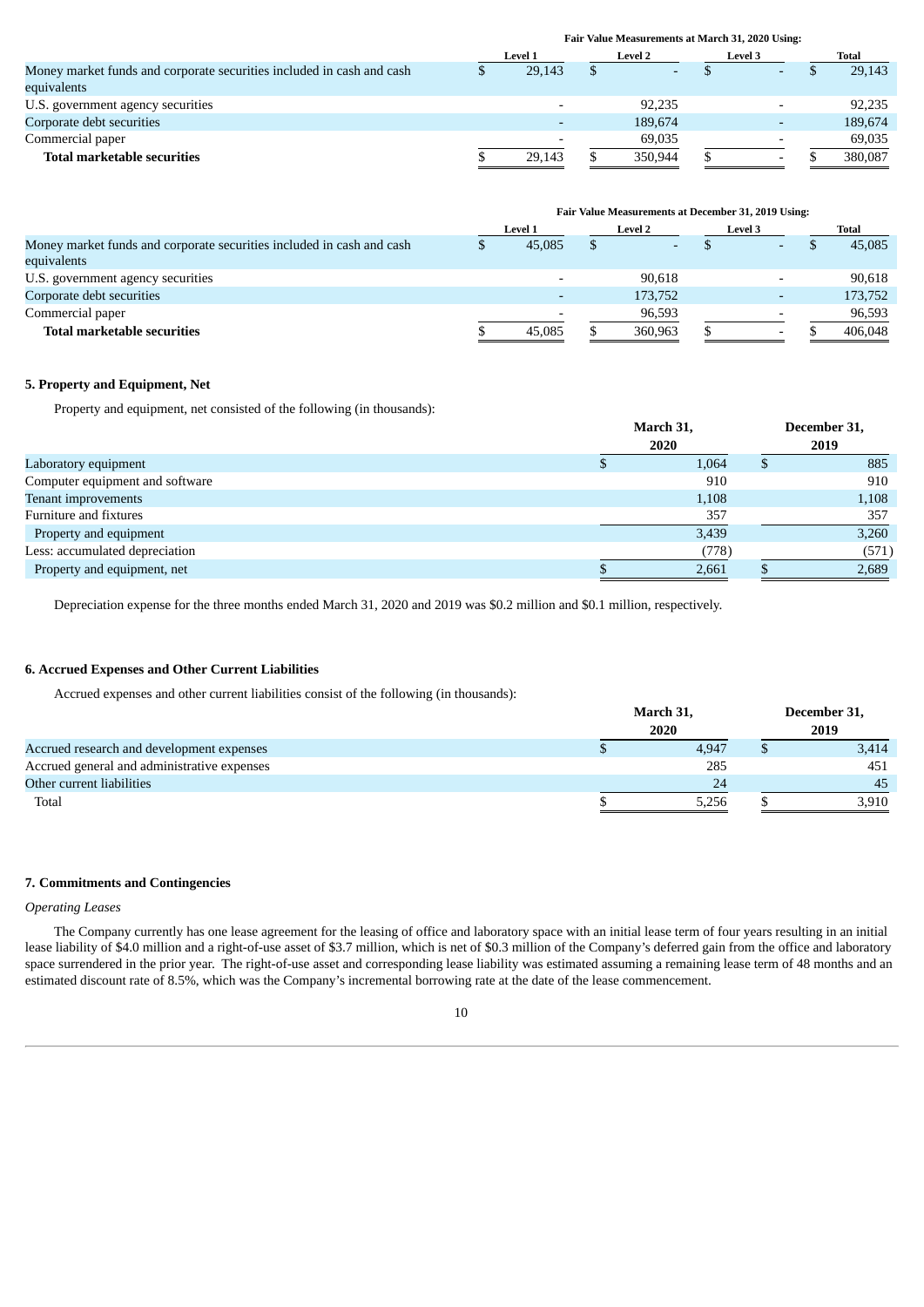Future minimum payments under the lease as of March 31, 2020 are as follows (in thousands):

| 2020 (Nine months remaining)        | 1,220     |
|-------------------------------------|-----------|
| 2021                                | 1,668     |
| 2022                                | 1,718     |
| 2023                                | 872       |
| Total future minimum lease payments | 5,478     |
| Less: amounts representing interest | (716)     |
| Total lease liability               | 4,762     |
| Remaining lease term                | 3.3 years |

Rent expense was \$0.4 million and \$0.2 million for the three months ended March 31, 2020 and 2019, respectively. The Company paid \$0.4 million and \$0.2 million of cash payments related to its operating lease agreement for the three months ended March 31, 2020 and 2019, respectively.

### **8. Stockholders' Equity**

## *Stock Option Plan*

The Company's 2019 Equity Incentive Plan as amended (the Plan), provides for the grant of stock options, restricted stock and other equity awards of the Company's common stock to employees, officers, consultants, and directors. In addition, the number of shares of common stock available for issuance under the Plan will be automatically increased on the first day of each calendar year during the ten-year term of the Plan, beginning with January 1, 2020 and ending with January 1, 2029, by an amount equal to 4% of the outstanding number of shares of the Company's common stock on December 31 of the preceding calendar year or such lesser amount as determined by the Company's board of directors. On January 1, 2020, the Company added 1,436,604 shares to the Plan. At March 31, 2020, the Plan had 2,761,449 total shares available for issuance.

Options expire within a period of not more than ten years from the date of grant. Initial option grants to employees typically vest 25% after one year and monthly thereafter over a three-year period and expire between one and three months after employee termination. Subsequent option grants to employees and grants to non-employees typically vest monthly over a four-year period. The majority of options outstanding at March 31, 2020, had vesting periods of four years.

The weighted-average grant-date fair value of options granted to employees was \$41.46 and \$13.74 for the three months ended March 31, 2020 and 2019, respectively. As of March 31, 2020, there was \$95.8 million in total unrecognized compensation expense to be recognized over a weighted average period of 3.01 years.

The following summarizes option activity under the Plan:

|                                                     | <b>Outstanding</b><br><b>Options</b> |    | Weighted<br>Average<br><b>Exercise</b><br>Price<br>Per Share | Weighted<br>Average<br><b>Remaining</b><br>Contractual<br>Term (Years) |    | Aggregate<br><b>Intrinsic</b><br>Value (in<br>thousands) |
|-----------------------------------------------------|--------------------------------------|----|--------------------------------------------------------------|------------------------------------------------------------------------|----|----------------------------------------------------------|
| Balances as of December 31, 2019                    | 5,254,269                            | S  | 14.59                                                        | 9.0                                                                    | S  | 250,611                                                  |
| Options granted                                     | 1,328,940                            | \$ | 61.06                                                        |                                                                        |    |                                                          |
| Options exercised                                   | (7, 129)                             | \$ | 3.49                                                         |                                                                        |    |                                                          |
| Options forfeited and cancelled                     | (19, 911)                            | \$ | 23.43                                                        |                                                                        |    |                                                          |
| Balances as of March 31, 2020                       | 6,556,169                            | \$ | 24.00                                                        | 7.7                                                                    | \$ | 161,923                                                  |
|                                                     |                                      |    |                                                              |                                                                        |    |                                                          |
| Options vested and exercisable as of March 31, 2020 | 1,487,639                            | \$ | 6.80                                                         | 6.5                                                                    | \$ | 57,048                                                   |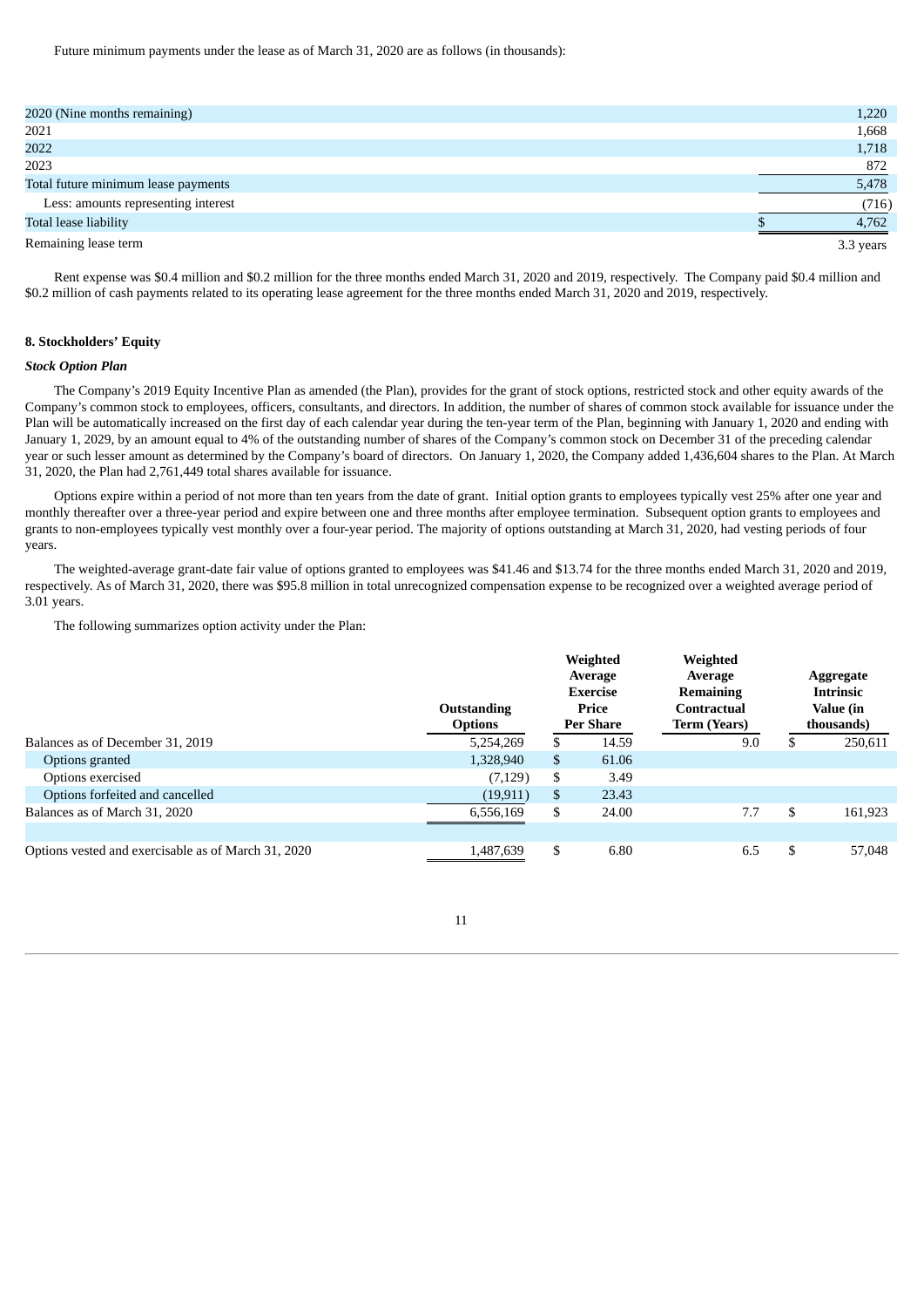The fair values of the employee stock options granted during the three months ended March 31, 2020 and 2019 was estimated at the date of grant using the Black-Scholes option-pricing model with the following average assumptions:

|                          |                          | Three Months Ended March 31, |  |  |  |
|--------------------------|--------------------------|------------------------------|--|--|--|
|                          | 2020                     | 2019                         |  |  |  |
| Risk-free interest rate  | $1.47\%$                 | 2.53%                        |  |  |  |
| Volatility               | 79.0%                    | 78.3%                        |  |  |  |
| Expected term (in years) | 6.08                     | 6.08                         |  |  |  |
| Dividend yield           | $\overline{\phantom{0}}$ |                              |  |  |  |

#### *2019 Employee Stock Purchase Plan*

In April 2019, the Company's board of directors and stockholders approved and adopted the 2019 Employee Stock Purchase Plan (the "ESPP"). The ESPP became effective immediately prior to the date of the underwriting agreement related to the Company's initial public offering. The ESPP permits eligible employees who elect to participate in an offering under the ESPP to have up to 15% of their eligible earnings withheld, subject to certain limitations, to purchase shares of common stock pursuant to the ESPP. The price of common stock purchased under the ESPP is equal to 85 percent of the lower of the fair market value of the common stock at the commencement date of each offering period or the relevant date of purchase. Each offering period is 24 months, with new offering periods commencing every six months on the dates of June 11 and December 11 of each year. Each offering period consists of four six month purchase periods (each a "Purchase Period") during which payroll deductions of the participants are accumulated under the ESPP. The last business day of each Purchase Period is referred to as the "Purchase Date." Purchase Dates are every six months on the dates of June 10 and December 10 of each year. A total of 288,938 shares of common stock were initially reserved for purchase under the ESPP.

The assumptions used for the three months ended March 31, 2020 and the resulting estimates of weighted-average fair value per share for stock purchased under the ESPP during such period were as follows:

|                          | Three Months Ended March 31. |
|--------------------------|------------------------------|
|                          | 2020                         |
| Risk-free interest rate  | $1.55 - 2.13\%$              |
| Volatility               | 70.6 - 76.2%                 |
| Expected term (in years) | $0.50 - 2.00$                |
| Dividend yield           | $\overline{\phantom{0}}$     |

#### *Departure of Former Chief Scientific Officer (CSO)*

On January 9, 2020, the Company entered into a Transition Separation and Consulting Agreement (the "Transition Agreement") with the former CSO, Dr. Jingrong Jean Cui. In connection with this Transition Agreement, Dr. Cui resigned from her position as CSO effective January 31, 2020 and thereafter agreed to serve as a consultant to the Company on an as needed basis until June 30, 2020. In accordance with the terms of the Transition Agreement, the Company recorded \$1.2 million in expense for the three months ended March 31, 2020 representing the cash severance that will be paid to Dr. Cui during 2020. In addition, the terms of the Transition Agreement allow Dr. Cui to continue to vest her outstanding options through to the end of the consulting period on June 30, 2020. Upon termination of the consulting period, Dr. Cui will immediately receive an additional eighteen months vesting of her stock options. In addition, Company will extend Dr. Cui's period to exercise her vested stock options from ninety days to 12 months from the date of the termination of the consulting period.

The Company determined that the modification to extend the term of vested stock options was a Type I modification pursuant to *ASC 718, Compensation – Stock Compensation* (ASC 718). The acceleration of the vesting of the unvested stock options was deemed a Type III modification pursuant to ASC 718, because pursuant to Dr. Cui's existing employment agreement as of her resignation date, these stock options would have been forfeited on the date of termination. These modifications resulted in the Company recognizing \$31.4 million in stock-based compensation expense. Because the services to be performed during the consulting period were considered nonsubstantive, the Company recognized the full \$31.4 million in stock-based compensation expense on the date of the modification and presented this amount in "general and administrative expenses" in these condensed financial statements.

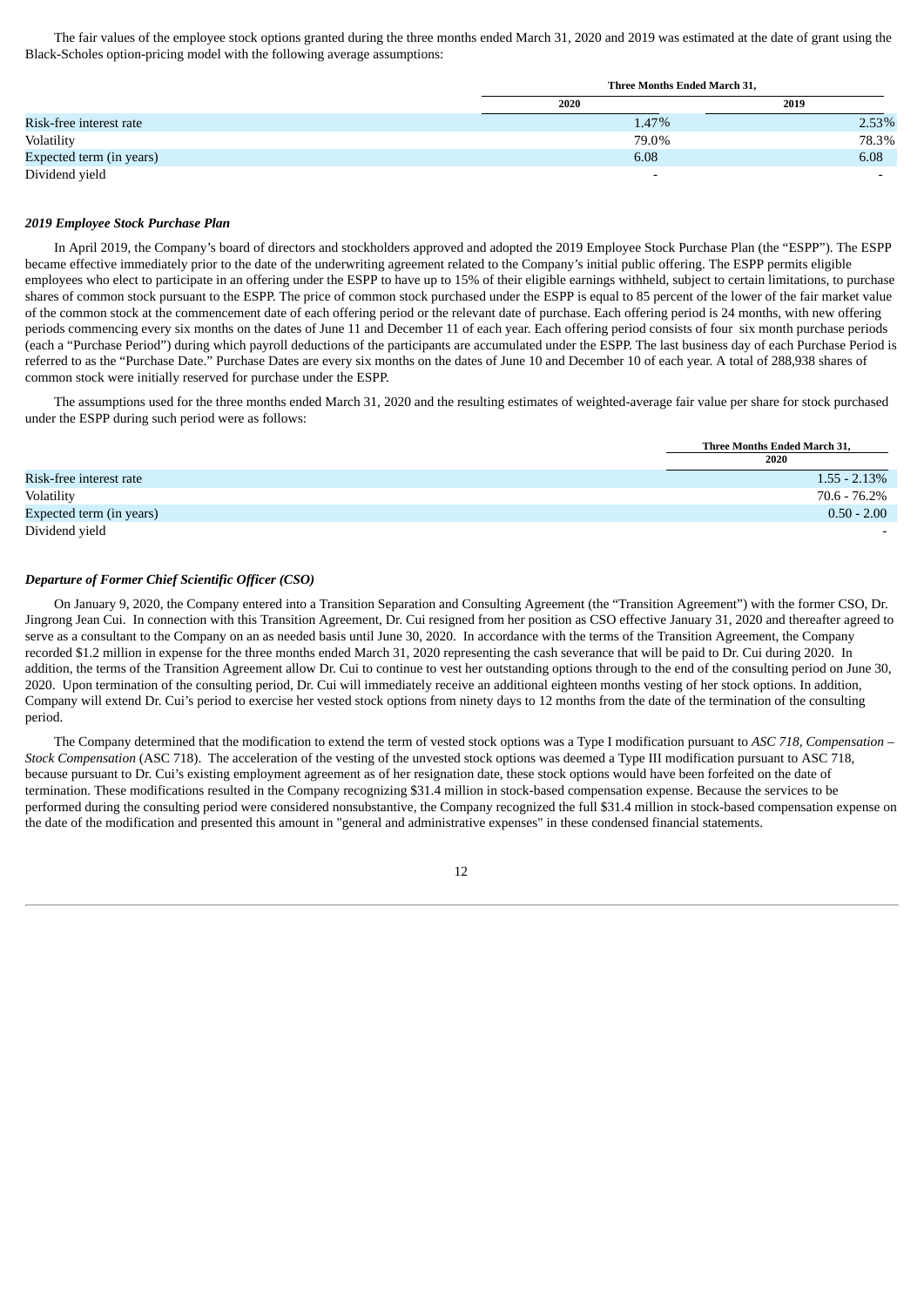# **Stock Based Compensation Expense**

Stock based compensation expense for options granted under the Company's equity plans totaled the following (in thousands):

|                                |   | <b>Three Months Ended March 31.</b> |  |       |  |  |
|--------------------------------|---|-------------------------------------|--|-------|--|--|
|                                |   | 2020                                |  | 2019  |  |  |
| Research and development       | Ψ | 3,365                               |  | 989   |  |  |
| General and administrative     |   | 35,000                              |  | 937   |  |  |
| Total stock-based compensation |   | 38,365                              |  | 1,926 |  |  |

# *Common Stock Reserved for Future Issuance*

Common stock reserved for future issuance consists of the following:

|                                                                                     | March 31.<br>2020 |
|-------------------------------------------------------------------------------------|-------------------|
| Common stock options outstanding                                                    | 6,556,169         |
| Options to purchase common stock available for issuance under equity incentive plan | 2,761,449         |
| Shares available for purchase under employee stock purchase plan                    | 278.304           |
| Total                                                                               | 9.595.922         |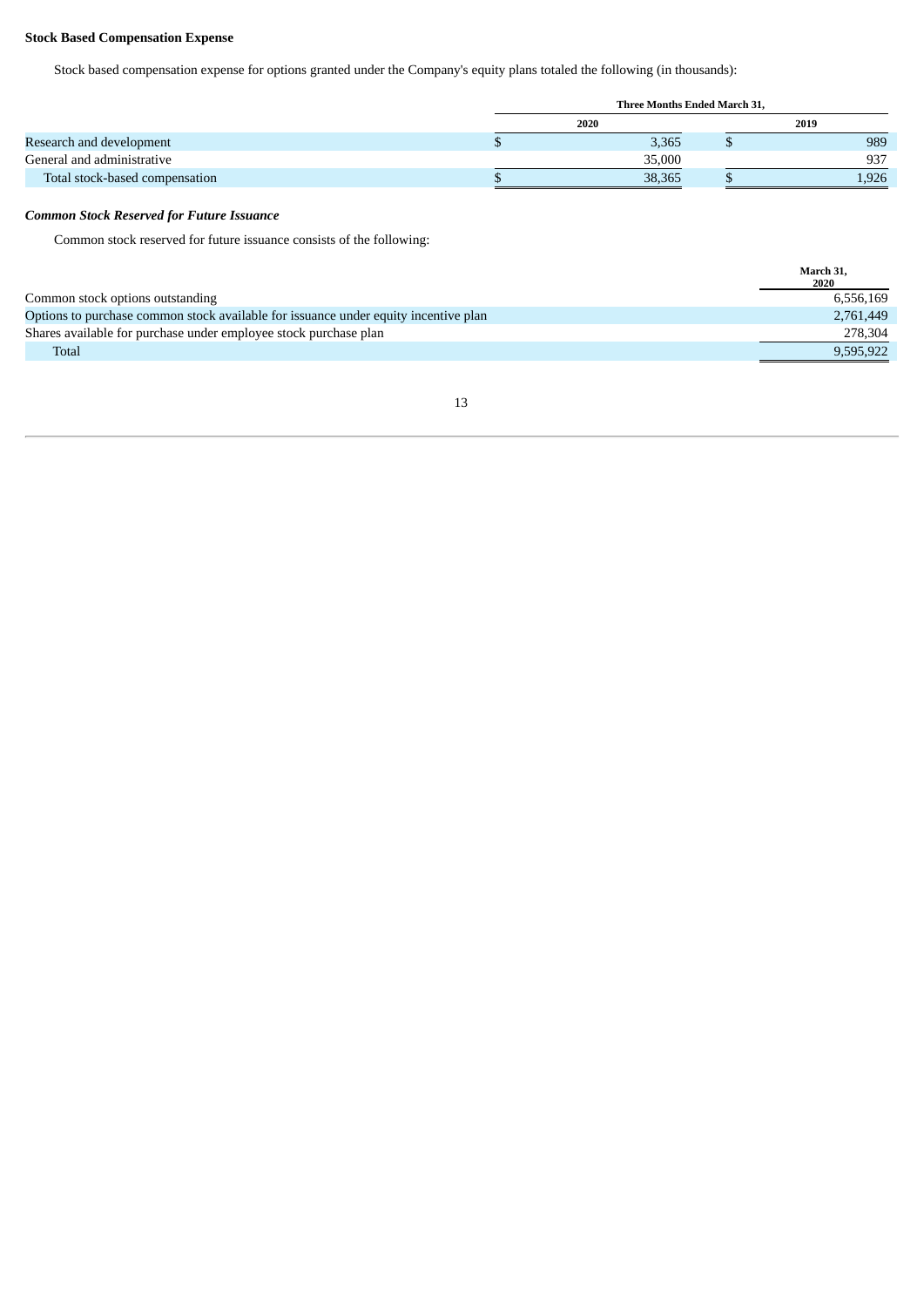#### <span id="page-13-0"></span>**Item 2. Management's Discussion and Analysis of Financial Condition and Results of Operations.**

The following discussion and analysis of our financial condition and results of operations should be read in conjunction with our unaudited condensed financial statements and related notes included in this Quarterly Report on Form 10-Q (Quarterly Report) and the audited financial statements and notes thereto as of and for the year ended December 31, 2019 and the related Management's Discussion and Analysis of Financial Condition and Results of Operations, both of which are contained in our Annual Report on Form 10-K for the fiscal year ended December 31, 2019 filed with the Securities and *Exchange Commission (SEC) on March 18, 2020.*

Unless the context requires otherwise, references in this Quarterly Report to "we," "us," and "our" refer to Turning Point Therapeutics, Inc.

# **Forward-Looking Statements**

In addition to historical financial information, this discussion contains forward-looking statements based upon current expectations that involve risks and uncertainties. Our actual results could differ materially from those anticipated in these forward-looking statements as a result of various factors, including those set forth in the section titled "Risk Factors" under Part II, Item 1A below. In some cases, you can identify forward-looking statements by terminology such as "anticipate," "believe," "continue," "could," "estimate," "expect," "intend," "may," "plan," "potentially," "predict," "should," "will" or the negative of *these terms or other similar expressions.*

In addition, statements that "we believe" and similar statements reflect our beliefs and opinions on the relevant subject. These statements are based upon information available to us as of the date of this Quarterly Report, and while we believe such information forms a reasonable basis for such statements, such information may be limited or incomplete, and our statements should not be read to indicate that we have conducted an exhaustive inquiry into, or review of, all potentially available relevant information. These statements are inherently uncertain and investors are cautioned not to unduly rely upon these statements.

#### **Overview**

We are a clinical-stage biopharmaceutical company designing and developing novel small molecule, targeted oncology therapies to address key limitations of existing therapies and improve the lives of patients. Our internally developed and wholly owned pipeline of next-generation tyrosine kinase inhibitors (TKIs) targets numerous genetic drivers of cancer in both TKI-naïve and TKI-pretreated patients. The pervasive challenges of intrinsic and acquired treatment resistance often limit the response rate and durability of existing therapies. One of these challenges is the emergence of solvent front mutations, which are a common cause of acquired resistance to currently approved therapies for ROS1, TRK and ALK kinases. We have developed a macrocycle platform enabling us to design proprietary small, compact TKIs with rigid three-dimensional structures that potentially bind to their targets with greater precision and affinity than other kinase inhibitors. We believe the TKIs generated from our drug discovery platform have the potential to be best-in-class.

Our lead drug candidate, repotrectinib, is being evaluated in an ongoing Phase 1/2 trial called TRIDENT-1 for the treatment of patients with ROS1+ advanced non-small-cell lung cancer (NSCLC) and patients with NTRK+ advanced solid tumors. We initiated the multi-cohort Phase 2 registrational portion of TRIDENT-1 in June 2019 and we plan to conduct the Phase 2 portion of the trial in up to 120 sites in North America, Europe and Asia-Pacific regions, and to enroll a total of approximately 320 patients. In April 2020, our independent Data Monitoring Committee met to review ongoing safety data from the trial and informed us the study should proceed. The Phase 2 portion of TRIDENT-1 is a registrational trial for potential approval in ROS1+ advanced NSCLC and NTRK+ advanced solid tumors. The FDA has granted orphan drug designation for the development of repotrectinib in metastatic NSCLC with adenocarcinoma histology and fast track designation for the treatment of ROS1+ advanced NSCLC patients who have been previously treated with one prior line of platinumbased chemotherapy and one prior line of a ROS1 TKI. In May 2020 the FDA also granted repotrectinib fast track designation for the treatment of ROS1+ advanced NSCLC patients who have not been previously treated with a ROS1 TKI. In the Phase 1 portion of TRIDENT-1, utilizing the July 22, 2019 data cutoff, with a median follow-up of 20.1 months (range: 5.3 to 24.9+), repotrectinib demonstrated a confirmed overall response rate (ORR) by blinded independent central review (BICR) of 91 percent (N=11, 95% CI: 59–100) in patients with ROS1+ advanced NSCLC who are ROS1 TKI-naïve and repotrectinib demonstrated a median duration of response (DOR) of 23.1 months (95% CI: 5.6–NR) (based on Kaplan-Meier estimation). The probability of patients with a DOR ≥ 9 months, ≥ 12 months and ≥ 18 months was 78%, 65%, and 65%, respectively. Also, repotrectinib showed a median progression-free survival (PFS) of 24.6 months (95% CI: 7.2–NR). With an additional 8.5 months of follow-up as of 6 April 2020, 4 of the 5 responding patients remained in a PR (partial response) per physician assessment data since the 22 July 2019 data cutoff and the duration of treatment ranged from 9.2 to 34.2+ months with 7 of the total 11 (64%) patients remaining on repotrectinib. All 7 (64%) remained on treatment for more than 17 months, 6 (55%) on treatment for more than 24 months, and 3 (27%) on treatment for more than 30 months at the time of the analysis. Repotrectinib has demonstrated CNS activity among patients with ROS1+ advanced NSCLC who are ROS1 TKI-naïve, with an intracranial objective response rate (IC-ORR) of 100% (3 of 3 patients, 95% CI: 29–100) with durations of response, as of the 22 July 2019 data cut-off, of 14.8+, 17.6+ and 23.1 months. All three of these patients remained on treatment, as of 6 April 2020, for 26.0+, 28.5+ and 34.2+ months. We anticipate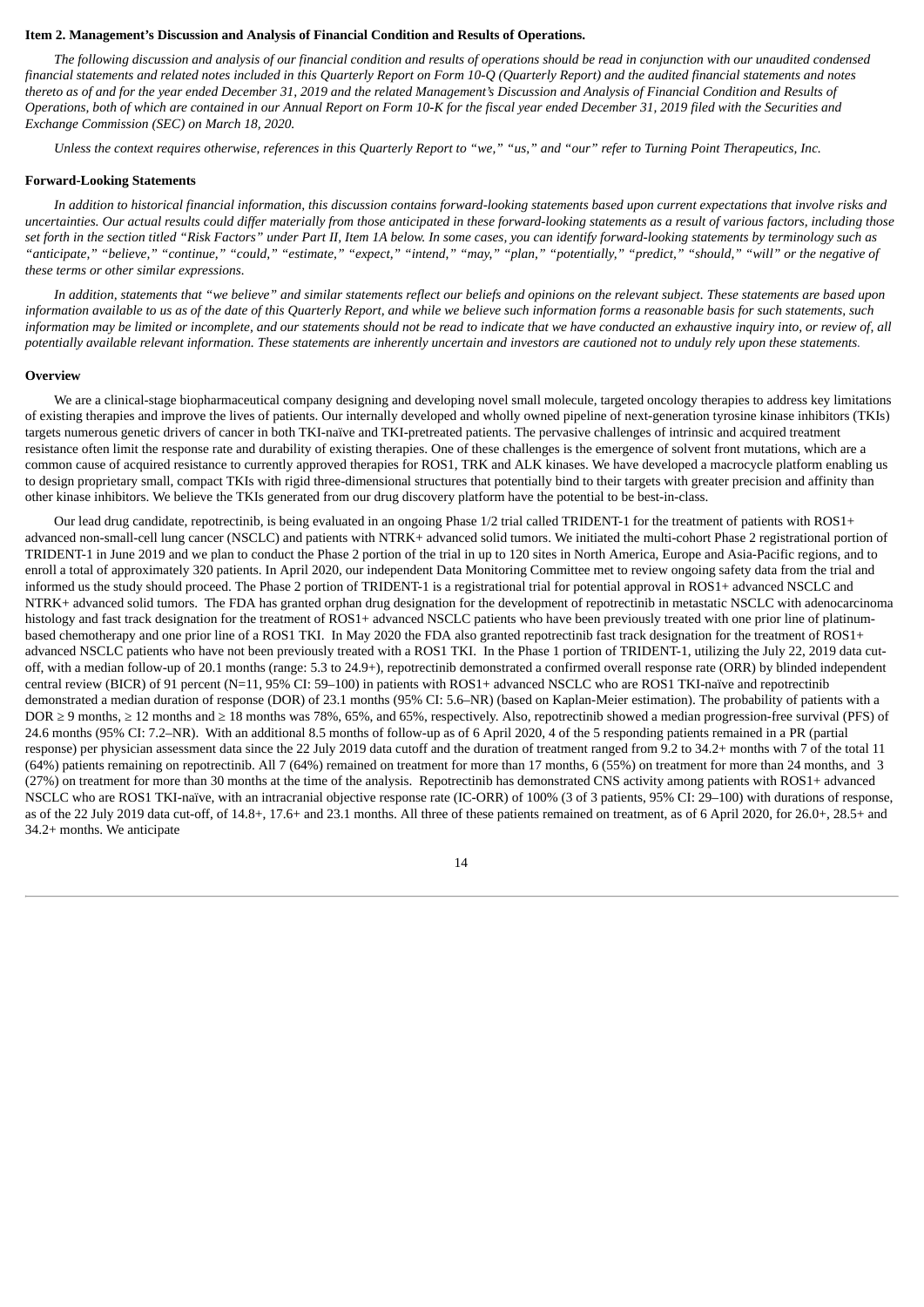reporting preliminary safety and efficacy data from approximately 30 to 40 patients across multiple Phase 2 cohorts of TRIDENT-1, including both registrational and exploratory cohorts, in the second half of 2020. We are monitoring overall study conduct and data collection to be in a position to potentially provide this update in the third quarter. We also commenced a Phase 1/2 study of repotrectinib in pediatric and young adult patients with ALK+, ROS1+ or TRK+ advanced solid tumors in November 2019.

In addition to repotrectinib, our pipeline includes two clinical-stage multi-targeted kinase inhibitors, TPX-0022 (a novel MET/CSF1R/SRC inhibitor) and TPX-0046 (a novel RET/SRC inhibitor), and a preclinical ALK inhibitor, TPX-0131, which is entering investigational new drug (IND)-enabling studies. We initiated our Phase 1 clinical trial of TPX-0022 in patients with advanced solid tumors harboring genetic alterations in *MET* in July 2019. The Phase 1 trial is designed to evaluate the overall safety profile, pharmacokinetics and preliminary efficacy of TPX-0022 and includes a dose-escalation portion starting at 20 mg daily (QD), followed by dose expansion cohorts with a targeted enrollment of 120 patients at sites in North America, Europe, and Asia-Pacific regions. The dose expansion cohorts are planned to enroll MET therapy-naïve and pretreated NSCLC patients with *MET* exon 14 skipping mutations; patients with *MET*-amplified NSCLC, hepatocellular, gastric or gastroesophageal cancer; and patients with other solid tumors harboring *MET* kinase domain mutations or *MET* fusions. We anticipate reporting early interim data from initial patients treated with TPX-0022 in this Phase 1 trial in the second half of 2020.

We initiated our Phase 1/2 clinical trial of TPX-0046 in patients with advanced solid tumors harboring *RET* genetic alterations in the fourth quarter of 2019. The trial is designed to enroll TKI-naïve and TKI-pretreated patients with *RET*-altered non-small-cell lung, thyroid, and other advanced cancers in multiple cohorts to assess safety, tolerability, pharmacokinetics and preliminary clinical activity of TPX-0046, with a targeted enrollment of approximately 50 patients in the Phase 1 dose escalation portion, and approximately 300 patients in the Phase 2 expansion portion at sites in North America, Europe and Asia-Pacific regions. The study design allows intra-patient dose escalation based on tolerability in both RET TKI-treatment naïve and pretreated patients.

As we advance our clinical programs with site activations and patient enrollment across our three clinical-stage drug candidates, we are in close contact with our contract research organizations (CROs) and clinical sites as we navigate and seek to mitigate the impact of COVID-19 on our studies and current timelines. Measures we have taken in response to COVID-19, include where feasible, conducting remote clinical trial site activations and data monitoring, enabling patients to have routine tests conducted closer to home and allowing trial sites to evaluate certain patients remotely, in compliance with their local procedures. Despite these efforts, we have experienced some delays in trial site initiations and patient enrollment in our TRIDENT-1 study and anticipate that we may experience some delays in our other studies. We may also experience delays in trial data collection and analysis. In addition, the California stay at home order issued on March 19, 2020 has delayed some of our pipeline discovery research activities.

Our fourth drug candidate, TPX-0131 is a next-generation preclinical ALK inhibitor. TPX-0131 has been designed with a compact macrocyclic structure and in preclinical studies has been shown to potently inhibit wildtype ALK and numerous ALK mutations, in particular the clinically observed G1202R solvent front mutation and G1202R/L1196M compound mutation. Pending successful completion of IND-enabling studies, we anticipate submitting an IND for TPX-0131 in early 2021.

Since our inception, we have incurred significant operating losses. Our ability to generate product revenue sufficient to achieve profitability will depend heavily on the successful development and eventual commercialization of one or more of our drug candidates. As of March 31, 2020, we had an accumulated deficit of \$183.6 million and we incurred net losses of approximately \$60.7 million and \$13.5 million for the three months ended March 31, 2020 and 2019, respectively. We expect to continue to incur significant expenses and increasing operating losses for at least the next several years.

We will not generate revenue from product sales until we successfully complete clinical development and obtain regulatory approval for our drug candidates. If we obtain regulatory approval for any of our drug candidates and do not enter into a commercialization partnership, we expect to incur significant expenses related to developing our internal commercialization capability to support product sales, marketing and distribution. We also expect to incur additional costs associated with operating as a public company.

As a result, we will need substantial additional funding to support our continuing operations and pursue our growth strategy. Until such time as we can generate significant revenue from product sales, if ever, we expect to finance our operations through a combination of equity offerings, debt financings, collaborations, strategic alliances and marketing, distribution or licensing arrangements. We may be unable to raise additional funds or enter into such other agreements or arrangements when needed on favorable terms, or at all. The COVID-19 pandemic continues to rapidly evolve and has already resulted in a significant disruption of global financial markets. Our ability to raise additional capital may be adversely impacted by potential worsening global economic conditions and the recent disruptions to, and volatility in, the credit and financial markets in the United States and worldwide resulting from the pandemic. If the disruption persists and deepens, we could experience an inability to access additional capital. If we fail to raise capital or enter into such agreements we may have to significantly delay, scale back or discontinue the development and commercialization of one or more of our drug candidates.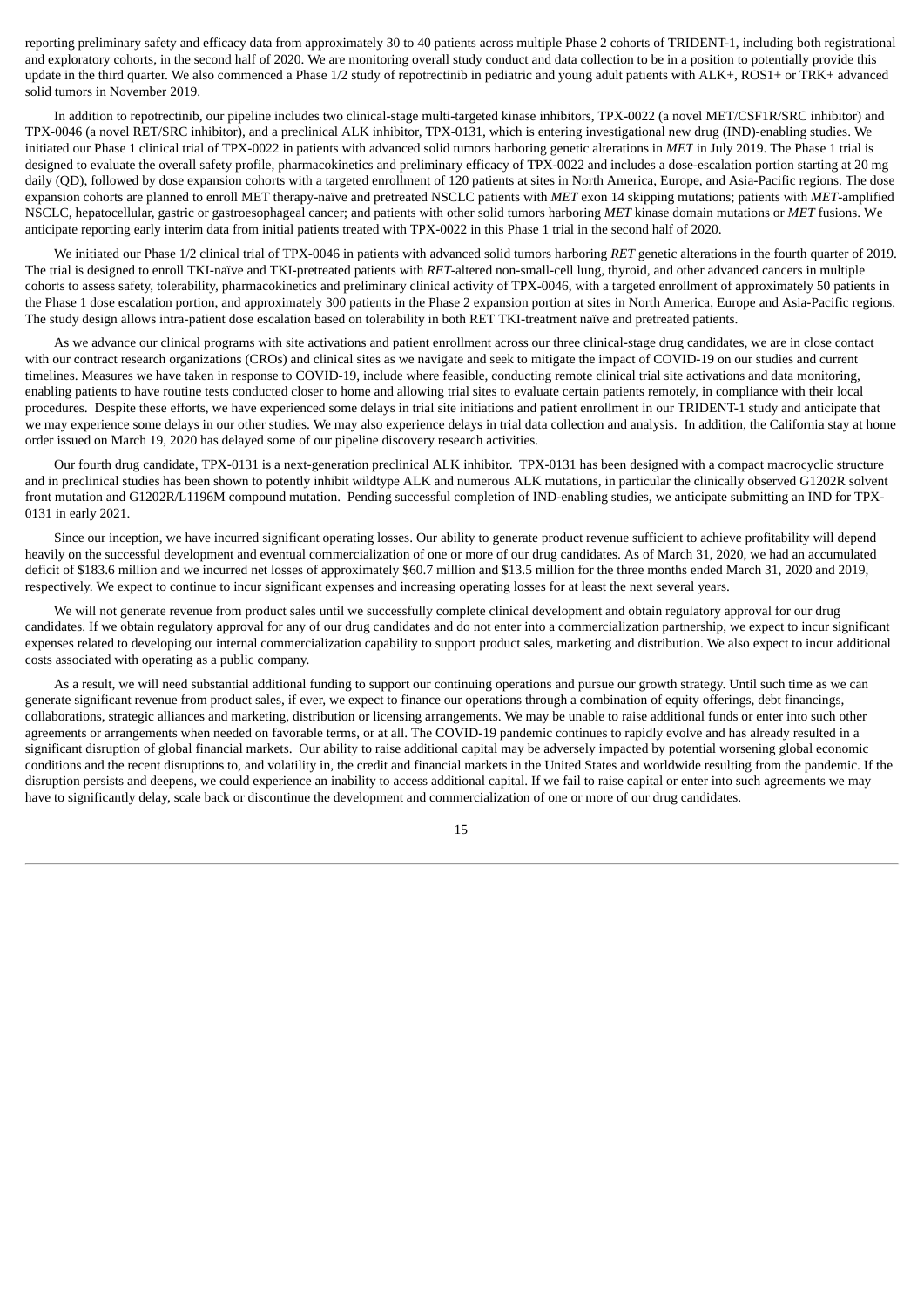# **Components of Our Results of Operations**

#### *Revenue*

To date, we have not generated any revenue from product sales, licenses or collaborations and do not expect to generate any revenue from the sale of products in the foreseeable future. If our development efforts for our drug candidates are successful and result in regulatory approval, we may generate revenue from future product sales. If we enter into license or collaboration agreements for any of our drug candidates or intellectual property, we may generate revenue in the future from payments as a result of such license or collaboration agreements. We cannot predict if, when, or to what extent we will generate revenue from the commercialization and sale of our drug candidates. We may never succeed in obtaining regulatory approval for any of our drug candidates.

# *Operating Expenses*

#### *Research and Development Expenses*

Research and development expenses include:

- employee-related expenses, including salaries, related benefits, travel and stock-based compensation expense for employees engaged in research and development functions;
- expenses incurred in connection with the preclinical and clinical development of our drug candidates, including expenses incurred under agreements with CROs;
- the cost of consultants and contract manufacturing organizations (CMOs) that manufacture drug products for use in our preclinical studies and clinical trials; and
- facilities, depreciation and other expenses, which include allocated expenses for rent and maintenance of facilities, insurance and supplies.

We expense research and development costs to operations as incurred. Nonrefundable advance payments for goods or services to be received in the future for use in research and development activities are recorded as prepaid assets. Our prepaid assets are expensed as the related goods are delivered or the services are performed.

Our direct research and development expenses are tracked on a program-by-program basis and consist primarily of external costs, such as fees paid to consultants, central laboratories, contractors, CMOs and CROs in connection with our preclinical and clinical development activities. We allocate indirect expenses, such as employee salaries, fringe benefits, facilities, travel and other miscellaneous expenses, based on an estimated percentage of time worked on programs.

The table below summarizes our research and development expenses incurred by development program for the periods presented (in thousands):

|                                         | <b>Three Months Ended March 31.</b> |  |        |  |
|-----------------------------------------|-------------------------------------|--|--------|--|
|                                         | 2020                                |  |        |  |
| Research and development expenses       |                                     |  |        |  |
| Repotrectinib                           | 12.976                              |  | 7.122  |  |
| Other research programs                 | 9.793                               |  | 3,329  |  |
| Total research and development expenses | 22,769                              |  | 10,451 |  |

#### *General and Administrative Expenses*

General and administrative expenses consist primarily of salaries and related costs for personnel in executive, finance and administrative functions, including stock-based compensation. General and administrative expenses also include travel expenses and direct and allocated facility-related costs, as well as professional fees for legal, accounting and tax-related services and insurance costs.

We anticipate that our general and administrative expenses will increase as a result of increased payroll, expanded infrastructure and higher consulting, legal and tax-related services associated with maintaining compliance with stock exchange listing and SEC requirements, accounting and investor relations costs, and director and officer insurance premiums associated with being a public company.

#### *Other income, net*

Other income, net consists of interest earned on cash and cash equivalents and our marketable securities.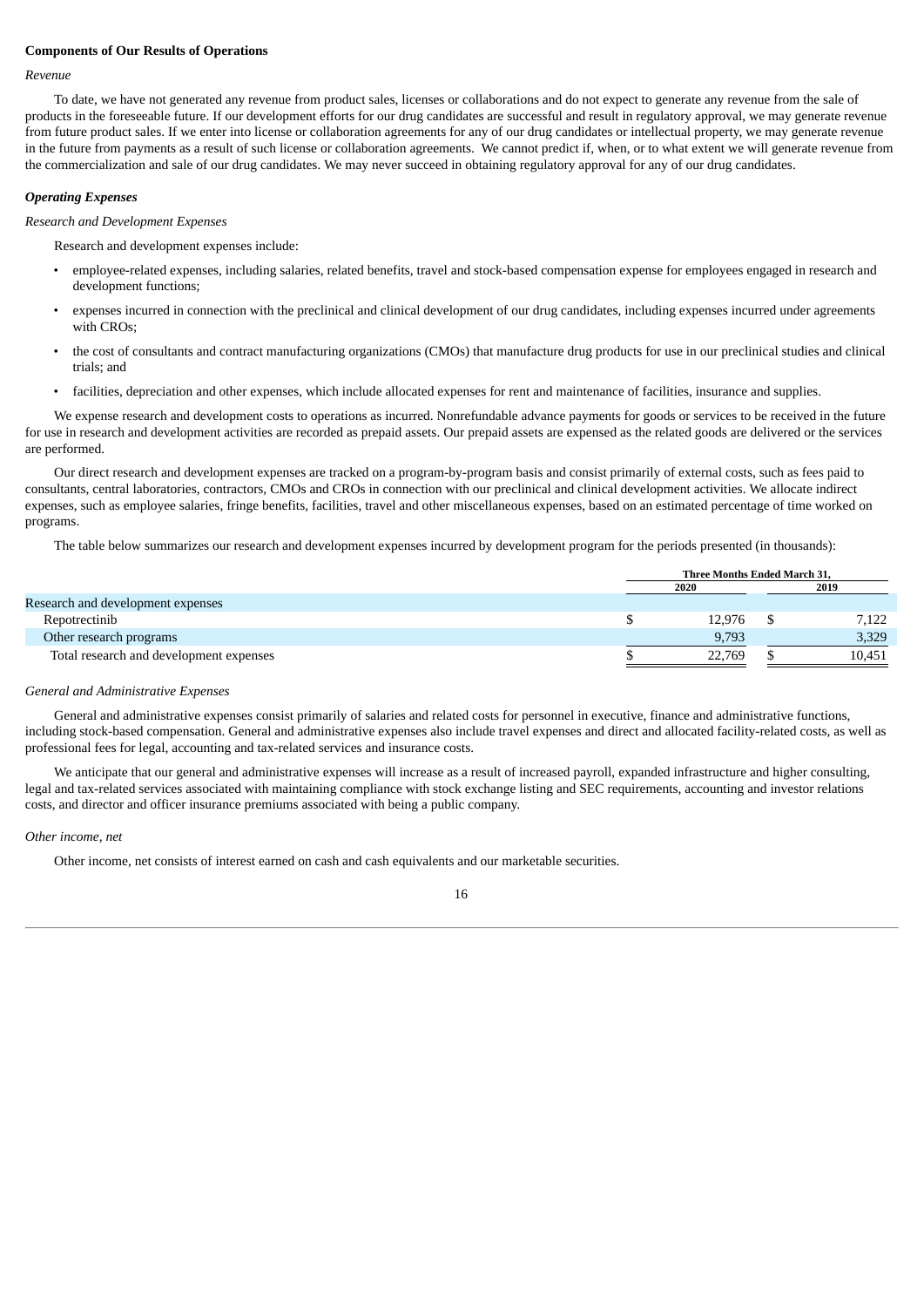## **Critical Accounting Policies and Estimates**

Our management's discussion and analysis of our financial condition and results of operations are based on our financial statements, which have been prepared in accordance with U.S. generally accepted accounting principles. The preparation of our financial statements and related disclosures requires us to make estimates and judgments that affect the reported amounts of assets and liabilities, related disclosure of contingent liabilities at the date of the financial statements, and the reported amounts of expenses and other income during the reporting period. We continually evaluate our estimates and judgments, the most critical of which are those related to preclinical and clinical study accruals and stock-based compensation costs. We base our estimates and judgments on historical experience and other factors that we believe to be reasonable under the circumstances. Materially different results can occur as circumstances change and additional information becomes known.

There were no significant changes during the three months ended March 31, 2020 to the items that we disclosed as our critical accounting policies and estimates in Note 2 to our audited financial statements included in our Annual Report on Form 10-K for the fiscal year ended December 31, 2019.

### **Results of Operations**

## *Comparison of the Three Months Ended March 31, 2020 and 2019*

The following table summarizes our results of operations for the three months ended March 31, 2020 and 2019 (in thousands):

|                            | Three Months Ended March 31, |           |      |           |  |        |
|----------------------------|------------------------------|-----------|------|-----------|--|--------|
|                            | 2020                         |           | 2019 |           |  | Change |
| Operating expenses:        |                              |           |      |           |  |        |
| Research and development   |                              | 22,769    |      | 10,451    |  | 12,318 |
| General and administrative |                              | 39,857    |      | 3,614     |  | 36,243 |
| Total operating expenses   |                              | 62,626    |      | 14,065    |  | 48,561 |
| Loss from operations       |                              | (62, 626) |      | (14,065)  |  | 48,561 |
| Other income, net          |                              | 1,908     |      | 518       |  | 1,390  |
| Net loss                   |                              | (60, 718) |      | (13, 547) |  | 47,171 |

#### *Research and Development Expenses*

Research and development expenses increased by \$12.3 million from \$10.5 million for the first quarter of 2019 to \$22.8 million during first quarter of 2020. The increase was primarily attributable to increased activity for the ongoing clinical trials for Phase 2 registrational portion of TRIDENT-1, the Phase 1 trial for TPX-0022 and the Phase 1/2 trial TPX-0046. We expect that our research and development expenses will continue to increase in future periods.

#### *General and Administrative Expenses*

General and administrative expenses increased by \$36.2 million from \$3.6 million for the first quarter of 2019 to \$39.9 million for the first quarter of 2020. The increase was primarily attributable to higher personnel-related expenses as a result of increased employee head count and professional fees for legal and accounting services. We anticipate that our general and administrative expenses will continue to increase as a result of increased headcount and utilization of professional services, including director and officer insurance premiums, that are associated with being a public company.

During the first quarter of 2020, we incurred a one-time charge of \$32.6 million in connection with the Transition Separation and Consulting Agreement with our founder and former Chief Scientific Officer, Dr. Jingrong Jean Cui. We recorded \$1.2 million in expense for the three months ended March 31, 2020 representing the cash severance that will be paid to Dr. Cui during 2020. In addition, we incurred a non-cash stock compensation charge of \$31.4 million due to the modification of the vesting and expected term of Dr. Cui's outstanding stock options. This one-time charge was classified as general and administrative expenses due to the nature of, and minimal service conditions resulting from the modification to these awards.

#### *Other Income, Net*

Other income, net increased by \$1.4 million from \$0.5 million for the first quarter of 2019 to \$1.9 million for the first quarter of 2020. The increase was primarily driven by an increase in interest earned on our higher marketable securities and money market account balances.

#### **Liquidity and Capital Resources**

At March 31, 2020, we had \$380.8 million of cash, cash equivalents and marketable securities compared to \$409.2 million at December 31, 2019. Based on our current and anticipated level of operations, we believe that our cash, cash equivalents and

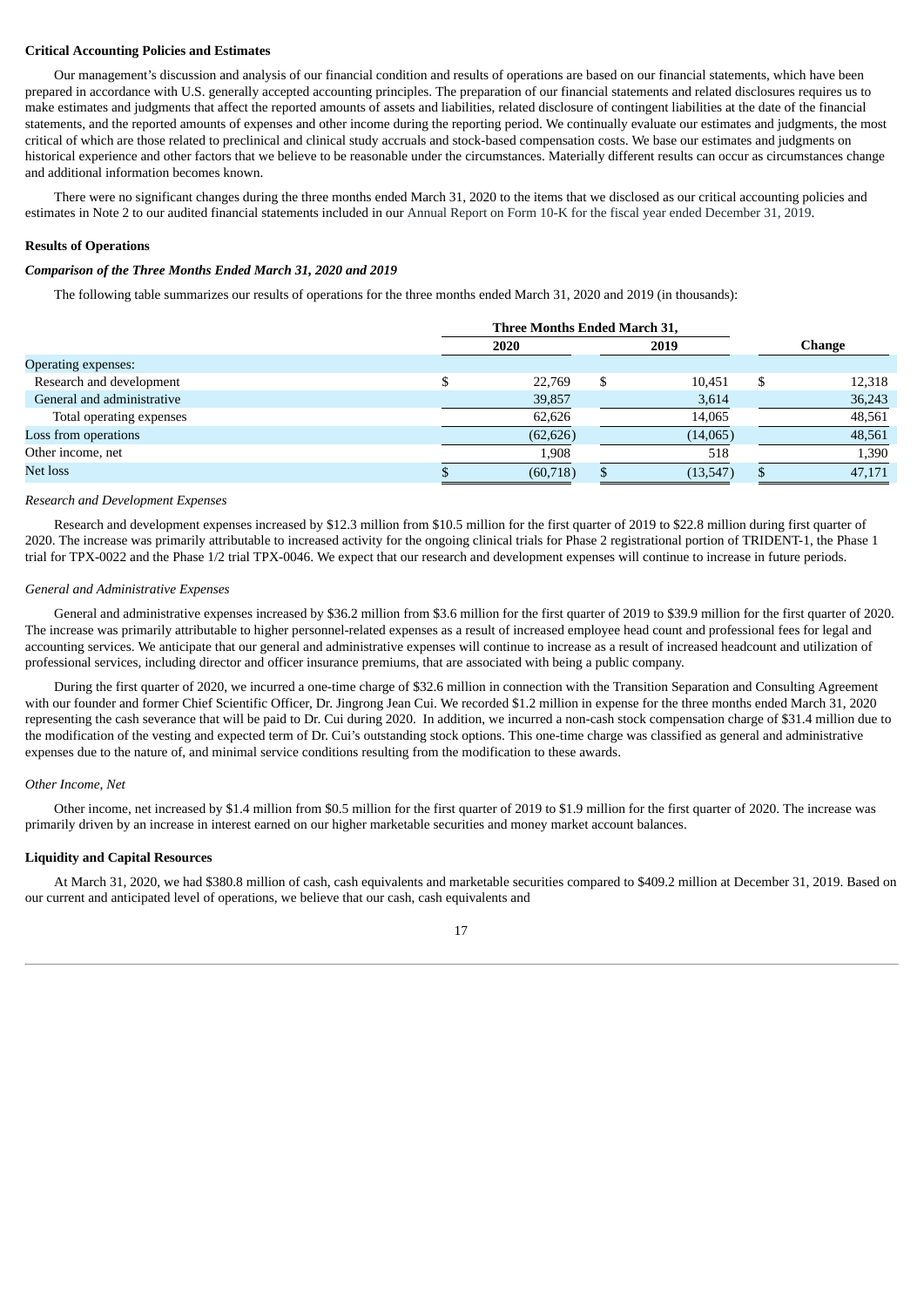marketable securities will be sufficient to fund current operations for at least one year from the date that this Quarterly Report is filed with the SEC.

Since inception, our operations have been financed primarily through the sale of common stock and convertible preferred stock. Through March 31, 2020, we received net proceeds of approximately \$512.0 million from the issuance of common stock and convertible preferred stock.

Since inception, we have primarily devoted our resources to build infrastructure, conduct research and development, including clinical trials, perform business and financial planning, and raise capital. To fund future operations, we will need to raise significant additional capital. The amount and timing of future funding requirements will depend on many factors, including the timing and results of our ongoing development activities, the potential expansion of our current development programs, potential new development programs and related general and administrative support. We may seek to obtain additional financing in the future through equity or debt financings or other sources, such as potential collaboration agreements. We cannot make assurances that anticipated additional financing will be available to us on favorable terms, or at all. The COVID-19 pandemic continues to rapidly evolve and has already resulted in a significant disruption of global financial markets. Our ability to raise additional capital may be adversely impacted by potential worsening global economic conditions and the recent disruptions to, and volatility in, the credit and financial markets in the United States and worldwide resulting from the pandemic. If the disruption persists and deepens, we could experience an inability to access additional capital, which could in the future negatively affect our capacity to fund research and development programs, including discovery research, preclinical and clinical development activities. Although we have previously been successful in obtaining financing through our equity securities offerings, there can be no assurance that we will be able to do so in the future.

#### *Cash Flows*

The following table summarizes our sources and uses of cash for each of the periods presented (in thousands):

|                                                 | Three Months Ended March 31, |        |  |
|-------------------------------------------------|------------------------------|--------|--|
|                                                 | 2020                         | 2019   |  |
| <b>Statement of Cash Flows Data:</b>            |                              |        |  |
| Cash used in operating activities               | 28,277                       | 10,188 |  |
| Cash provided by (used in) investing activities | 9.902                        | (33)   |  |
| Cash provided by (used in) financing activities | 25                           | (797)  |  |

#### *Operating Activities*

During the three months ended March 31, 2020, operating activities used approximately \$28.3 million primarily due to the Phase 2 registrational portion of TRIDENT-1, the Phase 1 trial for TPX-0022 and Phase 1/2 trial for TPX-0046.

During the three months ended March 31, 2019, operating activities used approximately \$10.2 million due to additions of employee headcount to support the development of our pipeline.

## *Investing Activities*

During the three months ended March 31, 2020, investing activities provided approximately \$9.9 million primarily resulting from the maturities (net of purchases) of our marketable securities. In addition, we purchased property and equipment totaling \$43,000.

During the three months ended March 31, 2019, investing activities used approximately \$33,000 primarily resulting from purchased property and equipment.

#### *Financing Activities*

During the three months ended March 31, 2020, financing activities provided approximately \$25,000, primarily resulting from the exercises of stock options during the quarter.

During the three months ended March 31, 2019, financing activities used approximately \$0.8 million for costs incurred in connection with our initial public offering (IPO). Our IPO was completed in the second quarter of 2019.

### **Off-Balance Sheet Arrangements**

During the periods presented, we did not have, nor do we currently have, any off-balance sheet arrangements as defined under SEC rules.

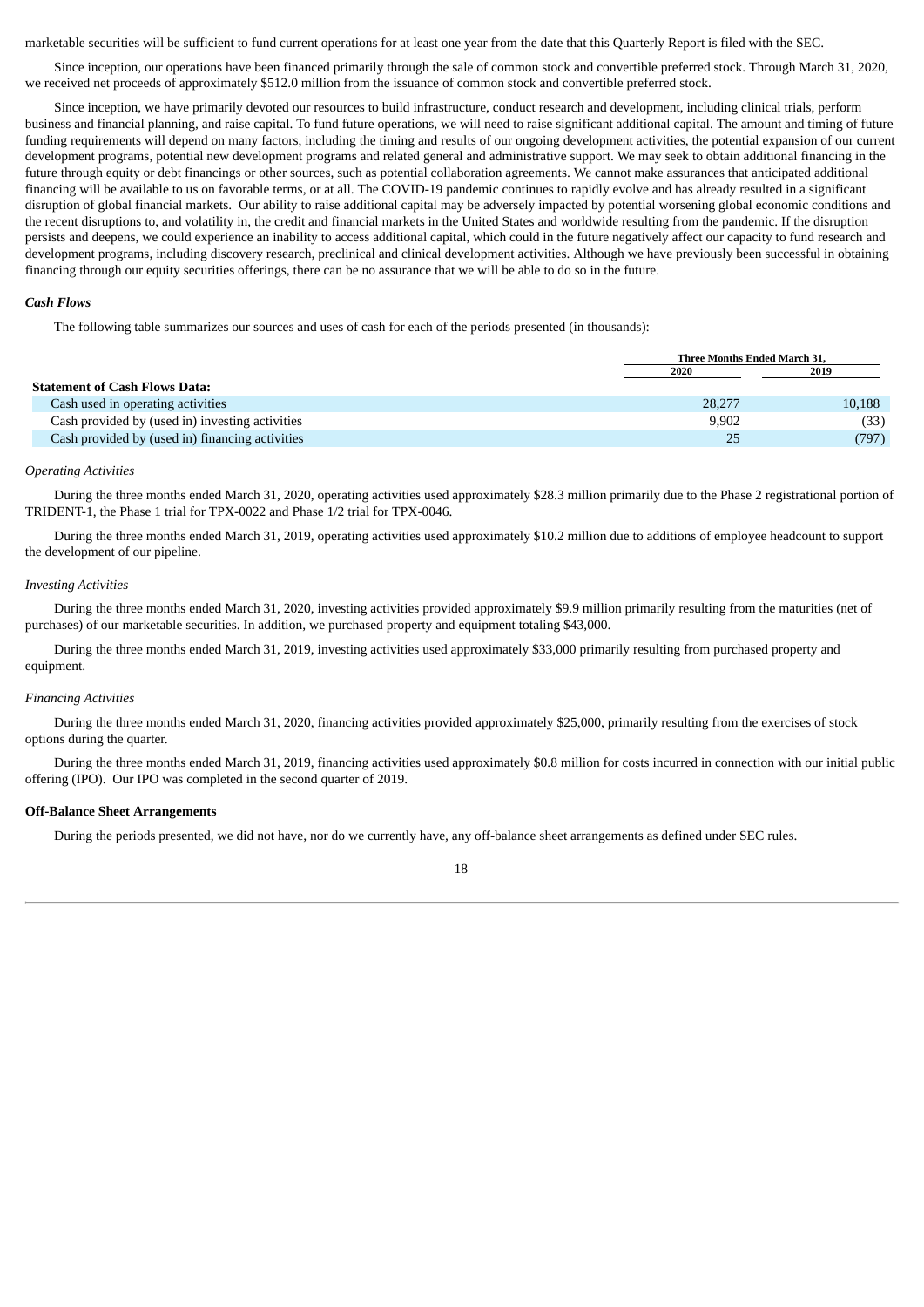#### **Contractual Obligations**

During the three months ended March 31, 2020, there were no material changes to our contractual obligations as set forth in Part II, Item 7 "Management's Discussion and Analysis of Financial Condition and Results of Operations" in our Annual Report on Form 10-K for the year ended December 31, 2019.

#### **Recent Accounting Pronouncements**

Please refer to Note 2 to our unaudited condensed financial statements appearing under Part 1, Item 1 for a discussion of new accounting standards updates that may impact us.

#### <span id="page-18-0"></span>**Item 3. Quantitative and Qualitative Disclosures About Market Risk.**

We are exposed to market risks in the ordinary course of our business. These risks primarily relate to equity price risk and interest rate fluctuations. Substantially all of our cash, cash equivalents and marketable securities are held at two financial institutions. Due to their size, we believe these financial institutions represent a minimal credit risk. Cash amounts held at financial institutions are insured by the Federal Deposit Insurance Corporation (FDIC) up to \$250,000. At March 31, 2020, cash and cash equivalents and marketable securities totaling \$380.5 million are either not subject to FDIC insurance, or exceed the FDIC insured limit. Our cash and cash equivalents and marketable securities are invested in short term, high grade securities, and as a result, we believe represent a minimal credit risk.

#### <span id="page-18-1"></span>**Item 4. Controls and Procedures.**

#### **Evaluation of Disclosure Controls and Procedures**

We maintain disclosure controls and procedures that are designed to ensure that information required to be disclosed in our periodic and current reports that we file with the SEC is recorded, processed, summarized, and reported within the time periods specified in the SEC's rules and forms, and that such information is accumulated and communicated to our management, including our President and Chief Executive Officer (our principal executive officer) and Executive Vice President and Chief Financial Officer (our principal financial officer), as appropriate, to allow timely decisions regarding required disclosure. In designing and evaluating the disclosure controls and procedures, management recognized that any controls and procedures, no matter how well designed and operated, can provide only reasonable and not absolute assurance of achieving the desired control objectives. In reaching a reasonable level of assurance, management was required to apply its judgment in evaluating the cost-benefit relationship of possible controls and procedures. In addition, the design of any system of controls is based in part upon certain assumptions about the likelihood of future events, and there can be no assurance that any design will succeed in achieving its stated goals under all potential future conditions; over time, controls may become inadequate because of changes in conditions, or the degree of compliance with policies or procedures may deteriorate. Because of the inherent limitations in a cost-effective control system, misstatements due to error or fraud may occur and not be detected.

As of March 31, 2020, we carried out an evaluation, under the supervision and with the participation of our management, including our principal executive officer and principal financial officer, of the effectiveness of the design and operation of our disclosure controls and procedures, as defined in Rules 13a-15(e) and 15d-15(e) under the Securities Exchange Act of 1934, as amended (Exchange Act). Based on this evaluation, our principal executive officer and principal financial officer concluded that our disclosure controls and procedures were effective at the reasonable assurance level as of March 31, 2020.

#### **Changes in Internal Control over Financial Reporting**

There has been no change in our internal control over financial reporting during our most recent fiscal quarter that has materially affected, or is reasonably likely to materially affect, our internal control over financial reporting. In addition, we have not experienced any material impact to our internal controls over financial reporting as a result of the COVID-19 pandemic, including from employees working remotely. We are continually monitoring and assessing the impact of the COVID-19 pandemic on our internal controls over financial reporting.

## <span id="page-18-2"></span>**PART II—OTHER INFORMATION**

## <span id="page-18-3"></span>**Item 1. Legal Proceedings.**

We are not currently subject to any material legal proceedings. From time to time, we may be involved in legal proceedings or subject to claims incident to the ordinary course of business. Regardless of the outcome, such proceedings or claims can have an adverse impact on us because of defense and settlement costs, diversion of resources and other factors, and there can be no assurances that favorable outcomes will be obtained.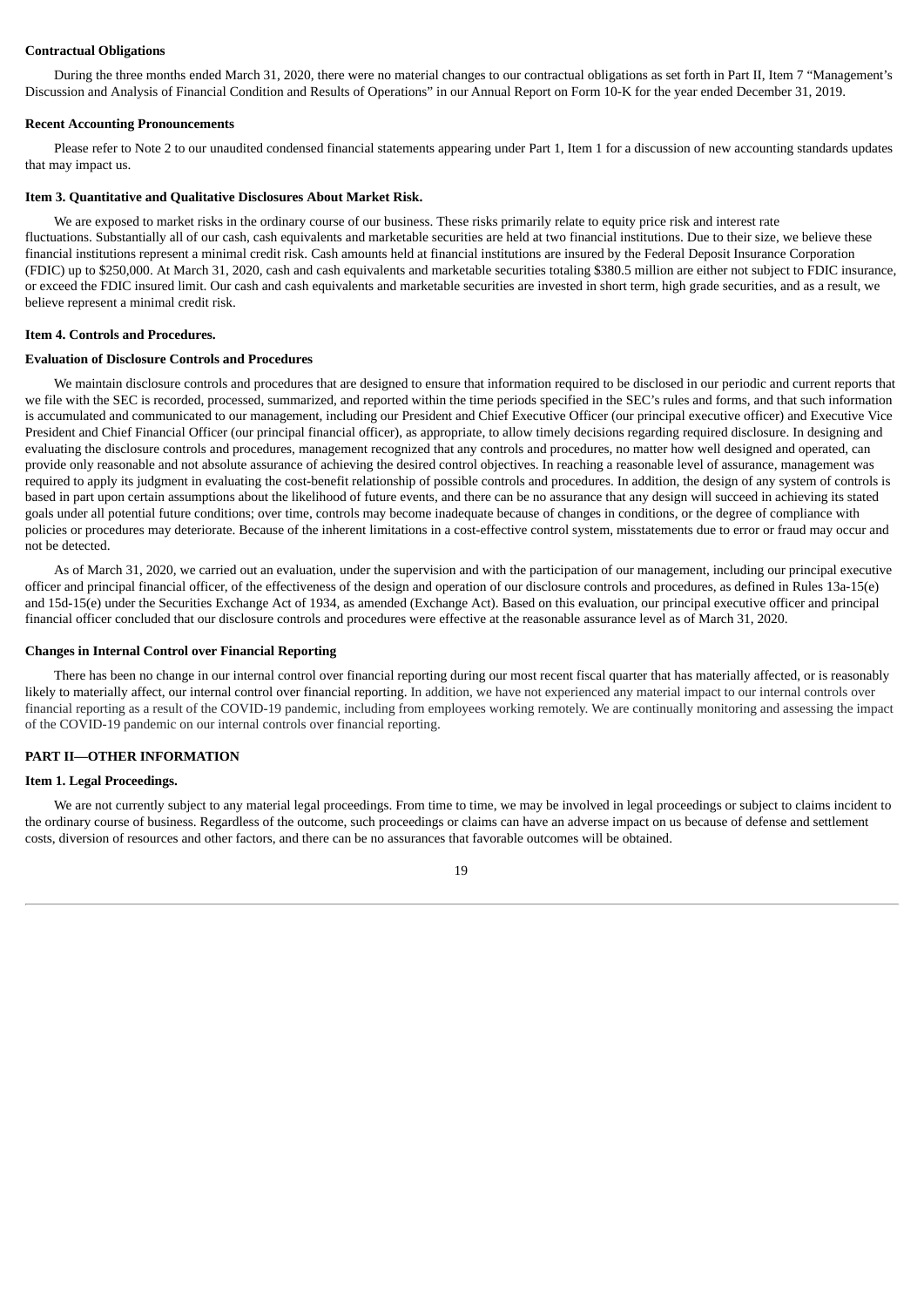### **RISK FACTORS**

<span id="page-19-0"></span>Investing in our common stock involves a high degree of risk. In addition to the information included or incorporated by reference in this Quarterly Report and in our other public filings, you should carefully consider the risks described below in evaluating our company. Our business, financial condition or results of operations could be harmed by any of these risks. The risks and uncertainties described below are not the only ones we face. Additional risks not currently known to us or other factors not perceived by us to present significant risks to our business at this time also may impair our business operations. We have marked with an asterisk (\*) those risk factors that reflect changes from the risk factors previously disclosed in Item 1A of our Annual Report on Form 10-K for *the fiscal year ended December 31, 2019, filed with the SEC on March 18, 2020.*

## **Risks Related to Our Financial Position and Need for Additional Capital**

# We have incurred significant operating losses since our inception and have not generated any revenue. We expect to incur continued losses for the *foreseeable future and may never achieve or maintain profitability. \**

Investment in drug development is a highly speculative undertaking and involves a substantial degree of risk. We are a clinical-stage biopharmaceutical company that was formed in 2013 and commenced operations in 2014. We have no approved products for commercial sale and have not generated any revenue from product sales or from licenses or collaborations. We continue to incur significant research and development and other expenses related to our ongoing operations. As a result, we have never been profitable and have incurred losses in each year since inception. For the prior years ended December 31, 2019 and 2018, we reported net losses of \$72.1 million and \$24.8 million, respectively. For the three months ended March 31, 2020 and 2019, we reported net losses of \$60.7 million and \$13.5 million, respectively. As of March 31, 2020, we had an accumulated deficit of \$183.6 million.

Since our inception, we have focused substantially all of our efforts and financial resources on the research and development of our lead drug candidate, repotrectinib, and our other drug candidates. To date, we have funded our operations primarily with proceeds from sales of shares of our common stock and convertible preferred stock. From inception through March 31, 2020, we received an aggregate of \$512.0 million in net proceeds from such sales. As of March 31, 2020, our cash and cash equivalents and marketable securities were \$380.8 million.

We expect to incur increasing levels of operating losses for the foreseeable future, particularly as we advance repotrectinib through clinical development. Our prior losses, combined with expected future losses, have had, and will continue to have, an adverse effect on our stockholders' equity and working capital. We expect our research and development expenses to significantly increase in connection with our ongoing and planned clinical trials, including the ongoing Phase 2 portion of TRIDENT-1, Phase 1 clinical trial of TPX-0022, Phase 1/2 clinical trial of repotrectinib in pediatric patients, and Phase 1/2 clinical trial of TPX-0046, and any other clinical trials or development activities we may choose to pursue, including further development of TPX-0131. In addition, if we obtain marketing approval for repotrectinib, we will incur significant sales, marketing and outsourced manufacturing expenses in connection with the commercialization of repotrectinib. We will also incur additional costs associated with operating as a public company. As a result, we expect to continue to incur significant and increasing operating losses for the foreseeable future. Because of the numerous risks and uncertainties associated with developing pharmaceutical products, we are unable to predict the extent of any future losses or when we will become profitable, if at all. Even if we do become profitable, we may not be able to sustain or increase our profitability on a quarterly or annual basis.

Our ability to become profitable depends upon our ability to generate revenue. To date, we have not generated any revenue and we do not know when, or if, we will generate any revenue. We do not expect to generate significant revenue unless and until we obtain marketing approval for, and begin to sell, repotrectinib or another drug candidate. Our ability to generate revenue depends on a number of factors, including, but not limited to, our ability to:

- successfully complete the Phase 2 portion of TRIDENT-1;
- initiate and successfully complete all safety, pharmacokinetic and other studies required to obtain U.S. and foreign marketing approval for repotrectinib as a treatment for patients with *ROS1*+ advanced NSCLC and patients with *NTRK*+ advanced solid tumors;
- initiate and successfully complete other later-stage clinical trials that meet their clinical endpoints;
- obtain favorable results from our clinical trials and apply for and obtain marketing approval for repotrectinib;
- establish licenses, collaborations or strategic partnerships that may increase the value of our programs;
- successfully manufacture or contract with others to manufacture repotrectinib and our other drug candidates;

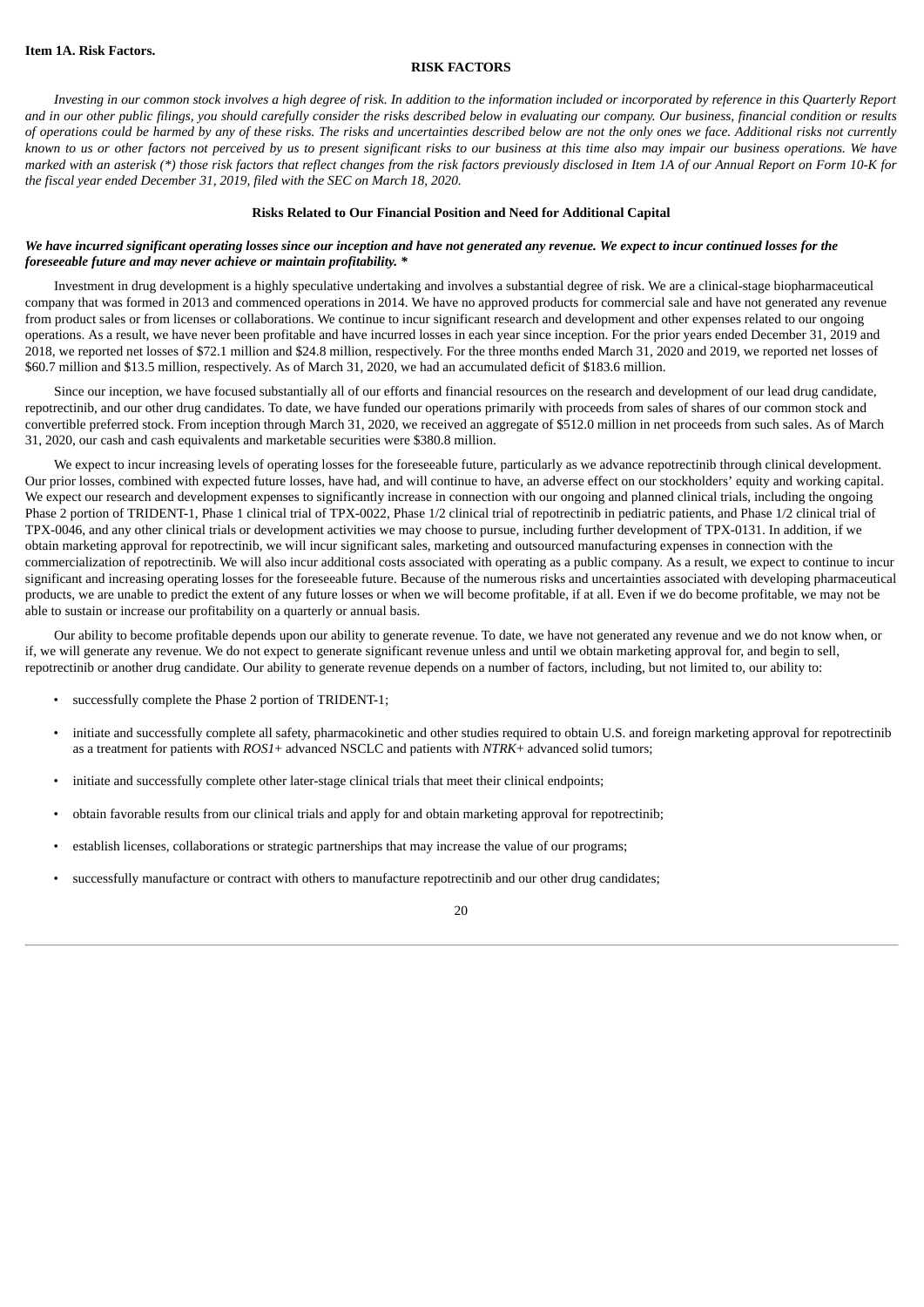- commercialize repotrectinib, if approved, by building a sales force or entering into collaborations with third parties;
- obtain, maintain, protect and defend our intellectual property portfolio; and
- achieve market acceptance of repotrectinib in the medical community and with third-party payors.

To become and remain profitable, we must succeed in designing, developing and eventually commercializing products that generate significant revenue. This will require us to be successful in a range of challenging activities, including completing preclinical testing and clinical trials for our drug candidates, designing additional drug candidates, establishing arrangements with third parties for the manufacture of clinical supplies of our drug candidates, obtaining marketing approval for our drug candidates and manufacturing, marketing and selling any products for which we may obtain marketing approval. We are only in the preliminary stages of most of these activities. We may never succeed in these activities and, even if we do, may never generate revenues that are significant enough to achieve profitability.

In cases where we are successful in obtaining regulatory approval to market one or more of our drug candidates, our revenue will be dependent, in part, upon the size of the markets in the territories for which we gain regulatory approval, the accepted price for the product, the ability to obtain coverage and reimbursement, and whether we own the commercial rights for that territory. If the number of our addressable patients is not as significant as we estimate, the indication approved by regulatory authorities is narrower than we expect, or the treatment population is narrowed by competition, physician choice or treatment guidelines, we may not generate significant revenue from sales of such products, even if approved.

Because of the numerous risks and uncertainties associated with pharmaceutical product development, we are unable to accurately predict the timing or amount of increased expenses we will incur or when, or if, we will be able to achieve profitability. If we decide to or are required by the U.S. Food and Drug Administration (FDA) or other regulatory authorities to perform studies or clinical trials in addition to those currently expected, or if there are any delays in establishing appropriate manufacturing arrangements for, in initiating or completing our current and planned clinical trials for, or in the development of, any of our drug candidates, our expenses could increase materially and profitability could be further delayed.

Even if we do achieve profitability, we may not be able to sustain or increase profitability on a quarterly or annual basis. Our failure to become and remain profitable would depress the value of our company and could impair our ability to raise capital, expand our business, maintain our research and development efforts, diversify our product offerings or even continue our operations. A decline in the value of our company could also cause you to lose all or part of your investment.

## We will require substantial additional funding. If we are unable to raise capital on favorable terms when needed, we could be forced to delay, reduce or *eliminate our research or drug development programs or any future commercialization efforts. \**

We expect our expenses to increase substantially in connection with our ongoing activities, particularly as we advance our lead drug candidate, repotrectinib, and other drug candidates through clinical development and further develop our pipeline. We expect increased expenses as we continue our research and development, initiate additional clinical trials, and seek marketing approval for our lead program and our other drug candidates. In addition, if we obtain marketing approval for any of our drug candidates, we expect to incur significant commercialization expenses related to product manufacturing, marketing, sales and distribution. Furthermore, we expect to continue to incur significant costs associated with operating as a public company.

In addition, our drug candidates, if approved, may not achieve commercial success. Our commercial revenues, if any, will be derived from sales of products that we do not expect to be commercially available for sale for at least the next several years, if ever, and such funds, if raised, may not be sufficient to enable us to continue to implement our business strategy. Accordingly, we will need to obtain substantial additional funding in connection with our continuing operations. Adequate additional financing may not be available to us on favorable terms, or at all. In addition, the COVID-19 pandemic continues to rapidly evolve and has already resulted in a significant disruption of global financial markets. Our ability to raise additional capital may be adversely impacted by potential worsening global economic conditions and the recent disruptions to, and volatility in, the credit and financial markets in the United States and worldwide resulting from the pandemic. If the disruption persists and deepens, we could experience an inability to access additional capital. Further, we may seek additional capital due to favorable market conditions or strategic considerations even if we believe we have sufficient funds for our current or future operating plans. If we are unable to raise capital when needed or on favorable terms, we could be forced to delay, reduce or eliminate our research and development programs, our commercialization plans or other operations. We believe that our existing cash and cash equivalents and marketable securities will be sufficient to enable us to fund our operating expenses for at least the next 12 months. We have based this estimate on assumptions that may prove to be wrong, and we could use our capital resources sooner than we currently expect. Changes beyond our control may occur that would cause us to use our available capital before that time, including changes in and progress of our drug development activities and changes in regulation. Our future capital requirements will depend on many factors, including:

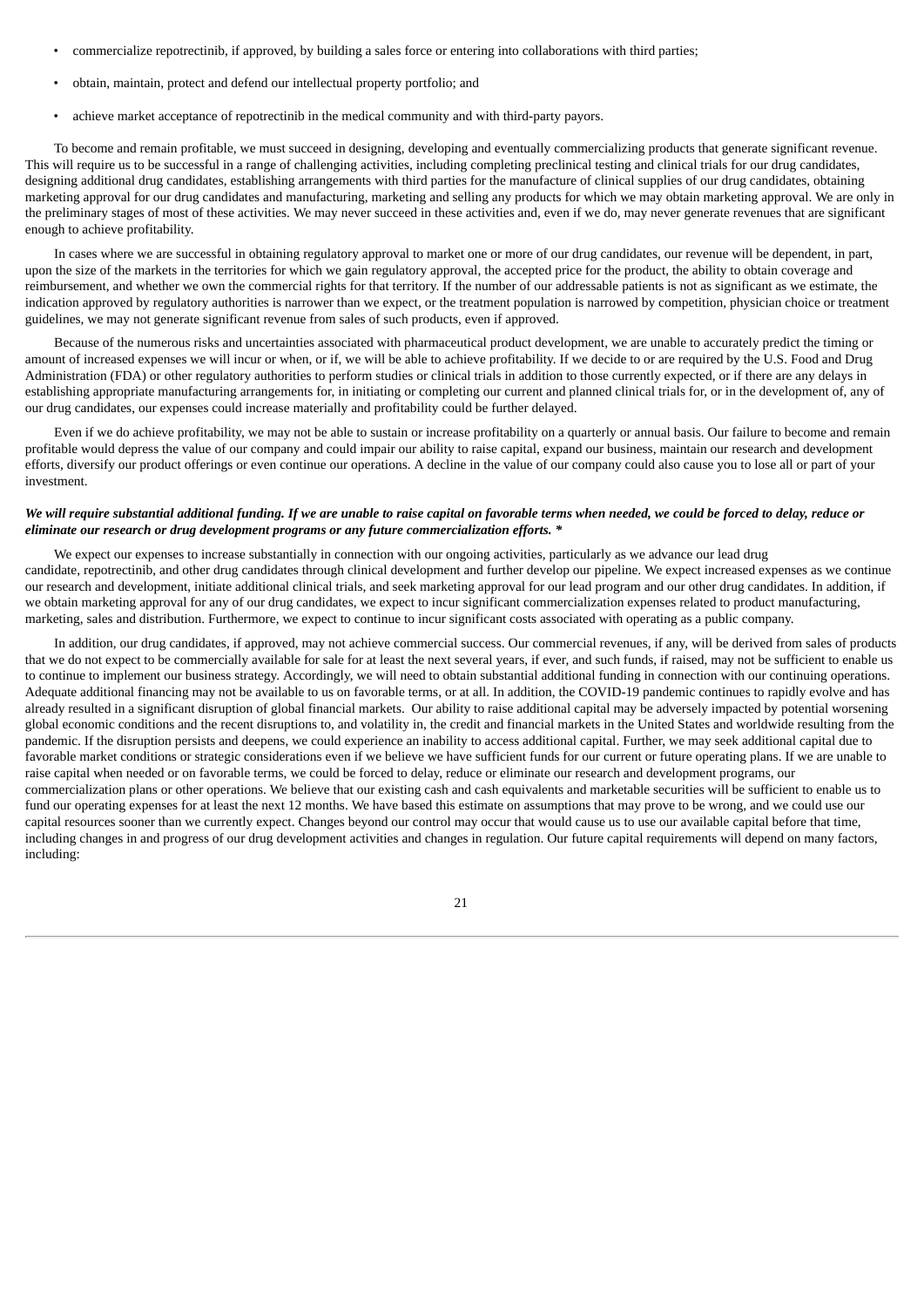- the progress and results of our Phase 2 portion of TRIDENT-1, our Phase 1/2 pediatric study of repotrectinib and any other additional clinical trials evaluating repotrectinib;
- the scope, rate of progress, results and costs of drug design, preclinical development and clinical trials for the other drug candidates in our pipeline, including TPX-0022, TPX-0046 and TPX-0131;
- the extent to which we develop, in-license or acquire other pipeline drug candidates or technologies;
- the number and development requirements of other drug candidates that we may pursue, and other indications for our current drug candidates that we may pursue;
- the costs, timing and outcome of regulatory review of our drug candidates and any companion diagnostics we may pursue;
- the scope and costs of making arrangements with third-party manufacturers, or establishing manufacturing capabilities, for both clinical and commercial supplies of our drug candidates;
- the cost associated with commercializing any approved drug candidates, including to establish sales and marketing capabilities;
- the cost associated with completing any post-marketing studies or trials required by the FDA or other regulatory authorities;
- the revenue, if any, received from commercial sales of repotrectinib, if approved, or our other pipeline drug candidates that receive marketing approval;
- the costs of preparing, filing and prosecuting patent applications, maintaining and enforcing our intellectual property rights and defending intellectual property-related claims that we may become subject to; and
- to the extent we pursue strategic collaborations, including collaborations to commercialize repotrectinib or any of our other pipeline drug candidates, our ability to establish and maintain collaborations on favorable terms, if at all.

We will require additional capital to complete our planned clinical development programs for our current drug candidates to obtain regulatory approval. Any additional capital-raising efforts may divert our management from their day-to-day activities, which may adversely affect our ability to develop and commercialize our current and future drug candidates, if approved.

## Raising additional capital may cause dilution to our stockholders, restrict our operations or require us to relinquish rights to our technologies or drug *candidates.*

Until such time, if ever, as we can generate substantial product revenue, we expect to finance our cash needs through a combination of equity offerings, debt financings, collaborations, strategic alliances and marketing, distribution or licensing arrangements. We do not currently have any committed external source of funds. In addition, we may seek additional capital due to favorable market conditions or strategic considerations, even if we believe we have sufficient funds for our current or future operating plans. To the extent that we raise additional capital through the sale of equity or convertible debt securities, your ownership interest will be diluted, and the terms of these securities may include liquidation or other preferences that adversely affect your rights as a common stockholder. Debt financing and preferred equity financing, if available, may involve agreements that include covenants limiting or restricting our ability to take specific actions, such as incurring additional debt, making acquisitions or capital expenditures or declaring dividends.

If we raise additional funds through collaborations, strategic alliances or marketing, distribution or licensing arrangements with third parties, we may have to relinquish valuable rights to our technologies, future revenue streams, research programs or drug candidates or grant licenses on terms that may not be favorable to us. If we are unable to raise additional funds through equity or debt financings or other arrangements when needed, we may be required to delay, limit, reduce or terminate our research, product development or future commercialization efforts or grant rights to third parties to develop and market drug candidates that we would otherwise prefer to develop and market ourselves.

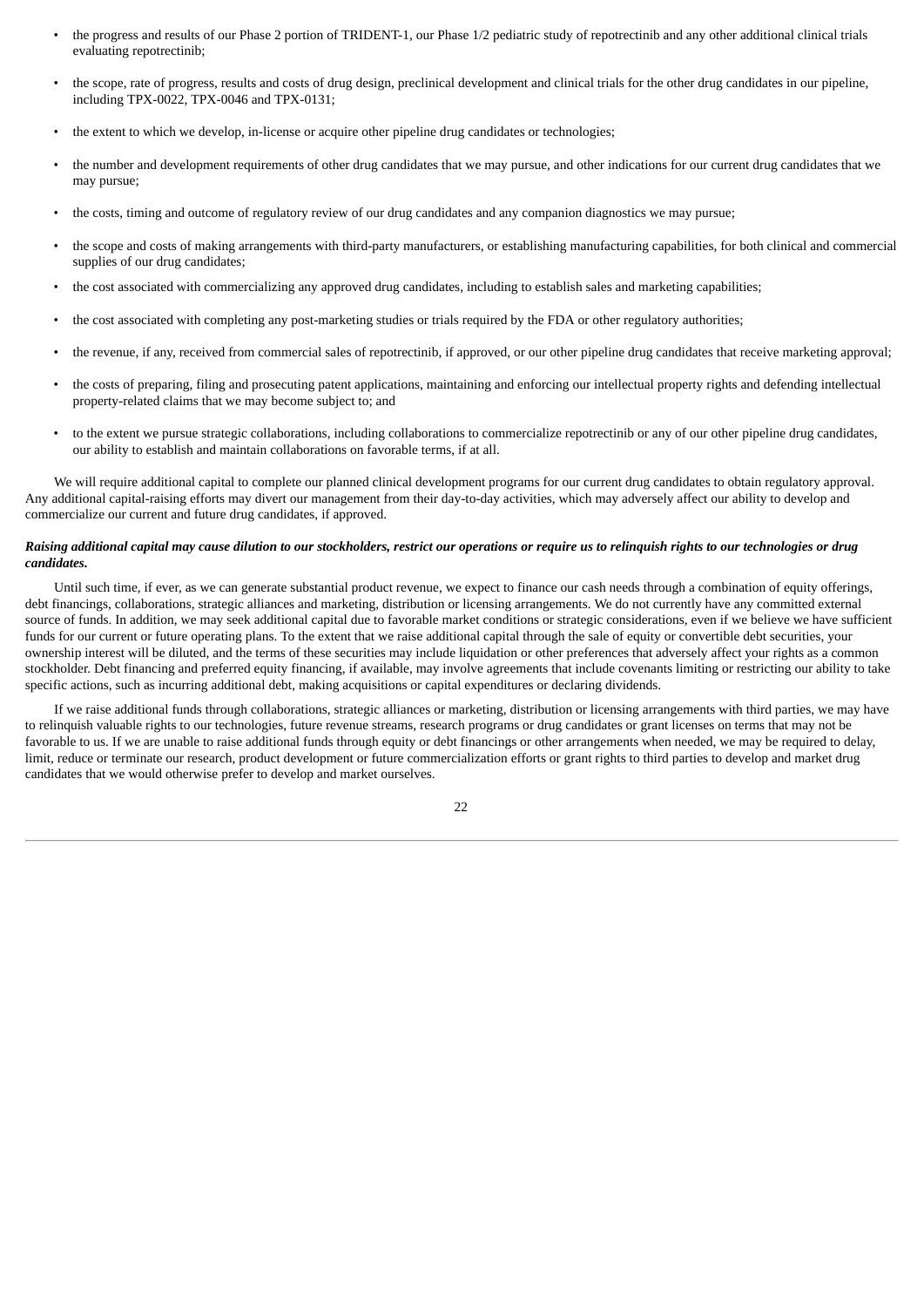#### **Risks Related to the Design and Development of Our Drug Candidates**

## We are highly dependent on the success of our lead drug candidate, repotrectinib, which is currently in a Phase 2 potentially registrational clinical trial, and our other drug candidates which are in early clinical development. We have not successfully completed late-stage clinical trials or obtained regulatory approval for any drug candidate. We may never obtain approval for any of our drug candidates or achieve or sustain profitability.

Our future success is highly dependent on our ability to obtain regulatory approval for, and then successfully commercialize our lead product candidate repotrectinib. Our other drug candidates are in earlier stages of development. We currently have no products that are approved for sale. We only initiated and began patient dosing in the Phase 2 registrational portion of our TRIDENT-1 clinical trial for our lead drug candidate, repotrectinib in the second half of 2019. Our other drug candidates currently in clinical trials, TPX-0022 and TPX-0046 are only in Phase 1 studies. There can be no assurance that repotrectinib or our other drug candidates in development will achieve success in their clinical trials or obtain regulatory approval.

Our ability to generate product revenues, which we do not expect will occur for many years, if ever, will depend heavily on the successful development and eventual commercialization of repotrectinib or other drug candidates in development. The success of our drug candidates, including repotrectinib, will depend on several factors, including the following:

- successful completion of preclinical studies and clinical trials;
- acceptance of INDs by the FDA or other clinical trial or similar applications from foreign regulatory authorities for our future clinical trials for our pipeline drug candidates;
- timely and successful enrollment of patients in, and completion of, clinical trials with favorable results;
- demonstration of safety, efficacy and acceptable risk-benefit profiles of our drug candidates to the satisfaction of the FDA and foreign regulatory agencies;
- our ability, or that of our collaborators, to develop and obtain clearance or approval of companion diagnostics, on a timely basis, or at all;
- receipt and related terms of marketing approvals from applicable regulatory authorities, including the completion of any required post-marketing studies or trials;
- raising additional funds necessary to complete clinical development of and commercialize our drug candidates;
- obtaining and maintaining patent, trade secret and other intellectual property protection and regulatory exclusivity for our drug candidates;
- making arrangements with third-party manufacturers, or establishing manufacturing capabilities, for both clinical and commercial supplies of our drug candidates;
- developing and implementing marketing and reimbursement strategies;
- establishing sales, marketing and distribution capabilities and launching commercial sales of our products, if and when approved, whether alone or in collaboration with others;
- acceptance of our products, if and when approved, by patients, the medical community and third-party payors;
- effectively competing with other therapies;
- obtaining and maintaining third-party payor coverage and adequate reimbursement;
- protecting and enforcing our rights in our intellectual property portfolio; and
- maintaining a continued acceptable safety profile of the products following approval.

Many of these factors are beyond our control, and it is possible that none of our drug candidates will ever obtain regulatory approval even if we expend substantial time and resources seeking such approval. If we do not achieve one or more of these factors in a timely manner or at all, we could experience significant delays or an inability to successfully commercialize our drug candidates,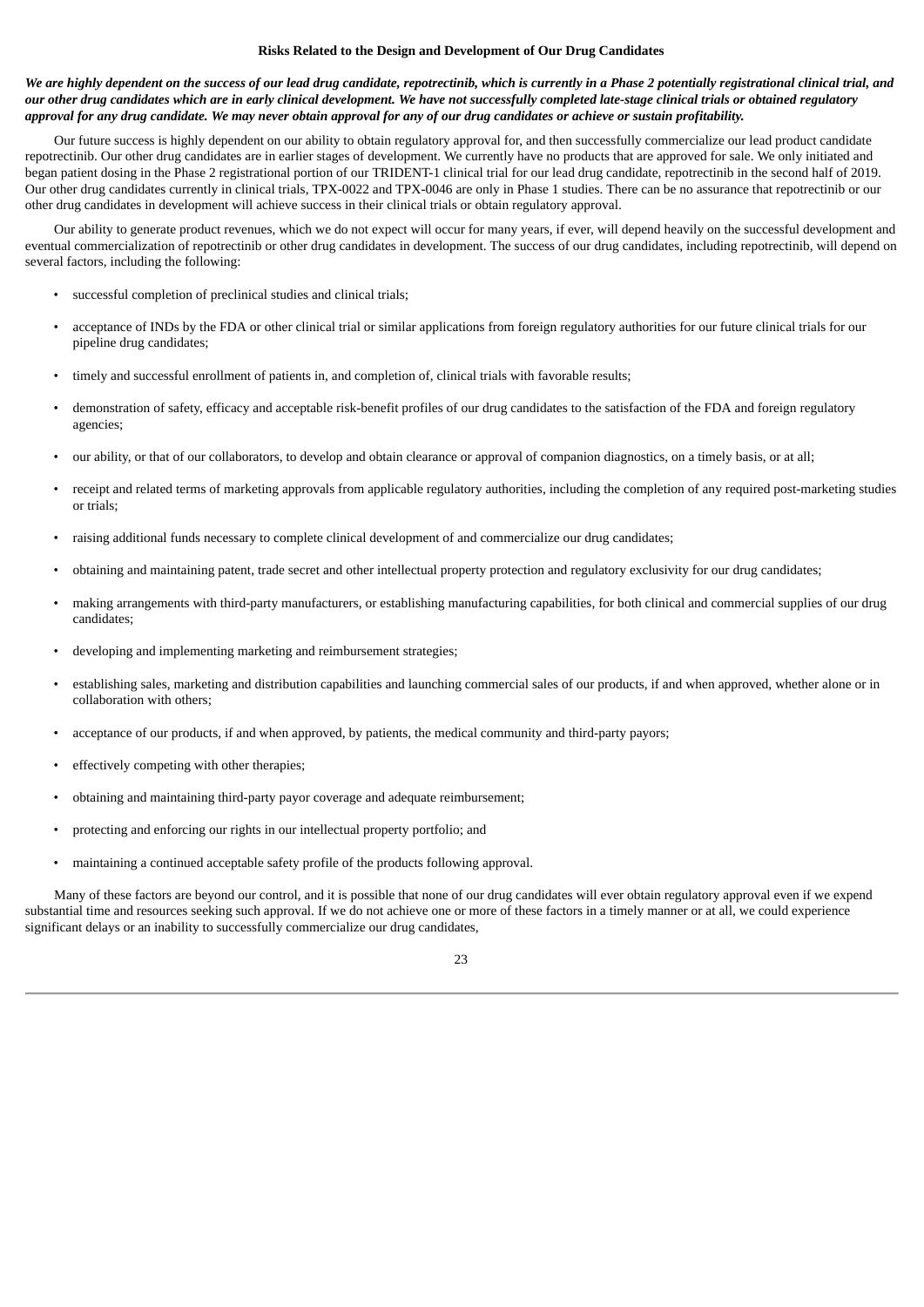which would materially harm our business. For example, our business could be harmed if results of our clinical trials of repotrectinib or our other drug candidates vary adversely from our expectations.

## Drug development involves a lengthy and expensive process. We may incur additional costs or experience delays in completing, or ultimately be unable to *complete, the development and commercialization of repotrectinib or our other drug candidates. \**

We currently have three drug candidates in clinical development and one drug candidate in preclinical development, and the risk of failure is high. We are unable to predict when or if our drug candidates will prove effective or safe in humans or will obtain marketing approval. Before obtaining marketing approval from regulatory authorities for the sale of any drug candidate, we must complete preclinical development and then conduct extensive clinical trials to demonstrate the safety and efficacy of our drug candidates in humans. Clinical testing is expensive, difficult to design and implement, can take many years to complete and is uncertain as to the outcome. A failure of one or more clinical trials can occur at any stage of testing. The outcome of preclinical testing and early clinical trials may not be predictive of the success of later clinical trials, and interim or preliminary results of a clinical trial do not necessarily predict final results. In particular, the small number of patients in our early clinical trials may make the results of these trials less predictive of the outcome of later clinical trials. In addition, although we have observed encouraging preliminary overall response rates in the dose escalation and dose expansion stage of the Phase 1 portion of our ongoing TRIDENT-1 clinical trial of repotrectinib, the primary objectives were to determine the safety, tolerability and maximum tolerated dose of repotrectinib and to determine a recommended Phase 2 dose and not to demonstrate efficacy. The assessments of efficacy from this portion of the clinical trial were not designed to demonstrate statistical significance and may not be predictive of the results of further clinical trials of repotrectinib.

We may experience numerous unforeseen events during, or as a result of, clinical trials that could delay or prevent our ability to obtain marketing approval or commercialize our drug candidates, including:

- regulators or institutional review boards (IRBs)/ethics committees (ECs) may not authorize us or our investigators to commence a clinical trial or conduct a clinical trial at a prospective trial site;
- we may experience delays in reaching, or fail to reach, agreement on acceptable clinical trial contracts or clinical trial protocols with prospective trial sites:
- clinical trials for our drug candidates may produce negative or inconclusive results, and we may decide, or regulators may require us, to conduct additional clinical trials, delay clinical trials or abandon product development programs;
- the number of patients required for clinical trials for our drug candidates may be larger than we anticipate, enrollment in these clinical trials may be slower than we anticipate, participants may drop out of these clinical trials at a higher rate than we anticipate or the duration of these clinical trials may be longer than we anticipate;
- competition for clinical trial participants from investigational and approved therapies may make it more difficult to enroll patients in our clinical trials;
- we or third-party collaborators may fail to obtain the clearance or approval of companion diagnostic tests, if required, on a timely basis, or at all;
- our third-party contractors may fail to meet their contractual obligations to us in a timely manner, or at all, or may fail to comply with regulatory requirements;
- we may have to suspend or terminate clinical trials for our drug candidates for various reasons, including a finding by us or by a Data Monitoring Committee for a trial that the participants are being exposed to unacceptable health risks;
- our drug candidates may have undesirable or unexpected side effects or other unexpected characteristics, causing us or our investigators, regulators or IRBs/ECs to suspend or terminate the trials;
- the cost of clinical trials for our drug candidates may be greater than we anticipate;
- the supply or quality of our drug candidates or other materials necessary to conduct clinical trials for our drug candidates may be insufficient or inadequate and result in delays or suspension of our clinical trials; and
- we or a diagnostic development partner may fail to receive regulatory approval of a companion diagnostic for use with a marketed product.

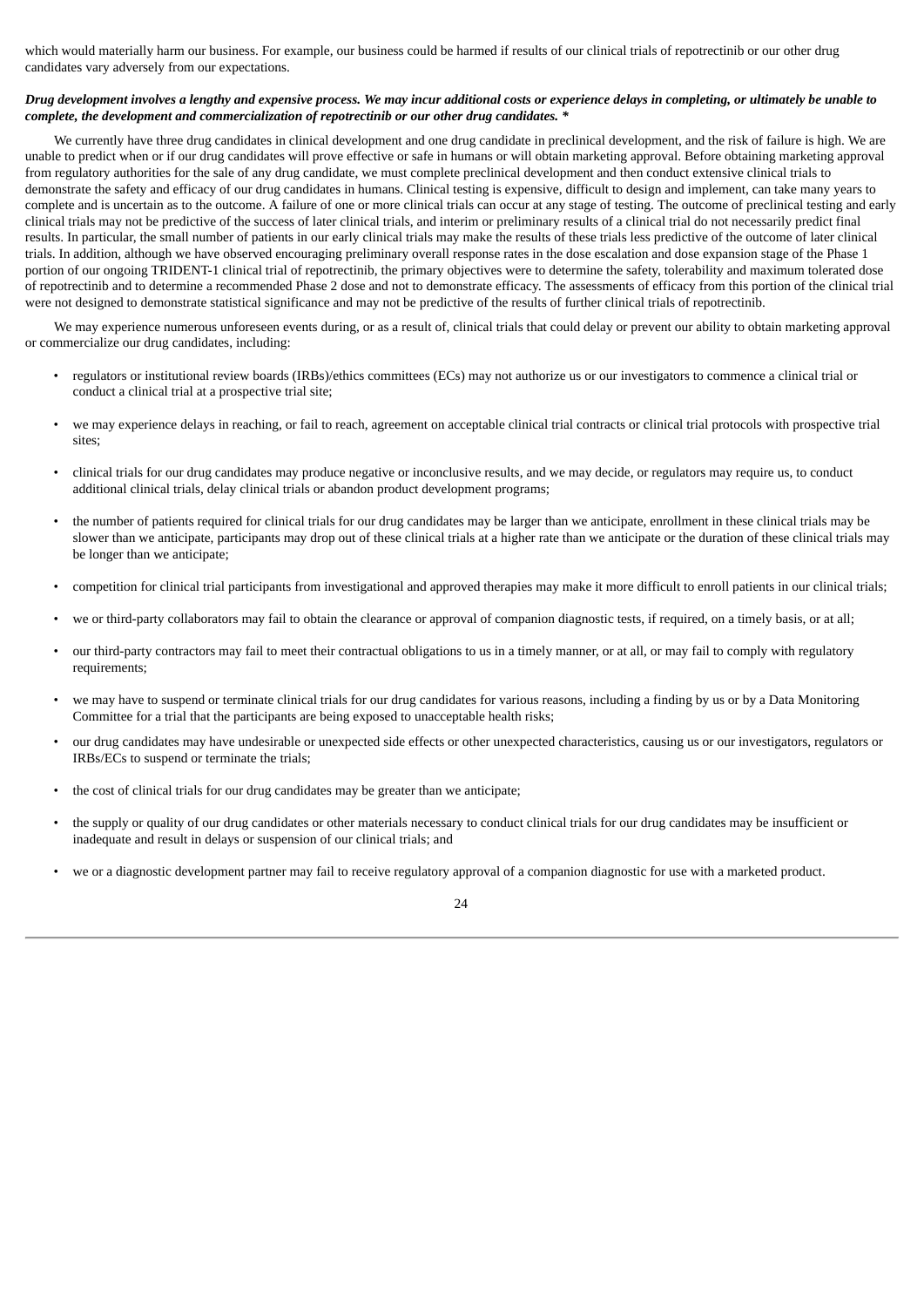Our product development costs will increase if we experience delays in preclinical studies or clinical trials or in obtaining marketing approvals. We do not know if any of our planned preclinical studies or clinical trials will begin in a timely basis or at all. We do not know whether any of our ongoing clinical trials will need to be restructured or will be completed on schedule, or at all. For example, the FDA may place a partial or full clinical hold on, any of our clinical trials for a variety of reasons. In February 2018, we received a Deficiency–Potential Hold Issues letter from the FDA stating that the number of patients treated in the Phase 1 portion of TRIDENT-1 exceeded the protocol-specified dose escalation enrollment plan. Additionally, the Development Safety Update Report (DSUR) and the Investigator's Brochure (IB) had not been updated with available clinical safety information. Following discussion with the FDA, our IND was placed on partial clinical hold pending the submission of an amended protocol, an updated DSUR and updated IB. The partial clinical hold was removed on June 29, 2018 after the requested documents were revised and TRIDENT-1 resumed patient enrollment.

Significant preclinical or clinical trial delays also could shorten any periods during which we may have the exclusive right to commercialize our drug candidates or allow our competitors to bring products to market before we do and impair our ability to successfully commercialize our drug candidates and may harm our business and results of operations.

## Any delays in the commencement or completion, or termination or suspension, of our ongoing, planned or future clinical trials could result in increased costs to us, delay or limit our ability to generate revenue and adversely affect our commercial prospects.\*

Before we can initiate clinical trials of a drug candidate in any indication, we must submit the results of preclinical studies to the FDA along with other information, including information about the drug candidate's chemistry, manufacturing and controls and our proposed clinical trial protocol, as part of an IND or similar regulatory filing.

Before obtaining marketing approval from the FDA or comparable foreign regulatory authorities, for the sale of repotrectinib or any other drug candidate in any indication, we must conduct extensive clinical studies to demonstrate safety and efficacy. Clinical testing is expensive, time consuming and uncertain as to outcome. In addition, we expect to rely in part on preclinical, clinical and quality data generated by our CROs and other third parties for regulatory submissions for our drug candidates. While we have or will have agreements governing these third parties' services, we have limited influence over their actual performance. If these third parties do not make data available to us, or, if applicable, make regulatory submissions in a timely manner, in each case pursuant to our agreements with them, our development programs may be significantly delayed and we may need to conduct additional studies or collect additional data independently. In either case, our development costs would increase. To date, we have submitted three INDs: one IND for the current Phase 1/2 clinical trials of repotrectinib; one IND for the current Phase 1 clinical trial of TPX-0022; and one IND for the current Phase 1/2 clinical trial of TPX-0046. We will require the acceptance by the FDA of an IND prior to initiating any clinical trials in the United States for TPX-0131, or any future combination studies of any of our drug candidates, or for any of our other future potential drug candidates. The FDA may require us to conduct additional preclinical studies for any drug candidate before it allows us to initiate clinical trials under any IND, which may lead to additional delays and increase the costs of our preclinical development programs.

Any delays in the commencement or completion of our ongoing, planned or future clinical trials could significantly affect our product development costs. We do not know whether our planned trials will begin on time or at all, or be completed on schedule, if at all. The commencement and completion of clinical trials can be delayed for a number of reasons, including delays related to:

- the FDA or comparable foreign regulatory authorities disagreeing as to the design or implementation of our clinical trials or with our recommended dose for any of our pipeline programs;
- obtaining FDA or comparable foreign regulatory authorities' authorization to commence a trial or reaching a consensus with regulatory authorities on trial design;
- failing to obtain regulatory clearance or approval of companion diagnostics we may use to identify patients for enrollment in our clinical trials;
- any failure or delay in reaching an agreement with CROs and clinical trial sites, the terms of which can be subject to extensive negotiation and may vary significantly among different CROs and trial sites;
- obtaining approval from one or more IRBs/ECs;
- IRBs/ECs refusing to approve, suspending or terminating the trial at an investigational site, precluding enrollment of additional subjects, or withdrawing their approval of the trial;
- changes to clinical trial protocol;
- clinical sites deviating from trial protocol or dropping out of a trial;

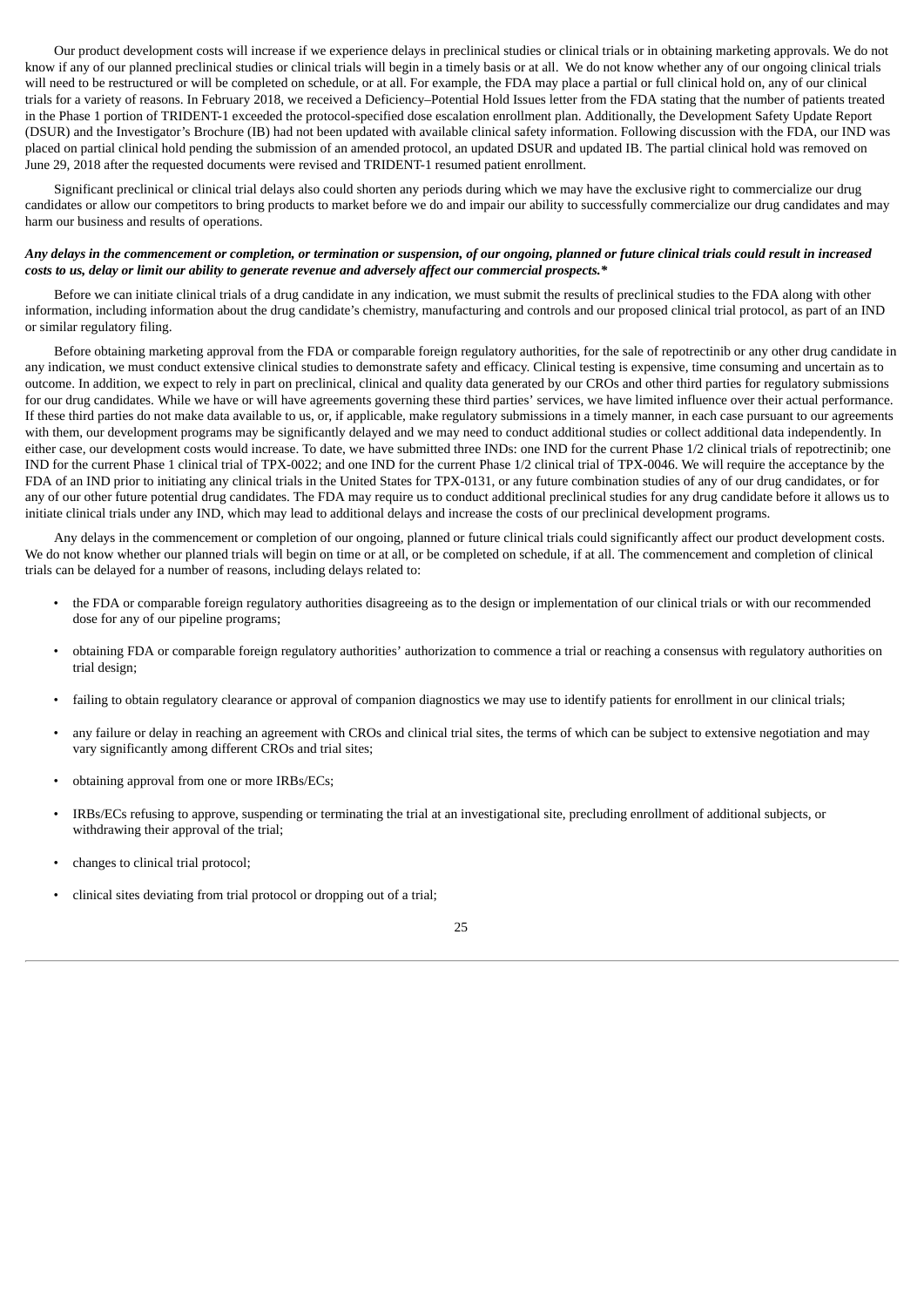- failing to manufacture or obtain sufficient quantities of drug candidate or, if applicable, combination therapies for use in clinical trials;
- patients failing to enroll or remain in our trial at the rate we expect, or failing to return for post-treatment follow-up, including patients failing to remain in our trials due to movement restrictions, health reasons or otherwise resulting from the COVID-19 pandemic;
- patients choosing an alternative treatment, or participating in competing clinical trials;
- lack of adequate funding to continue the clinical trial:
- patients experiencing severe or unexpected drug-related adverse effects;
- occurrence of serious adverse events in trials of the same class of agents conducted by other companies;
- selecting or being required to use clinical end points that require prolonged periods of clinical observation or analysis of the resulting data;
- a facility manufacturing our drug candidates or any of their components being ordered by the FDA to temporarily or permanently shut down due to violations of current good manufacturing practice (cGMP) regulations or other applicable requirements, or infections or cross-contaminations of drug candidates in the manufacturing process;
- interruptions to operations of clinical sites, manufacturers, suppliers, or other vendors from a health epidemic or pandemic such as COVID-19;
- any changes to our manufacturing process that may be necessary or desired;
- third-party clinical investigators losing the licenses or permits necessary to perform our clinical trials, not performing our clinical trials on our anticipated schedule or consistent with the clinical trial protocol, good clinical practices (GCP) or other regulatory requirements;
- us, or our third-party contractors not performing data collection or analysis in a timely or accurate manner or improperly disclosing data prematurely or otherwise in violation of a clinical trial protocol; or
- third-party contractors becoming debarred or suspended or otherwise penalized by the FDA or other government or regulatory authorities for violations of regulatory requirements, in which case we may need to find a substitute contractor, and we may not be able to use some or all of the data produced by such contractors in support of our marketing applications.

We could also encounter delays if a clinical trial is suspended or terminated by us, by the IRBs/ECs of the institutions in which such trials are being conducted, by a Data Monitoring Committee for such trial or by the FDA. Such authorities may impose such a suspension or termination due to a number of factors, including failure to conduct the clinical trial in accordance with regulatory requirements or our clinical protocols, inspection of the clinical trial operations or trial site by the FDA resulting in the imposition of a clinical hold, unforeseen safety issues or adverse side effects, failure to demonstrate a benefit from using a pharmaceutical, changes in governmental regulations or administrative actions or lack of adequate funding to continue the clinical trial. In addition, changes in regulatory requirements and policies may occur, and we may need to amend clinical trial protocols to comply with these changes. Amendments may require us to resubmit our clinical trial protocols to IRBs/ECs for reexamination, which may impact the costs, timing or successful completion of a clinical trial.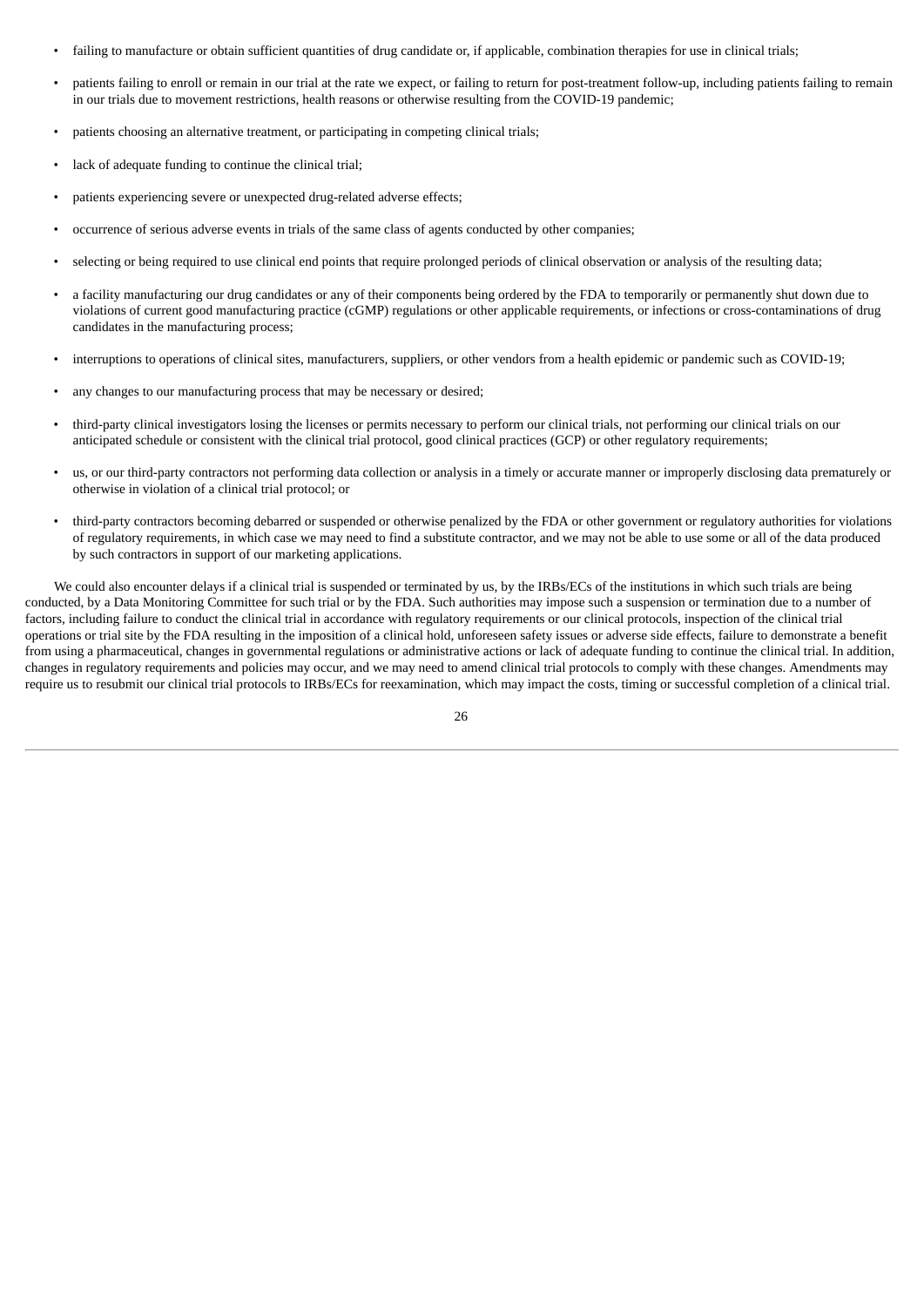Certain of our scientific advisors or consultants who have received compensation from us are investigators for our clinical trials. Under certain circumstances, we may be required to report some of these relationships to the FDA. Although we believe our existing relationships are within the FDA's guidelines, the FDA may conclude that a financial relationship between us and a principal investigator has created a conflict of interest or otherwise affected interpretation of the study. The FDA may therefore question the integrity of the data generated at the applicable clinical trial site and the utility of the clinical trial itself may be jeopardized. This could result in a delay in approval, or rejection, of our marketing applications by the FDA and may ultimately lead to the denial of marketing approval of repotrectinib. If we experience delays in the completion of, or termination of, any clinical trial of repotrectinib or any other drug candidate, the commercial prospects of such drug candidate will be harmed, and our ability to generate product revenues will be delayed. Moreover, any delays in completing our clinical trials will increase our costs, slow down our development and approval process and jeopardize our ability to commence product sales and generate revenues which may harm our business, financial condition, results of operations and prospects significantly.

## If we experience delays or difficulties in enrolling patients in our ongoing or planned clinical trials, our receipt of necessary regulatory approval could be *delayed or prevented. \**

We may not be able to initiate or continue our ongoing or planned clinical trials for our drug candidates if we are unable to identify and enroll a sufficient number of eligible patients to participate in these trials as required by the FDA. In addition, some of our competitors may have ongoing clinical trials for drug candidates that would treat the same patients as repotrectinib or our other drug candidates, and patients who would otherwise be eligible for our clinical trials may instead enroll in clinical trials of our competitors' drug candidates. This is acutely relevant for our development of repotrectinib for the treatment of patients with *ROS1*+ advanced NSCLC, our development of TPX-0046 for the treatment of patients with *RET+* advanced solid tumors, and development of TPX-0022 for the treatment of *MET*+ advanced solid tumors, indications for which investigational drugs are competing for clinical trial participants, and for our development of repotrectinib for the treatment of patients with *NTRK*+ advanced solid tumors, an indication for which the approved TKIs, larotrectinib and entrectinib, are required to complete post-marketing studies. Patient enrollment is also affected by other factors, including:

- severity of the disease under investigation;
- our ability to recruit clinical trial investigators of appropriate competencies and experience;
- the incidence and prevalence of our target indications;
- clinicians' and patients' awareness of, and perceptions as to the potential advantages and risks of our drug candidates in relation to other available therapies, including any new drugs that may be approved for the indications we are investigating;
- invasive procedures required to enroll patients and to obtain evidence of the drug candidate's performance during the clinical trial;
- availability and efficacy of approved medications for the disease under investigation;
- eligibility criteria defined in the protocol for the trial in question;
- the ability of our companion diagnostics to identify patients;
- the size of the patient population required for analysis of the trial's primary endpoints;
- efforts to facilitate timely enrollment in clinical trials;
- whether we are subject to a partial or full clinical hold on any of our clinical trials;
- reluctance of physicians to encourage patient participation in clinical trials;
- the ability to monitor patients adequately during and after treatment;
- our ability to obtain and maintain patient consents;
- proximity and availability of clinical trial sites for prospective patients, and
- our ability to timely activate clinical trial sites during the ongoing COVID-19 pandemic.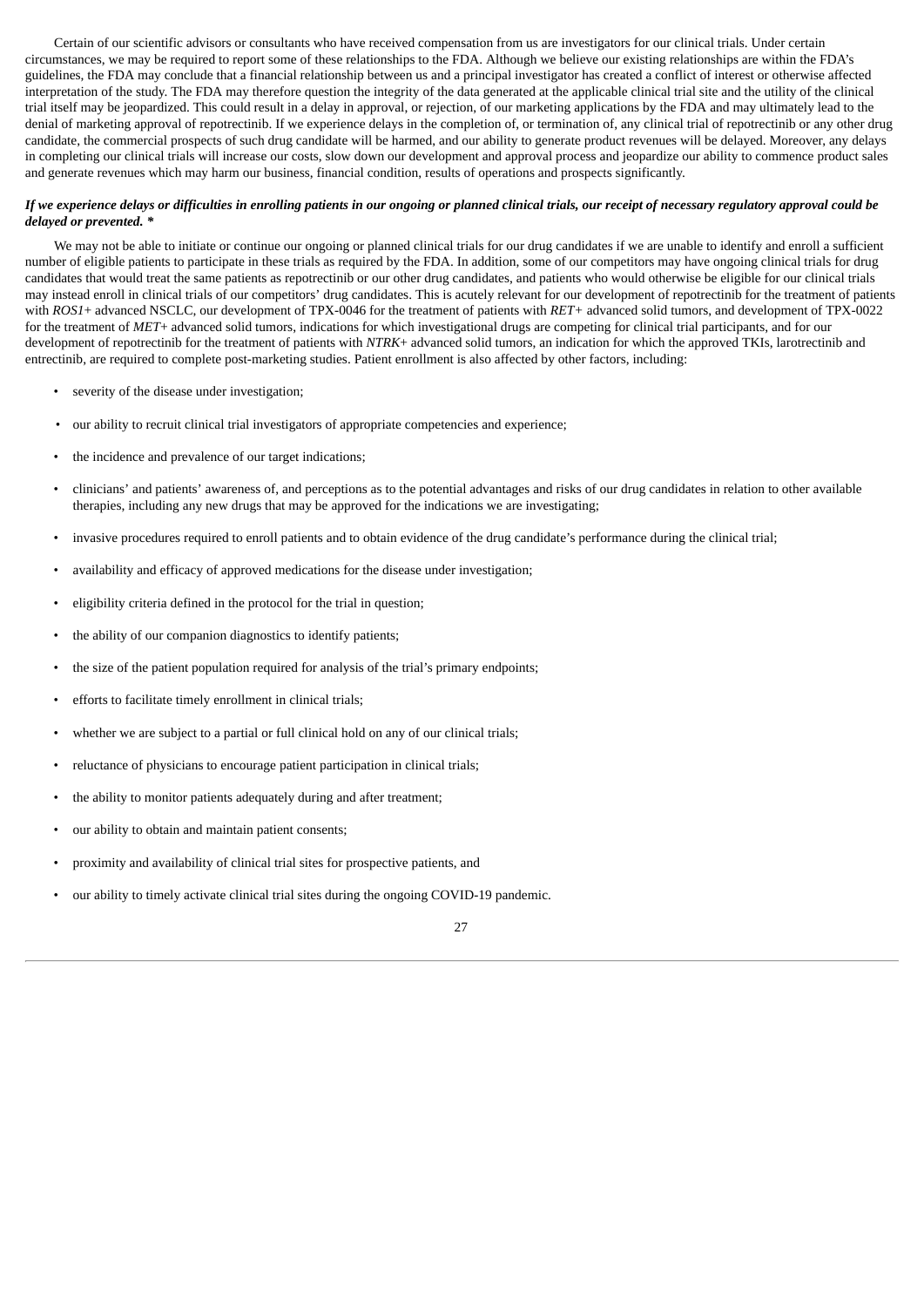Our inability to enroll a sufficient number of patients for our clinical trials would result in significant delays or may require us to abandon one or more clinical trials altogether. Enrollment delays in our clinical trials may result in increased development costs, which would cause the value of our company to decline and limit our ability to obtain additional financing.

#### *The COVID-19 pandemic could adversely impact our business, including our clinical trials.\**

The COVID-19 pandemic in the United States and in other countries in which we have planned or active clinical trial sites and where our third party manufacturers operate, could cause significant disruptions that could severely impact our business and clinical trials, including:

- delays or difficulties in screening and enrolling patients in our clinical trials;
- delays or difficulties in clinical site initiation, including difficulties in recruiting clinical site investigators and clinical site staff;
- diversion of healthcare resources away from the conduct of clinical trials, including the diversion of hospitals serving as our clinical trial sites and hospital staff supporting the conduct of our clinical trials;
- inability or unwillingness of subjects to travel to the clinical trial sites;
- delays or difficulties in data collection and analysis and other related activities;
- decreased implementation of protocol required clinical trial activities and quality of source data verification at clinical trial sites;
- interruption of key clinical trial activities, such as clinical trial site monitoring, due to limitations on travel imposed or recommended by federal or state governments, employers and others;
- limitations in employee resources that would otherwise be focused on the conduct of our clinical trials and our other research and development activities, including because of sickness of employees or their families or mitigation measures such as lock-downs and social distancing;
- delays in receiving approval from local regulatory authorities to initiate our planned clinical trials;
- delays in clinical sites receiving the supplies and materials needed to conduct our clinical trials;
- interruption in global shipping that may affect the transport of clinical trial materials, such as investigational drug product used in our clinical trials;
- changes in local regulations as part of a response to the COVID-19 pandemic which may require us to change the ways in which our clinical trials are conducted, which may result in unexpected costs, delays, or to discontinue the clinical trials altogether;
- delays in necessary interactions with local regulators, ethics committees and other important agencies and contractors due to limitations in employee resources or forced furlough of government employees;
- refusal of regulatory authorities such as FDA or EMA to accept data from clinical trials in affected geographies; and
- adverse impacts on global economic conditions which could have an adverse effect on our business and financial condition, including impairing our ability to raise capital when needed.

Such disruptions could impede, delay, limit or prevent completion of our ongoing clinical trials and preclinical studies or commencement of new clinical trials and ultimately lead to the delay or denial of regulatory approval of our product candidates, which would seriously harm our operations and financial condition and increase our costs and expenses. We are in close contact with our CROs and clinical sites as we seek to mitigate the impact of COVID-19 on our studies and current timelines. Measures we have taken in response to COVID-19, include where feasible, conducting remote clinical trial site activations and data monitoring, enabling patients to have routine tests conducted closer to home and allowing trial sites to evaluate certain patients remotely, in compliance with their local procedures. However, despite these efforts, we have experienced some delays in trial site initiations and patient enrollment in our TRIDENT-1 study and anticipate that we may experience some delays in our other studies and delays in data

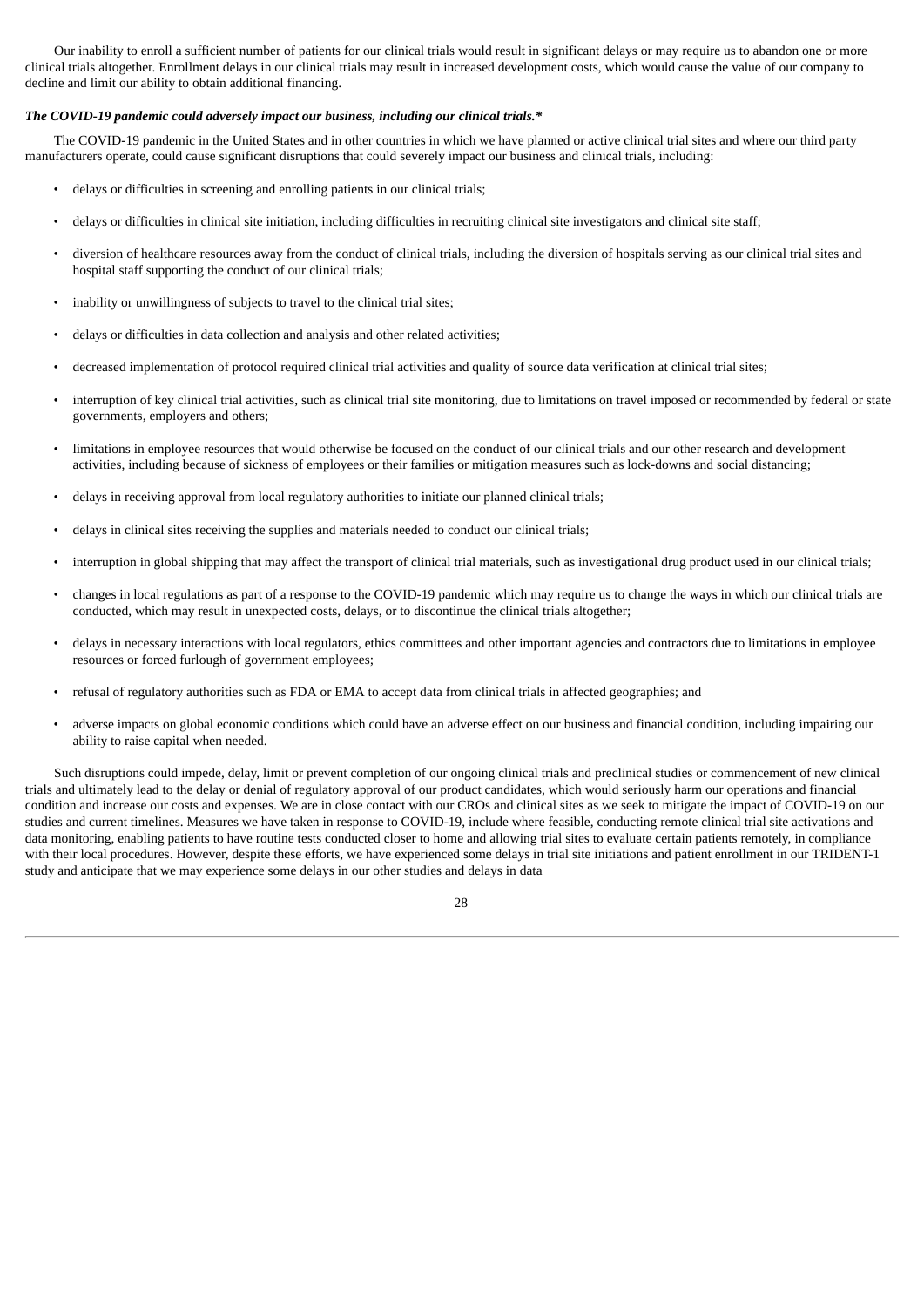collection and analysis. These delays could have an adverse impact on our timelines and our business. In addition, the California stay at home order issued on March 19, 2020 has delayed some of our pipeline discovery research activities which may have an adverse effect on our efforts to identify and design new drug candidates. The COVID-19 pandemic could also affect the business of the FDA, EMA or other health authorities, which could result in delays in meetings related to planned or completed clinical trials and ultimately of reviews and approvals of our product candidates. The global COVID-19 pandemic continues to rapidly evolve. The extent to which the COVID-19 pandemic may impact our business and clinical trials will depend on future developments, which are highly uncertain and cannot be predicted with confidence, such as the ultimate geographic spread of the disease, the duration of the pandemic, travel restrictions and social distancing in the United States and other countries, business closures or business disruptions and the effectiveness of actions taken in the United States and other countries to contain and treat the disease.

# Adverse side effects or other safety risks associated with repotrectinib or our other drug candidates could delay or preclude approval, cause us to suspend or discontinue clinical trials or abandon further development, limit the commercial profile of an approved label, or result in significant negative consequences *following marketing approval, if any. \**

As is the case with pharmaceuticals generally, we have observed side effects and adverse events associated with repotrectinib. As of the July 22, 2019 data cut-off date for the Phase 1 portion of our ongoing Phase 1/2 clinical trial of repotrectinib, TRIDENT-1, the most common treatment emergent adverse events were dizziness, dysgeusia, anemia, constipation, fatigue, dyspnea, paresthesia, nausea, cough, pyrexia, headache, vomiting, ataxia, myalgia, upper respiratory tract infection, abdominal pain, muscular weakness, and pain in extremity, most of which were Grade 1 or Grade 2. In patients treated at 160 mg QD or above, the majority of treatment emergent adverse events (TEAEs) of dizziness, ataxia and paresthesia occurred within the first 14 days after dosing.

Of all 93 patients in the safety population, three patients discontinued treatment due to adverse events (one with a Grade 3 pleural effusion, another with a dose limiting toxicity (DLT) of Grade 3 hypoxia/dyspnea, and one with Grade 1 dyspnea) that were determined to be related to study treatment. As of the July 22, 2019 data cut-off date, five Grade 5 TEAEs have occurred, with four, respiratory failure (n=2), pneumonia (n=1), and sepsis (n=1), determined not to be related to treatment. The four Grade 5 TEAEs that were determined to not be treatment related include: one patient with *NTRK*+ angiosarcoma on the right leg with a pre-existing open wound infection on the left leg who was treated at 40 mg QD and developed Grade 5 sepsis and died seven days after stopping repotrectinib; one patient with *ROS1*+ NSCLC treated at 40 mg QD who developed Grade 5 respiratory failure due to disease progression five days after repotrectinib discontinuation; one *ROS1*+ NSCLC patient with Grade 5 respiratory failure reported as related to disease progression and not treatment-related, who was initially treated at 120 mg QD and dose escalated to 160 mg BID due to disease progression 30 days prior to the event; and one *ROS1*+ NSCLC patient who had a past medical history of pericardial tamponade prior to study entry and was previously treated with multiple rounds of chemotherapy/immunotherapy and crizotinib, who was initially treated at 160 mg QD and dose escalated to 160 mg BID, who developed worsening pneumonia and died 10 days after discontinuing repotrectinib. The fifth Grade 5 TEAE involved a patient with *ALK*+ NSCLC and a past medical history of diabetes, obesity and hypertension who was dosed at 240 mg QD (once daily) of repotrectinib and experienced a Grade 5 event of sudden death on day 10 of cycle 1, which we determined to be possibly related to study treatment.

Results of our clinical trials could reveal a high and unacceptable severity and prevalence of side effects or unexpected characteristics. Undesirable side effects caused by our drug candidates could result in the delay, suspension or termination of clinical trials by us or the FDA for a number of reasons. Additionally, due to the high mortality rates of the cancers for which we are initially pursuing development and the pretreated nature of many patients in our clinical trials of repotrectinib, TPX-0046 and TPX-0022, a material percentage of patients in these clinical trials may die during a trial, which could impact development of our drug candidates. If we elect or are required to delay, suspend or terminate any clinical trial, the commercial prospects of our drug candidates will be harmed and our ability to generate product revenues from this drug candidate will be delayed or eliminated. Serious adverse events observed in clinical trials could hinder or prevent market acceptance of our drug candidates. Any of these occurrences may harm our business, prospects, financial condition and results of operations significantly.

Moreover, if our drug candidates are associated with undesirable side effects in clinical trials or have characteristics that are unexpected, we may elect to abandon or limit their development to more narrow uses or subpopulations in which the undesirable side effects or other characteristics are less prevalent, less severe or more acceptable from a risk-benefit perspective, which may limit the commercial expectations for our drug candidates, if approved. We may also be required to modify our study plans based on findings in our clinical trials. Many drugs that initially showed promise in early stage testing have later been found to cause side effects that prevented further development. In addition, regulatory authorities may draw different conclusions or require additional testing to confirm these determinations.

It is possible that as we test our drug candidates in larger, longer and more extensive clinical trials, including with different dosing regimens, or as the use of our drug candidates becomes more widespread following any regulatory approval, illnesses, injuries, discomforts and other adverse events that were observed in earlier trials, as well as conditions that did not occur or went undetected in previous trials, will be reported by patients. If such side effects become known later in development or upon approval, if any, such findings may harm our business, financial condition, results of operations and prospects significantly.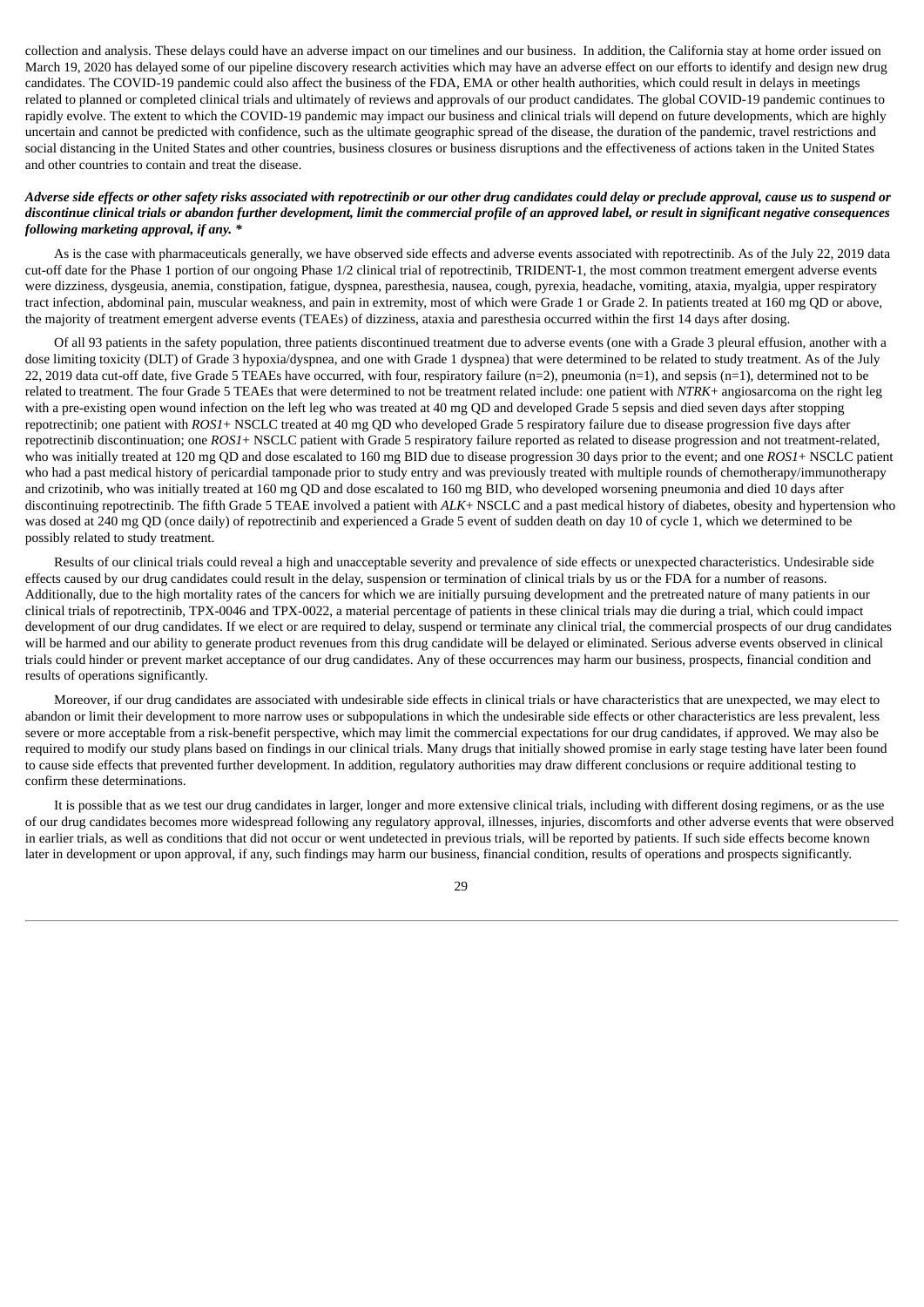In addition, if any of our drug candidates receive marketing approval, and we or others later identify undesirable side effects caused by treatment with such drug, a number of potentially significant negative consequences could result, including:

- regulatory authorities may withdraw approval of the drug;
- we may be required to recall a product or change the way the drug is administered to patients;
- regulatory authorities may require additional warnings on the label, such as a "black box" warning or a contraindication, or issue safety alerts, Dear Healthcare Provider letters, press releases or other communications containing warnings or other safety information about the product;
- we may be required to implement a Risk Evaluation and Mitigation Strategy (REMS) or create a medication guide outlining the risks of such side effects for distribution to patients;
- additional restrictions may be imposed on the marketing or promotion of the particular product or the manufacturing processes for the product or any component thereof;
- we could be sued and held liable for harm caused to patients;
- the drug could become less competitive; and
- our reputation may suffer.

Any of these events could prevent us from achieving or maintaining market acceptance of our drug candidates, if approved, and could significantly harm our business, financial condition, results of operations and prospects.

# Interim, topline and preliminary data from our clinical trials that we announce or publish from time to time may change as more patient data become available, and are subject to audit and verification procedures that could result in material changes in the final data.

From time to time, we may publicly disclose preliminary, interim or topline data from our clinical trials, such as the preliminary data analyses for the Phase 1 portion of our TRIDENT-1 trial announced in June and September 2018, and interim updates from the data cut-off dates of March 2019 and July 2019. These interim updates are based on a preliminary analysis of then-available data, and the results and related findings and conclusions are subject to change following a more comprehensive review of the data related to the particular study or trial. We also make assumptions, estimations, calculations and conclusions as part of our analyses of data, and we may not have received or had the opportunity to fully and carefully evaluate all data. As a result, the topline results that we report may differ from future results of the same studies, or different conclusions or considerations may qualify such results, once additional data have been received and fully evaluated. Topline data also remain subject to audit and verification procedures that may result in the final data being materially different from the preliminary data we previously published. As a result, topline data should be viewed with caution until the final data are available. In addition, we may report interim analyses of only certain endpoints rather than all endpoints. Interim data from clinical trials that we may complete are subject to the risk that one or more of the clinical outcomes may materially change as patient enrollment continues and more patient data become available. Adverse changes between interim data and final data could significantly harm our business and prospects. Further, additional disclosure of interim data by us or by our competitors in the future could result in volatility in the price of our common stock.

Further, others, including regulatory agencies, may not accept or agree with our assumptions, estimates, calculations, conclusions or analyses or may interpret or weigh the importance of data differently, which could impact the value of the particular program, the approvability or commercialization of the particular drug candidate or product and our company in general. In addition, the information we choose to publicly disclose regarding a particular study or clinical trial is typically selected from a more extensive amount of available information. You or others may not agree with what we determine is the material or otherwise appropriate information to include in our disclosure, and any information we determine not to disclose may ultimately be deemed significant with respect to future decisions, conclusions, views, activities or otherwise regarding a particular drug, drug candidate or our business. If the preliminary or topline data that we report differ from late, final or actual results, or if others, including regulatory authorities, disagree with the conclusions reached, our ability to obtain approval for, and commercialize, repotrectinib or any other drug candidates may be harmed, which could harm our business, financial condition, results of operations and prospects.

If we are unable to successfully develop companion diagnostic tests for our drug candidates that require such tests, or experience significant delays in doing *so, we may not realize the full commercial potential of these drug candidates.\**

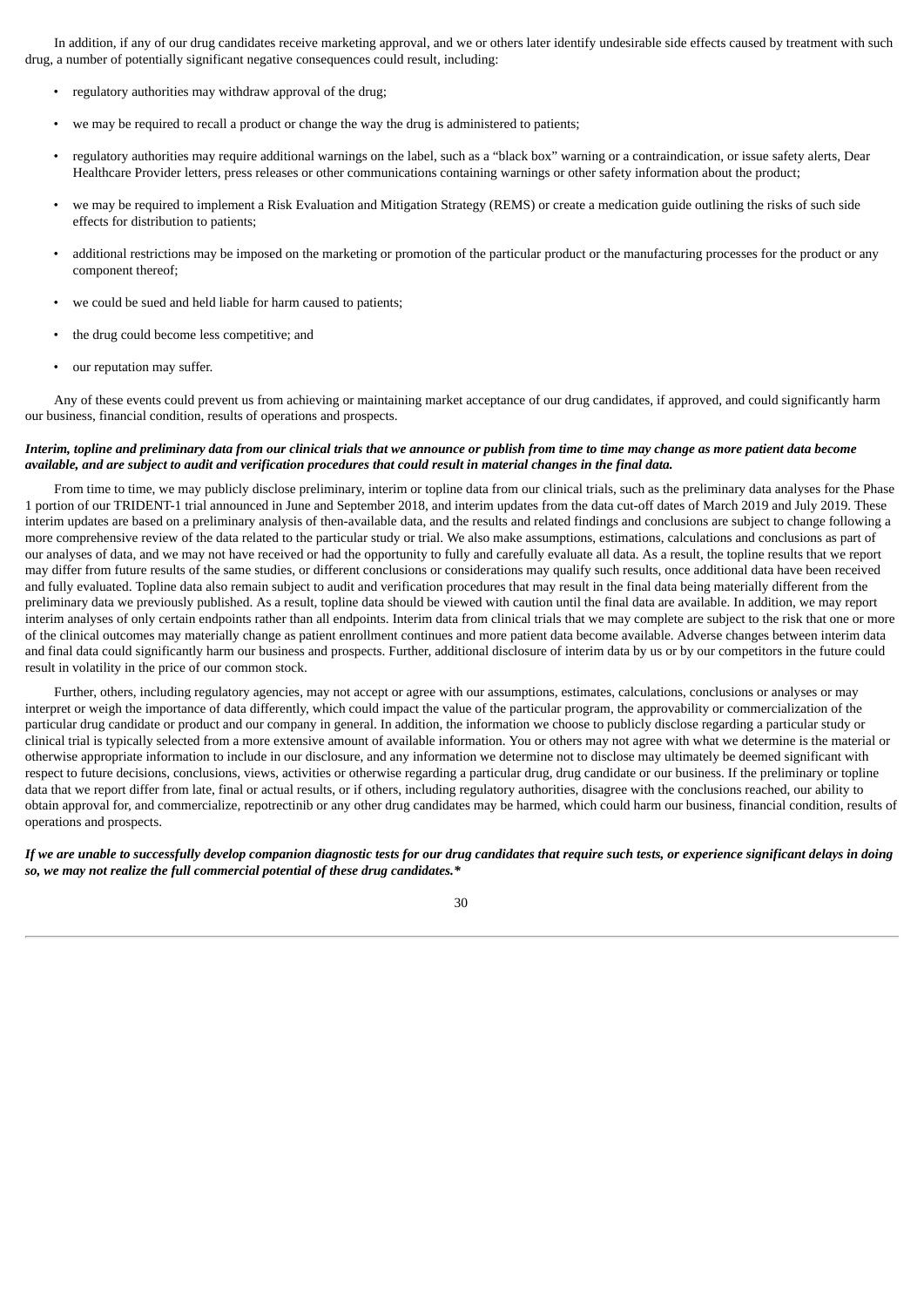We plan to develop, either by ourselves or with collaborators, companion diagnostic tests for our drug candidates for certain indications. To be successful, we or our collaborators will need to address a number of scientific, technical, regulatory and logistical challenges. We have no prior experience with medical device or diagnostic test development. If we choose to develop and seek FDA approval for companion diagnostic tests on our own, we will require additional personnel. We may rely on third parties for the design, development and manufacture of companion diagnostic tests for our therapeutic drug candidates that require such tests. If these parties are unable to successfully develop companion diagnostics for these therapeutic drug candidates, or experience delays in doing so, we may be unable to enroll enough patients for our current and planned clinical trials, the development of these therapeutic drug candidates may be adversely affected, these therapeutic drug candidates may not obtain marketing approval, and we may not realize the full commercial potential of any of these therapeutics that obtain marketing approval. We have developed a prototype companion diagnostic that is being used as a clinical trial assay to confirm the presence of *ROS1*+ or *NTRK*+ gene fusions in patients in the Phase 2 portion of TRIDENT-1. We are also enrolling patients into the Phase 2 portion of TRIDENT-1 based on the results of select laboratory developed tests (LDTs) and other tests used by the clinical sites. There is no guarantee that the results obtained from such LDTs or other tests will be consistent with the results obtained from our prototype companion diagnostic. Any inconsistency may result in inclusion of patients with false positive test results that could adversely impact the results of the clinical trial and adversely impact the development and approval of a companion diagnostic. We have selected a diagnostic partner to support development of the companion diagnostic and filing of a PMA application to the FDA. In May 2019, the FDA approved an investigational device exemption (IDE) for use of this clinical trial assay in the Phase 2 portion of TRIDENT-1 and the assay was CE-marked under the In- Vitro Diagnostic Medical Device Directive (IVDD) in Europe. An approved companion diagnostic may be required in order to obtain marketing approval of repotrectinib in patients with *ROS1*+ advanced NSCLC and patients with *NTRK*+ advanced solid tumors. Any failure to successfully develop this companion diagnostic may prevent us from ultimately seeking approval for repotrectinib in patients with *ROS1*+ advanced NSCLC and patients with *NTRK*+ advanced solid tumors. As a result, our business, results of operations and financial condition could be materially harmed.

## The failure to obtain required regulatory clearances or approvals for any companion diagnostic tests that we may pursue may prevent or delay approval of any of our drug candidates. Moreover, the commercial success of any of our drug candidates that require a companion diagnostic will be tied to the receipt *of any required regulatory clearances or approvals and the continued availability of such tests.*

In connection with the clinical development of our drug candidates for certain indications, we may work with collaborators to develop or obtain access to companion diagnostic tests to identify appropriate patients for our drug candidates. We may rely on third parties for the development, testing and manufacturing of these companion diagnostics, the application for and receipt of any required regulatory clearances or approvals, and the commercial supply of these companion diagnostics. The FDA and foreign regulatory authorities regulate companion diagnostics as medical devices that will likely be subject to clinical trials in conjunction with the clinical trials for drug candidates, and which will require separate regulatory clearance or approval prior to commercialization. This process could include additional meetings with health authorities, such as a pre-submission meeting and the requirement to submit an IDE. In the case of a companion diagnostic that is designated as "significant risk device," such as the clinical trial assay we are using in the Phase 2 portion of TRIDENT-1, approval of an IDE by the FDA and IRB is required before such diagnostic is used in conjunction with the clinical trials for a corresponding drug candidate. In May 2019 the FDA approved an IDE for the clinical trial assay we are using in the Phase 2 portion of TRIDENT-1. We or our third-party collaborators may fail to obtain the required regulatory clearances or approvals, which could prevent or delay approval of our drug candidates. In addition, the commercial success of any of our drug candidates that require a companion diagnostic will be tied to and dependent upon the receipt of required regulatory clearances or approvals and the continued ability of such third parties to make the companion diagnostic commercially available to us on reasonable terms in the relevant geographies.

## We may expend our limited resources to pursue a particular drug candidate or indication and fail to capitalize on drug candidates or indications that may be *more profitable or for which there is a greater likelihood of success.*

Because we have limited financial and managerial resources, we focus on research programs and drug candidates that we identify for specific indications. As a result, we may forego or delay pursuit of opportunities with other drug candidates or for other indications that later prove to have greater commercial potential. Our resource allocation decisions may cause us to fail to capitalize on viable commercial products or profitable market opportunities. Our spending on current and future research and development programs and drug candidates for specific indications may not yield any commercially viable products. If we do not accurately evaluate the commercial potential or target market for a particular drug candidate, we may relinquish valuable rights to that drug candidate through collaboration, licensing or other royalty arrangements in cases in which it would have been more advantageous for us to retain sole development and commercialization rights to such drug candidate.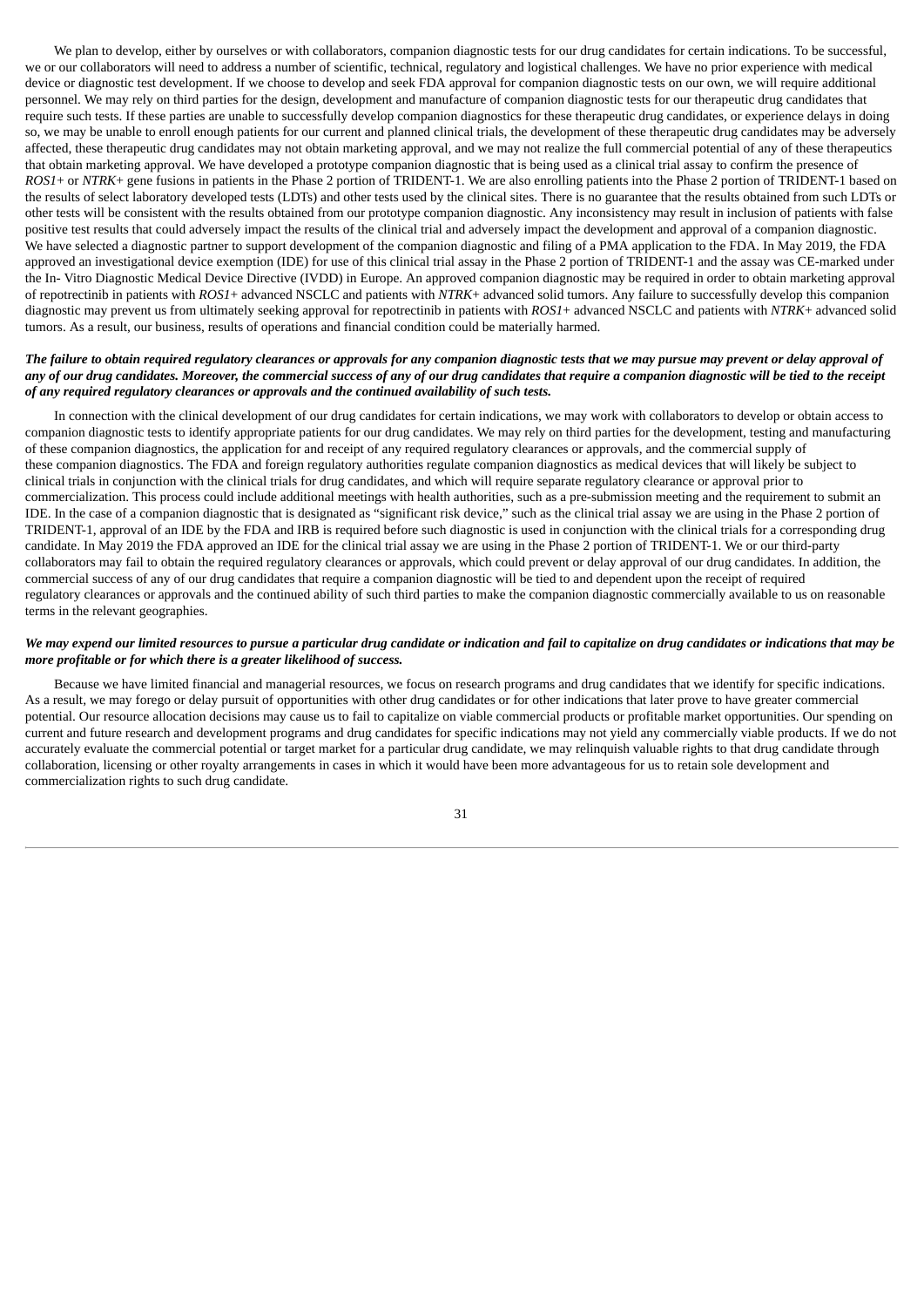#### *We may not be successful in our efforts to design additional potential drug candidates.*

A key element of our strategy is to apply our knowledge and our understanding of the structure, biology and activity of kinase inhibitors to design drug candidates. The therapeutic design and development activities that we are conducting may not be successful in developing drug candidates that are useful in treating cancer or other diseases. Our research programs may initially show promise in identifying potential drug candidates, yet fail to yield drug candidates for clinical development for a number of reasons, including:

- the research methodology used may not be successful in identifying potential drug candidates;
- potential drug candidates may, on further study, be shown to have harmful side effects or other characteristics that indicate that they are unlikely to be drugs that will obtain marketing approval or achieve market acceptance; or
- potential drug candidates may not be effective in treating their targeted diseases.

Research programs to identify and design new drug candidates require substantial technical, financial and human resources. We may choose to focus our efforts and resources on a potential drug candidate that ultimately proves to be unsuccessful. If we are unable to identify and design suitable drug candidates for preclinical and clinical development, we will not be able to obtain revenues from the sale of products in future periods, which likely would result in significant harm to our financial position and adversely impact our stock price.

#### We may not be able to obtain or maintain orphan drug designation or exclusivity for our drug candidates.

Regulatory authorities in some jurisdictions, including the United States, may designate drugs for relatively small patient populations as "orphan drugs." Under the Orphan Drug Act, the FDA may designate a drug candidate as an orphan drug if it is intended to treat a rare disease or condition, which is generally defined as a patient population of fewer than 200,000 individuals in the United States, or if the disease or condition affects more than 200,000 individuals in the United States and there is no reasonable expectation that the cost of developing and making a drug product available in the United States for the type of disease or condition will be recovered from sales of the product.

Orphan drug designation entitles a party to financial incentives, such as opportunities for grant funding towards clinical trial costs, tax advantages and userfee waivers. Additionally, if a product that has orphan designation subsequently receives the first FDA approval for the disease or condition for which it has such designation, the product is entitled to orphan drug exclusivity. This means that the FDA may not approve any other applications to market the same drug or biological product for the same indication for seven years, except in certain circumstances, including proving clinical superiority (*i.e.*, another product is safer, more effective or makes a major contribution to patient care) to the product with orphan exclusivity. Competitors, however, may receive approval of different products for the indication for which the orphan product has exclusivity, or obtain approval for the same product but for a different indication than that for which the orphan product has exclusivity. In addition, exclusive marketing rights in the United States may be limited if we seek approval for an indication broader than the orphan-designated indication or may be lost if the FDA later determines that the request for designation was materially defective.

We have obtained orphan drug designation in the United States for use of repotrectinib in treatment of NSCLC with adenocarcinoma histology. We may apply for similar designations in other geographies or for our other drug candidates in the future. Orphan drug status does not ensure that we will receive marketing exclusivity in a particular market, and we cannot assure you that any future application for orphan drug designation in any other geography or with respect to any other drug candidate will be granted. Orphan drug designation neither shortens the development time or regulatory review time of a drug, nor gives the drug any advantage in the regulatory review or approval process.

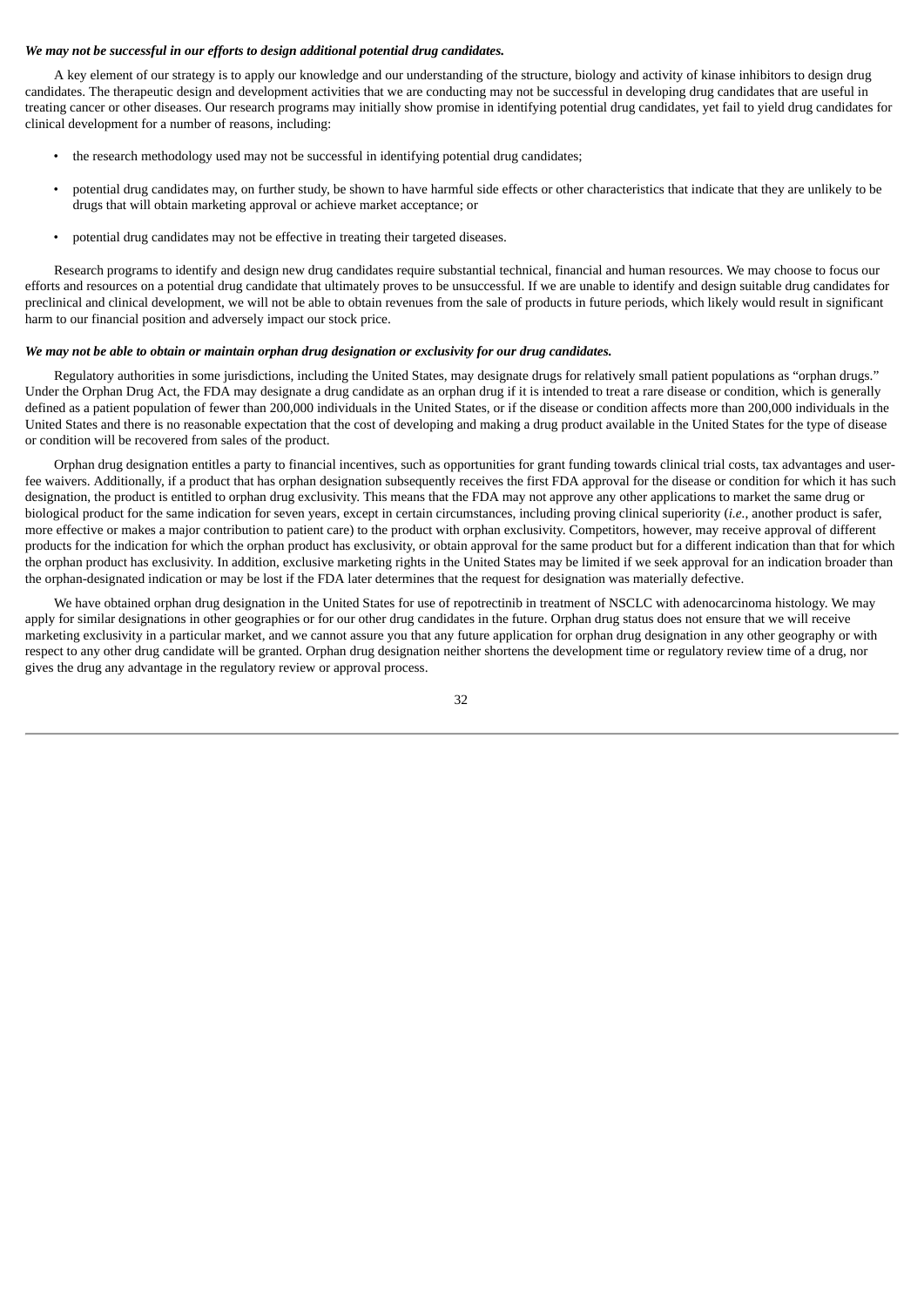#### **Risks Related to Our Dependence on Third Parties**

We rely, and intend to continue to rely, on third parties to conduct our clinical trials and perform some of our research and preclinical studies. If these third parties do not satisfactorily carry out their contractual duties, fail to comply with applicable regulatory requirements or do not meet expected deadlines, our development programs may be delayed or subject to increased costs or we may be unable to obtain regulatory approval, each of which may have an adverse *effect on our business, financial condition, results of operations and prospects.*

We do not have the ability to independently conduct all aspects of our preclinical testing or clinical trials ourselves. As a result, we are dependent on third parties to conduct our ongoing and planned clinical trials and other studies of repotrectinib and our other drug candidates. The timing of the initiation and completion of these studies and trials will therefore be partially controlled by such third parties and may result in delays to our development programs. Specifically, our CROs, clinical investigators and consultants play a significant role in the conduct of these trials and the subsequent collection and analysis of data. However, we will not be able to control all aspects of their activities. Nevertheless, we are responsible for ensuring that each clinical trial is conducted in accordance with the applicable protocol and legal, regulatory and scientific standards, and our reliance on the CROs and other third parties does not relieve us of our regulatory responsibilities. We and our CROs are required to comply with GCP requirements, which are regulations and guidelines enforced by the FDA for drug candidates in clinical development. Regulatory authorities enforce these GCP requirements through periodic inspections of trial sponsors, clinical trial investigators and clinical trial sites. If we or any of our CROs or clinical trial sites fail to comply with applicable GCP requirements, the data generated in our clinical trials may be deemed unreliable, and the FDA may require us to perform additional clinical trials before approving our marketing applications. We cannot assure you that, upon inspection, the FDA will determine that our clinical trials comply with GCPs. In addition, our clinical trials must be conducted with product produced under cGMP regulations. Our failure or the failure of third parties on whom we rely to comply with these regulations may require us to stop and/or repeat clinical trials, which would delay the marketing approval process.

There is no guarantee that any such CROs, clinical trial investigators or other third parties on which we rely will devote adequate time and resources to our development activities or perform as contractually required. If any of these third parties fail to meet expected deadlines, adhere to our clinical protocols or meet regulatory requirements, otherwise perform in a substandard manner, or terminate their engagements with us, the timelines for our development programs may be extended or delayed or our development activities may be suspended or terminated. If our clinical trial site terminates for any reason, we may experience the loss of follow-up information on subjects enrolled in such clinical trial unless we are able to transfer those subjects to another qualified clinical trial site, which may be difficult or impossible. In addition, certain of our scientific advisors or consultants who receive compensation from us are clinical trial investigators for our clinical trial. Although we believe our existing relationships are within the FDA's guidelines, if these relationships and any related compensation result in perceived or actual conflicts of interest, or the FDA concludes that the financial relationship may have affected the interpretation of the trial, the integrity of the data generated at the applicable clinical trial site may be questioned and the utility of the clinical trial itself may be jeopardized, which could result in the delay or rejection of any marketing application we submit by the FDA. Any such delay or rejection could prevent us from commercializing repotrectinib or any other drug candidates.

Furthermore, these third parties may also have relationships with other entities, some of which may be our competitors for whom they may also be conducting clinical trials or other pharmaceutical product development activities that could harm our competitive position. If these third parties do not successfully carry out their contractual duties, meet expected deadlines or conduct our clinical trials in accordance with regulatory requirements or our stated protocols, we will not be able to obtain, or may be delayed in obtaining, marketing approvals for repotrectinib or any other drug candidates and will not be able to, or may be delayed in our efforts to, successfully commercialize our products.

Manufacturing pharmaceutical products is complex and subject to product loss for a variety of reasons. We contract with third parties for the manufacture of our drug candidates for preclinical testing and clinical trials and expect to continue to do so for commercialization. This reliance on third parties increases the risk that we will not have sufficient quantities of our drug candidates or products or such quantities at an acceptable cost or quality, which *could delay, prevent or impair our development or commercialization efforts.\**

We do not have any manufacturing facilities. We produce in our laboratory very small quantities of small molecules for evaluation in our research programs. We rely, and expect to continue to rely, on third parties for the manufacture of our drug candidates for preclinical and clinical testing, as well as for commercial manufacture if any of our drug candidates obtain marketing approval. This reliance on third parties increases the risk that we will not have sufficient quantities of our drug candidates or products or such quantities at an acceptable cost or quality, which could delay, prevent or impair our development or commercialization efforts. We rely heavily on manufacturers in China for starting materials for our drug candidates. Any delays or interruptions in the supply of starting materials for the manufacture of any of our drug candidates could delay, prevent or impair our development or commercialization efforts. In addition, the ongoing COVID-19 pandemic emanating from China may result in disruptions to the operations or an extended shutdown of certain businesses, which could include certain of our manufacturers.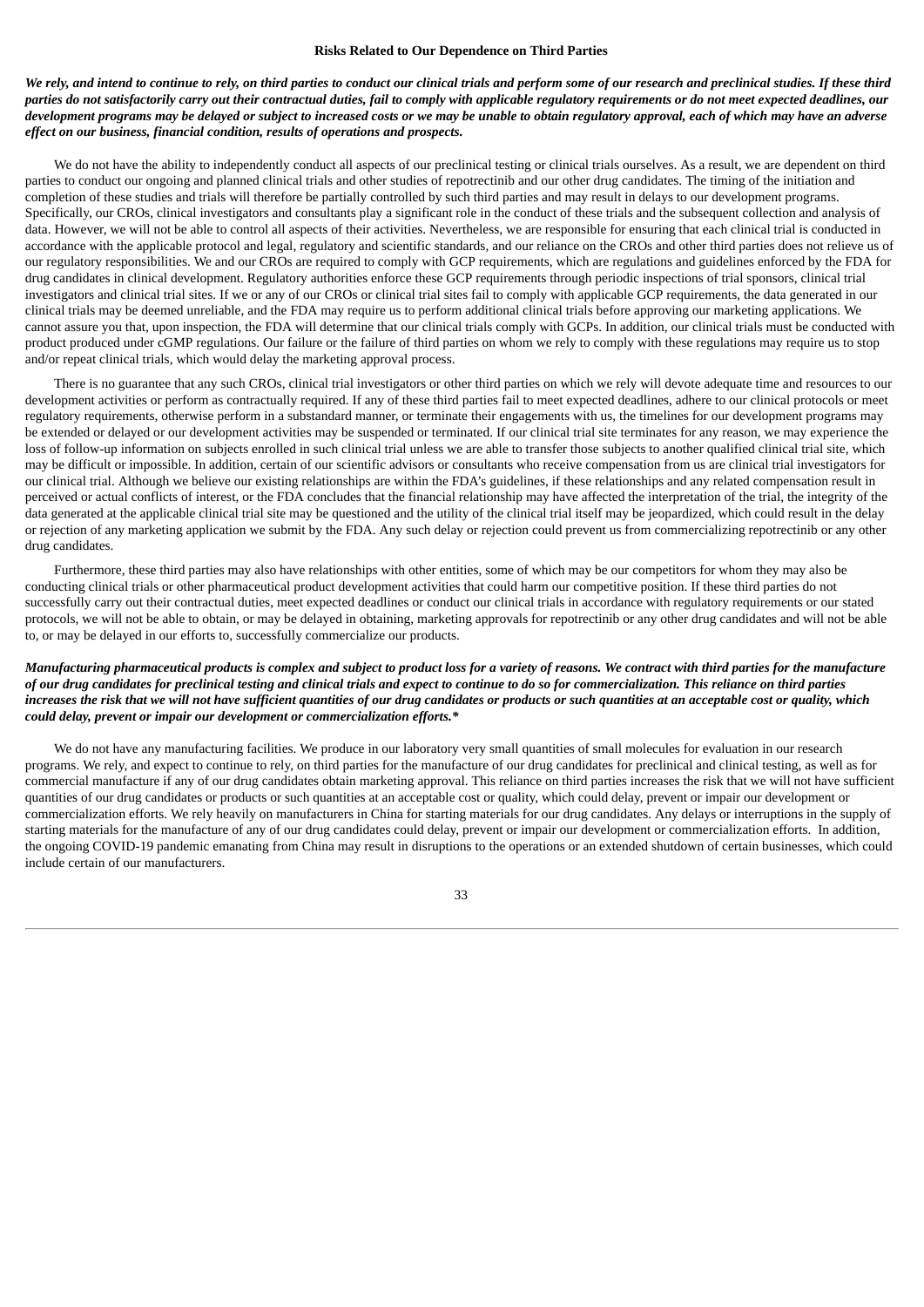We may be unable to establish any agreements with third-party manufacturers or to do so on favorable terms. Even if we are able to establish agreements with third-party manufacturers, reliance on third-party manufacturers entails additional risks, including:

- reliance on the third party for regulatory, compliance and quality assurance;
- operations of our third-party manufacturers or suppliers could be disrupted by conditions unrelated to our business or operations, including the bankruptcy of the manufacturer or supplier or the issuance of an FDA Form 483 notice or warning letter;
- the possible breach of the manufacturing agreement by the third party;
- the possible misappropriation of our proprietary information, including our trade secrets and know how;
- the possible termination or nonrenewal of the agreement by the third party at a time that is costly or inconvenient for us;
- carrier disruptions or increased costs that are beyond our control; and
- failure to deliver our drugs under specified storage conditions and in a timely manner.

We have only limited supply arrangements in place with respect to our drug candidates, and these arrangements do not extend to commercial supply. We acquire many key materials on a purchase order basis. As a result, we do not have long-term committed arrangements with respect to our drug candidates and other materials. If we obtain marketing approval for any of our drug candidates, we will need to establish an agreement for commercial manufacture with a third party.

Third-party manufacturers may not be able to comply with cGMP regulations or similar regulatory requirements outside of the United States. Our failure, or the failure of our third-party manufacturers and suppliers, to comply with applicable regulations could result in sanctions being imposed on us, including clinical holds, fines, injunctions, civil penalties, delays, suspension or withdrawal of approvals, license revocation, seizures or recalls of drug candidates or products, operating restrictions and criminal prosecutions, any of which could significantly and adversely affect supplies of our products. In addition, our thirdparty manufacturers and suppliers are subject to numerous environmental, health and safety laws and regulations, including those governing the handling, use, storage, treatment and disposal of waste products, and failure to comply with such laws and regulations could result in significant costs associated with civil or criminal fines and penalties for such third parties. Based on the severity of regulatory actions that may be brought against these third parties in the future, our clinical or commercial supply of drug and packaging and other services could be interrupted or limited, which could harm our business.

Our drug candidates and any products that we may develop may compete with other drug candidates and products for access to manufacturing facilities. As a result, we may not obtain access to these facilities on a priority basis or at all. There are a limited number of manufacturers that operate under cGMP regulations and that might be capable of manufacturing for us.

As we prepare for later-stage clinical trials and potential commercialization, we will need to take steps to increase the scale of production of our drug candidates. We have not yet scaled up the manufacturing process for any of our drug candidates. Even minor deviations from normal manufacturing processes could result in reduced production yields, product defects and other supply disruptions. If microbial, viral or other contaminations are discovered in our drug candidates or in the manufacturing facilities in which our drug candidates are made, such manufacturing facilities may need to be closed for an extended period of time to investigate and remedy the contamination.

Any performance failure on the part of our existing or future manufacturers could delay clinical development or marketing approval. We do not currently have arrangements in place for redundant supply or a second source for bulk drug substance. If our current contract manufacturers for preclinical and clinical testing cannot perform as agreed, we may be required to replace such manufacturers. Although we believe that there are several potential alternative manufacturers who could manufacture our drug candidates, we may incur added costs and delays in identifying and qualifying any such replacement manufacturer or be able to reach agreement with any alternative manufacturer. Further, our third-party manufacturers may experience manufacturing or shipping difficulties due to resource constraints or as a result of natural disasters, labor disputes, unstable political environments, or public health epidemics such as the recent COVID-19 outbreak. If our current third-party manufacturers cannot perform as agreed, we may be required to replace such manufacturers and we may be unable to replace them on a timely basis or at all.

Our current and anticipated future dependence upon others for the manufacture of our drug candidates or products may adversely affect our future profit margins and our ability to commercialize any products that obtain marketing approval on a timely and competitive basis.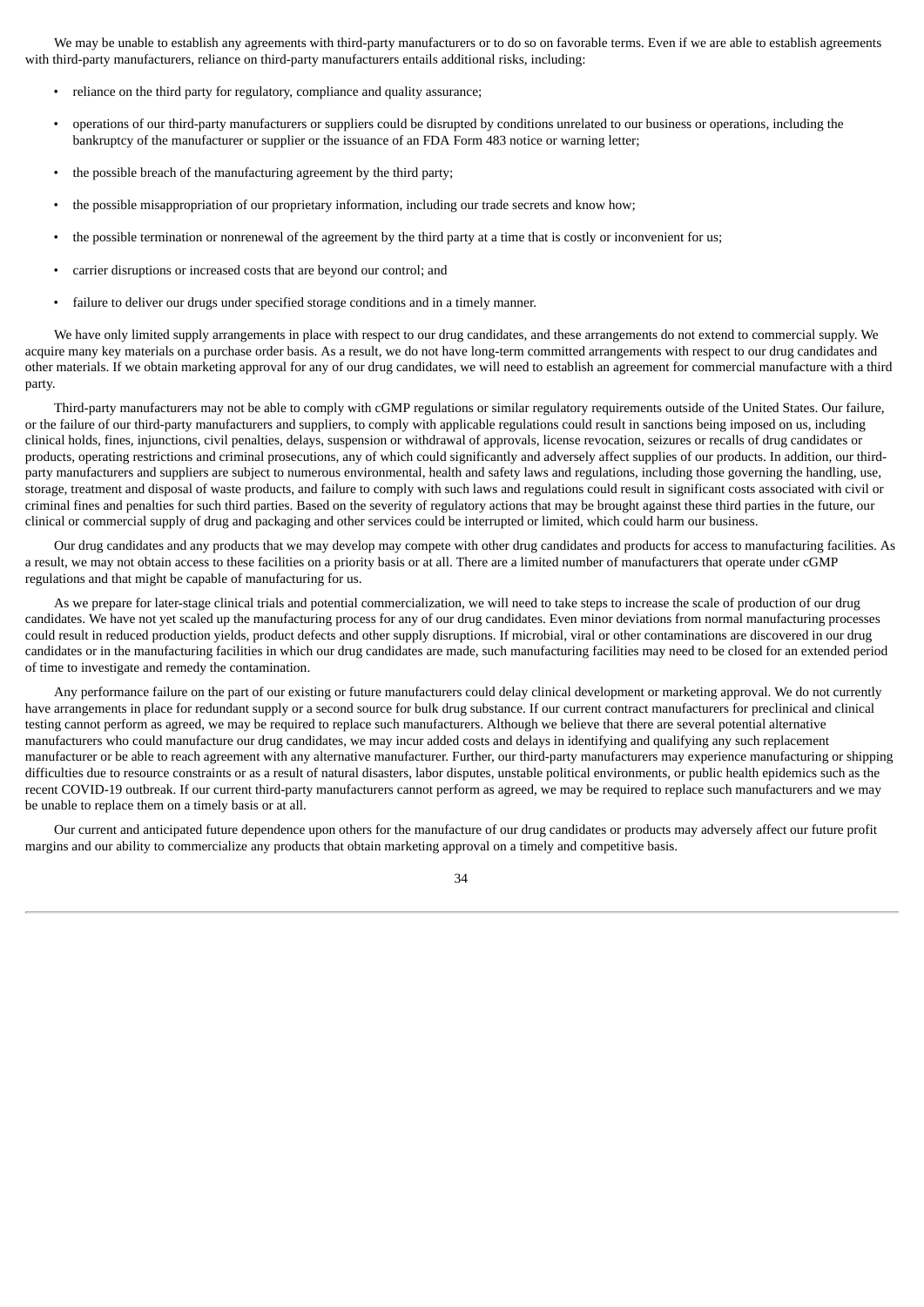# We may enter into collaborations with third parties for the development and commercialization of our drug candidates. If those collaborations are not *successful, we may not be able to capitalize on the market potential of these drug candidates.*

We may in the future seek third-party collaborators for the development and commercialization of some of our drug candidates on a selected basis. Our likely collaborators for any collaboration arrangements include large and mid-size pharmaceutical companies, regional and national pharmaceutical companies and biotechnology companies. We face significant competition in seeking appropriate collaborators. Our ability to reach a definitive agreement for a collaboration will depend, among other things, upon our assessment of the collaborator's resources and expertise, the terms and conditions of the proposed collaboration and the proposed collaborator's evaluation of a number of factors.

If we do enter into any such arrangements with any third parties, we will likely have limited control over the amount and timing of resources that our collaborators dedicate to the development or commercialization of our drug candidates. Our ability to generate revenues from these arrangements will depend on our collaborators' abilities and efforts to successfully perform the functions assigned to them in these arrangements. Collaborations involving our drug candidates would pose numerous risks to us, including the following:

- collaborators have significant discretion in determining the efforts and resources that they will apply to these collaborations and may not perform their obligations as expected;
- collaborators may de-emphasize or not pursue development and commercialization of our drug candidates or may elect not to continue or renew development or commercialization programs based on clinical trial results, changes in the collaborators' strategic focus, including as a result of a sale or disposition of a business unit or development function, or available funding or external factors such as an acquisition that diverts resources or creates competing priorities;
- collaborators may delay clinical trials, provide insufficient funding for a clinical trial program, stop a clinical trial or abandon a drug candidate, repeat or conduct new clinical trials or require a new formulation of a drug candidate for clinical testing;
- collaborators could independently develop, or develop with third parties, products that compete directly or indirectly with our products or drug candidates if the collaborators believe that competitive products are more likely to be successfully developed or can be commercialized under terms that are more economically attractive than ours;
- a collaborator with marketing and distribution rights to multiple products may not commit sufficient resources to the marketing and distribution of our product relative to other products;
- collaborators may not properly obtain, maintain, defend or enforce our intellectual property rights or may use our proprietary information and intellectual property in such a way as to invite litigation or other intellectual property related proceedings that could jeopardize or invalidate our proprietary information and intellectual property or expose us to potential litigation or other intellectual property related proceedings;
- disputes may arise between the collaborators and us that result in the delay or termination of the research, development or commercialization of our products or drug candidates or that result in costly litigation or arbitration that diverts management attention and resources;
- collaborations may be terminated and, if terminated, may result in a need for additional capital to pursue further development or commercialization of the applicable drug candidates;
- collaboration agreements may not lead to development or commercialization of drug candidates in the most efficient manner or at all; and
- if a collaborator of ours were to be involved in a business combination, the continued pursuit and emphasis on our product development or commercialization program could be delayed, diminished or terminated.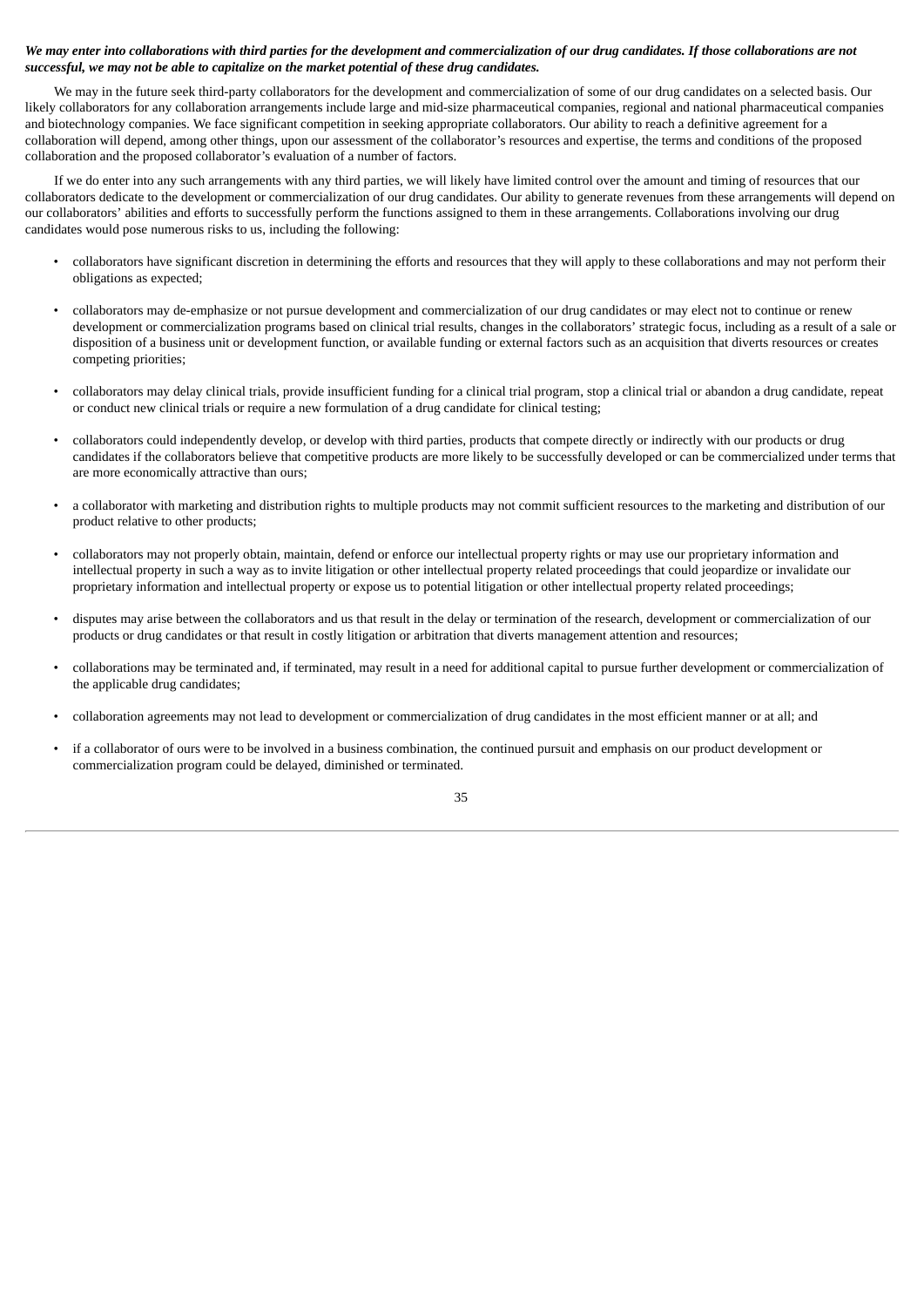# **Risks Related to Regulatory Approval and Marketing of Our Drug Candidates and Other Legal Compliance Matters**

## The development and commercialization of pharmaceutical products are subject to extensive regulation, and we may not obtain regulatory approvals for *repotrectinib or any other drug candidates, on a timely basis or at all.*

The clinical development, manufacturing, labeling, packaging, storage, recordkeeping, advertising, promotion, export, import, marketing, distribution, adverse event reporting, including the submission of safety and other post-marketing information and reports, and other possible activities relating to our drug candidates are subject to extensive regulation. Marketing approval of drugs in the United States requires the submission of a new drug application (NDA) to the FDA and we are not permitted to market any drug candidate in the United States until we obtain approval from the FDA of the NDA for that product. An NDA must be supported by extensive clinical and preclinical data, as well as extensive information regarding pharmacology, chemistry, manufacturing and controls.

FDA approval of an NDA is not guaranteed, and the review and approval process is an expensive and uncertain process that may take several years. The FDA also has substantial discretion in the approval process. The number and types of preclinical studies and clinical trials that will be required for NDA approval varies depending on the drug candidate, the disease or the condition that the drug candidate is designed to treat and the regulations applicable to any particular drug candidate. For example, if successful, we believe that the Phase 2 portion of TRIDENT-1 may be sufficient to support FDA approval of an NDA for repotrectinib, but the FDA may disagree with the sufficiency of our data and require additional clinical trials. Additionally, depending upon the results of the Phase 2 portion of TRIDENT-1, we may choose to seek Subpart H Accelerated Approval for repotrectinib, which would require completion of a confirmatory trial or trials to validate the clinical benefit of the drug. Despite the time and expense associated with preclinical studies and clinical trials, failure can occur at any stage. The results of preclinical and early clinical trials of repotrectinib or any other drug candidate may not be predictive of the results of our later-stage clinical trials.

Clinical trial failure may result from a multitude of factors including flaws in trial design, dose selection, placebo effect, patient enrollment criteria and failure to demonstrate favorable safety or efficacy traits, and failure in clinical trials can occur at any stage. Companies in the pharmaceutical industry frequently suffer setbacks in the advancement of clinical trials due to lack of efficacy or adverse safety profiles, notwithstanding promising results in earlier trials. Based upon negative or inconclusive results, we may decide, or regulators may require us, to conduct additional clinical trials or preclinical studies. In addition, data obtained from clinical trials are susceptible to varying interpretations, and regulators may not interpret our data as favorably as we do, which may further delay, limit or prevent marketing approval.

The FDA could delay, limit or deny approval of a drug candidate for many reasons, including because they:

- may not deem our drug candidate to be adequately safe and effective as compared to available therapies;
- may not agree that the data collected from preclinical studies and clinical trials are acceptable or sufficient to support the submission of an NDA or other submission or to obtain regulatory approval, and may impose requirements for additional preclinical studies or clinical trials;
- may determine that adverse events experienced by participants in our clinical trials represent an unacceptable level of risk;
- may determine that population studied in the clinical trial may not be sufficiently broad or representative to assure safety in the full population for which we seek approval;
- may not accept clinical data from trials, which are conducted at clinical facilities or in countries where the standard of care is potentially different from that of the United States;
- may disagree regarding the formulation, labeling and/or the specifications;
- may not approve the manufacturing processes or facilities associated with our drug candidate;
- may change approval policies or adopt new regulations; or
- may not accept a submission due to, among other reasons, the content or formatting of the submission.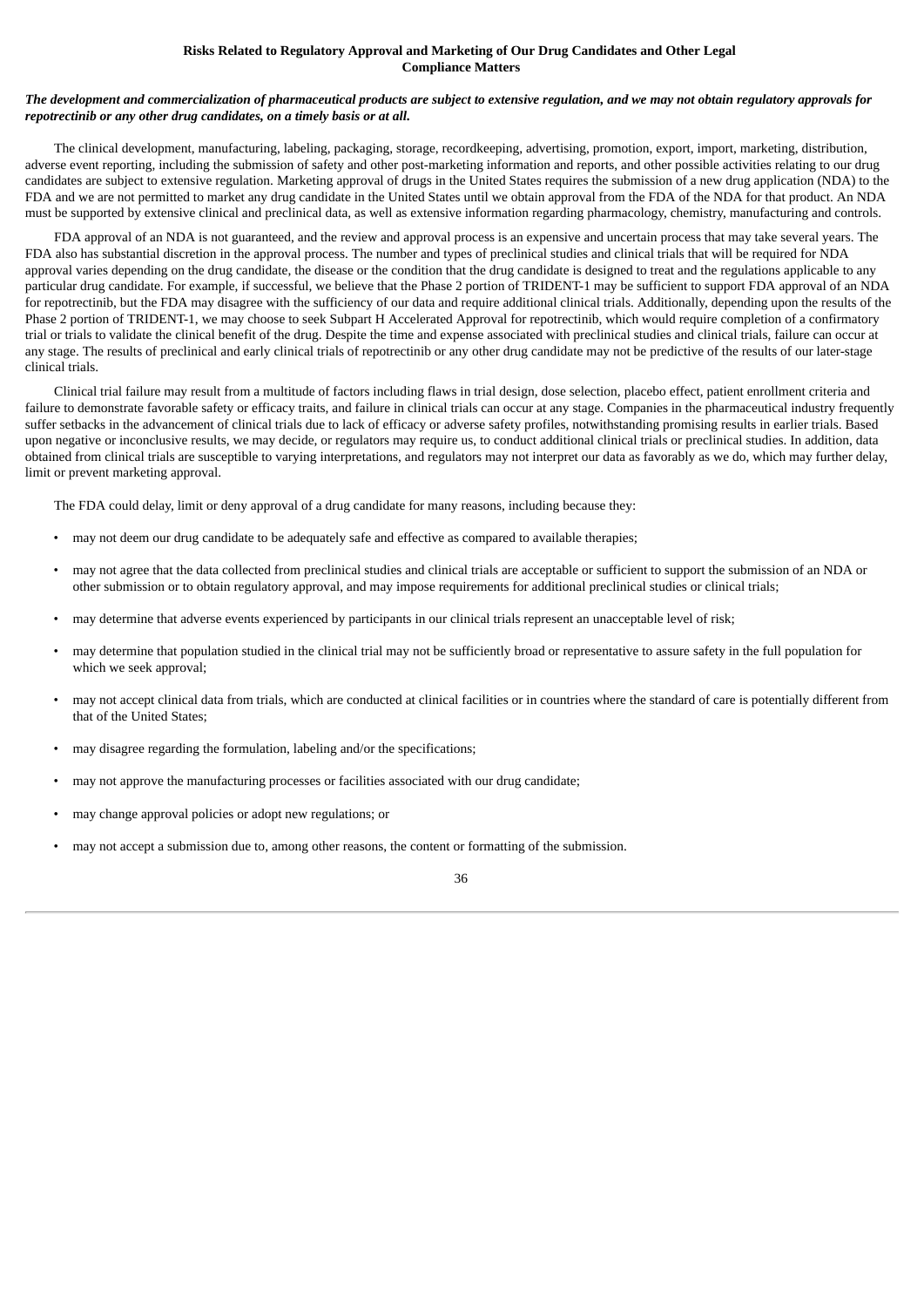Generally, public concern regarding the safety of pharmaceutical products could delay or limit our ability to obtain regulatory approval, result in the inclusion of unfavorable information in our labeling, or require us to undertake other activities that may entail additional costs. We have not obtained FDA approval for any product. This lack of experience may impede our ability to obtain FDA approval in a timely manner, if at all, for repotrectinib.

If we experience delays in obtaining approval or if we fail to obtain approval of repotrectinib or our other drug candidates, our commercial prospects will be harmed and our ability to generate revenues will be materially impaired which would adversely affect our business, prospects, financial condition and results of operations.

#### A fast track designation by the FDA may not actually lead to a faster development or regulatory review or approval process for our drug candidates.

The FDA has granted fast track designation to repotrectinib for the treatment of *ROS1+* advanced NSCLC patients who have been previously treated with one prior line of platinum-based chemotherapy and one prior line of a ROS1 TKI. We may also seek fast track designation for other indications or for some of our other drug candidates. If a drug is intended for the treatment of a serious or life-threatening condition and the drug demonstrates the potential to address unmet medical needs for this condition, the drug sponsor may apply for fast track designation. The FDA has broad discretion whether or not to grant this designation, so even if we believe a particular drug candidate is eligible for this designation, we cannot assure you that the FDA would decide to grant it. Even though we have received fast track designation for repotrectinib for the treatment of *ROS1+* advanced NSCLC patients who have been previously treated with one prior line of platinum-based chemotherapy and one prior line of a ROS1 TKI, or even if we receive fast track designation for other indications or for our other drug candidates, we may not experience a faster development process, review or approval. The FDA may withdraw fast track designation if it believes that the designation is no longer supported by data from our clinical development program.

#### Our failure to obtain marketing approval in foreign jurisdictions would prevent our drug candidates from being marketed abroad, and any approval we are granted for our drug candidates in the United States would not assure approval of drug candidates in foreign jurisdictions.

In order to market and sell our products in any jurisdiction outside the United States, we must obtain separate marketing approvals and comply with numerous and varying regulatory requirements. The approval procedure varies among countries and can involve additional testing. The time required to obtain approval may differ substantially from that required to obtain FDA approval. The regulatory approval process outside the United States generally includes all of the risks associated with obtaining FDA approval. We may not obtain approvals from regulatory authorities outside the United States on a timely basis, if at all. Approval by the FDA does not ensure approval by regulatory authorities in other countries or jurisdictions, and approval by one regulatory authority outside the United States does not ensure approval by regulatory authorities in other countries or jurisdictions or by the FDA. In addition, in many countries outside the United States, it is required that the product be approved for reimbursement before the product can be approved for sale in that country. We may not be able to submit for marketing approvals and may not receive necessary approvals to commercialize our products in any market.

# Even if we obtain marketing approval for our drug candidates, the terms of approvals and ongoing regulation of our products may limit how we manufacture and market our products and compliance with such requirements may involve substantial resources, which could materially impair our ability *to generate revenue.*

Even if marketing approval of a drug candidate is granted, an approved product and its manufacturer and marketer are subject to ongoing review and extensive regulation, which may include the requirement to implement a REMS or to conduct costly post-marketing studies or clinical trials and surveillance to monitor the safety or efficacy of the product. We must also comply with requirements concerning advertising and promotion for any of our drug candidates for which we obtain marketing approval. Promotional communications with respect to prescription drugs are subject to a variety of legal and regulatory restrictions and must be consistent with the information in the product's approved labeling. Thus, we will not be able to promote any products we develop for indications or uses for which they are not approved. In addition, manufacturers of approved products and those manufacturers' facilities are required to ensure that quality control and manufacturing procedures conform to cGMPs, which include requirements relating to quality control and quality assurance as well as the corresponding maintenance of records and documentation and reporting requirements. We and our contract manufacturers could be subject to periodic unannounced inspections by the FDA to monitor and ensure compliance with cGMPs.

Accordingly, assuming we obtain marketing approval for one or more of our drug candidates, we and our contract manufacturers will continue to expend time, money and effort in all areas of regulatory compliance, including manufacturing, production, product surveillance and quality control. If we are not able to comply with post-approval regulatory requirements, we could have the marketing approvals for our products withdrawn by regulatory authorities and our ability to market any future products could be limited, which could adversely affect our ability to achieve or sustain profitability. As a result, the cost of compliance with post-approval regulations may have a negative effect on our operating results and financial condition.

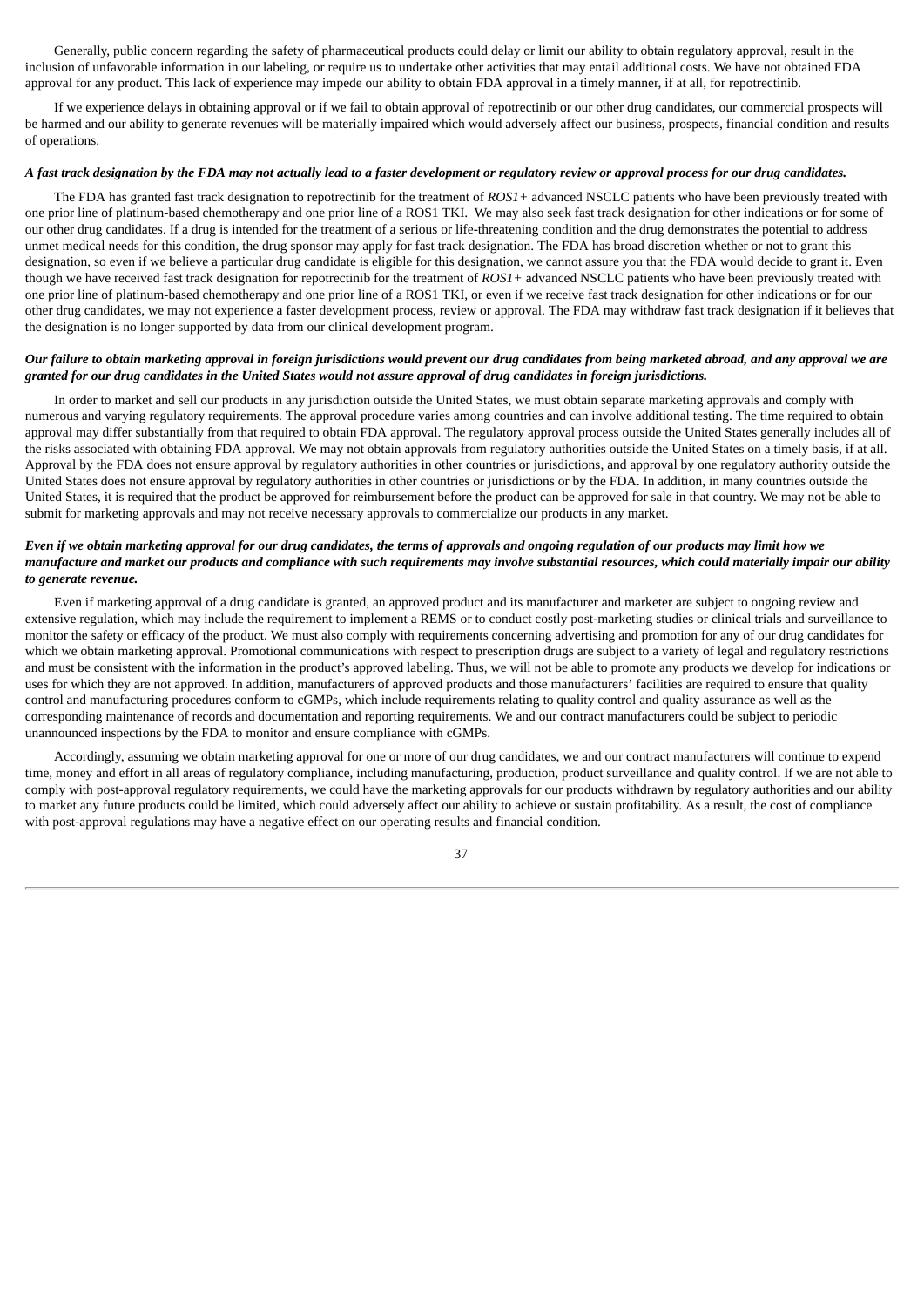# Any drug candidate for which we obtain marketing approval will be subject to ongoing enforcement of post-marketing requirements and we could be subject to substantial penalties, including withdrawal of our product from the market, if we fail to comply with all regulatory requirements or if we experience *unanticipated problems with our products, when and if any of them are approved.*

Any drug candidate for which we obtain marketing approval, along with the manufacturing processes, post-approval clinical data, labeling, advertising and promotional activities for such product, will be subject to continual requirements of and review by the FDA and other regulatory authorities. These requirements include, but are not limited to, restrictions governing promotion of an approved product, submissions of safety and other post-marketing information and reports, registration and listing requirements, cGMP requirements relating to manufacturing, quality control, quality assurance and corresponding maintenance of records and documents, and requirements regarding drug distribution and the distribution of samples to physicians and recordkeeping.

The FDA and other federal and state agencies, including the Department of Justice, closely regulate compliance with all requirements governing prescription drug products, including requirements pertaining to marketing and promotion of drugs in accordance with the provisions of the approved labeling and manufacturing of products in accordance with cGMP requirements. For example, the FDA and other agencies actively enforce the laws and regulations prohibiting the promotion of off-label uses, and a company that is found to have improperly promoted off-label uses may be subject to significant liability. Violations of such requirements may lead to investigations alleging violations of the Food, Drug, and Cosmetic Act (FDCA) and other statutes, including the False Claims Act and other federal and state healthcare fraud and abuse laws as well as state consumer protection laws. Our failure to comply with all regulatory requirements, and later discovery of previously unknown adverse events or other problems with our products, manufacturers or manufacturing processes, may yield various results, including:

- litigation involving patients taking our products;
- restrictions on such products, manufacturers or manufacturing processes;
- restrictions on the labeling or marketing of a product;
- restrictions on product distribution or use;
- requirements to conduct post-marketing studies or clinical trials;
- warning or untitled letters;
- withdrawal of the products from the market;
- refusal to approve pending applications or supplements to approved applications that we submit;
- recall of products;
- fines, restitution or disgorgement of profits or revenues;
- suspension or withdrawal of marketing approvals;
- damage to relationships with any potential collaborators;
- unfavorable press coverage and damage to our reputation;
- refusal to permit the import or export of our products;
- product seizure; or
- injunctions or the imposition of civil or criminal penalties.

Non-compliance by us or any future collaborator with regulatory requirements, including safety monitoring or pharmacovigilance, and with requirements related to the development of products for the pediatric population can also result in significant financial penalties.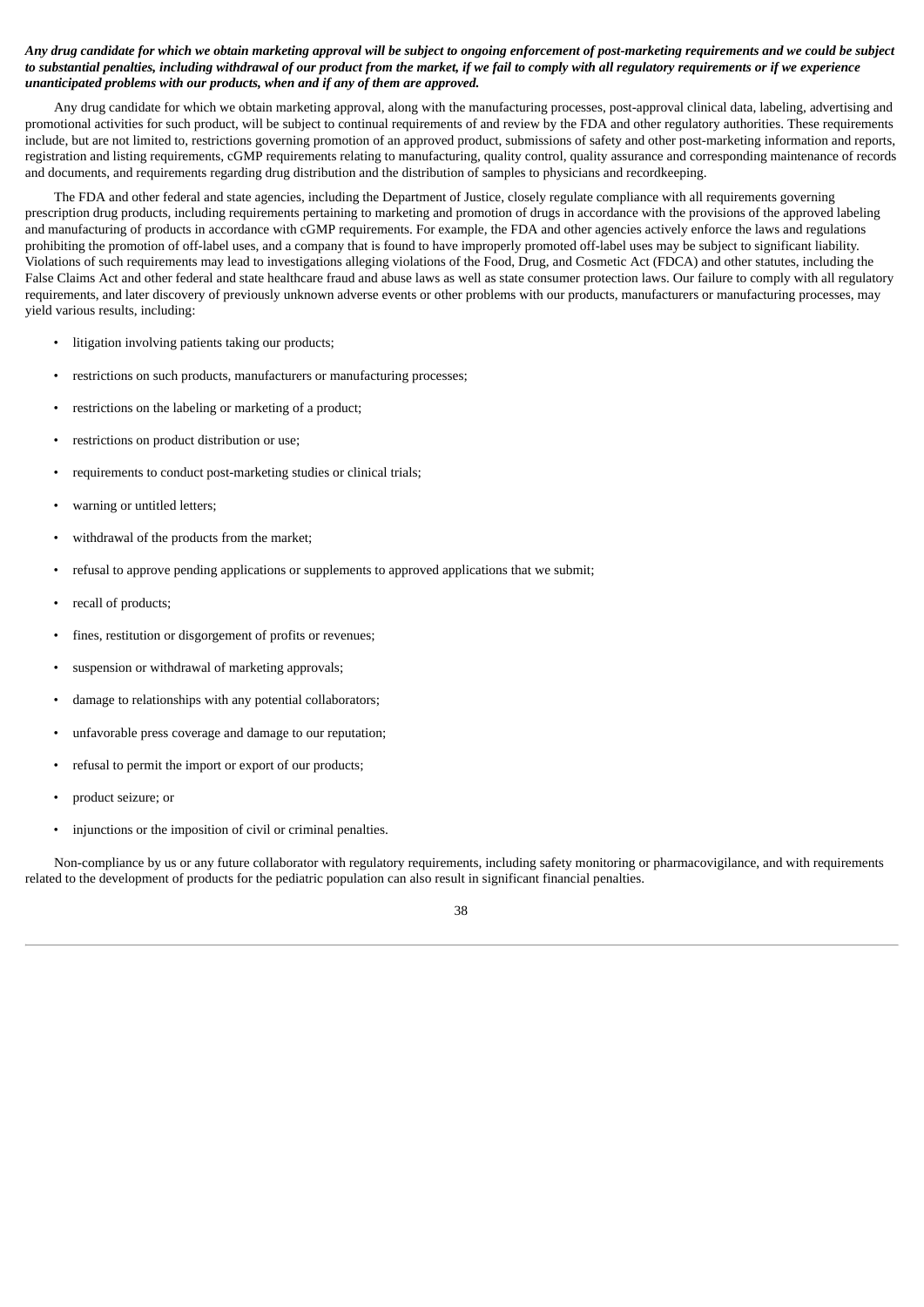# Our relationships with customers and third-party payors may be subject to applicable anti-kickback, fraud and abuse and other healthcare laws and regulations, which could expose us to criminal sanctions, civil penalties, contractual damages, reputational harm and diminished profits and future *earnings.\**

Healthcare providers, physicians and third-party payors will play a primary role in the recommendation and prescription of any drug candidates for which we obtain marketing approval. Our current and future arrangements with healthcare providers, third-party payors and customers may expose us to broadly applicable fraud and abuse and other healthcare laws and regulations that may constrain the business or financial arrangements and relationships through which we research, market, sell and distribute any products for which we obtain marketing approval. Restrictions under applicable federal and state healthcare laws and regulations, include the following:

- the federal Anti-Kickback Statute prohibits, among other things, persons from knowingly and willfully soliciting, offering, receiving or providing remuneration, directly or indirectly, in cash or in kind, to induce or reward, or in return for, either the referral of an individual for, or the purchase, order or recommendation of, any good or service, for which payment may be made under a federal healthcare program such as Medicare and Medicaid;
- the federal civil and criminal false claims laws, including the False Claims Act, which can be enforced by civil whistleblower or qui tam actions on behalf of the government, and the civil monetary penalties law, prohibit individuals or entities from, among other things, knowingly presenting, or causing to be presented false or fraudulent claims for payment by a federal government program, or making a false statement or record material to payment of a false claim or avoiding, decreasing or concealing an obligation to pay money to the federal government;
- the federal Health Insurance Portability and Accountability Act of 1996 (HIPAA), as amended by the Health Information Technology for Economic and Clinical Health Act (HITECH), and their implementing regulations, impose criminal and civil liability for executing a scheme to defraud any healthcare benefit program and also impose obligations, including mandatory contractual terms, on certain covered healthcare providers, health plans, and healthcare clearinghouses as well as their respective business associates that perform services for them that involve the use, or disclosure of, individually identifiable health information, with respect to safeguarding the privacy, security and transmission of individually identifiable health information;
- the federal false statements statute prohibits knowingly and willfully falsifying, concealing or covering up a material fact or making any materially false statement in connection with the delivery of or payment for healthcare benefits, items or services;
- the federal transparency requirements under the Patient Protection and Affordable Care Act, as amended by the Health Care and Education Reconciliation Act of 2010 (collectively the ACA), requires manufacturers of drugs, devices, biologics and medical supplies to report to the Centers for Medicare & Medicaid Services (CMS) information related to payments and other transfers of value provided to physicians, as defined by such law, and teaching hospitals and ownership and investment interests held by physicians and their immediate family members; and
- analogous state laws and regulations such as state anti-kickback and false claims laws and analogous non-U.S. fraud and abuse laws and regulations, may apply to sales or marketing arrangements and claims involving healthcare items or services reimbursed by non-governmental third-party payors, including private insurers. Some state laws require pharmaceutical companies to comply with the pharmaceutical industry's voluntary compliance guidelines and the relevant compliance regulations promulgated by the federal government and may require drug manufacturers to report information related to payments and other transfers of value to physicians and other healthcare providers, marketing expenditures, or drug pricing. State and local laws require the registration of pharmaceutical sales representatives. State and non-U.S. laws that also govern the privacy and security of health information in some circumstances, many of which differ from each other in significant ways and often are not preempted by HIPAA, thus complicating compliance efforts.

Efforts to ensure that our business arrangements with third parties will comply with applicable healthcare laws and regulations will involve substantial costs. It is possible that governmental authorities will conclude that our business practices may not comply with current or future statutes, regulations or case law involving applicable fraud and abuse or other healthcare laws and regulations. If our operations are found to be in violation of any of these laws or any other governmental regulations that may apply to us, we may be subject to significant civil, criminal and administrative penalties, damages, fines, disgorgement, imprisonment, exclusion from government funded healthcare programs, such as Medicare and Medicaid and other federal healthcare programs, contractual damages, reputational harm, diminished profits and future earnings, additional integrity reporting and oversight obligations, and the curtailment or restructuring of our operations, any of which could adversely affect our ability to operate our business and our results of operations. If any of the physicians or other healthcare providers or entities with whom we expect to do business is found to be not in compliance with applicable laws, they may be subject to significant criminal, civil or administrative sanctions, including exclusions from

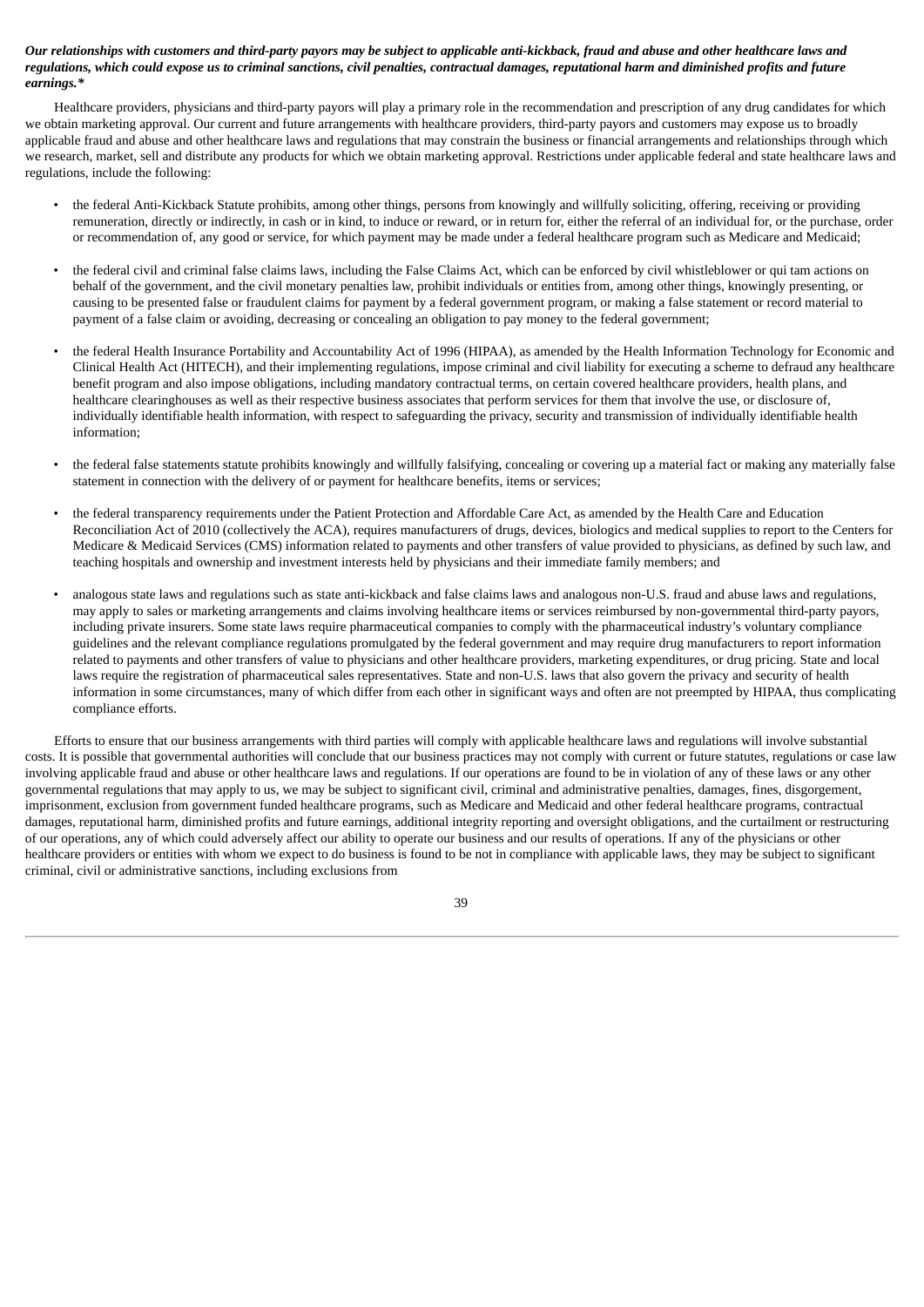government funded healthcare programs, which could have a material adverse effect on our business, results of operations, financial condition and prospects.

# Recently enacted and future legislation may increase the difficulty and cost for us to obtain marketing approval of and commercialize our drug candidates *and decrease the prices we may obtain.\**

In the United States and some foreign jurisdictions, there have been a number of legislative and regulatory changes and proposed changes regarding the healthcare system that could prevent or delay marketing approval of our drug candidates, restrict or regulate post-approval activities and affect our ability to profitably sell any drug candidates for which we obtain marketing approval.

In the United States, the Medicare Prescription Drug, Improvement, and Modernization Act of 2003 (MMA) changed the way Medicare covers and pays for pharmaceutical products. The legislation expanded Medicare coverage for drug purchases by the elderly and introduced a new reimbursement methodology based on average sales prices for physician-administered drugs. In addition, this legislation provided authority for limiting the number of drugs that will be covered in any therapeutic class. Cost reduction initiatives and other provisions of this legislation could decrease the coverage and price that we receive for any approved products. While the MMA applies only to drug benefits for Medicare beneficiaries, private third-party payors often follow Medicare coverage policy and payment limitations in setting their own reimbursement rates. Therefore, any reduction in reimbursement that results from the MMA may result in a similar reduction in payments from private third-party payors.

In March 2010, the former U.S. President signed into law the ACA, a sweeping law intended to broaden access to health insurance, reduce or constrain the growth of healthcare spending, enhance remedies against fraud and abuse, add new transparency requirements for the healthcare and health insurance industries, impose new taxes and fees on the health industry and impose additional health policy reforms.

Among the provisions of the ACA of importance to our potential drug candidates are the following:

- annual fees and taxes on manufacturers of certain branded prescription drugs;
- an annual, nondeductible fee on any entity that manufactures or imports specified branded prescription drugs and biologic products;
- a new Medicare Part D coverage gap discount program, in which manufacturers must now agree to offer 70% point-of-sale discounts off negotiated prices of applicable brand drugs to eligible beneficiaries during their coverage gap period, as a condition for the manufacturer's outpatient drugs to be covered under Medicare Part D;
- a new methodology by which rebates owed by manufacturers under the Medicaid Drug Rebate Program are calculated for drugs that are inhaled, infused, instilled, implanted or injected;
- an increase in the statutory minimum rebates a manufacturer must pay under the Medicaid Drug Rebate Program and extended the rebate program to individuals enrolled in Medicaid managed care organizations;
- expansion of healthcare fraud and abuse laws, including the False Claims Act and the federal Anti-Kickback Statute, new government investigative powers, and enhanced penalties for noncompliance;
- extension of manufacturers' Medicaid rebate liability;
- expansion of eligibility criteria for Medicaid programs;
- expansion of the entities eligible for discounts under the Public Health Service pharmaceutical pricing program;
- requirements to report financial arrangements with physicians, as defined by such law, and teaching hospitals;
- a requirement to annually report drug samples that manufacturers and distributors provide to physicians; and
- a Patient-Centered Outcomes Research Institute to oversee, identify priorities in, and conduct comparative clinical effectiveness research, along with funding for such research.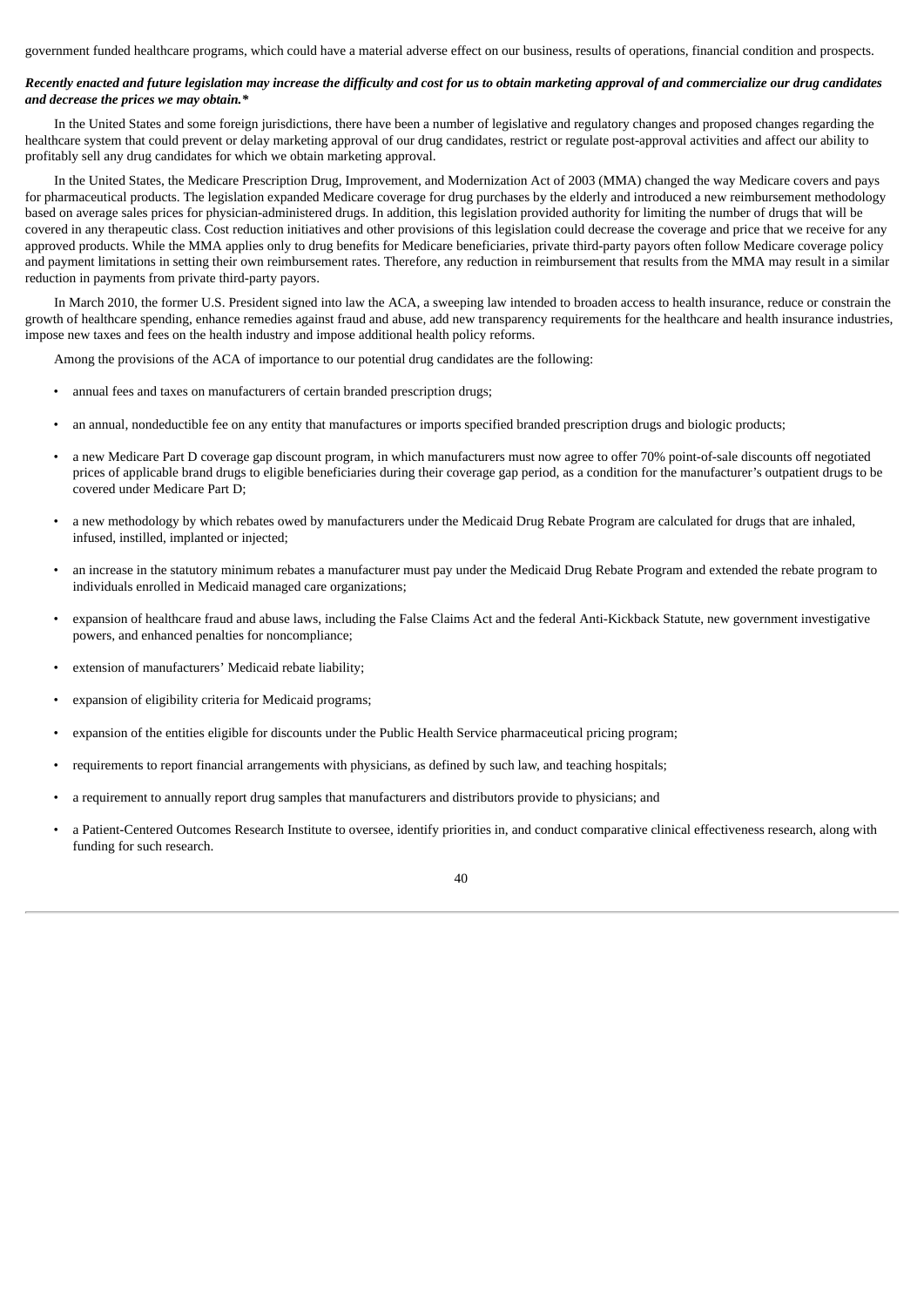There remain judicial and Congressional challenges as well as efforts by the current U.S. President's administration to repeal or replace certain aspects of the ACA. Since January 2017, the current U.S. President has signed Executive Orders and other directives designed to delay the implementation of certain provisions of the ACA or otherwise circumvent some of the requirements for health insurance mandated by the ACA. Concurrently, Congress has considered legislation that would repeal or repeal and replace all or part of the ACA. While Congress has not passed comprehensive repeal legislation, it has enacted laws that modify certain provisions of the ACA such as removing penalties, starting January 1, 2019, for not complying with the ACA's individual mandate to carry health insurance, eliminating the implementation of certain ACA-mandated fees, and increasing the point-of-sale discount that is owed by pharmaceutical manufacturers who participate in Medicare Part D. On December 14, 2018, a U.S. District Court Judge in the Northern District of Texas (Texas District Court Judge) ruled that the individual mandate is a critical and inseverable feature of the ACA, and therefore, because it was repealed as part of legislation enacted in 2017, informally titled the Tax Cuts and Jobs Act, the remaining provisions of the ACA are invalid as well. On December 18, 2019, the U.S. Court of Appeals for the 5th Circuit upheld the District Court ruling that the individual mandate was unconstitutional and remanded the case back to the District Court to determine whether the remaining provisions of the ACA are invalid as well. On March 2, 2020, the United States Supreme Court granted the petitions for writs of certiorari to review this case, and has allotted one hour for oral arguments, which are expected to occur in the fall. It is unclear how such litigation and other efforts to repeal and replace the ACA will impact the ACA and our business.

In addition, other legislative changes have been proposed and adopted since the ACA was enacted. On August 2, 2011, the Budget Control Act of 2011 was signed into law, which, among other things, created the Joint Select Committee on Deficit Reduction to recommend to Congress proposals for spending reductions. The Joint Select Committee did not achieve a targeted deficit reduction, triggering the legislation's automatic reduction to several government programs. These changes include aggregate reductions to Medicare payments to providers of up to 2% per fiscal year, starting in 2013, and due to subsequent legislative amendments to the statute, will remain in effect through 2030 unless additional Congressional action is taken. The Coronavirus Aid, Relief and Economic Security Act (CARES Act), which was signed into law in March 2020 and is designed to provide financial support and resources to individuals and businesses affected by the COVID-19 pandemic, suspended the 2% Medicare sequester from May 1, 2020 through December 31, 2020, and extended the sequester by one year, through 2030. In January 2013, the American Taxpayer Relief Act of 2012 was signed into law, which, among other things, reduced Medicare payments to several providers, and increased the statute of limitations period for the government to recover overpayments to providers from three to five years. These laws may result in additional reductions in Medicare and other healthcare funding.

Further, there has been heightened governmental scrutiny recently over the manner in which drug manufacturers set prices for their marketed products, which has resulted in several Congressional inquiries and proposed and enacted federal and state legislation designed to, among other things, bring more transparency to product pricing, review the relationship between pricing and manufacturer patient programs, and reform government program reimbursement methodologies for drug products. At the federal level, the current U.S. President's administration issued budget proposals for fiscal year 2021 includes a \$135 billion allowance to support legislative proposals seeking to reduce drug prices, increase competition, lower out-of-pocket drug costs for patients, and increase patient access to lower-cost generic and biosimilar drugs. On March 10, 2020, the Trump administration sent "principles" for drug pricing to Congress, calling for legislation that would, among other things, cap Medicare Part D beneficiary out-of-pocket pharmacy expenses, provide an option to cap Medicare Part D beneficiary monthly out-of-pocket expenses, and place limits on pharmaceutical price increases. In addition, the current U.S. President's administration previously released a "Blueprint" to lower drug prices and reduce out of pocket costs of drugs that contained proposals to increase manufacturer competition, increase the negotiating power of certain federal healthcare programs, incentivize manufacturers to lower the list price of their products and reduce the out of pocket costs of drug products paid by consumers. The Department of Health and Human Services has solicited feedback on some of these measures and has implemented others under its existing authority. Although some of these measures may require additional authorization to become effective, Congress and the current U.S. President's administration have each indicated that it will continue to seek new legislative and/or administrative measures to control drug costs. In addition, at the state level, individual states have increasingly passed legislation and implemented regulations designed to control pharmaceutical and biological product pricing, including price or patient reimbursement constraints, discounts, restrictions on certain product access and marketing cost disclosure and transparency measures, and, in some cases, designed to encourage importation from other countries and bulk purchasing.

We expect that the ACA, as well as other healthcare reform measures that may be adopted in the future, may result in more rigorous coverage criteria and in additional downward pressure on the price that we receive for any approved product. The implementation of cost containment measures or other healthcare reforms may prevent us from being able to generate revenue, attain profitability, or commercialize our products.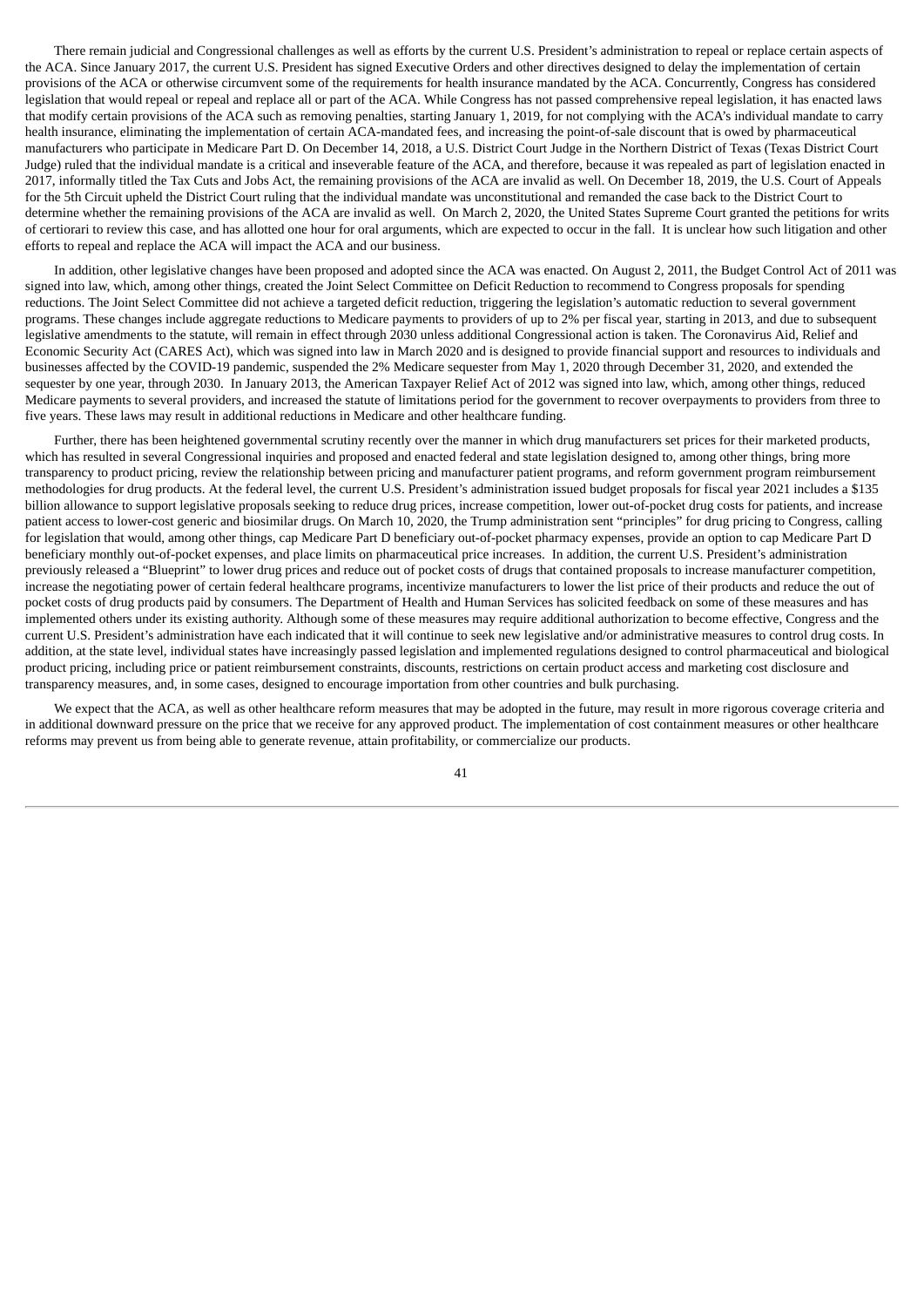Legislative and regulatory proposals have been made to expand post-approval requirements and restrict sales and promotional activities for pharmaceutical products. We cannot be sure whether additional legislative changes will be enacted, or whether the FDA regulations, guidance or interpretations will be changed, or what the impact of such changes on the marketing approvals of our drug candidates, if any, may be. In addition, increased scrutiny by the U.S. Congress of the FDA's approval process may significantly delay or prevent marketing approval, as well as subject us to more stringent product labeling and post-marketing testing and other requirements. It is also possible that additional governmental action is taken to address the COVID-19 pandemic.

# Governments outside of the United States tend to impose strict price controls, which may adversely affect our revenues, if any.

In some countries, particularly the countries of the European Union (EU), the pricing of prescription pharmaceuticals is subject to governmental control. In these countries, pricing negotiations with governmental authorities can take considerable time after the receipt of marketing approval for a product. To obtain reimbursement or pricing approval in some countries, we may be required to conduct a clinical trial that compares the cost-effectiveness of our drug candidate to other available therapies. If reimbursement of our products is unavailable or limited in scope or amount, or if pricing is set at unsatisfactory levels, our business could be harmed. Political, economic and regulatory developments may further complicate pricing negotiations, and pricing negotiations may continue after reimbursement has been obtained. Reference pricing used by various EU member states, and parallel trade, i.e., arbitrage between low-priced and high-priced member states, can further reduce prices. There can be no assurance that any country that has price controls or reimbursement limitations for pharmaceutical products will allow favorable reimbursement and pricing arrangements for any products, if approved in those countries. In addition, the recent withdrawal of the United Kingdom from its membership in the EU, often referred to as "Brexit", could lead to legal and regulatory uncertainty in the United Kingdom and may lead to the United Kingdom and EU adopting divergent laws and regulations, including those related to the pricing of prescription pharmaceuticals, as the United Kingdom determines which EU laws to replicate or replace. If the United Kingdom were to significantly alter its regulations affecting the pricing of prescription pharmaceuticals, we could face significant new costs. As a result, Brexit could impair our ability to transact business in the EU and the United Kingdom.

#### Laws and regulations governing any international operations we may have in the future may preclude us from developing, manufacturing and selling certain drug candidates and products outside of the United States and require us to develop and implement costly compliance programs.

If we expand our operations outside of the United States, we must dedicate additional resources to comply with numerous laws and regulations in each jurisdiction in which we plan to operate. The Foreign Corrupt Practices Act (FCPA) prohibits any U.S. individual or business from paying, offering, authorizing payment or offering anything of value, directly or indirectly, to any foreign official, political party or candidate for the purpose of influencing any act or decision of such third party in order to assist the individual or business in obtaining or retaining business. The FCPA also obligates companies whose securities are listed in the United States to comply with certain accounting provisions requiring the company to maintain books and records that accurately and fairly reflect all transactions of the company, including international subsidiaries, and to devise and maintain an adequate system of internal accounting controls for international operations.

Compliance with the FCPA is expensive and difficult, particularly in countries in which corruption is a recognized problem. In addition, the FCPA presents particular challenges in the pharmaceutical industry, because, in many countries, hospitals are operated by the government, and doctors and other hospital employees are considered foreign officials. Certain payments to hospitals in connection with clinical trials and other work have been deemed to be improper payments to government officials and have led to FCPA enforcement actions.

Various laws, regulations and executive orders also restrict the use and dissemination outside of the United States, or the sharing with certain non-U.S. nationals, of information classified for national security purposes, as well as certain products and technical data relating to those products. If we expand our presence outside of the United States, it will require us to dedicate additional resources to comply with these laws, and these laws may preclude us from developing, manufacturing or selling certain drug candidates and products outside of the United States, which could limit our growth potential and increase our development costs.

The failure to comply with laws governing international business practices may result in substantial civil and criminal penalties and suspension or debarment from government contracting. The SEC also may suspend or bar issuers from trading securities on U.S. exchanges for violations of the FCPA's accounting provisions.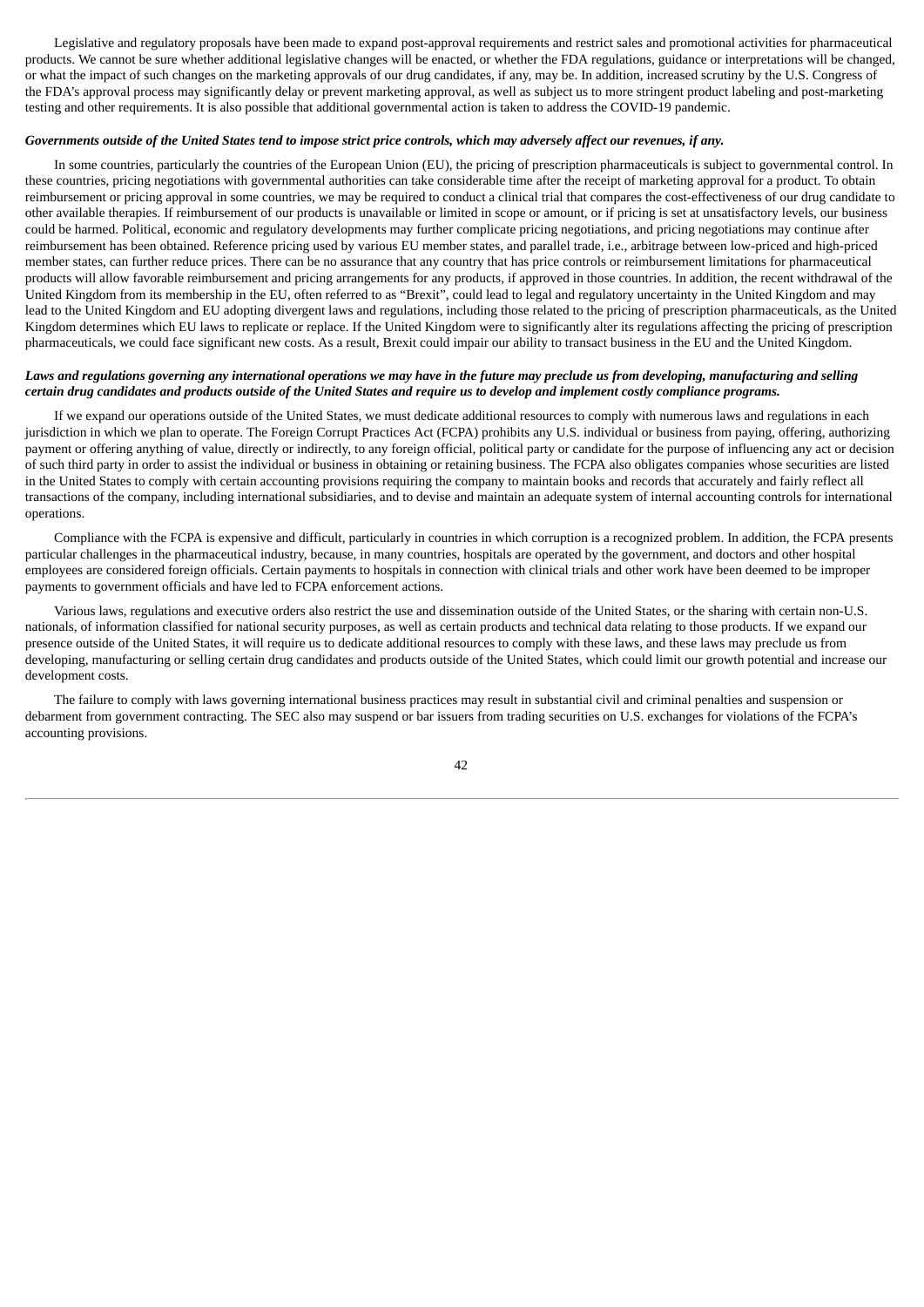# If we fail to comply with environmental, health and safety laws and regulations, we could become subject to fines or penalties or incur costs that could harm *our business.*

We are subject to numerous foreign, federal, state and local environmental, health and safety laws and regulations, including those governing laboratory procedures and the handling, use, storage, treatment and disposal of hazardous materials and wastes. Our operations involve the use of hazardous and flammable materials, including chemicals and biological materials. Our operations also produce hazardous waste products. We generally contract with third parties for the disposal of these materials and wastes. We cannot eliminate the risk of contamination or injury from these materials. In the event of contamination or injury resulting from our use of hazardous materials, we could be held liable for any resulting damages, and any liability could exceed our resources, including any available insurance.

In addition, our leasing and operation of real property may subject us to liability pursuant to certain of these laws or regulations. Under existing U.S. environmental laws and regulations, current or previous owners or operators of real property and entities that disposed or arranged for the disposal of hazardous substances may be held strictly, jointly and severally liable for the cost of investigating or remediating contamination caused by hazardous substance releases, even if they did not know of and were not responsible for the releases.

We could incur significant costs and liabilities which may adversely affect our financial condition and operating results for failure to comply with such laws and regulations, including, among other things, civil or criminal fines and penalties, property damage and personal injury claims, costs associated with upgrades to our facilities or changes to our operating procedures, or injunctions limiting or altering our operations.

Although we maintain workers' compensation insurance to cover us for costs and expenses we may incur due to injuries to our employees resulting from the use of hazardous materials, this insurance may not provide adequate coverage against potential liabilities. We do not maintain insurance for environmental liability or toxic tort claims that may be asserted against us in connection with our storage or disposal of biological, hazardous or radioactive materials.

In addition, we may incur substantial costs in order to comply with current or future environmental, health and safety laws and regulations. These current or future laws and regulations, which are becoming increasingly more stringent, may impair our research, development or production efforts. Our failure to comply with these laws and regulations also may result in substantial fines, penalties or other sanctions.

# We are subject to certain U.S. and certain foreign anti-corruption, anti-money laundering, export control, sanctions and other trade laws and regulations. *We can face serious consequences for violations.*

U.S. and foreign anti-corruption, anti-money laundering, export control, sanctions and other trade laws and regulations prohibit, among other things, companies and their employees, agents, CROs, legal counsel, accountants, consultants, contractors and other partners from authorizing, promising, offering, providing, soliciting, or receiving directly or indirectly, corrupt or improper payments or anything else of value to or from recipients in the public or private sector. Violations of these laws can result in substantial criminal fines and civil penalties, imprisonment, the loss of trade privileges, debarment, tax reassessments, breach of contract and fraud litigation, reputational harm and other consequences. We have direct or indirect interactions with officials and employees of government agencies or government-affiliated hospitals, universities and other organizations. We also expect our non-U.S. activities to increase over time. We expect to rely on third parties for research, preclinical studies and clinical trials and/or to obtain necessary permits, licenses, patent registrations and other marketing approvals. We can be held liable for the corrupt or other illegal activities of our personnel, agents, or partners, even if we do not explicitly authorize or have prior knowledge of such activities.

Any violations of the laws and regulations described above may result in substantial civil and criminal fines and penalties, imprisonment, the loss of export or import privileges, debarment, tax reassessments, breach of contract and fraud litigation, reputational harm and other consequences.

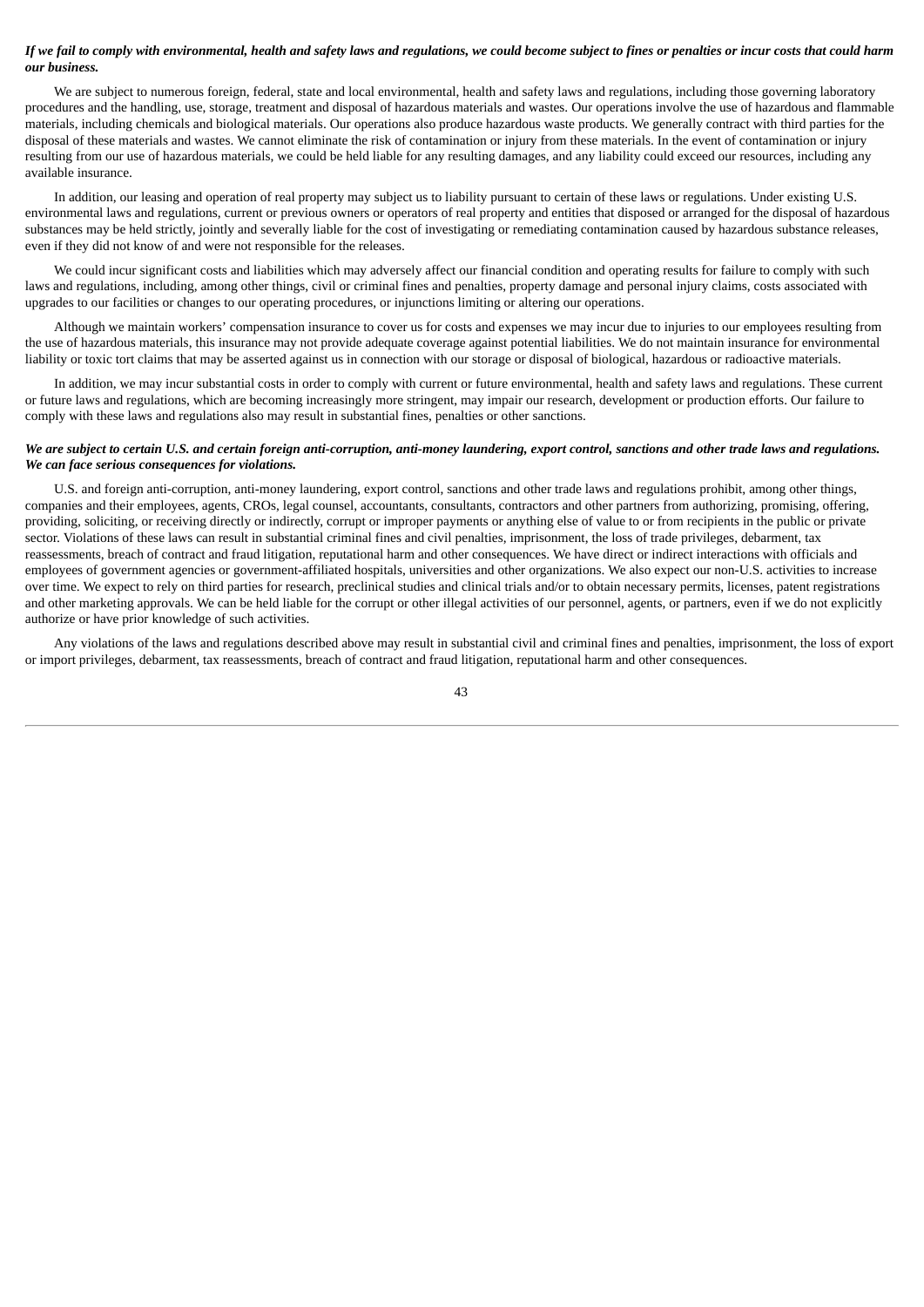## If we are unable to obtain and maintain sufficient patent protection for our drug candidates, or if the scope of the patent protection is not sufficiently broad, third parties, including our competitors, could develop and commercialize products similar or identical to ours, and our ability to commercialize our drug *candidates successfully may be adversely affected.\**

Our success depends in large part on our ability to protect our proprietary technologies that we believe are important to our business, including pursuing, obtaining and maintaining patent protection in the United States and other countries intended to cover the composition of matter of our drug candidates, for example, repotrectinib, the methods of use, related technologies and other inventions that are important to our business. In addition to patent protection, we also rely on trade secrets to protect aspects of our business that are not amenable to, or that we do not consider appropriate for, patent protection. If we do not adequately pursue, obtain, maintain, protect or enforce our intellectual property, third parties, including our competitors, may be able to erode or negate any competitive advantage we may have, which could harm our business and ability to achieve profitability.

To protect our proprietary position, we file patent applications in the United States and abroad related to our drug candidates that we consider important to our business. The patent application and approval process is expensive, time-consuming and complex. We may not be able to file, prosecute and maintain all necessary or desirable patent applications at a reasonable cost or in a timely manner or in all jurisdictions. It is also possible that we will fail to identify patentable aspects of our research and development output before it is too late to obtain patent protection. Moreover, depending on the terms of any future license agreements to which we may become a party, we may not have the right to control the preparation, filing, and prosecution of patent applications, or to maintain the patents, covering technology licensed from third parties. Therefore, these patents and patent applications may not be prosecuted and enforced in a manner consistent with the best interests of our business.

Furthermore, the patent position of biotechnology and pharmaceutical companies generally is highly uncertain. No consistent policy regarding the breadth of claims allowed in biotechnology and pharmaceutical patents has emerged to date in the United States or in many foreign jurisdictions. The standards applied by the United States Patent and Trademark Office (USPTO) and foreign patent offices in granting patents are not always applied uniformly or predictably. In addition, the determination of patent rights with respect to biological and pharmaceutical products commonly involves complex legal and factual questions, which have in recent years been the subject of much litigation. As a result, the issuance, scope, validity, enforceability and commercial value of our patent rights are highly uncertain. Thus, we cannot offer any assurances about which, if any, patents will issue, the breadth of any such patents, whether any issued patents will be found invalid and unenforceable or will be threatened by third parties or whether any issued patents will effectively prevent others from commercializing competing technologies and drug candidates. While we have filed patent applications covering aspects of our drug candidates, we currently only have issued patents in the United States, Europe and a number of other foreign jurisdictions covering the composition of matter of repotrectinib, TPX-0022, certain structurally related compounds, and methods of using the compounds in the treatment of cancer

Our pending patent applications cannot be enforced against third parties practicing the technology claimed in such applications unless and until at least one patent issues from such applications. Assuming the other requirements for patentability are met, currently, the first to file a patent application is generally entitled to the patent. However, prior to March 16, 2013, in the United States, the first to invent was entitled to the patent. Publications of discoveries in the scientific literature often lag behind the actual discoveries, and patent applications in the United States and other jurisdictions are typically not published until 18 months after filing, or in some cases not at all. Since patent applications in the United States and most other countries are confidential for a period of time after filing, and some remain so until issued, we cannot be certain that we were the first to file or invent (prior to March 16, 2013) any patent application related to our drug candidates. In addition, we enter into non-disclosure and confidentiality agreements with parties who have access to confidential or patentable aspects of our research and development output, such as our employees, collaborators, CROs, contract manufacturers, hospitals, independent treatment centers, consultants, independent contractors, suppliers, advisors and other third parties; however, any of these parties may breach the agreements and disclose such output before a patent application is filed, thereby jeopardizing our ability to seek patent protection. Furthermore, if third parties have filed patent applications related to our drug candidates or technology, we may not be able to obtain our own patent rights to those drug candidates or technology.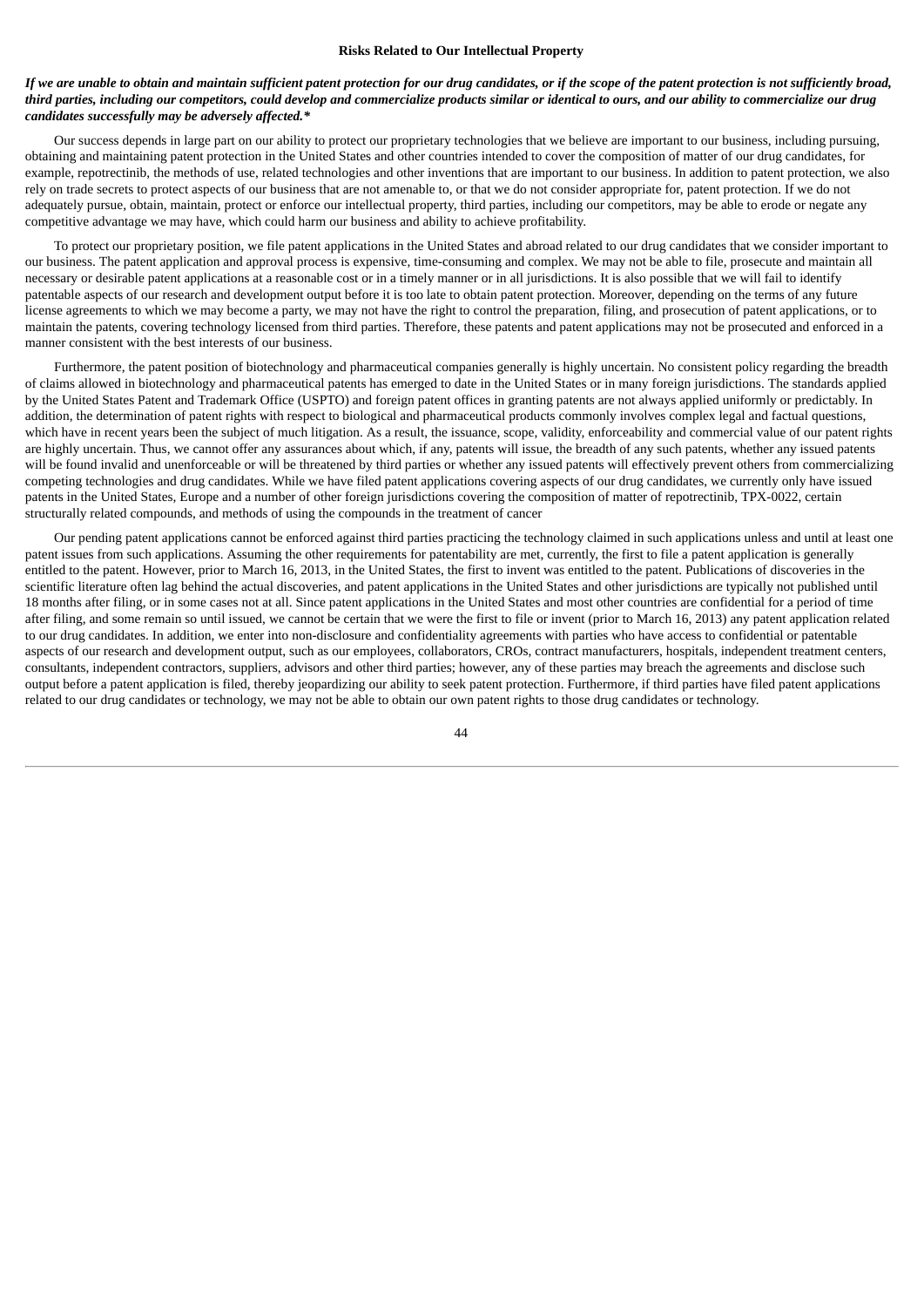Moreover, because the issuance of a patent is not conclusive as to its inventorship, scope, validity or enforceability, our patents or pending patent applications may be challenged in the courts or patent offices in the United States and abroad. For example, we may be subject to a third-party pre-issuance submission of prior art to the USPTO or become involved in post-grant review procedures, oppositions, derivations, revocation, reexaminations, inter partes review or interference proceedings, in the United States or elsewhere, challenging our patent rights or the patent rights of others. An adverse determination in any such submission, proceeding or litigation could reduce the scope of, or invalidate, our patent rights, allow third parties to commercialize our technology or products and compete directly with us, without payment to us, or result in our inability to manufacture or commercialize products without infringing third-party rights. Moreover, we may have to participate in interference proceedings declared by the USPTO to determine priority of invention or in post-grant challenge proceedings, such as oppositions in a foreign patent office, that challenge priority of invention or other features of patentability. Such challenges may result in loss of exclusivity or in our patent claims being narrowed, invalidated or held unenforceable, in whole or in part, which could limit our ability to stop others from using or commercializing similar or identical technology and products or limit the duration of the patent protection of our technology and products. Such challenges also may result in substantial cost and require significant time from our scientists and management, even if the eventual outcome is favorable to us. Any of the foregoing could have a material adverse effect on our business, financial condition, results of operations, and prospects.

In addition, given the amount of time required for the development, testing and regulatory review of new drug candidates, our patents protecting such drug candidates might expire before or shortly after such drug candidates are commercialized. As a result, our intellectual property may not provide us with sufficient rights to exclude others from commercializing products similar or identical to ours. Moreover, some of our patents and patent applications may in the future be co-owned with third parties. If we are unable to obtain an exclusive license to any such third-party co-owners' interest in such patents or patent applications, such co-owners may be able to license their rights to other third parties, including our competitors, and our competitors could market competing products and technology. In addition, we may need the cooperation of any such co-owners of our patents in order to enforce such patents against third parties, and such cooperation may not be provided to us. Any of the foregoing could have a material adverse effect on our competitive position, business, financial conditions, results of operations, and prospects.

Our pending and future patent applications may not result in patents being issued that protect our drug candidates, in whole or in part, or which effectively prevent others from commercializing competitive products. Changes in either the patent laws or interpretation of the patent laws in the United States and other countries may diminish the value of our patents or narrow the scope of our patent protection. In addition, the laws of foreign countries may not protect our rights to the same extent or in the same manner as the laws of the United States. For example, European patent law restricts the patentability of methods of treatment of the human body more than United States law does.

Even if our patent applications issue as patents, they may not issue in a form that will provide us with any meaningful protection, prevent competitors or other third parties from competing with us or otherwise provide us with any competitive advantage. Moreover, the coverage claimed in a patent application can be significantly reduced before the patent is issued and its scope can be reinterpreted after issuance. Consequently, we do not know whether any of our drug candidates will be protectable or remain protected by valid and enforceable patents. Our competitors and other third parties may be able to circumvent our patents by developing similar or alternative technologies or products in a non-infringing manner. Our competitors and other third parties may also seek approval to market their own products similar to or otherwise competitive with our products. Alternatively, our competitors or other third parties may seek to market generic versions of any approved products by submitting abbreviated NDAs to the FDA during which process they may claim that patents owned by us are invalid, unenforceable or not infringed. In these circumstances, we may need to defend or assert our patents, or both, including by filing lawsuits alleging patent infringement. In any of these types of proceedings, a court or other agency with jurisdiction may find our patents invalid or unenforceable, or that our competitors are competing in a non-infringing manner. Thus, even if we have valid and enforceable patents, these patents still may not provide protection against competing products or processes sufficient to achieve our business objectives. Any of the foregoing could have a material adverse effect on our competitive position, business, financial conditions, results of operations, and prospects.

Furthermore, future patents may be subject to a reservation of rights by one or more third parties. For example, to the extent the research resulting in future patent rights or technologies is funded in the future in part by the U.S. government, the government could have certain rights in any resulting patents and technology, including a non-exclusive license authorizing the government to use the invention or to have others use the invention on its behalf for noncommercial purposes. If the U.S. government then decides to exercise these rights, it is not required to engage us as its contractor in connection with doing so. These rights may also permit the government to disclose our confidential information to third parties and to exercise march-in rights to use or allow third parties to use our licensed technology. The government may also exercise its march-in rights if it determines that action is necessary because we failed to achieve practical application of the government-funded technology, because action is necessary to alleviate health or safety needs, to meet requirements of federal regulations, or to give preference to U.S. industry. In addition, our rights in such government-funded inventions may be subject to certain requirements to manufacture products embodying such inventions in the United States. Any exercise by the government of aforementioned proprietary rights could harm our competitive position, business, financial condition, results of operations, and prospects.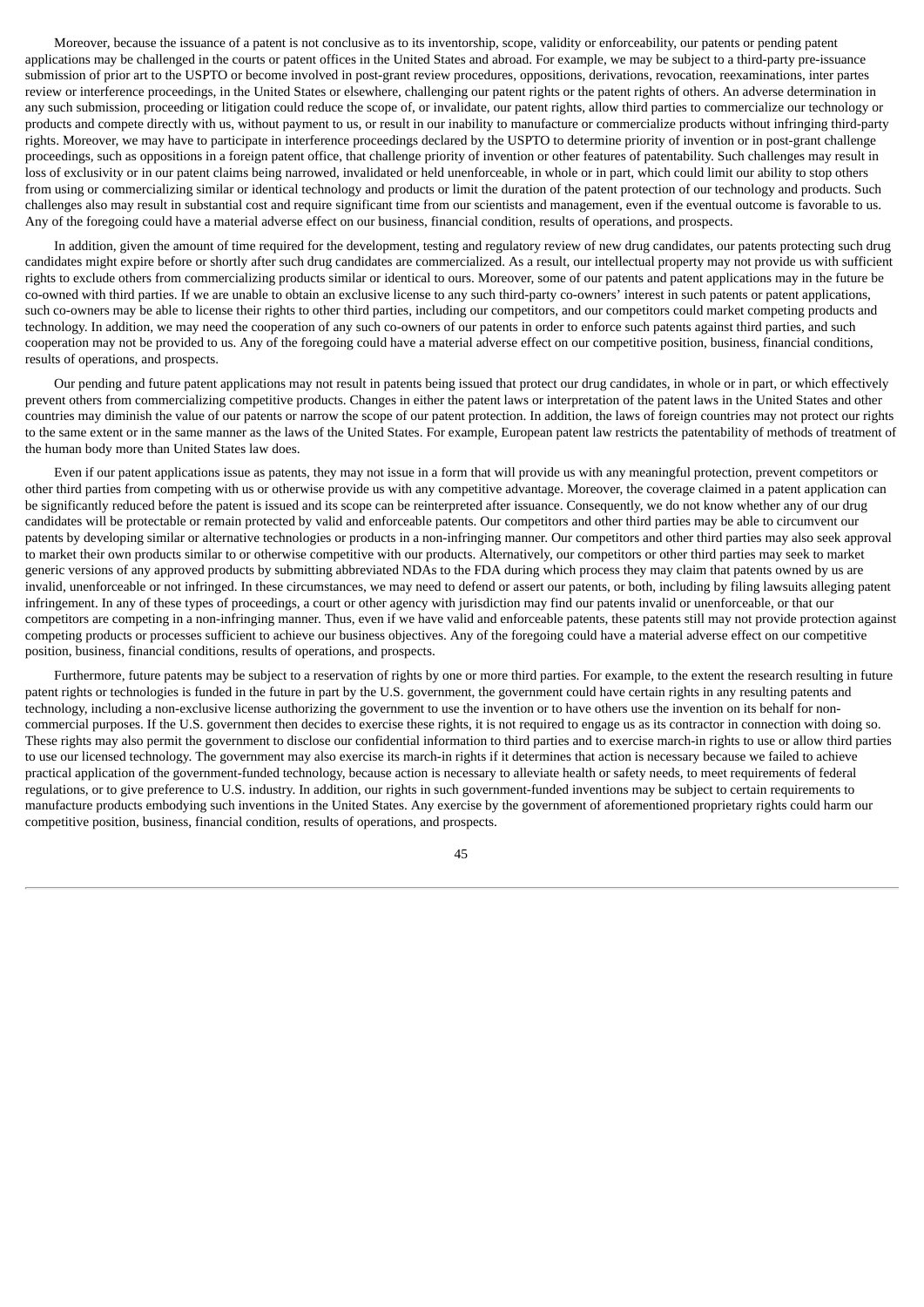## Changes to the patent law in the United States and other jurisdictions could diminish the value of patents in general, thereby impairing our ability to protect *our products.*

As is the case with other pharmaceutical companies, our success is heavily dependent on intellectual property, particularly patents. Obtaining and enforcing patents in the pharmaceutical industry involves both technological and legal complexity and is therefore costly, time consuming and inherently uncertain. Changes in either the patent laws or interpretation of the patent laws in the United States could increase the uncertainties and costs surrounding the prosecution of patent applications and the enforcement or defense of issued patents. Recent patent reform legislation in the United States and other countries, including the Leahy-Smith America Invents Act (the Leahy-Smith Act) signed into law in September 2011, could increase those uncertainties and costs. The Leahy-Smith Act includes a number of significant changes to U.S. patent law. These include provisions that affect the way patent applications are prosecuted, redefine prior art and provide more efficient and cost-effective avenues for competitors to challenge the validity of patents. For example, the Leahy-Smith Act allows third-party submission of prior art to the USPTO during patent prosecution and additional procedures to attack the validity of a patent by USPTO administered post-grant proceedings, including post-grant review, *inter partes* review, and derivation proceedings. In addition, the Leahy-Smith Act has transformed the U.S. patent system from a "first-to-invent" system to a "first-to-file" system in which, assuming that other requirements for patentability are met, the first inventor to file a patent application will be entitled to the patent on an invention regardless of whether a third party was the first to invent the claimed invention. The first-to-file provisions, however, only became effective on March 16, 2013. Accordingly, it is not yet clear what, if any, impact the Leahy-Smith Act will have on the operation of our business. However, the Leahy-Smith Act and its implementation could make it more difficult to obtain patent protection for our inventions and increase the uncertainties and costs surrounding the prosecution of our or our collaboration partners' patent applications and the enforcement or defense of our or our collaboration partners' issued patents, all of which could harm our business, results of operations, financial condition and prospects.

In addition, the patent positions of companies in the development and commercialization of biologics and pharmaceuticals are particularly uncertain. The U.S. Supreme Court has ruled on several patent cases in recent years, either narrowing the scope of patent protection available in certain circumstances or weakening the rights of patent owners in certain situations. This combination of events has created uncertainty with respect to the validity and enforceability of patents, once obtained. Additionally, there have been recent proposals for additional changes to the patent laws of the United States and other countries that, if adopted, could impact our ability to enforce our proprietary technology. Depending on future actions by the U.S. Congress, the U.S. courts, the USPTO and the relevant law-making bodies in other countries, the laws and regulations governing patents could change in unpredictable ways that could have a material adverse effect on our existing patent portfolio and weaken our ability to obtain new patents or to enforce our existing patents and patents that we might obtain in the future.

# We may become involved in lawsuits or administrative disputes to protect or enforce our patents or other intellectual property, which could be expensive, *time consuming and unsuccessful.*

Competitors and other third parties may infringe, misappropriate or otherwise violate our patents, trademarks, copyrights, trade secrets or other intellectual property. To counter infringement, misappropriation or other violations, we may be required to file infringement, misappropriation or other violation claims, which can be expensive and time consuming and divert the time and attention of our management and business and scientific personnel. In addition, many of our adversaries in these proceedings may have the ability to dedicate substantially greater resources to prosecuting these legal actions than we can.

Any claims we assert against perceived infringers could provoke these parties to assert counterclaims against us alleging that we infringe, misappropriate or otherwise violate their patents or their other intellectual property, in addition to counterclaims asserting that our patents are invalid or unenforceable, or both. In patent litigation in the United States, counterclaims challenging the validity, enforceability or scope of asserted patents are commonplace. Similarly, third parties may initiate legal proceedings against us seeking a declaration that certain of our intellectual property is non-infringed, invalid or unenforceable. The outcome of any such proceeding is generally unpredictable.

In any patent infringement proceeding, there is a risk that a court will decide that a patent of ours is invalid or unenforceable, in whole or in part, and that we do not have the right to stop the other party from using the invention at issue. There is also a risk that, even if the validity of such patents is upheld, the court will construe the patent's claims narrowly or decide that we do not have the right to stop the other party from using the invention at issue on the grounds that our patent claims do not cover the invention. An adverse outcome in a litigation or proceeding involving our patents could limit our ability to assert our patents against those parties or other competitors, and may curtail or preclude our ability to exclude third parties from making and selling similar or competitive products. If a defendant were to prevail on a legal assertion of invalidity or unenforceability of our patents covering one of our drug candidates, we could lose at least a part, and perhaps all, of the patent protection covering such a drug candidate. Competing drugs may also be sold in other countries in which our patent coverage might not exist or be as strong. If we lose a foreign patent lawsuit, alleging our infringement of a competitor's patents, we could be prevented from marketing our drugs in one or more foreign countries. Any of these occurrences could adversely affect our competitive business position, business prospects and financial condition. Similarly, if we assert trademark infringement claims, a court may determine that the marks we have asserted are invalid or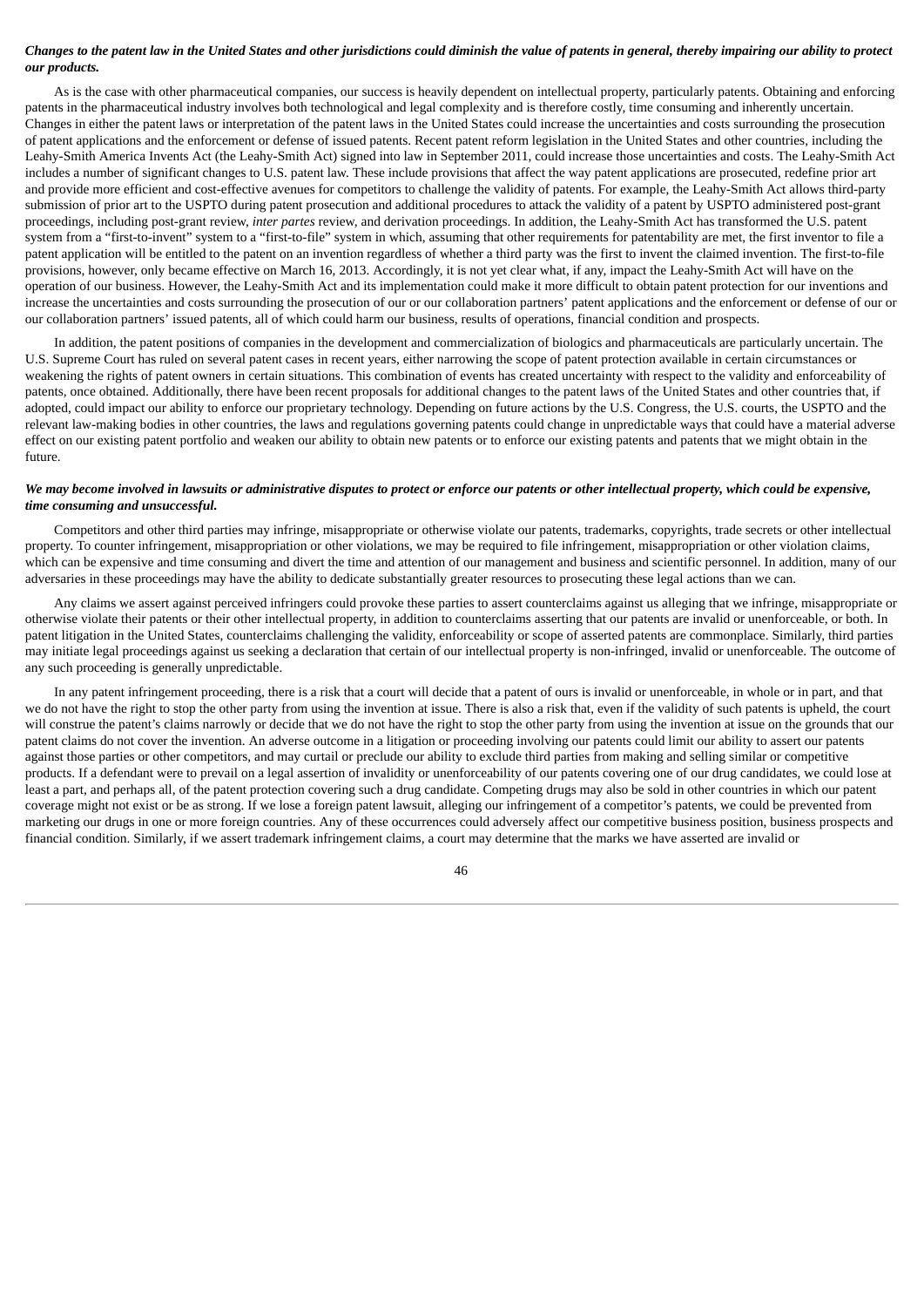unenforceable, or that the party against whom we have asserted trademark infringement has superior rights to the marks in question. In this case, we could ultimately be forced to cease use of such trademarks.

Even if we establish infringement, the court may decide not to grant an injunction against further infringing activity and instead award only monetary damages, which may or may not be an adequate remedy. Furthermore, because of the substantial amount of discovery required in connection with intellectual property litigation, there is a risk that some of our confidential information could be compromised by disclosure during litigation. There could also be public announcements of the results of hearings, motions or other interim proceedings or developments. If securities analysts or investors perceive these results to be negative, it could have a material adverse effect on the price of shares of our common stock. Moreover, there can be no assurance that we will have sufficient financial or other resources to file and pursue such infringement claims, which typically last for years before they are concluded. Even if we ultimately prevail in such claims, the monetary cost of such litigation and the diversion of the attention of our management and scientific personnel could outweigh any benefit we receive as a result of the proceedings.

Furthermore, third parties may also raise invalidity or unenforceability claims before administrative bodies in the United States or foreign authorities, even outside the context of litigation. Such mechanisms include re-examination, inter partes review, post-grant review, interference proceedings, derivation proceedings and equivalent proceedings in foreign jurisdictions (e.g., opposition proceedings). Such proceedings could result in revocation, cancellation or amendment to our patents in such a way that they no longer cover and protect our drug candidates. The outcome following legal assertions of invalidity and unenforceability is unpredictable. Grounds for a validity challenge could be an alleged failure to meet any of several statutory requirements, including lack of novelty, obviousness, non-enablement or written description. Grounds for an unenforceability assertion could be an allegation that someone connected with the prosecution of the patent withheld relevant information from the USPTO, or made a misleading statement, during prosecution of the patent. With respect to the validity of our patents, for example, we cannot be certain that there is no invalidating prior art of which we, our licensors, our patent counsel and the patent examiner were unaware during prosecution. Moreover, it is possible that prior art may exist that we are aware of but do not believe is relevant to our current or future patents, but that could nevertheless be determined to render our patents invalid. If a third party were to prevail on a legal assertion of invalidity or unenforceability, we could lose at least part, and perhaps all, of the patent protection on one or more of our drug candidates. Any such loss of patent protection could have a material adverse impact on our business, financial condition, results of operations and prospects.

#### We may not be able to effectively enforce our intellectual property and proprietary rights throughout the world.

Filing, prosecuting and defending patents with respect to our drug candidates in all countries throughout the world would be prohibitively expensive, and the laws of foreign countries may not protect our rights to the same extent as the laws of the United States. The requirements for patentability may differ in certain countries, particularly in developing countries. In addition, any future intellectual property license agreements may not always include worldwide rights. Consequently, competitors and other third parties may use our technologies in jurisdictions where we have not obtained patent protection to develop their own products and, further, may export otherwise infringing products to territories where we may obtain patent protection, but where patent enforcement is not as strong as that in the United States and where our ability to enforce our patents to stop infringing activities may be inadequate. These products may compete with our products in such territories and in jurisdictions where we do not have any patent rights or where any future patent claims or other intellectual property or proprietary rights may not be effective or sufficient to prevent them from competing with us, which could have a material adverse effect on our business, financial condition, results of operations and prospects.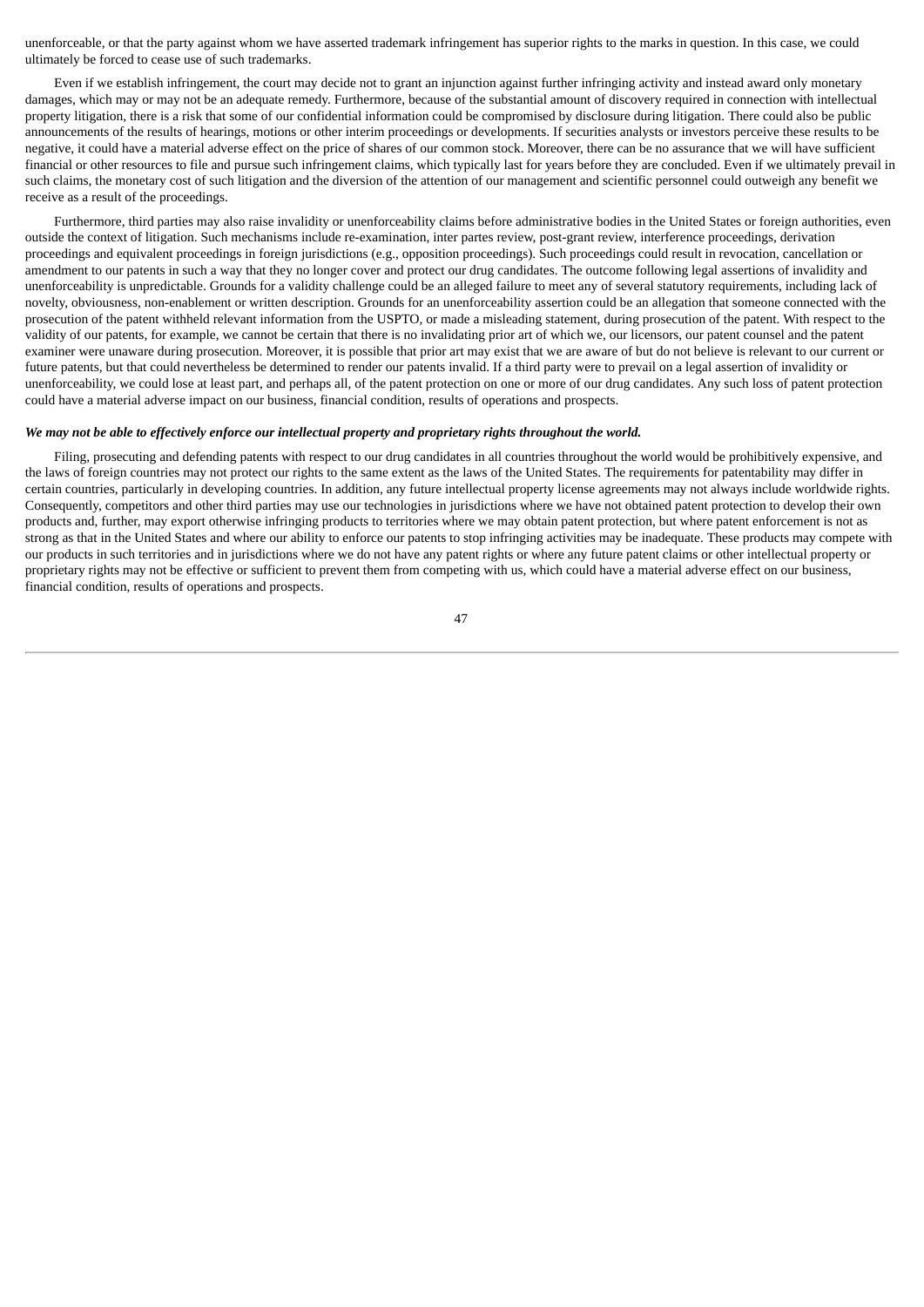Moreover, our ability to protect and enforce our intellectual property and proprietary rights may be adversely affected by unforeseen changes in foreign intellectual property laws. Additionally, the laws of some countries outside of the United States and Europe do not afford intellectual property protection to the same extent as the laws of the United States and Europe. Many companies have encountered significant problems in protecting and defending intellectual property and proprietary rights in certain foreign jurisdictions. The legal systems of some countries, including, for example, India, China and other developing countries, do not favor the enforcement of patents and other intellectual property or proprietary rights, particularly those relating to biotechnology products, which could make it difficult for us to stop the infringement, misappropriation or other violation of our patents or other intellectual property or proprietary rights. For example, many foreign countries have compulsory licensing laws under which a patent owner must grant licenses to third parties. Consequently, we may not be able to prevent third parties from practicing our inventions in certain countries outside the United States and Europe. In addition, many countries limit the enforceability of patents against government agencies or government contractors. In these countries, the patent owner may have limited remedies, which could materially diminish the value of such patent. If we are forced to grant a license to third parties with respect to any patents relevant to our business, our competitive position may be impaired, and our business, financial condition, results of operations, and prospects may be adversely affected. Proceedings to enforce our intellectual property and proprietary rights in foreign jurisdictions, whether or not successful, could result in substantial costs and divert our efforts and resources from other aspects of our business, could put our patents, trademarks or other intellectual property and proprietary rights at risk of being invalidated or interpreted narrowly, could put our patent applications at risk of not issuing, and could provoke third parties to assert claims against us. We may not prevail in any lawsuits that we initiate, and the damages or other remedies awarded, if any, may not be commercially meaningful. Furthermore, while we intend to protect our intellectual property and proprietary rights in major markets for our products, we cannot ensure that we will be able to initiate or maintain similar efforts in all jurisdictions in which we may wish to market our products. Accordingly, our efforts to protect our intellectual property and proprietary rights in such countries may be inadequate.

## If we are sued for infringing, misappropriating or otherwise violating intellectual property or proprietary rights of third parties, such litigation or disputes could be costly and time consuming and could prevent or delay us from developing or commercializing our drug candidates.

Our commercial success depends, in part, on our ability to develop, manufacture, market and sell our drug candidates and use our proprietary technologies without infringing, misappropriating or otherwise violating the intellectual property and other proprietary rights of third parties. If any third-party patents, patent applications or other proprietary rights are found to cover our drug candidates or any related companion diagnostics or their compositions, methods of use or manufacturing, we may be required to pay damages, which could be substantial, and we would not be free to manufacture or market our drug candidates or to do so without obtaining a license, which may not be available on commercially reasonable terms, or at all.

We may in the future become party to, or threatened with, adversarial proceedings or litigation regarding intellectual property or proprietary rights with respect to our drug candidates and technologies we use in our business. Our competitors or other third parties may assert infringement claims against us, alleging that our drug candidates are covered by their patents. We cannot be certain that we do not infringe existing patents or that we will not infringe patents that may be granted in the future. Furthermore, because patent applications can take many years to issue and may be confidential for 18 months or more after filing, and because patent claims can be revised before issuance, there may be applications now pending which may later result in issued patents that may be infringed by the manufacture, use or sale of our drug candidates. If a patent holder believes our drug candidate infringes its patent rights, the patent holder may sue us even if we have received patent protection for our technology. Moreover, we may face patent infringement claims from non-practicing entities that have no relevant drug revenue and against whom our own patent portfolio may thus have no deterrent effect.

There is a substantial amount of intellectual property litigation in the biotechnology and pharmaceutical industries, and we may become party to, or threatened with, litigation or other adversarial proceedings regarding intellectual property or proprietary rights with respect to our drug candidates, including interference proceedings before the USPTO. Third parties may assert infringement, misappropriation or other claims against us based on existing or future intellectual property or proprietary rights. The outcome of intellectual property litigation and other disputes is subject to uncertainties that cannot be adequately quantified in advance. The pharmaceutical and biotechnology industries have produced a significant number of patents, and it may not always be clear to industry participants, including us, which patents cover various types of products or methods of using or manufacturing products. The coverage of patents is subject to interpretation by the courts, and the interpretation is not always uniform. If we were sued for patent infringement, we would need to demonstrate that our drug candidates, products or methods of use, manufacturing or other applicable activities either do not infringe the patent claims of the relevant patent or that the patent claims are invalid or unenforceable, and we may not be successful in doing so. However, proving invalidity or unenforceability is difficult. For example, in the United States, proving invalidity requires a showing of clear and convincing evidence to overcome the presumption of validity enjoyed by issued patents. Even if we believe third-party intellectual property claims are without merit, there is no assurance that a court would find in our favor on questions of infringement, validity, or enforceability. Even if we are successful in these proceedings, we may incur substantial costs and the time and attention of our management and business and scientific personnel could be diverted in pursuing these proceedings, which could significantly harm our business and operating results. In addition, we may not have sufficient resources to bring these actions to a successful conclusion.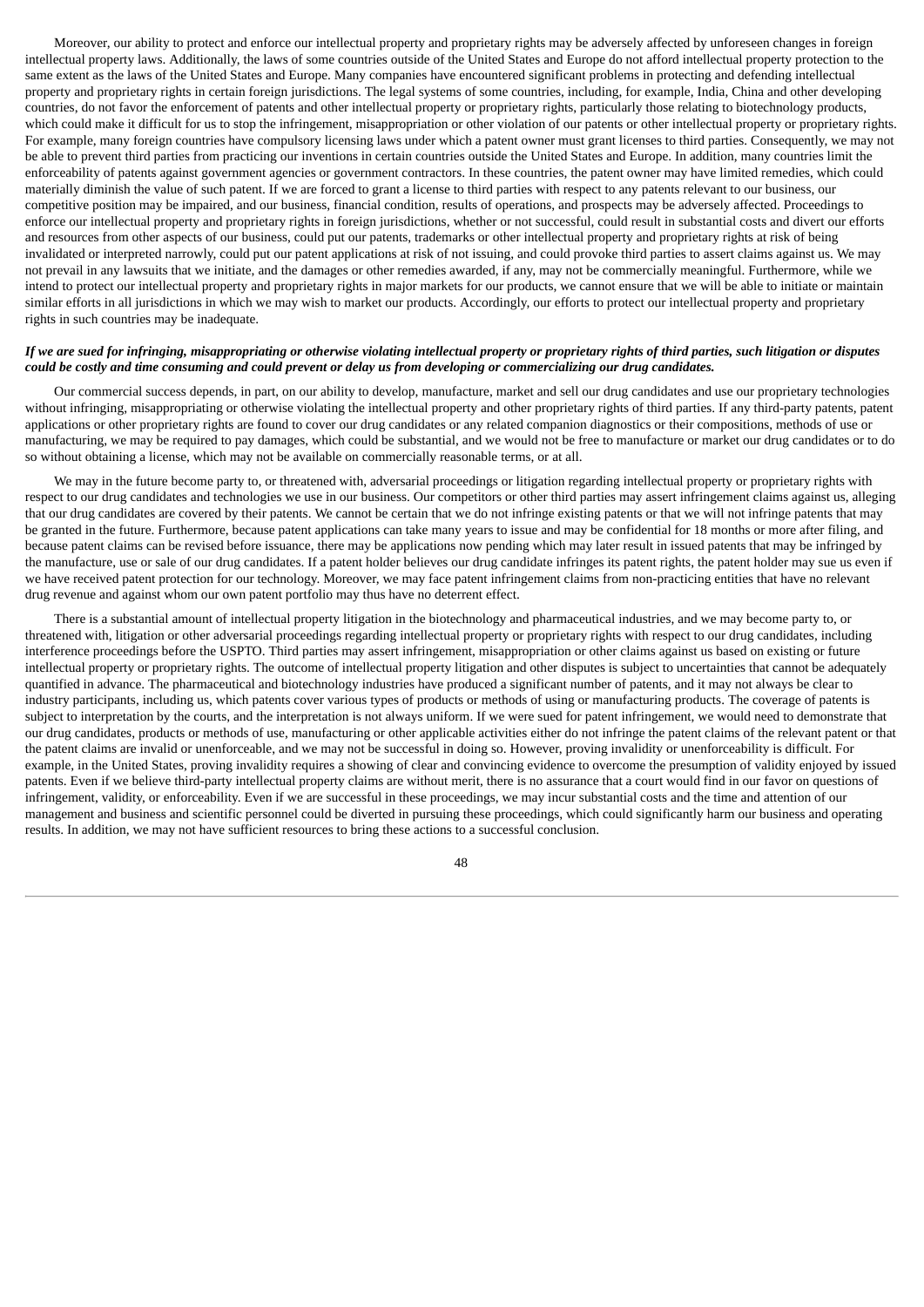If we are found to infringe, misappropriate or otherwise violate a third party's intellectual property or proprietary rights and we are unsuccessful in demonstrating that such intellectual property or proprietary rights are invalid or unenforceable, we could be forced, including by court order, to cease developing, manufacturing or commercializing the infringing drug candidate or product. Alternatively, we may be required to obtain a license from such third party in order to use the infringing technology and continue developing, manufacturing or marketing the infringing drug candidate. However, we may not be able to obtain any required license on commercially reasonable terms or at all. Even if we were able to obtain such a license, it could be granted on nonexclusive terms, thereby giving our competitors and other third parties access to the same technologies licensed to us. In addition, we could be found liable for significant monetary damages, including treble damages and attorneys' fees if we are found to have willfully infringed such third-party patent rights. A finding of infringement could prevent us from commercializing our drug candidates or force us to cease some of our business operations, which could materially harm our business. Claims that we have misappropriated the confidential information or trade secrets of third parties could have a similar negative impact on our business, financial condition, results of operations and prospects.

## We may be subject to claims by third parties asserting that our employees or consultants or we have misappropriated their intellectual property, or claiming *ownership of what we regard as our own intellectual property.*

Some of our employees and consultants are currently or have been previously employed at universities or at other biotechnology or pharmaceutical companies, including our competitors or potential competitors. These employees and consultants may have executed proprietary rights, non-disclosure and noncompetition agreements, or similar agreements, in connection with such other current or previous employment. Although we try to ensure that our employees and consultants do not use the proprietary information or know-how of others in their work for us, we may be subject to claims that we or these individuals have used or disclosed intellectual property, including trade secrets or other proprietary information, of third parties. Litigation may be necessary to defend against such claims. If we fail in defending any such claims, in addition to paying monetary damages, we may lose valuable intellectual property or personnel or sustain damages. Such intellectual property could be awarded to a third party, and we could be required to obtain a license from such third party to commercialize our technology or products. Such a license may not be available on commercially reasonable terms or at all. Even if we are successful in defending against such claims, litigation could result in substantial costs and be a distraction to our management. Any of the foregoing would have a material adverse effect on our business, financial condition, results of operations and prospects.

In addition, while it is our policy to require our employees, consultants and contractors who may be involved in the conception or development of intellectual property to execute agreements assigning such intellectual property to us, we may be unsuccessful in executing such an agreement with each party who, in fact, conceives or develops intellectual property that we regard as our own, which may result in claims by or against us related to the ownership of such intellectual property. In addition, such agreements may not be self-executing such that the intellectual property subject to such agreements may not be assigned to us without additional assignments being executed, and we may fail to obtain such assignments. In addition, such agreements may be breached. Accordingly, we may be forced to bring claims against third parties, or defend claims that they may bring against us to determine the ownership of what we regard as our intellectual property. If we fail in prosecuting or defending any such claims, in addition to paying monetary damages, we may lose valuable intellectual property. Even if we are successful in prosecuting or defending against such claims, litigation could result in substantial costs and be a distraction to our senior management and scientific personnel, which would have a material adverse effect on our business, financial condition, results of operations and prospects.

#### *Rights to improvements to our drug candidates may be held by third parties.*

In the course of testing our drug candidates, we have entered into agreements with third parties to conduct clinical testing, which provide that improvements to our drug candidates may be owned solely by a party or jointly between the parties. If we determine that rights to such improvements owned solely by a third party are necessary to commercialize our drug candidates or maintain our competitive advantage, we may need to obtain a license from such third party in order to use the improvements and continue developing, manufacturing or marketing the drug candidates. However, we may not be able to obtain any required license on commercially reasonable terms or at all. Even if we were able to obtain such a license, it could be granted on non-exclusive terms, thereby giving our competitors and other third parties access to the same technologies licensed to us. Failure to obtain a license on commercially reasonable terms or at all, or to obtain an exclusive license, could prevent us from commercializing our drug candidates or force us to cease some of our business operations, which could materially harm our business. If we determine that rights to improvements jointly owned between us and a third party are necessary to commercialize our drug candidates or maintain our competitive advantage, we may need to obtain an exclusive license from such third party. If we are unable to obtain an exclusive license to any such third-party co-owners' interest in such improvements, such co-owners may be able to license their rights to other third parties, including our competitors, and our competitors could market competing products and technology. In addition, we may need the cooperation of any such co-owners of our intellectual property in order to enforce such intellectual property against third parties, and such cooperation may not be provided to us. Any of the foregoing could have a material adverse effect on our competitive position, business, financial conditions, results of operations, and prospects.

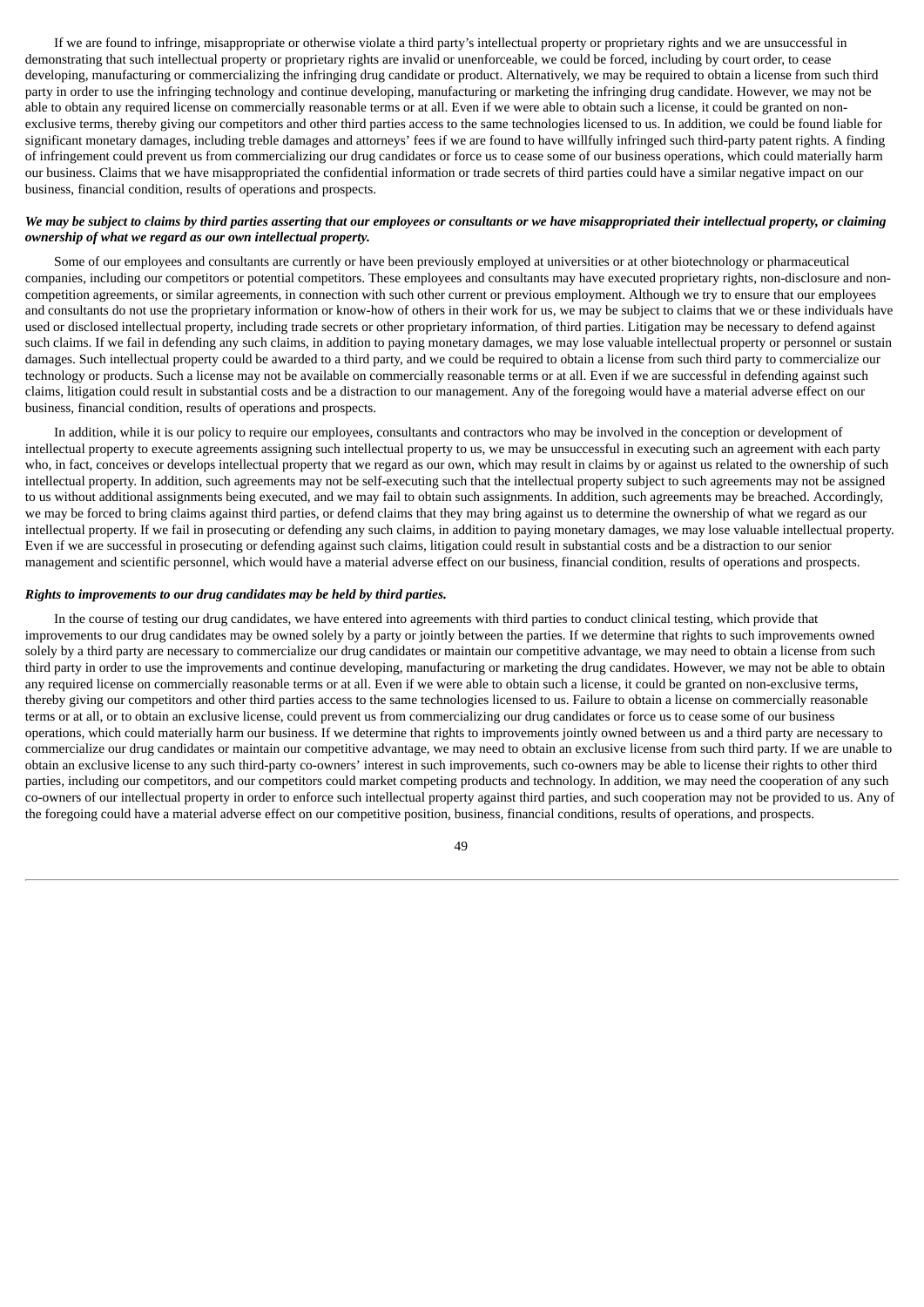#### *The term of our patents may be inadequate to protect our competitive position on our products.*

Given the amount of time required for the development, testing and regulatory review of new drug candidates, patents protecting such candidates might expire before or shortly after such candidates are commercialized. Depending upon the timing, duration and other factors relating to any FDA marketing approval we receive for any of our drug candidates, one or more of our U.S. patents may be eligible for limited patent term extension under the Drug Price Competition and Patent Term Restoration Action of 1984 (Hatch-Waxman Amendments). We expect to seek extensions of patent terms in the United States and, if available, in other countries where we are prosecuting patents. In the United States, the Hatch-Waxman Amendments permit a patent term extension of up to five years beyond the normal expiration of the patent, limited to the approved indication (or any additional indications approved during the period of extension), as compensation for patent term lost during the regulatory review process. A patent term extension cannot extend the remaining term of a patent beyond a total of 14 years from the date of product approval, only one patent applicable to an approved drug is eligible for the extension and only those claims covering the approved drug, a method for using it, or a method for manufacturing it may be extended, and the application for the extension must be submitted prior to the expiration of the patent. However, the applicable authorities, including the FDA and the USPTO in the United States, and any equivalent regulatory authority in other countries, may not agree with our assessment of whether such extensions are available for our patents, may refuse to grant extensions to our patents, or may grant more limited extensions than we request. We may not be granted an extension because of, for example, failing to exercise due diligence during the testing phase or regulatory review process, failing to apply within applicable deadlines, failing to apply prior to expiration of relevant patents, or otherwise failing to satisfy applicable requirements. If we are unable to obtain patent term extension or the term of any such extension is less than we request, our competitors and other third parties may be able to obtain approval of competing products following our patent expiration and take advantage of our investment in development and clinical trials by referencing our clinical and preclinical data and launch their product earlier than might otherwise be the case. Any of the foregoing would have a material adverse effect on our business, financial condition, results of operations and prospects.

#### Obtaining and maintaining our patent protection depends on compliance with various procedural, documentary, fee payment and other requirements imposed by governmental patent offices, and our patent protection could be reduced or eliminated for non-compliance with these requirements.

Periodic maintenance fees, renewal fees, annuity fees and various other government fees on any issued patent are due to be paid to the USPTO and patent offices in foreign countries in several stages over the lifetime of the patent. The USPTO and patent offices in foreign countries require compliance with a number of procedural, documentary, fee payment and other requirements during the patent application process. In the future, we may rely on licensing partners to pay these fees due to U.S. and non-U.S. patent agencies and to comply with these other requirements with respect to any future licensed patents and patent applications. While an inadvertent lapse can be cured by payment of a late fee or by other means in accordance with the applicable rules, there are situations in which noncompliance can result in abandonment or lapse of the patent or patent application, resulting in partial or complete loss of a patent or patent rights in the relevant jurisdiction. Non-compliance events that could result in abandonment or lapse of a patent or patent application include, but are not limited to, failure to respond to official actions within prescribed time limits, non-payment of fees and failure to properly legalize and submit formal documents. In such an event, our competitors and other third parties might be able to enter the market with similar or identical products of technology, which would have a material adverse effect on our business, financial condition, results of operations and prospects.

## If we are unable to protect the confidentiality of our trade secrets, the value of our technology could be materially adversely affected and our business would *be harmed.*

While we have obtained composition of matter patents with respect to two of our drug candidates, we also rely on proprietary know-how and trade secret protection and confidentiality agreements to protect proprietary know-how or trade secrets that are not patentable or that we elect not to patent. We seek to protect our trade secrets and proprietary know-how in part by entering into non-disclosure and confidentiality agreements with parties who have access to such knowledge, such as our employees, consultants, independent contractors, advisors, contract manufacturers, CROs, hospitals, independent treatment centers, suppliers, collaborators and other third parties. We also enter into confidentiality and invention or patent assignment agreements with employees and certain consultants. However, we cannot guarantee that we have entered into such agreements with each party that may have or have had access to our trade secrets or proprietary know-how. Additionally, our confidentiality agreements and other contractual protections may not be adequate to protect our intellectual property from unauthorized disclosure, third-party infringement or misappropriation. Any party with whom we have executed such an agreement may breach that agreement and disclose our proprietary information, including our trade secrets, and we may not be able to obtain adequate remedies for such breaches. Enforcing a claim that a party illegally disclosed or misappropriated a trade secret is difficult, expensive and time-consuming, and the outcome is unpredictable. In addition, some courts in the United States and certain foreign jurisdictions are less willing or unwilling to protect trade secrets. If any of our trade secrets were to be lawfully obtained or independently developed by a competitor or other third party, we would have no right to prevent such third party, or those to whom they communicate such technology or information, from using that technology or information to compete with us. If any of our trade secrets were to be disclosed to or independently developed by a competitor or other

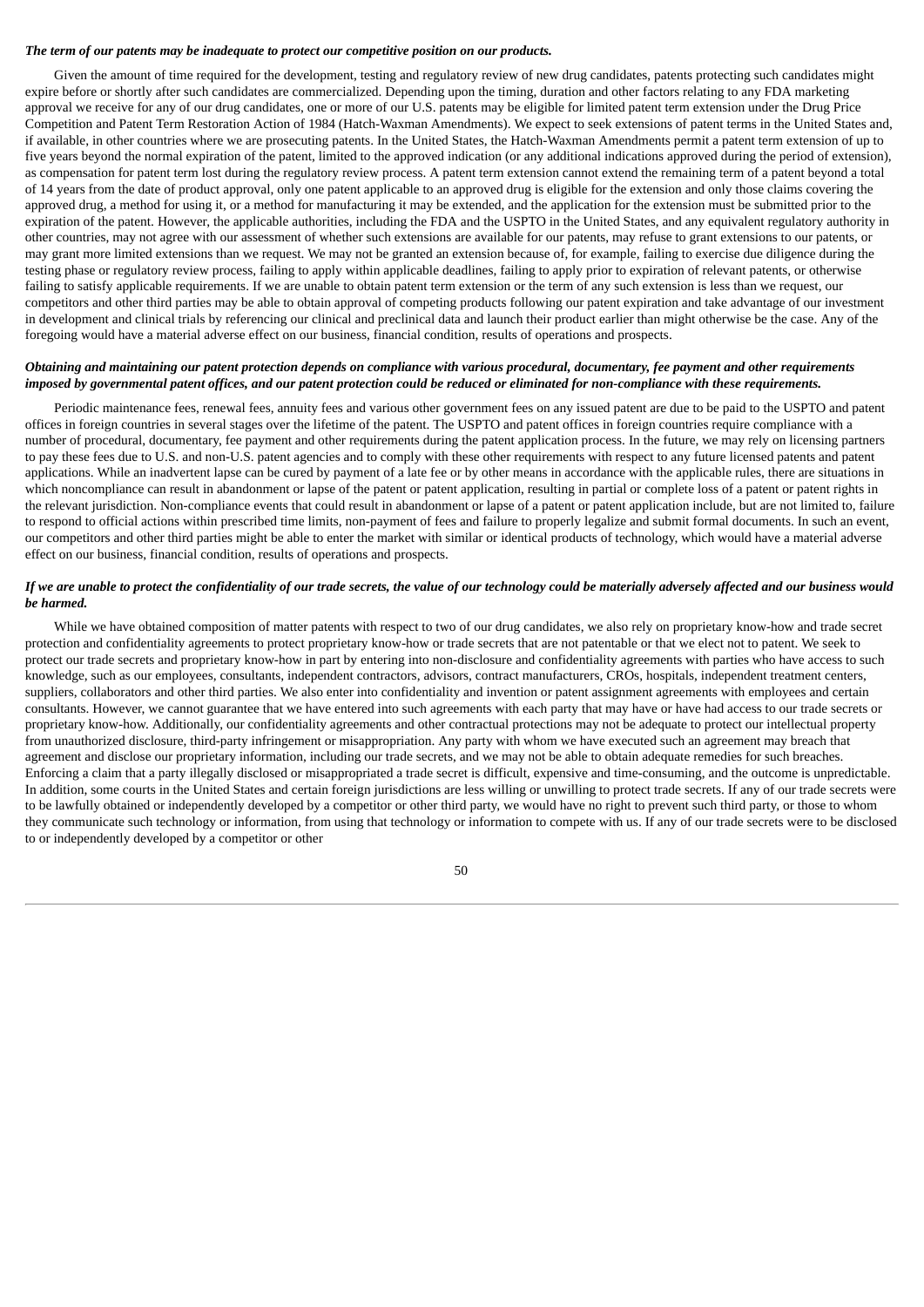third party, our business, financial condition, results of operations and prospects our business and competitive position could be materially harmed.

# *Intellectual property rights do not necessarily address all potential threats.*

The degree of future protection afforded by our intellectual property rights is uncertain because intellectual property rights have limitations and may not adequately protect our business or permit us to maintain our competitive advantage. For example:

- others may be able to make products similar to any drug candidates we may develop or utilize similarly related technologies that are not covered by the claims of the patents that we may license or may own in the future;
- we, or any future license partners or current or future collaborators, might not have been the first to make the inventions covered by the issued patent or pending patent application that we license or may own in the future;
- we, or any future license partners or current or future collaborators, might not have been the first to file patent applications covering certain of our or their inventions;
- others may independently develop similar or alternative technologies or duplicate any of our technologies without infringing, misappropriating or otherwise violating any of our owned or licensed intellectual property rights;
- it is possible that our pending patent applications or those that we may own in the future will not lead to issued patents;
- issued patents that we hold rights to may be held invalid or unenforceable, including as a result of legal challenges by our competitors or other third parties;
- our competitors or other third parties might conduct research and development activities in countries where we do not have patent rights and then use the information learned from such activities to develop competitive products for sale in our major commercial markets;
- we may not develop additional proprietary technologies that are patentable;
- the patents of others may harm our business; and
- we may choose not to file a patent in order to maintain certain trade secrets or know how, and a third party may subsequently file a patent covering such intellectual property.

Should any of these events occur, they could have a material adverse effect on our business, financial condition, results of operations and prospects.

#### **Risks Related to the Commercialization of Our Drug Candidates**

# The incidence and prevalence for target patient populations of our drug candidates have not been established with precision. If the market opportunities for our drug candidates are smaller than we estimate or if any approval that we obtain is based on a narrower definition of the patient population, our revenue *potential and ability to achieve profitability will be adversely affected.*

The total addressable market opportunity for repotrectinib and our other drug candidates will ultimately depend upon, among other things, the diagnosis criteria included in the final label for each such drug candidate if our drug candidates are approved for sale for these indications, acceptance by the medical community and patient access, drug and any related companion diagnostic pricing and their reimbursement. The number of patients in our targeted commercial markets and elsewhere may turn out to be lower than expected, patients may not be otherwise amenable to treatment with our drugs, or new patients may become increasingly difficult to identify or gain access to, all of which would adversely affect our results of operations and our business.

## Even if any of our drug candidates receives marketing approval, it may fail to achieve the degree of market acceptance by physicians, patients, third-party *payors and others in the medical community necessary for commercial success.*

If any of our drug candidates receives marketing approval, it may nonetheless fail to gain sufficient market acceptance by physicians, patients, third-party payors and others in the medical community. For example, current cancer treatments, such as existing targeted therapies, chemotherapy, and radiation therapy, are well established in the medical community, and doctors may continue to rely on these treatments. If our drug candidates do not achieve an adequate level of acceptance, we may not generate significant

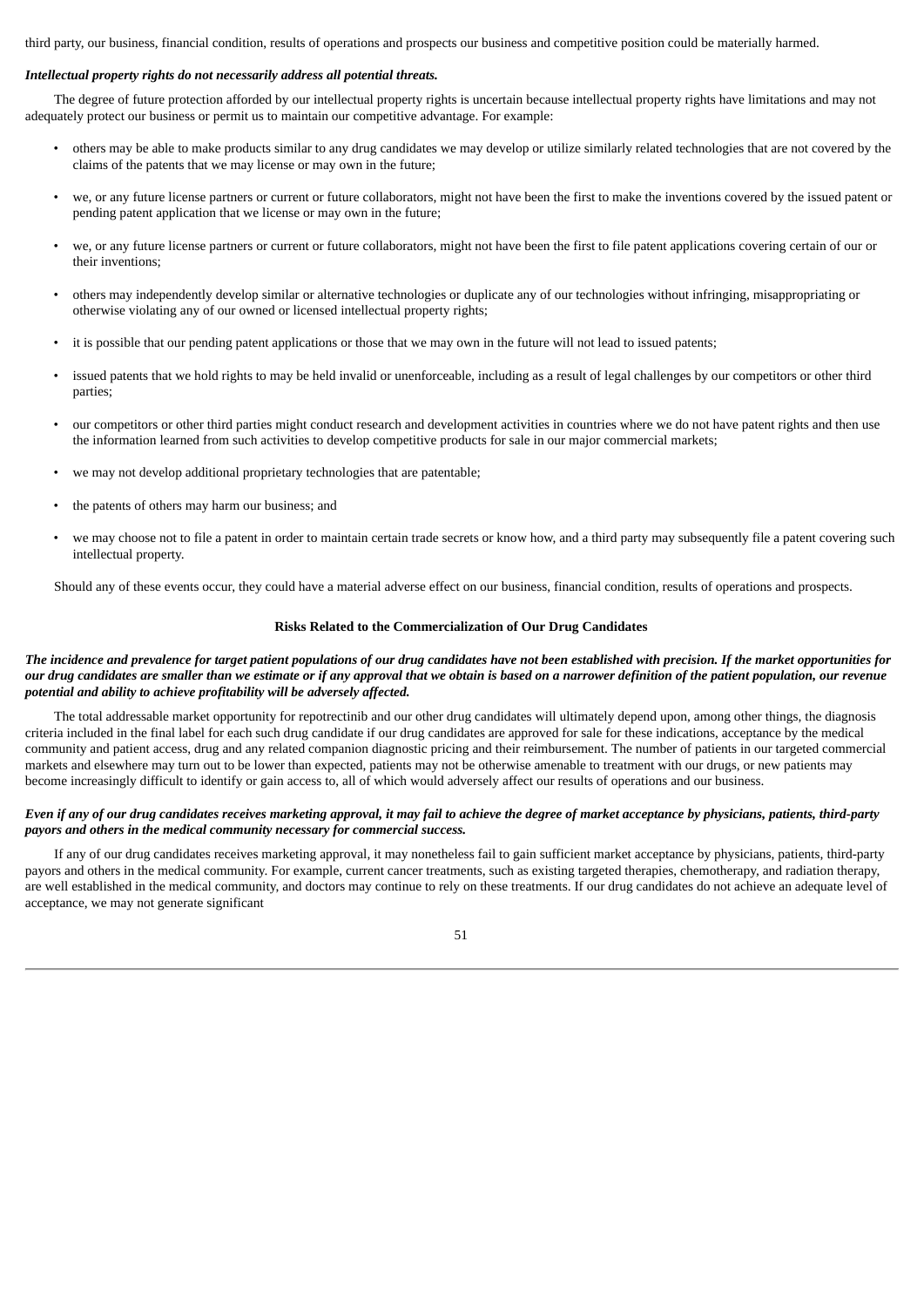product revenues and we may not become profitable. The degree of market acceptance of our drug candidates, if approved for commercial sale, will depend on a number of factors, including:

- the efficacy and potential advantages compared to alternative treatments;
- the prevalence and severity of any side effects, in particular compared to alternative treatments;
- limitations or warnings contained in the labeling approved for our drug candidates by the FDA;
- the size of the target patient population;
- the willingness of the target patient population to try new therapies and of physicians to prescribe these therapies;
- our ability to offer our products for sale at competitive prices;
- the convenience and ease of administration compared to alternative treatments;
- the strength of marketing and distribution support;
- publicity for our drug candidates and competing products and treatments;
- the existence of distribution and/or use restrictions, such as through a REMS;
- the availability of third-party payor coverage and adequate reimbursement;
- the timing of any marketing approval in relation to other product approvals;
- support from patient advocacy groups; and
- any restrictions on the use of our products together with other medications.

# We currently have no marketing and sales organization and have no experience as a company in commercializing products and we may have to invest significant resources to develop these capabilities. If we are unable to establish sales and marketing capabilities or enter into agreements with third parties to *market and sell our products, we may not be able to generate revenue.*

We do not have a sales or marketing infrastructure and have no experience in the sale, marketing or distribution of pharmaceutical products. To achieve commercial success for any product for which we obtain marketing approval, we will need to establish sales, marketing and distribution capabilities, either ourselves or through collaboration or other arrangements with third parties.

There are risks involved with establishing our own sales and marketing capabilities. For example, recruiting and training a sales force is expensive and time-consuming and could delay any product launch. If the commercial launch of a drug candidate for which we recruit a sales force and establish marketing capabilities is delayed or does not occur for any reason, we would have prematurely or unnecessarily incurred these commercialization expenses. These efforts are expected to be costly, and our investment would be lost if we cannot retain or reposition our sales and marketing personnel.

Factors that may inhibit our efforts to commercialize our products on our own include:

- our inability to recruit, train and retain adequate numbers of effective sales and marketing personnel;
- our inability to raise financing necessary to build our commercialization infrastructure;
- the inability of sales personnel to obtain access to physicians or educate an adequate number of physicians as to the benefits of our products;
- unfavorable third-party payor coverage and reimbursement in any geography;
- the lack of complementary products to be offered by sales personnel, which may put us at a competitive disadvantage relative to companies with more extensive product lines; and
- unforeseen costs and expenses associated with creating an independent sales and marketing organization.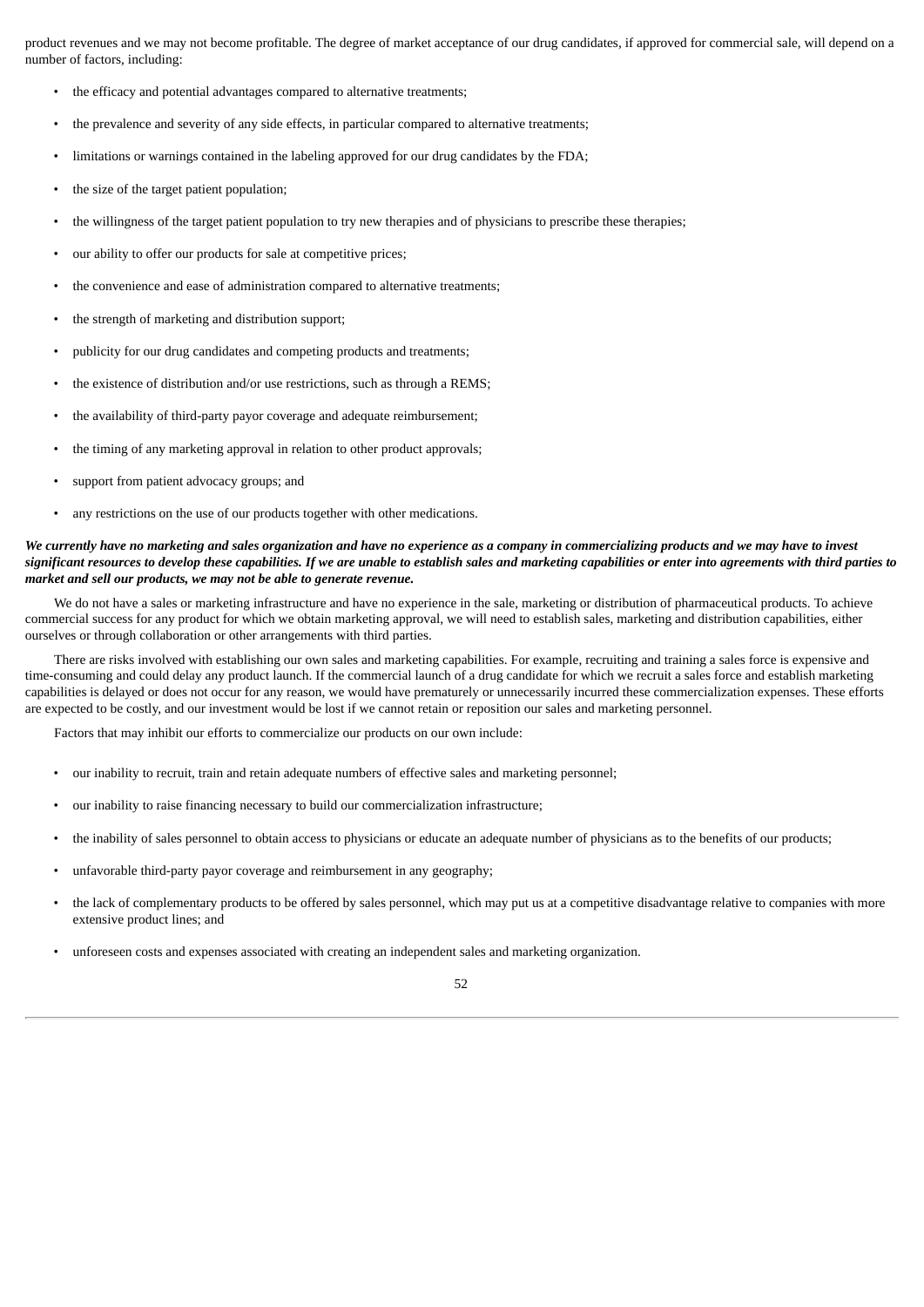As a result of any potential partnerships in markets outside of the United States, or if we are unable to establish our own sales and marketing capabilities in the United States and instead enter into arrangements with third parties to perform these services, our product revenues and our profitability, if any, are likely to be lower than if we were to market and sell any products that we develop ourselves. In addition, we may not be successful in entering into arrangements with third parties to market and sell our drug candidates or may be unable to do so on terms that are acceptable to us. We likely will have little control over such third parties, and any of these third parties may fail to devote the necessary resources and attention to sell and market our products effectively. If we do not establish sales and marketing capabilities successfully, either on our own or in collaboration with third parties, we will not be successful in commercializing any of our drug candidates for which we receive marketing approval.

#### We face substantial competition, which may result in others discovering, developing or commercializing products before or more successfully than we do. \*

The development and commercialization of pharmaceutical products is highly competitive. We face competition with respect to our current drug candidates, and will face competition with respect to any drug candidates that we may seek to develop or commercialize in the future, from major pharmaceutical companies, specialty pharmaceutical companies and biotechnology companies worldwide. There are a number of large pharmaceutical and biotechnology companies that currently market and sell products or are pursuing the development of products for the treatment of the disease indications for which we are developing our drug candidates. Some of these competitive products and therapies are based on scientific approaches that are similar to our approach, and others are based on entirely different approaches. Potential competitors also include academic institutions, government agencies and other public and private research organizations that conduct research, seek patent protection and establish collaborative arrangements for research, development, manufacturing and commercialization.

There are a large number of pharmaceutical and biotechnology companies developing or marketing targeted treatments for cancer that would be competitive with the drug candidates we are developing, if our drug candidates are approved. Many of these companies are developing cancer therapeutics that are also kinase inhibitors.

If we are successful in developing repotrectinib, we expect that repotrectinib will compete against approved drugs, including: crizotinib, which is marketed by Pfizer Inc. under the name Xalkori for the treatment of ROS1+ and ALK+ NSCLC, entrectinib, which is marketed by F. Hoffman La Roche AG under the name Rozlytrek, for the treatment of ROS1+ NSCLC and TRK+ solid tumors; and larotrectinib, which is marketed by Bayer AG under the trade name Vitrakvi, for the treatment of TRK+ solid tumors. We also expect that repotrectinib will compete against other compounds which are currently in late-stage clinical development, including TKIs in Phase 2, or later, clinical development for the treatment of ROS1+ NSCLC at companies including against Pfizer Inc. (lorlatinib), Novartis Pharmaceuticals Corporation (ceritinib), Betta Pharmaceuticals Co., Ltd. (ensartinib), Exelixis, Inc. (cabozantinib) and AnHeart Therapeutics Company (taletrectinib) and TKIs in Phase 2, or later, clinical development for the treatment of TRK+ solid tumors at companies including Bayer AG (LOXO-195), Exelixis, Inc. (cabozantinib) and AnHeart Therapeutics Company (taletrectinib).

We expect that TPX-0022 will compete against Novartis Pharmaceutical Corporation's Tabrecta (capmatinib), which was recently approved for the treatment of NSCLC with MET exon 14 skipping, Xalkori (crizotinib) and other compounds which are in phase 2 or later clinical development for the treatment of MET+ tumors at companies including Astrazeneca (savolitinib), Merck KGaA (tepotinib), and Exelixis, Inc. (cabozantinib). We expect that TPX-0046 will compete against Eli Lilly and Company's Retevmo (selpercatinib) which was recently approved for the treatment of NSCLC, medullary thyroid cancer and other types of thyroid cancer in patients with RET gene alterations, Blueprint Medicines' pralsetinib which is in late stage clinical development for the treatment of RET+ cancers and other approved drugs for the treatment of medullary thyroid cancer including cabozantinib which is marketed by Exelixis, Inc. as Cometriq and vandetinib which is marketed by Sanofi Genzyme as Caprelsa.

Many of the companies against which we are competing or against which we may compete in the future have significantly greater financial resources and expertise in research and development, manufacturing, preclinical testing, conducting clinical trials, obtaining marketing approvals and marketing and selling approved products than we do. Mergers and acquisitions in the pharmaceutical and biotechnology industries may result in even more resources being concentrated among a smaller number of our competitors. Smaller and other early-stage companies may also prove to be significant competitors, particularly through collaborative arrangements with large and established companies. These third parties compete with us in recruiting and retaining qualified scientific, management and sales and marketing personnel, establishing clinical trial sites and patient registration for clinical trials, as well as in acquiring technologies complementary to, or necessary for, our programs.

Our commercial opportunity could be reduced or eliminated if our competitors develop and commercialize products that are safer, more effective, have fewer or less severe side effects, are approved for broader indications or patient populations, are more convenient or are less expensive than any products that we may develop. Our competitors also may obtain FDA or other marketing approval for their products more rapidly than any approval we may obtain for ours, which could result in our competitors establishing a strong market position before we are able to enter the market. In addition, our ability to compete may be affected in many cases by insurers or other third-party payors seeking to encourage the use of generic products. Generic products are currently on the market for some of the indications that we are pursuing, and additional products are expected to become available on a generic basis over the coming

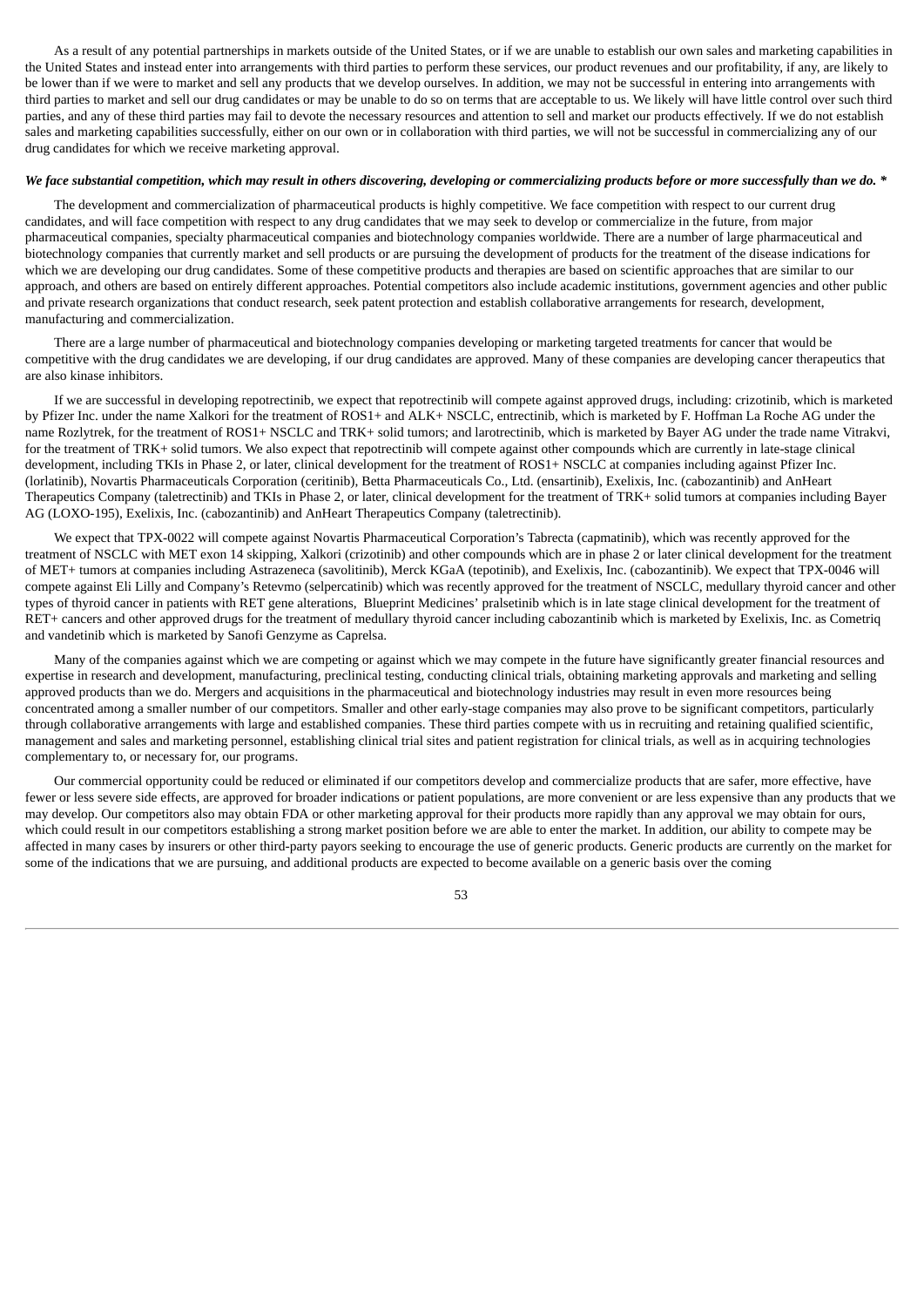years. If our drug candidates achieve marketing approval, we expect that they will be priced at a significant premium over any competitive generic products. The key competitive factors affecting the success of repotrectinib are likely to be its efficacy, safety, scope and limitations of marketing approval, and availability of reimbursement.

## Even if we are able to commercialize any drug candidates, the products may become subject to unfavorable pricing regulations, third-party reimbursement *practices or healthcare reform initiatives, which would harm our business.*

The regulations that govern marketing approvals, pricing, coverage and reimbursement for new drug products vary widely from country to country. Current and future legislation may significantly change the approval requirements in ways that could involve additional costs and cause delays in obtaining approvals. Some countries require approval of the sale price of a drug before it can be marketed. In many countries, the pricing review period begins after marketing or product licensing approval is granted. To obtain reimbursement or pricing approval in some countries, we may be required to conduct a clinical trial that compares the cost-effectiveness of our drug candidate to other available therapies. In some foreign markets, prescription pharmaceutical pricing remains subject to continuing governmental control even after initial approval is granted. As a result, we might obtain marketing approval for a drug candidate in a particular country, but then be subject to price regulations that delay our commercial launch of the product, possibly for lengthy time periods, and negatively impact the revenues, if any, we are able to generate from the sale of the product in that country. Adverse pricing limitations may hinder our ability to recoup our investment in one or more drug candidates, even if such drug candidates obtain marketing approval.

Our ability to commercialize any drug candidates successfully also will depend in part on the extent to which coverage and adequate reimbursement for these products and related treatments will be available from third-party payors, including government healthcare programs, private health insurers and other organizations. Third-party payors decide which medications they will pay for and establish reimbursement levels. Additionally, companion diagnostic tests we may develop for use with our product candidates require coverage and reimbursement separate and apart from the coverage and reimbursement for their companion pharmaceutical or biological products. Similar challenges to obtaining coverage and reimbursement, applicable to pharmaceutical or biological products, will apply to companion diagnostics.

A primary trend in the U.S. healthcare industry and elsewhere is cost containment. Third-party payors have attempted to control costs by limiting coverage and the amount of reimbursement for particular medications. Increasingly, third-party payors are requiring that drug companies provide them with predetermined discounts from list prices and are challenging the prices charged for medical products. Coverage and reimbursement may not be available for any product that we commercialize and, even if these are available, the level of reimbursement may not be satisfactory. Reimbursement may affect the demand for, or the price of, any drug candidate for which we obtain marketing approval. Obtaining and maintaining coverage and adequate reimbursement for our products may be difficult. We may be required to conduct expensive pharmacoeconomic studies to justify coverage and reimbursement or the level of reimbursement relative to other therapies. If coverage and adequate reimbursement are not available or reimbursement is available only to limited levels, we may not be able to successfully commercialize any drug candidate for which we obtain marketing approval.

Additionally, we plan to develop, either by ourselves or with collaborators, in vitro companion diagnostic tests for our drug candidates for certain indications. We, or our collaborators, will be required to obtain coverage and reimbursement for these tests separate and apart from the coverage and reimbursement we seek for our product candidates, once approved. While we have not yet developed any companion diagnostic test for our product candidates, if we do, there is significant uncertainty regarding our ability to obtain coverage and adequate reimbursement for the same reasons applicable to our product candidates.

There may also be significant delays in obtaining coverage and reimbursement for newly approved drugs, and coverage may be more limited than the purposes for which the drug is approved by the FDA or similar regulatory authorities outside of the United States. Moreover, eligibility for coverage and reimbursement does not imply that a drug will be paid for in all cases or at a rate that covers our costs, including research, development, intellectual property, manufacture, sale and distribution expenses. Interim reimbursement levels for new drugs, if applicable, may also not be sufficient to cover our costs and may not be made permanent. Reimbursement rates may vary according to the use of the drug and the clinical setting in which it is used, may be based on reimbursement levels already set for lower cost drugs and may be incorporated into existing payments for other services. Net prices for drugs may be reduced by mandatory discounts or rebates required by government healthcare programs or private payors and by any future relaxation of laws that presently restrict imports of drugs from countries where they may be sold at lower prices than in the United States. Third-party payors often rely upon Medicare coverage policy and payment limitations in setting their own reimbursement policies, but also have their own methods and approval process apart from Medicare determinations. Our inability to promptly obtain coverage and adequate reimbursement rates from third-party payors for any approved products that we develop could have a material adverse effect on our operating results, our ability to raise capital needed to commercialize products and our overall financial condition.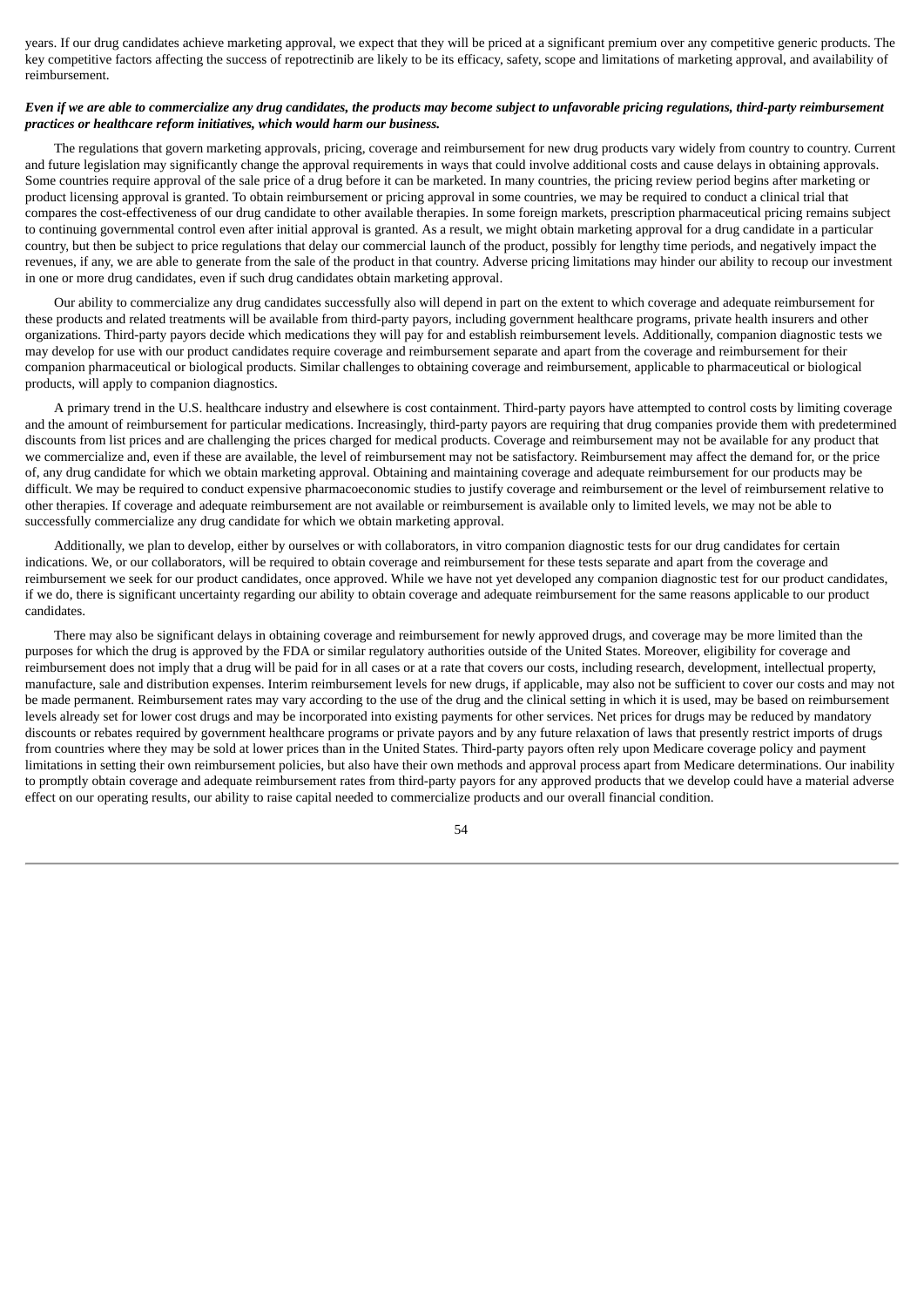#### Product liability lawsuits against us could cause us to incur substantial liabilities and to limit commercialization of any products that we may develop.

We face an inherent risk of product liability exposure related to the testing of our drug candidates in human clinical trials and will face an even greater risk if we commercialize any products that we may develop. If we cannot successfully defend ourselves against any claims that our drug candidates or products caused injuries, we will incur substantial liabilities. Regardless of merit or eventual outcome, liability claims may result in:

- decreased demand for any drug candidates or products that we may develop;
- injury to our reputation and significant negative media attention;
- withdrawal of clinical trial participants;
- significant costs to defend the related litigation;
- substantial monetary awards to trial participants or patients;
- loss of revenue:
- reduced resources of our management to pursue our business strategy; and
- the inability to commercialize any products that we may develop.

Our current product liability insurance coverage for the United States and certain other jurisdictions may not be adequate to cover all liabilities that we may incur. We likely will need to increase our insurance coverage as we expand our clinical trials or if we commence commercialization of our drug candidates. Insurance coverage is increasingly expensive. We may not be able to maintain insurance coverage at a reasonable cost or in an amount adequate to satisfy any liability that may arise.

# **Risks Related to Employee Matters, Managing Growth and Other Risks Related to Our Business**

#### Our future success depends on our ability to retain key employees and to attract, retain and motivate qualified personnel.

We are highly dependent on the development and managerial expertise of Athena Countouriotis, M.D., our President and Chief Executive Officer, as well as the other principal members of our management, scientific and clinical team. Although we have entered into employment agreements with our executive officers, each of them may terminate their employment with us at any time.

Our industry has experienced a high rate of turnover in recent years. Our ability to compete in the highly competitive pharmaceuticals industry depends upon our ability to attract, retain and motivate highly skilled and experienced personnel with scientific, clinical, regulatory, manufacturing and management skills and experience. We conduct our operations in the greater San Diego area, a region that is home to many other pharmaceutical companies as well as many academic and research institutions, resulting in fierce competition for qualified personnel. We may not be able to attract or retain qualified personnel in the future due to the intense competition for a limited number of qualified personnel among pharmaceutical companies. Many of the other pharmaceutical companies against which we compete have greater financial and other resources, different risk profiles and a longer history in the industry than we do. Our competitors may provide higher compensation, more diverse opportunities and/or better opportunities for career advancement. Any or all of these competing factors may limit our ability to continue to attract and retain high quality personnel, which could negatively affect our ability to successfully develop and commercialize our drug candidates and to grow our business and operations as currently contemplated.

# We expect to expand our development and regulatory capabilities and potentially implement sales, marketing and distribution capabilities, and as a result, *we may encounter difficulties in managing our growth, which could disrupt our operations. \**

As of March 31, 2020, we had 102 full-time employees. We expect to experience significant growth in the number of our employees and the scope of our operations, particularly in the areas of clinical development, clinical operations, manufacturing, regulatory affairs and, if any of our drug candidates receives marketing approval, sales, marketing and distribution. To manage our anticipated future growth, we must continue to implement and improve our managerial, operational and financial systems, expand our facilities and continue to recruit and train additional qualified personnel. Due to our limited financial resources and the limited experience of our management team in managing a company with such anticipated growth and with developing sales, marketing and distribution infrastructure, we may not be able to effectively manage the expansion of our operations or recruit and train additional

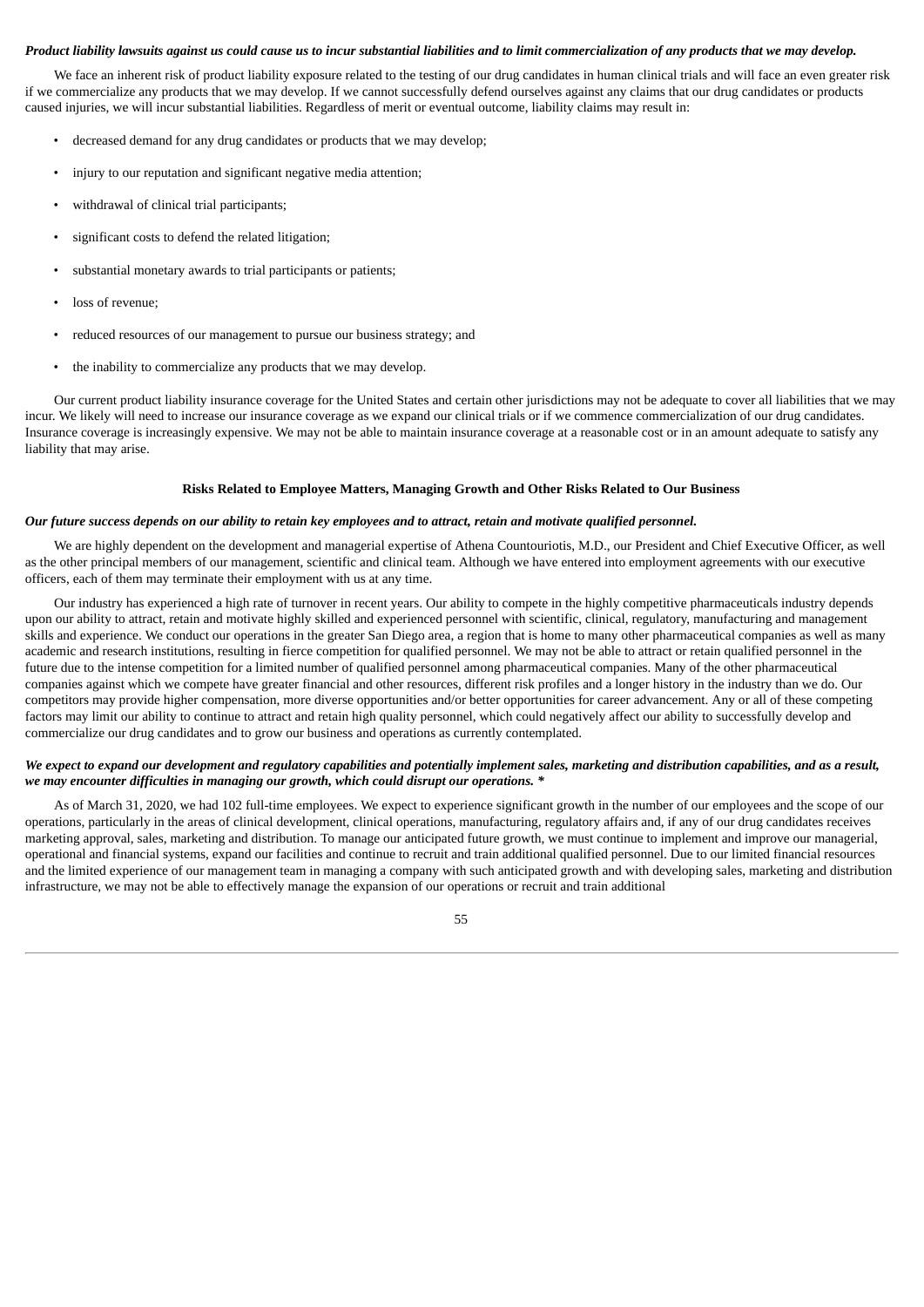qualified personnel. The expansion of our operations may lead to significant costs and may divert our management and business development resources.

Further, we currently rely, and for the foreseeable future will continue to rely, in substantial part on certain third-party contract organizations, advisors and consultants to provide certain services, including assuming substantial responsibilities for the conduct of our clinical trials and the manufacture of repotrectinib or any of our other current or future drug candidates. We cannot assure you that the services of such third-party contract organizations, advisors and consultants will continue to be available to us on a timely basis when needed, or that we can find qualified replacements. In addition, if we are unable to effectively manage our outsourced activities or if the quality or accuracy of the services provided by our vendors or consultants is compromised for any reason, our clinical trials may be extended, delayed or terminated, and we may not be able to obtain marketing approval of repotrectinib or any of our other current or future drug candidates or otherwise advance our business. We cannot assure you that we will be able to properly manage our existing vendors or consultants or find other competent outside vendors and consultants on economically reasonable terms, or at all.

If we are not able to effectively manage growth and expand our organization, we may not be able to successfully implement the tasks necessary to further develop and commercialize repotrectinib, our other pipeline drug candidates or any future drug candidates and, accordingly, may not achieve our research, development and commercialization goals.

# Our employees, clinical trial investigators, CROs, consultants, vendors and any potential commercial partners may engage in misconduct or other improper *activities, including non-compliance with regulatory standards and requirements and insider trading.*

We are exposed to the risk of fraud or other misconduct by our employees, clinical trial investigators, CROs, consultants, vendors and any potential commercial partners. Misconduct by these parties could include intentional, reckless and/or negligent conduct or disclosure of unauthorized activities to us that violates: (i) FDA regulations or those of comparable foreign regulatory authorities, including those laws that require the reporting of true, complete and accurate information, (ii) manufacturing standards, (iii) federal and state health and data privacy, security, fraud and abuse, government price reporting, transparency reporting requirements, and other healthcare laws and regulations in the United States and abroad, (iv) sexual harassment and other workplace misconduct, or (v) laws that require the true, complete and accurate reporting of financial information or data. Such misconduct could also involve the improper use of information obtained in the course of clinical trials, which could result in regulatory sanctions and cause serious harm to our reputation. We maintain a written code of business conduct and ethics that applies to our directors, officers and employees, including our principal executive officer, principal financial officer, principal accounting officer or controller, or person performing similar functions, as well as a disclosure program and other applicable policies and procedures, but it is not always possible to identify and deter employee misconduct, and the precautions we take to detect and prevent this activity may not be effective in controlling unknown or unmanaged risks or losses or in protecting us from governmental investigations or other actions or lawsuits stemming from a failure to comply with these laws or regulations. If any such actions are instituted against us, and we are not successful in defending ourselves or asserting our rights, those actions could have a significant impact on our business, including the imposition of significant civil, criminal and administrative penalties, damages, fines, disgorgement, imprisonment, exclusion from government funded healthcare programs, such as Medicare, Medicaid and other federal healthcare programs, contractual damages, reputational harm, diminished profits and future earnings, additional integrity reporting and oversight obligations, and the curtailment or restructuring of our operations, any of which could adversely affect our ability to operate our business and our results of operations.

# Our internal information technology systems, or those of our third-party CROs or other vendors, contractors or consultants, may fail or suffer security breaches, loss or leakage of data and other disruptions, which could result in a material disruption of our development programs, compromise sensitive information related to our business or prevent us from accessing critical information, potentially exposing us to liability or otherwise adversely affecting our *business.*

We are increasingly dependent upon information technology systems, infrastructure and data to operate our business. In the ordinary course of business, we collect, store and transmit confidential information (including but not limited to intellectual property, proprietary business information and personal information). It is critical that we do so in a secure manner to maintain the confidentiality and integrity of such confidential information. We also have outsourced elements of our operations to third parties, and as a result we manage a number of third-party CROs, vendors, and other contractors and consultants who have access to our confidential information.

Despite the implementation of security measures, given their size and complexity and the increasing amounts of confidential information that they maintain, our internal information technology systems and those of our third-party CROs, vendors and other contractors and consultants are potentially vulnerable to breakdown or other damage or interruption from service interruptions, system malfunction, natural disasters, terrorism, war and telecommunication and electrical failures, as well as security breaches from inadvertent or intentional actions by our employees, third-party CROs, vendors, contractors, consultants, business partners and/or other third parties, or from cyber-attacks by malicious third parties (including the deployment of harmful malware, ransomware, denialof-service attacks, social engineering and other means to affect service reliability and threaten the confidentiality, integrity and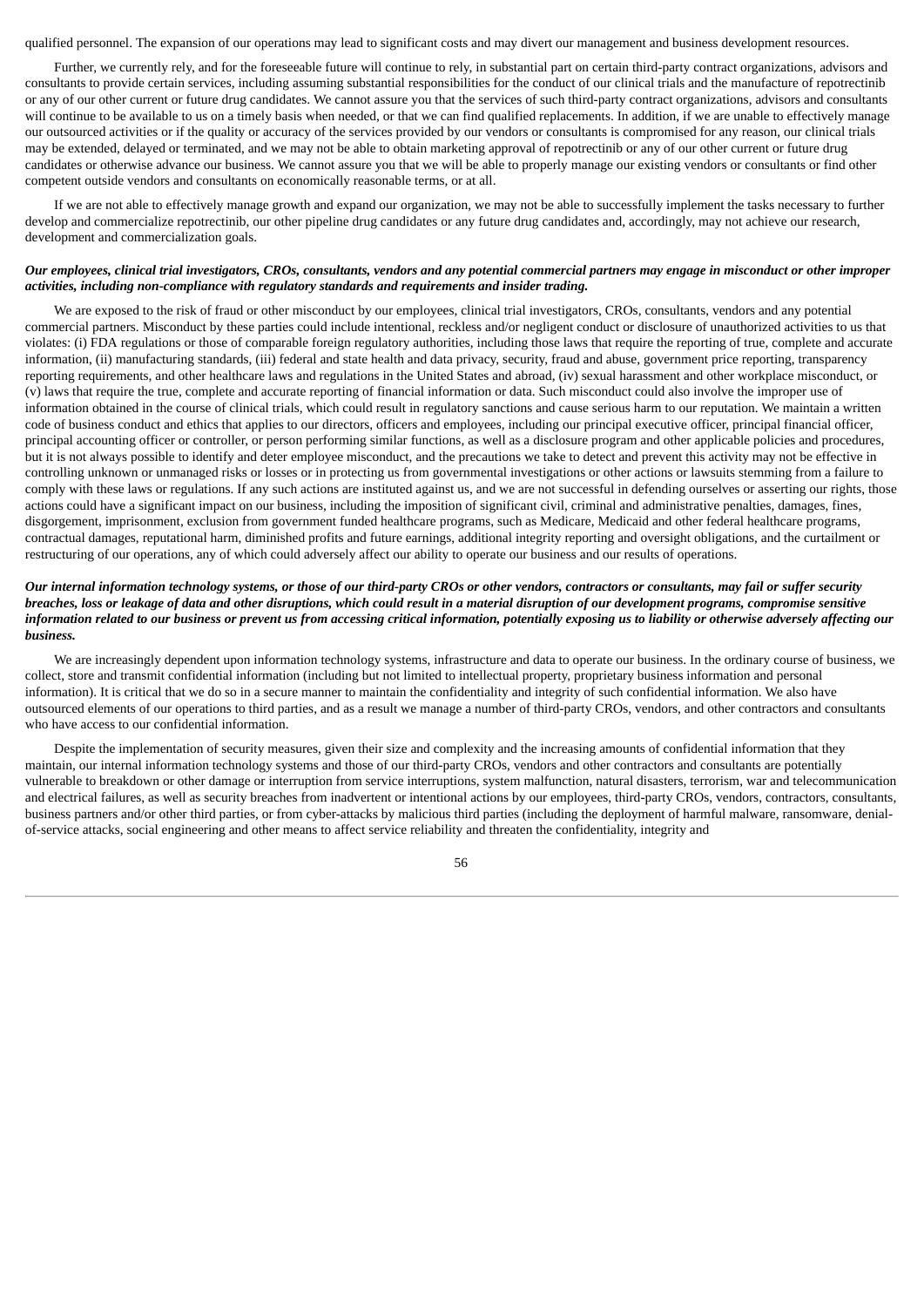availability of information), which may compromise our system infrastructure, or that of our third-party CROs, vendors and other contractors and consultants, or lead to data leakage. The risk of a security breach or disruption, particularly through cyber-attacks or cyber intrusion, including by computer hackers, foreign governments, and cyber terrorists, has generally increased as the number, intensity and sophistication of attempted attacks and intrusions from around the world have increased. We may not be able to anticipate all types of security threats, nor may we be able to implement preventive measures effective against all such security threats. The techniques used by cyber criminals change frequently, may not be recognized until launched and can originate from a wide variety of sources, including outside groups such as external service providers, organized crime affiliates, terrorist organizations or hostile foreign governments or agencies. To the extent that any disruption or security breach were to result in a loss of, or damage to, our data or applications, or those of our third-party CROs, vendors and other contractors and consultants, or inappropriate disclosure of confidential or proprietary information, we could incur liability and reputational damage and the further development and commercialization of repotrectinib or any other drug candidates could be delayed. The costs related to significant security breaches or disruptions could be material and exceed the limits of the cybersecurity insurance we maintain against such risks. If the information technology systems of our third-party CROs, vendors and other contractors and consultants become subject to disruptions or security breaches, we may have insufficient recourse against such third parties and we may have to expend significant resources to mitigate the impact of such an event, and to develop and implement protections to prevent future events of this nature from occurring.

While we have not experienced any such system failure, accident or security breach to date, and believe that our data protection efforts and our investment in information technology reduce the likelihood of such incidents in the future, we cannot assure you that our data protection efforts and our investment in information technology will prevent significant breakdowns, data leakages, breaches in our systems, or those of our third-party CROs, vendors and other contractors and consultants, or other cyber incidents that could have a material adverse effect upon our reputation, business, operations or financial condition. For example, if such an event were to occur and cause interruptions in our operations, or those of our third-party CROs, vendors and other contractors and consultants, it could result in a material disruption of our programs and the development of our drug candidates could be delayed. In addition, the loss of clinical trial data for repotrectinib or any other drug candidates could result in delays in our marketing approval efforts and significantly increase our costs to recover or reproduce the data. Furthermore, significant disruptions of our internal information technology systems or those of our third-party CROs, vendors and other contractors and consultants, or security breaches could result in the loss, misappropriation and/or unauthorized access, use, or disclosure of, or the prevention of access to, confidential information (including trade secrets or other intellectual property, proprietary business information and personal information), which could result in financial, legal, business and reputational harm to us. For example, any such event that leads to unauthorized access, use, or disclosure of personal information, including personal information regarding our clinical trial subjects or employees, could harm our reputation directly, compel us to comply with federal and/or state breach notification laws and foreign law equivalents, subject us to mandatory corrective action, and otherwise subject us to liability under laws and regulations that protect the privacy and security of personal information, which could result in significant legal and financial exposure and reputational damages that could potentially have an adverse effect on our business.

## Failure to comply with health and data protection laws and regulations could lead to government enforcement actions (which could include civil or criminal *penalties), private litigation and/or adverse publicity and could negatively affect our operating results and business.*

We and any potential collaborators may be subject to federal, state and foreign data protection laws and regulations (i.e., laws and regulations that address privacy and data security). In the United States, numerous federal and state laws and regulations, including federal health information privacy laws, state data breach notification laws, state health information privacy laws and federal and state consumer protection laws (e.g., Section 5 of the Federal Trade Commission Act), that govern the collection, use, disclosure and protection of health-related and other personal information could apply to our operations or the operations of our collaborators. In addition, we may obtain health information from third parties (including research institutions from which we obtain clinical trial data) that are subject to privacy and security requirements under the HIPAA, as amended by HITECH. Depending on the facts and circumstances, we could be subject to criminal penalties if we knowingly obtain, use, or disclose individually identifiable health information maintained by a HIPAA-covered entity in a manner that is not authorized or permitted by HIPAA.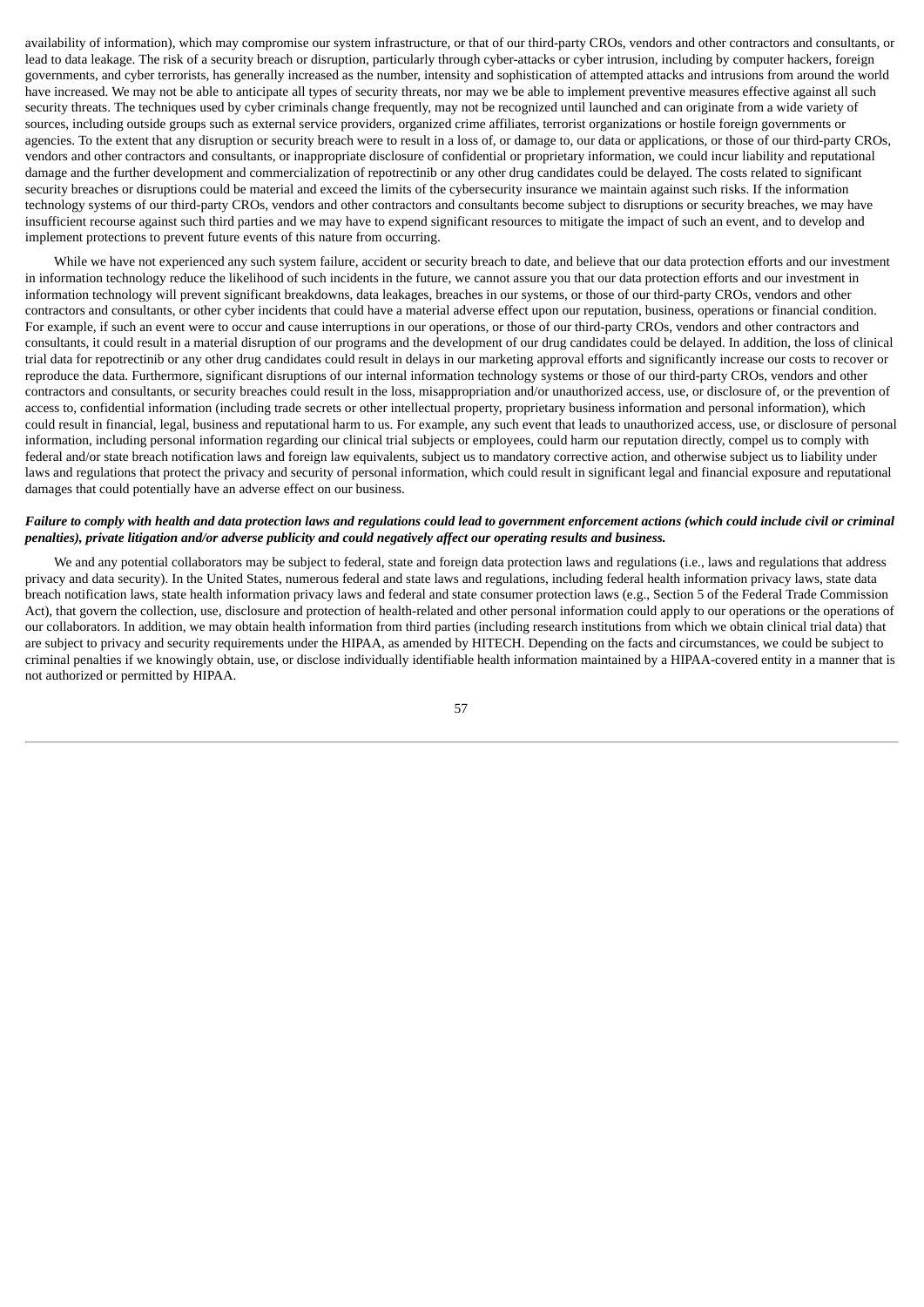International data protection laws, including Regulation 2016/679, known as the General Data Protection Regulation (GDPR) may also apply to healthrelated and other personal information obtained outside of the United States. The GDPR went into effect on May 25, 2018. The GDPR introduced new data protection requirements in the European Union, as well as potential fines for noncompliant companies of up to the greater of €20 million or 4% of annual global revenue. The regulation imposes numerous new requirements for the collection, use and disclosure of personal information, including more stringent requirements relating to consent and the information that must be shared with data subjects about how their personal information is used, the obligation to notify regulators and affected individuals of personal data breaches, extensive new internal privacy governance obligations and obligations to honor expanded rights of individuals in relation to their personal information (e.g., the right to access, correct and delete their data). In addition, the GDPR includes restrictions on crossborder data transfer. The GDPR will increase our responsibility and liability in relation to personal data that we process, and we may be required to put in place additional mechanisms to ensure compliance with the new EU data protection rules. In addition, the GDPR prohibits the transfer of personal data to countries outside of the European Economic Area (EEA), such as the United States, which are not considered by the European Commission to provide an adequate level of data protection. Switzerland has adopted similar restrictions. Although there are legal mechanisms to allow for the transfer of personal data from the EEA and Switzerland to the United States, they are subject to pending legal challenges that, if successful, could invalidate these mechanisms, restrict our ability to process personal data of Europeans outside of Europe and adversely impact our business.

In addition, California recently enacted the California Consumer Privacy Act (CPPA), which creates new individual privacy rights for California consumers (as defined in the law) and places increased privacy and security obligations on entities handling certain personal data of consumers or households. The CCPA requires covered companies to provide new disclosure to consumers about such companies' data collection, use and sharing practices, provides such consumers new ways to opt-out of certain sales or transfers of personal information, and provides consumers with additional causes of action. The CCPA went into effect on January 1, 2020, and the California Attorney General may bring enforcement actions for violations beginning July 1, 2020. The CCPA may impact our business activities and exemplifies the vulnerability of our business to the evolving regulatory environment related to personal data and protected health information.

Compliance with U.S. and international data protection laws and regulations could require us to take on more onerous obligations in our contracts, restrict our ability to collect, use and disclose data, or in some cases, impact our ability to operate in certain jurisdictions. Failure to comply with U.S. and international data protection laws and regulations could result in government enforcement actions (which could include civil, criminal, and administrative penalties), private litigation and/or adverse publicity and could negatively affect our operating results and business. Moreover, clinical trial subjects about whom we or our potential collaborators obtain information, as well as the providers who share this information with us, may contractually limit our ability to use and disclose the information. Claims that we have violated individuals' privacy rights, failed to comply with data protection laws, or breached our contractual obligations, even if we are not found liable, could be expensive and time consuming to defend and could result in adverse publicity that could harm our business.

# We or the third parties upon whom we depend may be adversely affected by natural disasters and our business continuity and disaster recovery plans may *not adequately protect us from a serious disaster.*

Our company is located in San Diego, California, an area prone to wild fires and earthquakes. These and other natural disasters could severely disrupt our operations, and have a material adverse effect on our business, results of operations, financial condition and prospects. If a natural disaster, power outage or other event occurred that prevented us from using all or a significant portion of our headquarters, that damaged critical infrastructure, such as the manufacturing facilities of our third-party contract manufacturers, or that otherwise disrupted operations, it may be difficult or, in certain cases, impossible for us to continue our business for a substantial period of time. Any disaster recovery and business continuity plans we have in place may prove inadequate in the event of a serious disaster or similar event. We may incur substantial expenses as a result of the limited nature of our disaster recovery and business continuity plans, which, could have a material adverse effect on our business.

## Changes in tax laws or regulations that are applied adversely to us or our customers may have a material adverse effect on our business, cash flow, financial *condition or results of operations.\**

New income, sales, use or other tax laws, statutes, rules, regulations or ordinances could be enacted at any time, which could adversely affect our business operations and financial performance. Further, existing tax laws, statutes, rules, regulations or ordinances could be interpreted, changed, modified or applied adversely to us. For example, the Tax Cuts and Jobs Act enacted many significant changes to the U.S. tax laws. Future guidance from the Internal Revenue Service and other tax authorities with respect to the Tax Cuts and Jobs Act may affect us, and certain aspects of the Tax Cuts and Jobs Act could be repealed or modified in future legislation. For example, the CARES Act modified certain provisions of the Tax Cuts and Jobs Act. In addition, it is uncertain if and to what extent various states will conform to the Tax Cuts and Jobs Act or any newly enacted federal tax legislation. Changes in corporate tax rates, the realization of net deferred tax assets relating to our operations, the taxation of foreign earnings, and the deductibility of expenses under the Tax Act or future reform legislation could have a material impact on the value of our deferred tax assets, could result in significant one-time charges, and could increase our future U.S. tax expense.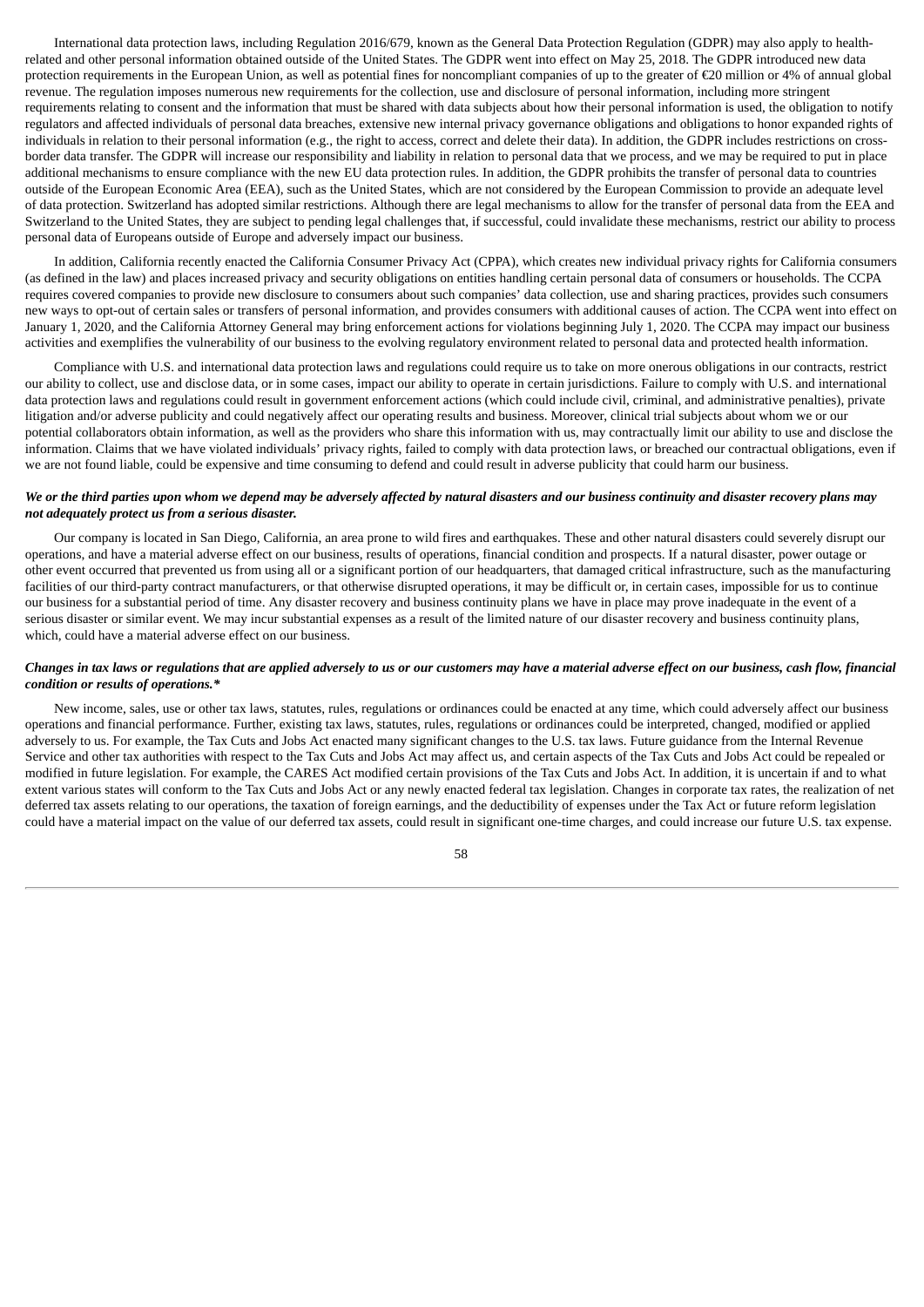## *Our ability to use our net operating loss carryforwards and certain other tax attributes may be limited.\**

We have incurred substantial losses during our history and do not expect to become profitable in the near future, and we may never achieve profitability. Unused U.S. federal net operating losses for the tax years ending on or prior to December 31, 2017 will carry forward to offset future taxable income, if any, until such unused losses expire. Under the Tax Cuts and Jobs Act, as modified by the CARES Act, unused U.S. federal net operating losses generated in tax years beginning after December 31, 2017 will not expire and may be carried forward indefinitely but the deductibility of such federal net operating losses in taxable years beginning after December 31, 2020, is limited to 80% of current year taxable income. It is uncertain if and to what extent various states will conform to the Tax Cuts and Jobs Act or the CARES Act. In addition, both our current and our future unused losses and other tax attributes may be subject to limitation under Sections 382 and 383 of the Internal Revenue Code of 1986, as amended (the Code) if we undergo an "ownership change," generally defined as a greater than 50 percentage point change (by value) in our equity ownership by certain stockholders over a three-year period. We have not completed a Section 382 study to assess whether an ownership change has occurred or whether there have been multiple ownership changes since our formation due to the complexity and cost associated with such a study and the fact that there may be additional such ownership changes in the future. As a result, our pre-2018 net operating loss carryforwards may expire prior to being used, our net operating loss carryforwards generated in 2018 and thereafter will be subject to a percentage limitation in tax years beginning after December 31, 2020, and, if we undergo an ownership change (or if we previously underwent such an ownership change), our ability to use all of our pre-change net operating loss carryforwards (NOLs) and other pre-change tax attributes (such as research tax credits) to offset our post-change income or taxes may be limited. Similar provisions of state tax law may also apply to limit our use of accumulated state tax attributes. In addition, at the state level, there may be periods during which the use of NOLs is suspended or otherwise limited, which could accelerate or permanently increase state taxes owed. As a result, even if we attain profitability, we may be unable to use all or a material portion of our NOLs and other tax attributes, which could adversely affect our future cash flows.

# We may engage in strategic transactions that could impact our liquidity, increase our expenses and present significant distractions to our management.

From time to time, we may consider strategic transactions, such as acquisitions of companies, businesses or assets and out-licensing or in-licensing of products, drug candidates or technologies. Additional potential transactions that we may consider include a variety of different business arrangements, including spin-offs, strategic partnerships, joint ventures, restructurings, divestitures, business combinations and investments. Any such transaction may require us to incur non-recurring or other charges, may increase our near term or long-term expenditures and may pose significant integration challenges or disrupt our management or business, which could adversely affect our operations and financial results. For example, these transactions may entail numerous operational and financial risks, including:

- exposure to unknown liabilities;
- disruption of our business and diversion of our management's time and attention in order to develop acquired products, drug candidates or technologies;
- incurrence of substantial debt or dilutive issuances of equity securities to pay for acquisitions;
- higher than expected acquisition and integration costs;
- write-downs of assets or goodwill or impairment charges;
- increased amortization expenses;
- difficulty and cost in combining the operations, systems and personnel of any acquired businesses with our operations, systems and personnel;
- impairment of relationships with key suppliers or customers of any acquired businesses due to changes in management and ownership; and
- inability to retain key employees of any acquired businesses.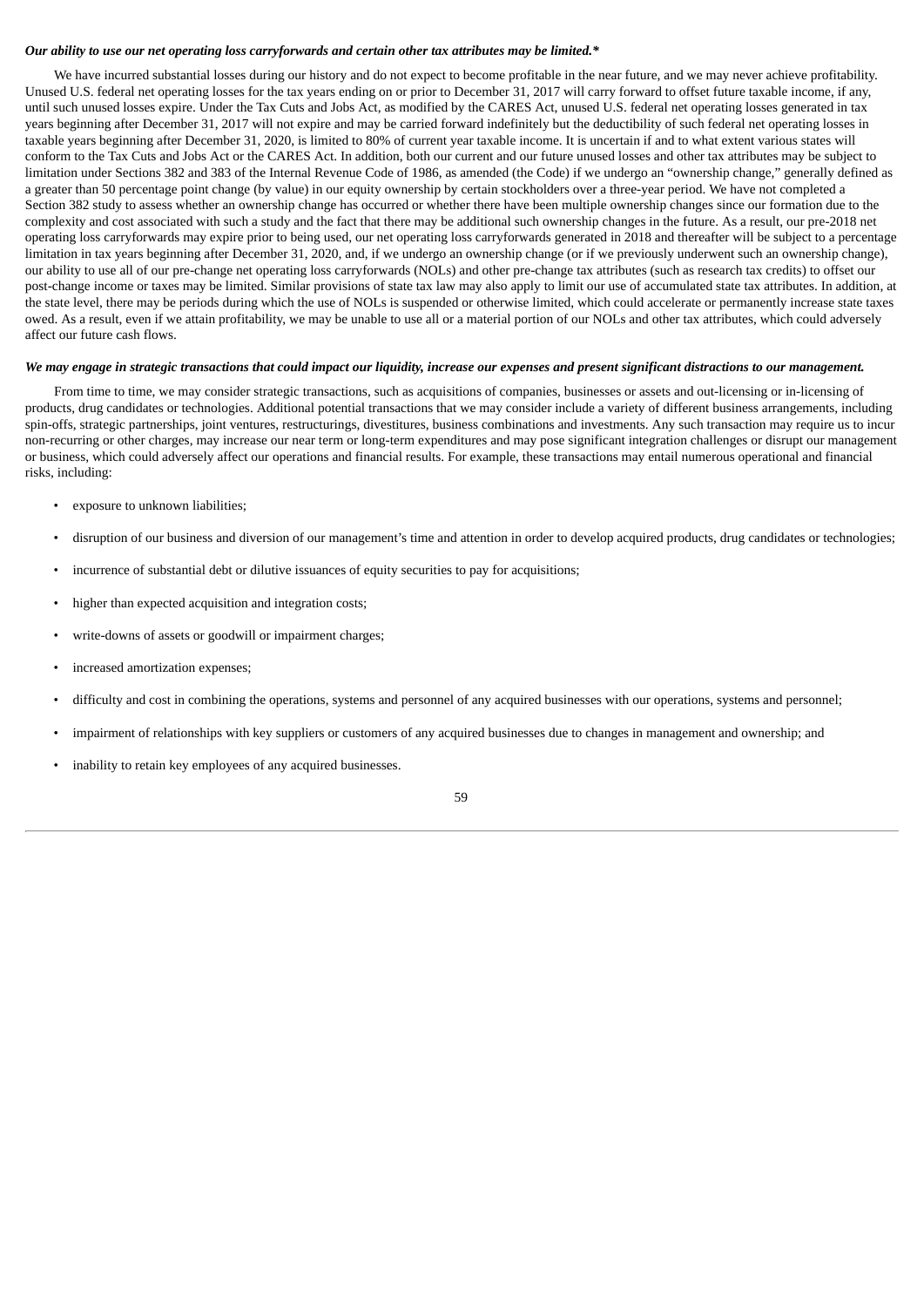#### Our portfolio of marketable securities is subject to market, interest and credit risk that may reduce its value.\*

The value of our investments may decline due to increases in interest rates, downgrades of the bonds and other securities included in our portfolio and instability in the global financial markets that reduces the liquidity of securities included in our portfolio. In addition, the COVID-19 pandemic has and may continue to adversely affect the financial markets in some or all countries worldwide. Each of these events may cause us to record charges to reduce the carrying value of our investment portfolio or sell investments for less than our acquisition cost. Although we attempt to mitigate these risks through diversification of our investments and continuous monitoring of our portfolio's overall risk profile, the value of our investments may nevertheless decline.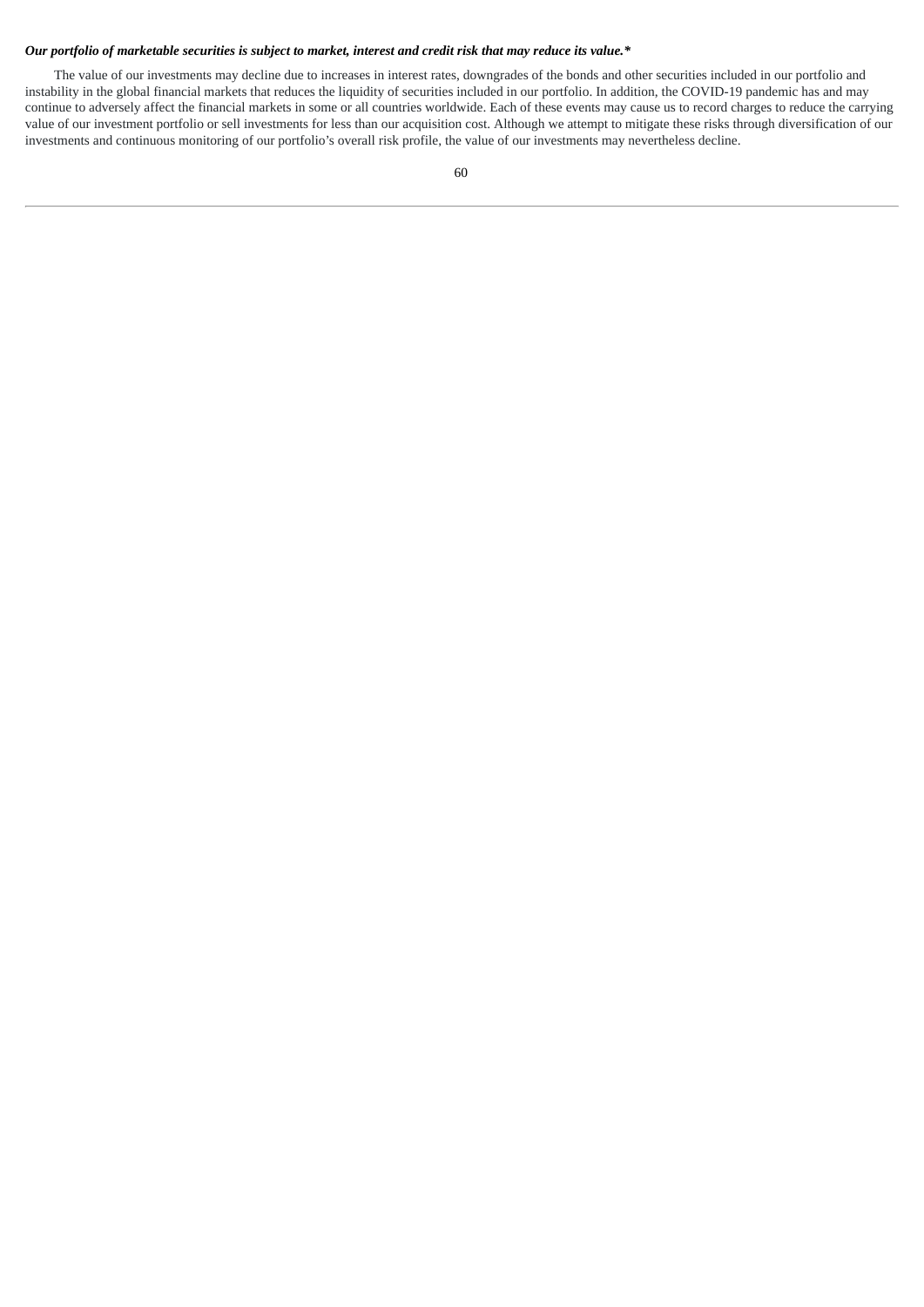#### **Risks Related to Our Common Stock**

## The trading price of our common stock may be volatile and fluctuate substantially, which could result in substantial losses. \*

Our stock price is volatile. For example, the closing price of our common stock since April 17, 2019 through March 31, 2020, has ranged from a low of \$26.67 to a high of \$67.54. The stock market in general and the market for smaller pharmaceutical companies in particular have experienced extreme volatility that has often been unrelated to the operating performance of particular companies. The market price for our common stock may be influenced by many factors, including:

- the degree of success of competitive products or technologies;
- the commencement, enrollment or results of clinical trials and preclinical studies of our drug candidates or those of our competitors;
- adverse results from, delays in or termination of clinical trials;
- unanticipated serious safety concerns related to the use of our product candidates;
- regulatory or legal developments in the United States and other countries;
- any delay in our regulatory filings for our drug candidates and any adverse development or perceived adverse development with respect to the applicable regulatory authority's review of such filings, including without limitation the FDA's issuance of a "refusal to file" letter or a request for additional information;
- receipt of, or failure to obtain, regulatory approvals;
- lower than expected market acceptance of our product candidates following approval, if any, for commercialization;
- developments or disputes concerning patent applications, issued patents or other proprietary rights;
- the recruitment or departure of key personnel;
- the level of expenses related to any of our drug candidates or clinical development programs;
- the results of our efforts to design, develop, acquire or in-license additional technologies or drug candidates;
- actual or anticipated changes in estimates as to financial results, development timelines or recommendations by securities analysts;
- publication of research reports about us or our industry or positive or negative recommendations or withdrawal of research coverage by securities analysts;
- announcements of investigations or regulatory scrutiny of our operations or lawsuits filed against us;
- variations in our financial results or those of companies that are perceived to be similar to us;
- rumors or announcements regarding transactions involving our company or drug candidates;
- proposed changes to healthcare laws in the United States or foreign jurisdictions, or speculation regarding such changes, such as changes in the structure of healthcare payment systems;
- market conditions or trends in the pharmaceutical and biotechnology sectors;
- general economic, industry and market conditions, other events or factors, many of which are beyond our control, such as the recent COVID-19 outbreak; and
- the other events or factors, including those described in this "Risk Factors" section.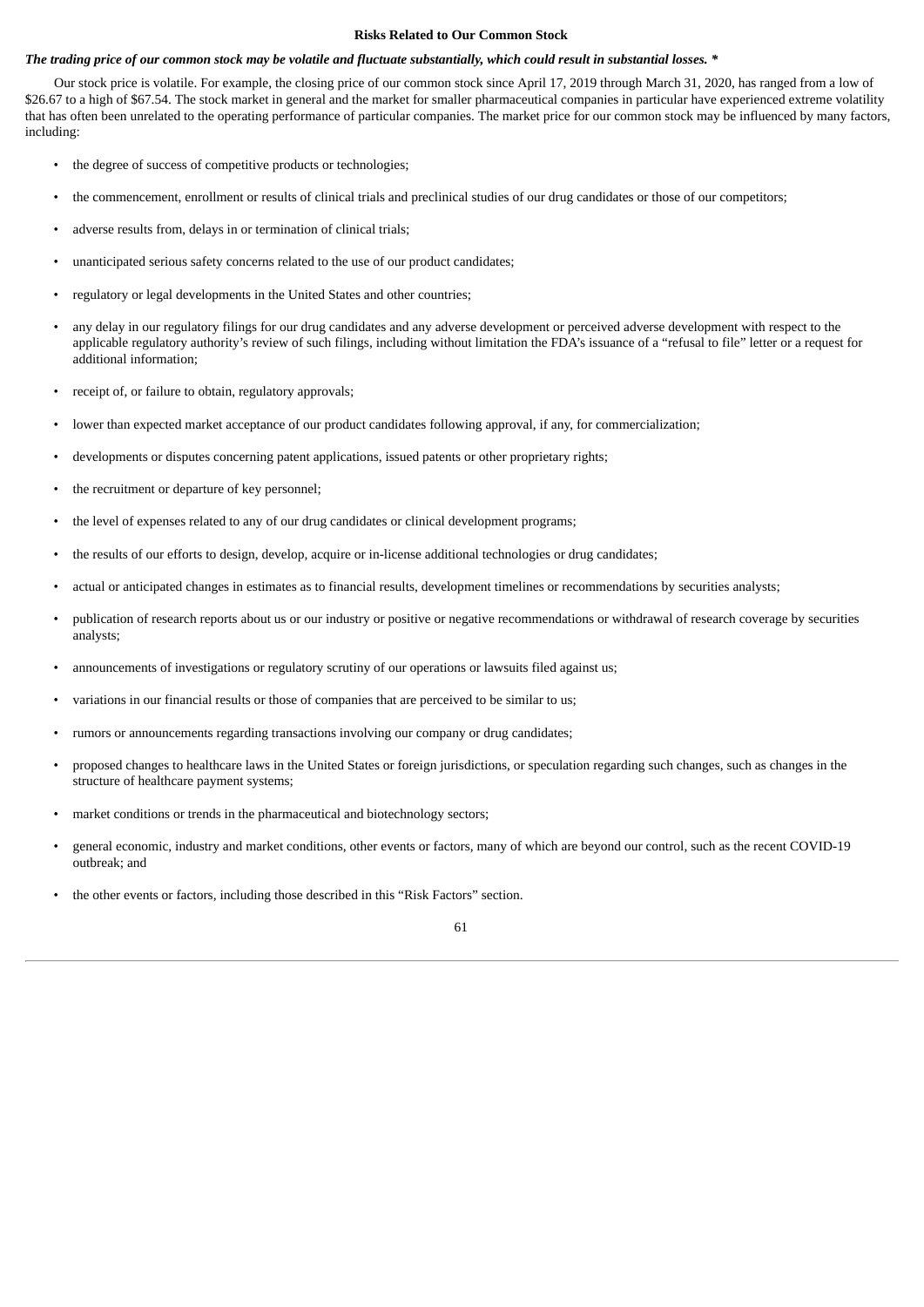# Our executive officers, directors and principal stockholders, if they choose to act together, have the ability to significantly influence all matters submitted to *stockholders for approval.*

Our executive officers and directors, combined with our stockholders who owned more than 5% of our outstanding capital stock beneficially own shares representing a significant percentage of our common stock. As a result, if these stockholders were to choose to act together, they would be able to significantly influence all matters submitted to our stockholders for approval, as well as our management and affairs. For example, these persons, if they choose to act together, would be able to significantly influence the election of directors and approval of any merger, consolidation or sale of all or substantially all of our assets. This concentration of ownership control may:

- delay, defer or prevent a change in control;
- entrench our management and the board of directors; or
- impede a merger, consolidation, takeover or other business combination involving us that other stockholders may desire.

# Delaware law and provisions in our amended and restated certificate of incorporation and amended and restated bylaws could make a merger, tender offer *or proxy contest difficult, thereby depressing the trading price of our common stock.*

Provisions of our amended and restated certificate of incorporation and amended and restated bylaws may delay or discourage transactions involving an actual or potential change in our control or change in our management, including transactions in which stockholders might otherwise receive a premium for their shares or transactions that our stockholders might otherwise deem to be in their best interests. Therefore, these provisions could adversely affect the price of our common stock. Among other things, our amended and restated certificate of incorporation and amended and restated bylaws:

- permit our board of directors to issue up to 10,000,000 shares of preferred stock, with any rights, preferences and privileges as they may designate (including the right to approve an acquisition or other change in our control);
- provide that the authorized number of directors may be changed only by resolution of the board of directors;
- provide that our board of directors or any individual director may only be removed with cause and the affirmative vote of the holders of at least 66- 2/3% of the voting power of all of our then-outstanding common stock;
- provide that all vacancies, including newly created directorships, may, except as otherwise required by law, be filled by the affirmative vote of a majority of directors then in office, even if less than a quorum;
- divide our board of directors into three classes;
- require that any action to be taken by our stockholders must be effected at a duly called annual or special meeting of stockholders and not be taken by written consent;
- provide that stockholders seeking to present proposals before a meeting of stockholders or to nominate candidates for election as directors at a meeting of stockholders must provide notice in writing in a timely manner and also specify requirements as to the form and content of a stockholder's notice;
- do not provide for cumulative voting rights (therefore allowing the holders of a majority of the shares of common stock entitled to vote in any election of directors to elect all of the directors standing for election, if they should so choose);
- provide that special meetings of our stockholders may be called only by the chair of our board of directors, our Chief Executive Officer or by the board of directors pursuant to a resolution adopted by a majority of the total number of authorized directors; and
- provide that the Court of Chancery of the State of Delaware will be the sole and exclusive forum for the following types of actions or proceedings under Delaware statutory or common law: (i) any derivative action or proceeding brought on our behalf; (ii) any action or proceeding asserting a claim of breach of a fiduciary duty owed by any of our current or former directors, officers or other employees to us or our stockholders; (iii) any action or proceeding asserting a claim against us or any of our current or former directors, officers or other employees, arising out of or pursuant to any provision of the Delaware General Corporation Law, our certificate of incorporation or our bylaws; (iv) any action or proceeding to interpret, apply, enforce or determine the validity of our certificate of incorporation or our bylaws; (v) any action or proceeding as to which the

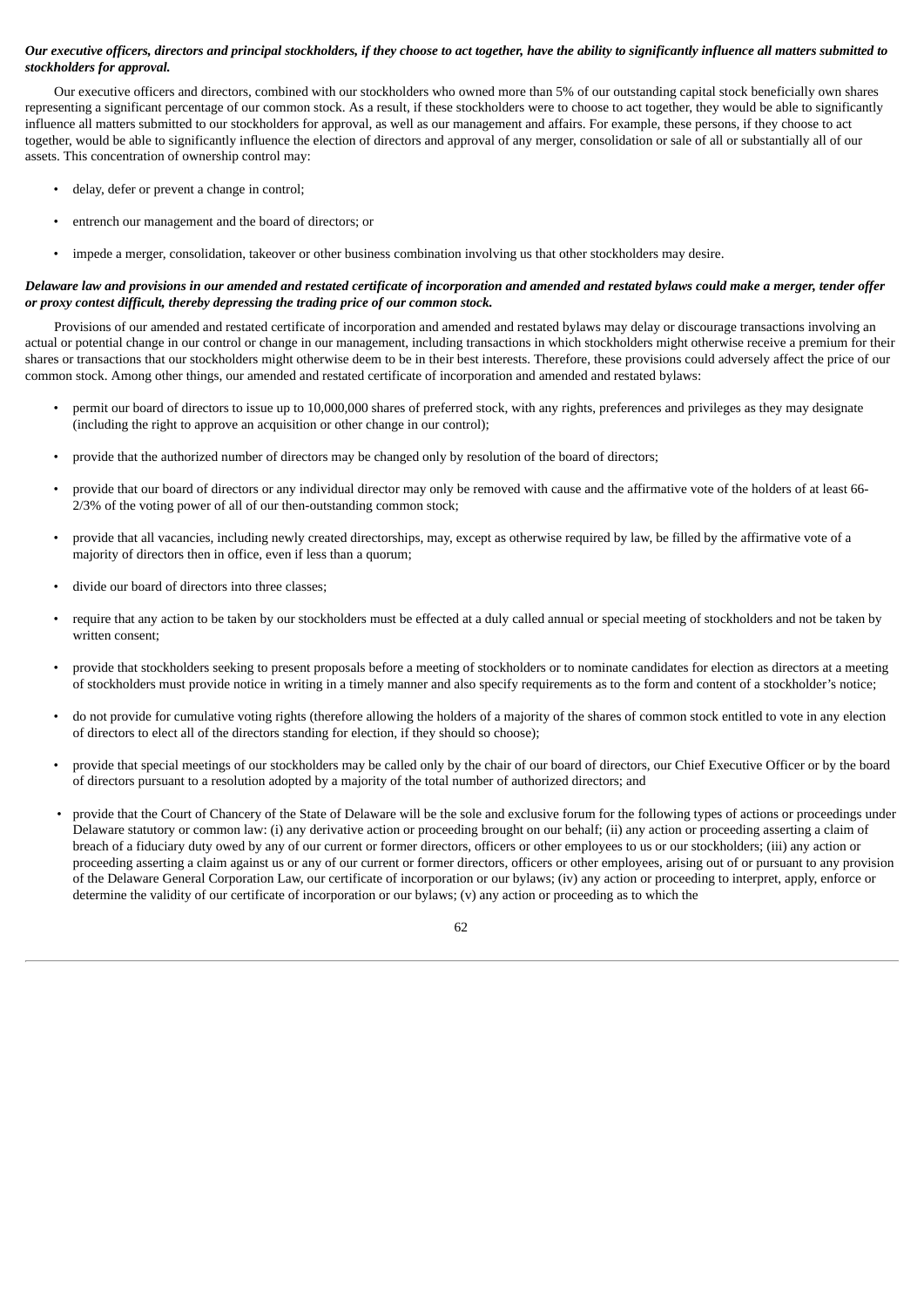Delaware General Corporation Law confers jurisdiction to the Court of Chancery of the State of Delaware; and (vi) any action asserting a claim against us or any of our directors, officers or other employees governed by the internal affairs doctrine, in all cases to the fullest extent permitted by law and subject to the court's having personal jurisdiction over the indispensable parties named as defendants; provided these provisions of our amended and restated certificate of incorporation and amended and restated bylaws will apply to suits brought to enforce a duty or liability created by the Securities Act of 1933, as amended (Securities Act), but stockholders will not be deemed to have waived our compliance with the federal securities laws and the regulations thereunder; and provided these provisions of our amended and restated certificate of incorporation and amended and restated bylaws will not apply to suits brought to enforce a duty or liability created by the Exchange Act or any other claim for which the federal courts have exclusive jurisdiction.

The amendment of any of these provisions, with the exception of the ability of our board of directors to issue shares of preferred stock and designate any rights, preferences and privileges thereto, would require approval by the holders of at least 66-2/3% of our then-outstanding common stock.

In addition, as a Delaware corporation, we are subject to Section 203 of the Delaware General Corporation Law. These provisions may prohibit large stockholders, in particular those owning 15% or more of our outstanding voting stock, from merging or combining with us for a certain period of time. A Delaware corporation may opt out of this provision by express provision in its original certificate of incorporation or by amendment to its certificate of incorporation or bylaws approved by its stockholders. However, we have not opted out of this provision.

These and other provisions in our amended and restated certificate of incorporation, amended and restated bylaws and Delaware law could make it more difficult for stockholders or potential acquirers to obtain control of our board of directors or initiate actions that are opposed by our then-current board of directors, including delay or impede a merger, tender offer or proxy contest involving our company. The existence of these provisions could negatively affect the price of our common stock and limit opportunities for you to realize value in a corporate transaction.

# Our amended and restated certificate of incorporation provides that the Court of Chancery of the State of Delaware is the exclusive forum for certain disputes between us and our stockholders, which could limit our stockholders' ability to obtain a favorable judicial forum for disputes with us or our *directors, officers or employees.*

Our amended and restated certificate of incorporation provides that, to the fullest extent permitted by law and subject to the court's having personal jurisdiction over the indispensable parties named as defendants, the Court of Chancery of the State of Delaware is the exclusive forum for the following types of actions or proceedings under Delaware statutory or common law: (i) any derivative action or proceeding brought on our behalf, (ii) any action or proceeding asserting a breach of fiduciary duty owed by any of our current or former directors, officers or other employees to us or our stockholders, (iii) any action or proceeding asserting a claim against us or any of our current or former directors, officers or other employees arising out of or pursuant to any provision of the Delaware General Corporation Law, our certificate of incorporation or bylaws; (iv) any action or proceeding to interpret, apply, enforce or determine the validity of our certificate of incorporation or our bylaws; (v) any action or proceeding as to which the Delaware General Corporation Law confers jurisdiction to the Court of Chancery of the State of Delaware and (vi) any action asserting a claim against us or any of our directors, officers or other employees that is governed by the internal affairs doctrine; provided these provisions of our amended and restated certificate of incorporation and amended and restated bylaws will apply to suits brought to enforce a duty or liability created by the Securities Act, but stockholders will not be deemed to have waived our compliance with the federal securities laws and the regulations thereunder; and provided, that, this provision would not apply to suits brought to enforce a duty or liability created by the Exchange Act, or any other claim for which the federal courts have exclusive jurisdiction. These choice of forum provisions may limit a stockholder's ability to bring a claim in a judicial forum that it finds favorable for disputes with us or our directors, officers or other employees and may discourage these types of lawsuits. Furthermore, the enforceability of similar choice of forum provisions in other companies' certificates of incorporation has been challenged in legal proceedings, and it is possible that a court could find these types of provisions to be inapplicable or unenforceable. If a court were to find the choice of forum provisions contained in our amended and restated certificate of incorporation to be inapplicable or unenforceable in an action, we may incur additional costs associated with resolving such action in other jurisdictions.

# If securities or industry analysts do not publish research or publish inaccurate or unfavorable research about us, our business or our market, our stock price *and trading volume could decline.*

The trading market for our common stock depends in part on the research and reports that securities or industry analysts publish about us or our business. If one or more of the analysts who cover us downgrade our common stock or publish inaccurate or unfavorable research about our business, our common stock price would likely decline. If one or more of these analysts cease coverage of us or fail to publish reports on us regularly, demand for our common stock could decrease, which might cause our common stock price and trading volume to decline.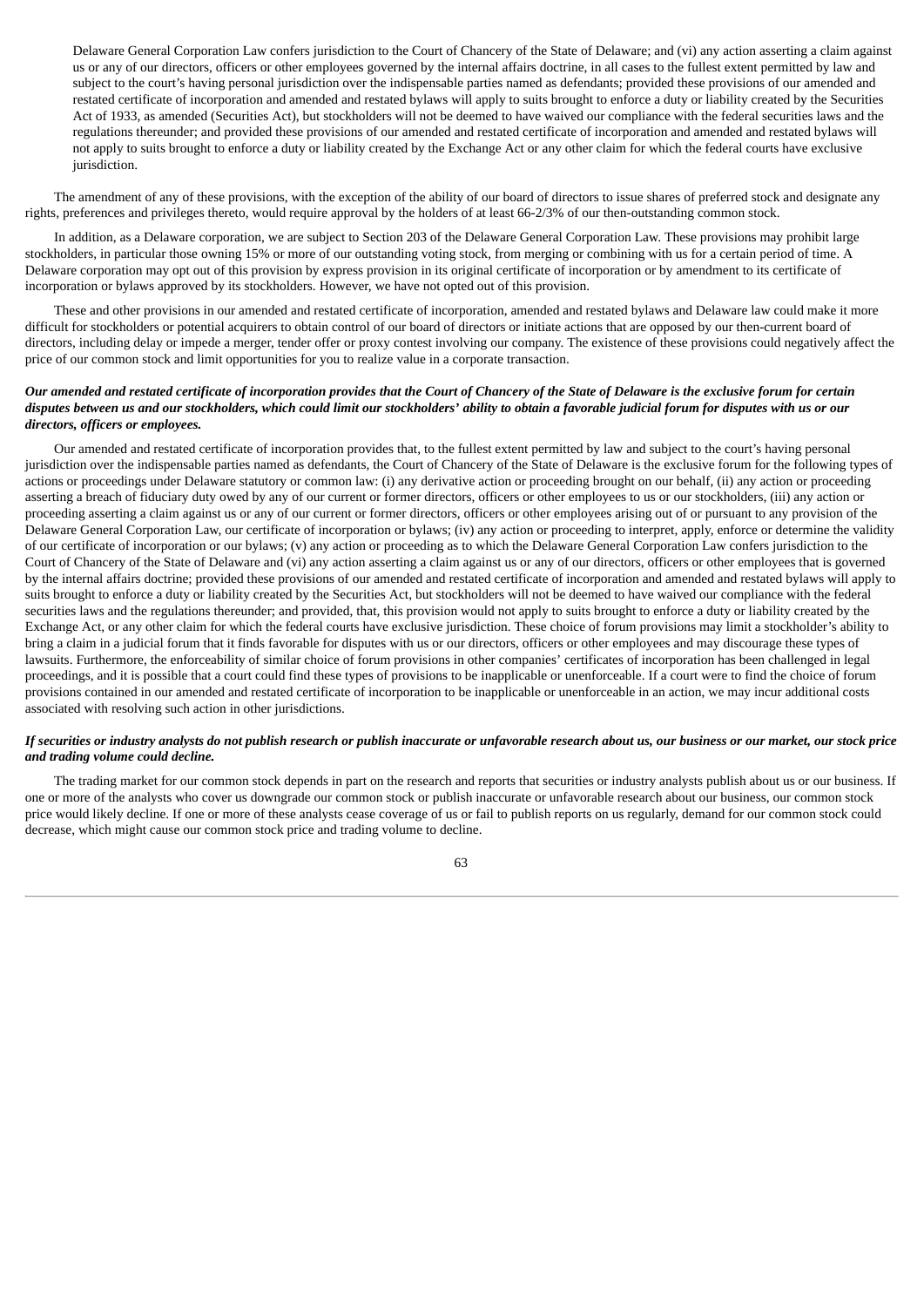## Our business could be negatively affected as a result of actions of activist stockholders, and such activism could impact the trading value of our securities.

Stockholders may, from time to time, engage in proxy solicitations or advance stockholder proposals, or otherwise attempt to effect changes and assert influence on our board of directors and management. Activist campaigns that contest or conflict with our strategic direction or seek changes in the composition of our board of directors could have an adverse effect on our operating results and financial condition. A proxy contest would require us to incur significant legal and advisory fees, proxy solicitation expenses and administrative and associated costs and require significant time and attention by our board of directors and management, diverting their attention from the pursuit of our business strategy. Any perceived uncertainties as to our future direction and control, our ability to execute on our strategy, or changes to the composition of our board of directors or senior management team arising from a proxy contest could lead to the perception of a change in the direction of our business or instability which may result in the loss of potential business opportunities, make it more difficult to pursue our strategic initiatives, or limit our ability to attract and retain qualified personnel and business partners, any of which could adversely affect our business and operating results. If individuals are ultimately elected to our board of directors with a specific agenda, it may adversely affect our ability to effectively implement our business strategy and create additional value for our stockholders. We may choose to initiate, or may become subject to, litigation as a result of the proxy contest or matters arising from the proxy contest, which would serve as a further distraction to our board of directors and management and would require us to incur significant additional costs. In addition, actions such as those described above could cause significant fluctuations in our stock price based upon temporary or speculative market perceptions or other factors that do not necessarily reflect the underlying fundamentals and prospects of our business.

## *Our disclosure controls and procedures may not prevent or detect all errors or acts of fraud.*

We are subject to the periodic reporting requirements of the Exchange Act. We designed our disclosure controls and procedures to reasonably assure that information we must disclose in reports we file or submit under the Exchange Act is accumulated and communicated to management, and recorded, processed, summarized and reported within the time periods specified in the rules and forms of the SEC. We believe that any disclosure controls and procedures or internal controls and procedures, no matter how well-conceived and operated, can provide only reasonable, not absolute, assurance that the objectives of the control system are met.

These inherent limitations include the realities that judgments in decision-making can be faulty, and that breakdowns can occur because of simple error or mistake. For example, our directors or executive officers could inadvertently fail to disclose a new relationship or arrangement causing us to fail to make any related party transaction disclosures. Additionally, controls can be circumvented by the individual acts of some persons, by collusion of two or more people or by an unauthorized override of the controls. Accordingly, because of the inherent limitations in our control system, misstatements due to error or fraud may occur and not be detected. In addition, we do not have a risk management program or processes or procedures for identifying and addressing risks to our business in other areas.

# We are an "emerging growth company," and the reduced disclosure requirements applicable to emerging growth companies may make our common stock *less attractive to investors.*

We are an "emerging growth company," as defined in the Jumpstart Our Business Startups Act of 2012 (JOBS Act). We will remain an emerging growth company until the earliest of (i) December 31, 2024, (ii) the first fiscal year after our annual gross revenues exceed \$1.07 billion, (iii) the date on which we have, during the immediately preceding three-year period, issued more than \$1.0 billion in non-convertible debt securities or (iv) date on which we qualify as a large accelerated filer.

For so long as we remain an emerging growth company, we are permitted and intend to rely on exemptions from certain disclosure requirements that are applicable to other public companies that are not emerging growth companies. These exemptions include:

- not being required to comply with the auditor attestation requirements in the assessment of our internal control over financial reporting;
- not being required to comply with any requirement that may be adopted by the Public Company Accounting Oversight Board regarding mandatory audit firm rotation or a supplement to the auditor's report providing additional information about the audit and the financial statements;
- reduced disclosure obligations regarding executive compensation; and
- exemptions from the requirements of holding a non-binding advisory vote on executive compensation and stockholder approval of any golden parachute payments not previously approved.

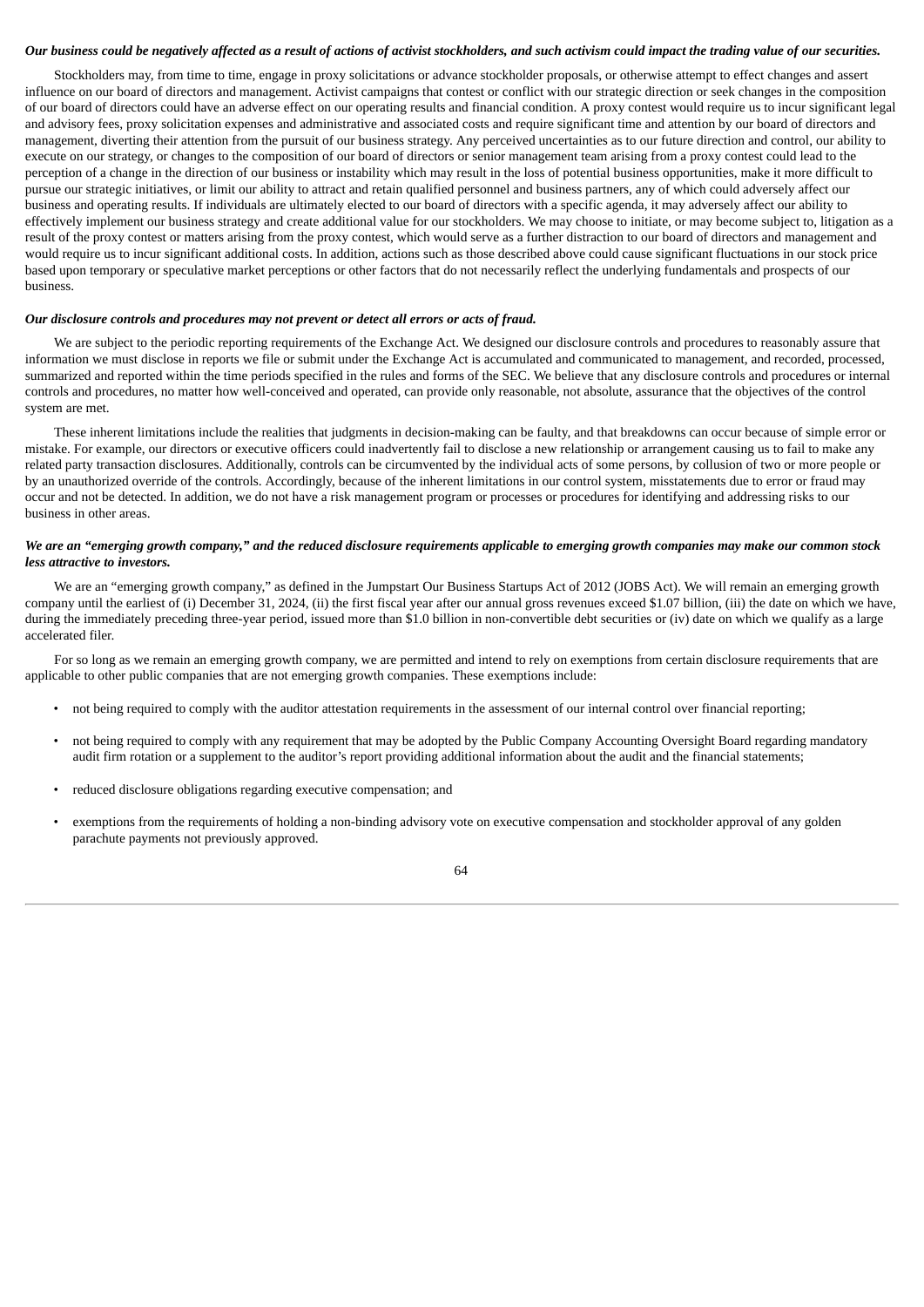We cannot predict whether investors will find our common stock less attractive if we rely on these exemptions. If some investors find our common stock less attractive as a result, there may be a less active trading market for our common stock and our stock price may be more volatile. In addition, the JOBS Act provides that an emerging growth company can take advantage of an extended transition period for complying with new or revised accounting standards. This allows an emerging growth company to delay the adoption of these accounting standards until they would otherwise apply to private companies. We have irrevocably elected not to avail ourselves of this exemption and, therefore, we will be subject to the same new or revised accounting standards as other public companies that are not emerging growth companies.

## We will incur increased costs as a result of operating as a public company, and our management will be required to devote substantial time to new *compliance initiatives and corporate governance practices.*

As a public company, and particularly after we are no longer an emerging growth company, we will incur significant legal, accounting and other expenses that we did not incur as a private company. The Sarbanes-Oxley Act of 2002, the Dodd-Frank Wall Street Reform and Consumer Protection Act, the listing requirements of The Nasdaq Global Select Market and other applicable securities rules and regulations impose various requirements on public companies, including establishment and maintenance of effective disclosure and financial controls and corporate governance practices. Our management and other personnel will need to devote a substantial amount of time to these compliance initiatives. Moreover, these rules and regulations will increase our legal and financial compliance costs and will make some activities more time-consuming and costly. For example, we expect that these rules and regulations may make it more difficult and more expensive for us to obtain director and officer liability insurance, which in turn could make it more difficult for us to attract and retain qualified members of our board of directors.

We are evaluating these rules and regulations, and cannot predict or estimate the amount of additional costs we may incur or the timing of such costs. These rules and regulations are often subject to varying interpretations, in many cases due to their lack of specificity, and, as a result, their application in practice may evolve over time as new guidance is provided by regulatory and governing bodies. This could result in continuing uncertainty regarding compliance matters and higher costs necessitated by ongoing revisions to disclosure and governance practices.

Pursuant to Section 404 of the Sarbanes-Oxley Act of 2002 (Section 404), we will be required to furnish a report by our management on our internal control over financial reporting. However, while we remain an emerging growth company, we will not be required to include an attestation report on internal control over financial reporting issued by our independent registered public accounting firm. To achieve compliance with Section 404 within the prescribed period, we will be engaged in a process to document and evaluate our internal control over financial reporting, which is both costly and challenging. In this regard, we will need to continue to dedicate internal resources, potentially engage outside consultants and adopt a detailed work plan to assess and document the adequacy of internal control over financial reporting, continue steps to improve control processes as appropriate, validate through testing that controls are functioning as documented and implement a continuous reporting and improvement process for internal control over financial reporting. Despite our efforts, there is a risk that we will not be able to conclude, within the prescribed timeframe or at all, that our internal control over financial reporting is effective as required by Section 404. If we identify one or more material weaknesses, it could result in an adverse reaction in the financial markets due to a loss of confidence in the reliability of our financial statements.

## Legal, political and economic uncertainty surrounding the planned exit of the UK from the EU may be a source of instability in international markets, *create currency fluctuations and pose additional risks to our business operations and financial condition.\**

The United Kingdom's withdrawal from the EU, or "Brexit," has caused and may continue to cause disruptions to capital and currency markets worldwide. The full impact of the Brexit decision, however, remains uncertain. A process of negotiation will determine the future terms of the United Kingdom's relationship with the EU and there is the potential that the United Kingdom and the EU may not agree to a withdrawal arrangement before the date the current transition period expires. During this period of negotiation and afterwards, our results of operations and access to capital may be negatively affected by interest rate, exchange rate and other market and economic volatility, as well as political uncertainty. In the short and medium term, there is a risk of disrupted import and export processes due to a lack of administrative processing capacity by the respective United Kingdom and EU customs agencies, which may have a detrimental effect on our customers, distributors and suppliers, which would, in turn, adversely affect our revenues and financial condition.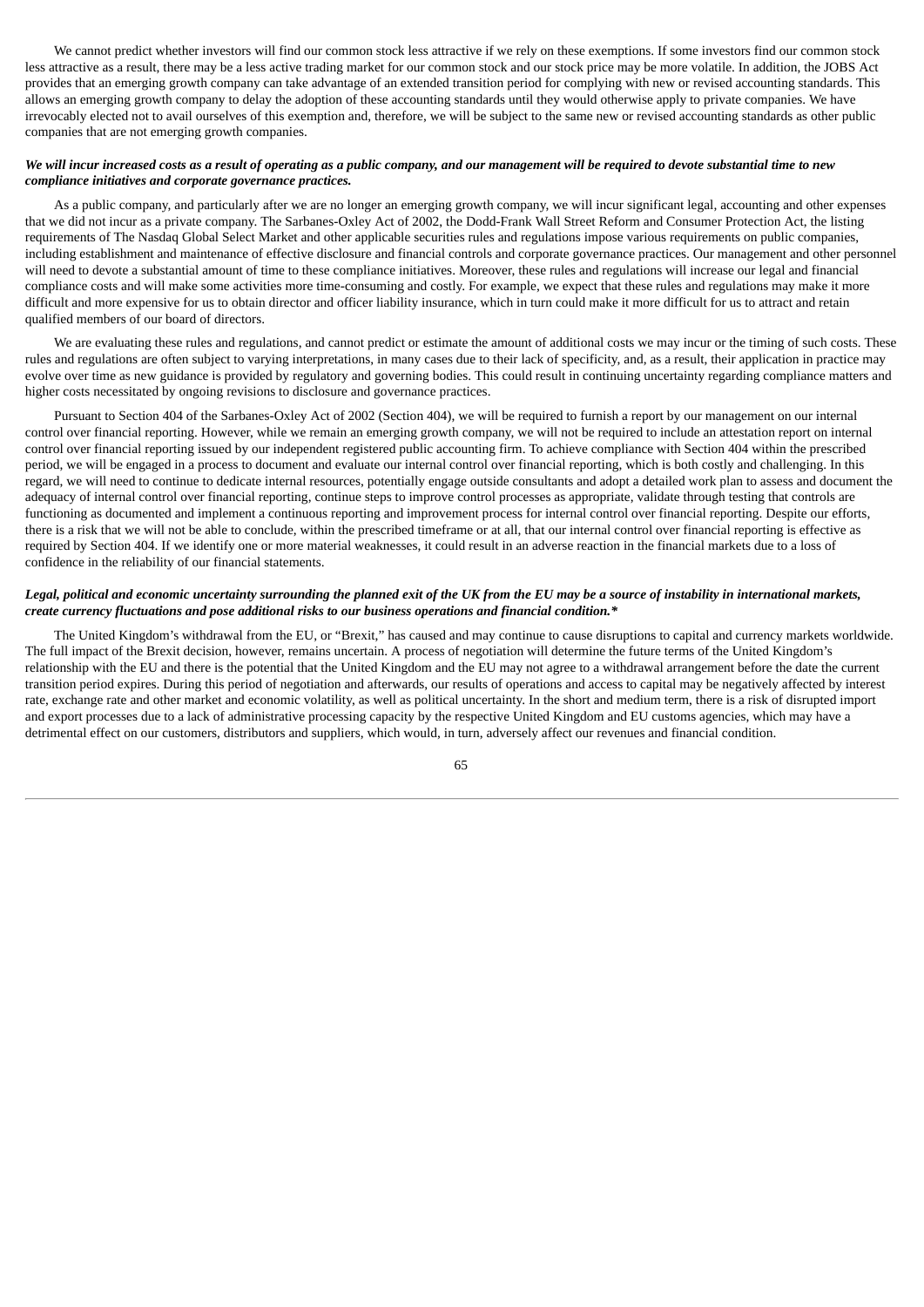# Because we do not anticipate paying any cash dividends on our capital stock in the foreseeable future, capital appreciation, if any, will be your sole source of *gain.*

We have never declared or paid cash dividends on our capital stock. We currently intend to retain all of our future earnings, if any, to finance the growth and development of our business. In addition, the terms of any future debt agreements we may enter into may preclude us from paying dividends. As a result, capital appreciation, if any, of our common stock will be your sole source of gain for the foreseeable future.

### *We could be subject to securities class action litigation.*

In the past, securities class action litigation has often been brought against a company following a decline in the market price of its securities. This risk is especially relevant for us because pharmaceutical companies have experienced significant stock price volatility in recent years. If we face such litigation, it could result in substantial costs and a diversion of management's attention and resources, which could harm our business.

### **Item 2. Unregistered Sales of Equity Securities and Use of Proceeds**

#### **Use of Proceeds**

We commenced our initial public offering pursuant to registration statements on Form S-1 (File Nos. 333-230428 and 333-230911) that were declared or became effective on April 16, 2019 and registered an aggregate of 10,637,500 shares of our common stock. On April 16, 2019, we sold 10,637,500 shares of our common stock at a public offering price of \$18.00 per share for an aggregate gross offering price of \$191.5 million. On April 22, 2019, we completed our initial public offering. Goldman Sachs & Co. LLC and SVB Leerink LLC acted as joint book-running managers for the offering. Wells Fargo, LLC also served as a joint book-running manager. Canaccord Genuity LLC acted as lead manager.

The underwriting discounts and commissions for the offering totaled approximately \$13.4 million. We incurred additional costs of approximately \$2.9 million in offering expenses, which when added to the underwriting discounts and commissions paid by us, amounts to total fees and costs of approximately \$16.3 million. Thus, net offering proceeds to us, after deducting underwriting discounts and commissions and offering costs, were approximately \$175.2 million. No offering costs were paid directly or indirectly to any of our directors or officers (or their associates) or persons owning ten percent or more of any class of our equity securities or to any other affiliates.

Upon receipt, the net proceeds from our initial public offering were held in cash, cash equivalents and marketable securities. Through March 31, 2020, we have not used any of the net proceeds from our initial public offering. We are investing these funds in a combination of short-term and intermediate-term, interest-bearing obligations, investment grade instruments, certificates of deposit or direct or guaranteed obligations of the U.S. government. We expect to use the net proceeds from our initial public offering as described under "Use of Proceeds" in the final prospectus related to our initial public offering (Prospectus). We cannot predict with certainty all of the particular uses for the net proceeds from our initial public offering, or the amounts that we will actually spend on the uses described under "Use of Proceeds" in the Prospectus. The amounts and timing of our actual use of the net proceeds will vary depending on numerous factors, including our ability to access additional financing, the relative success and cost of our research, preclinical and clinical development programs and whether we are able to enter into future licensing arrangements. As a result, our management will have broad discretion in the application of the net proceeds, and investors will be relying on our judgment regarding the application of the net proceeds from our initial public offering.

#### **Item 3. Defaults Upon Senior Securities.**

**None**

**Item 4. Mine Safety Disclosures. Not applicable**

**Item 5. Other Information.**

**None**

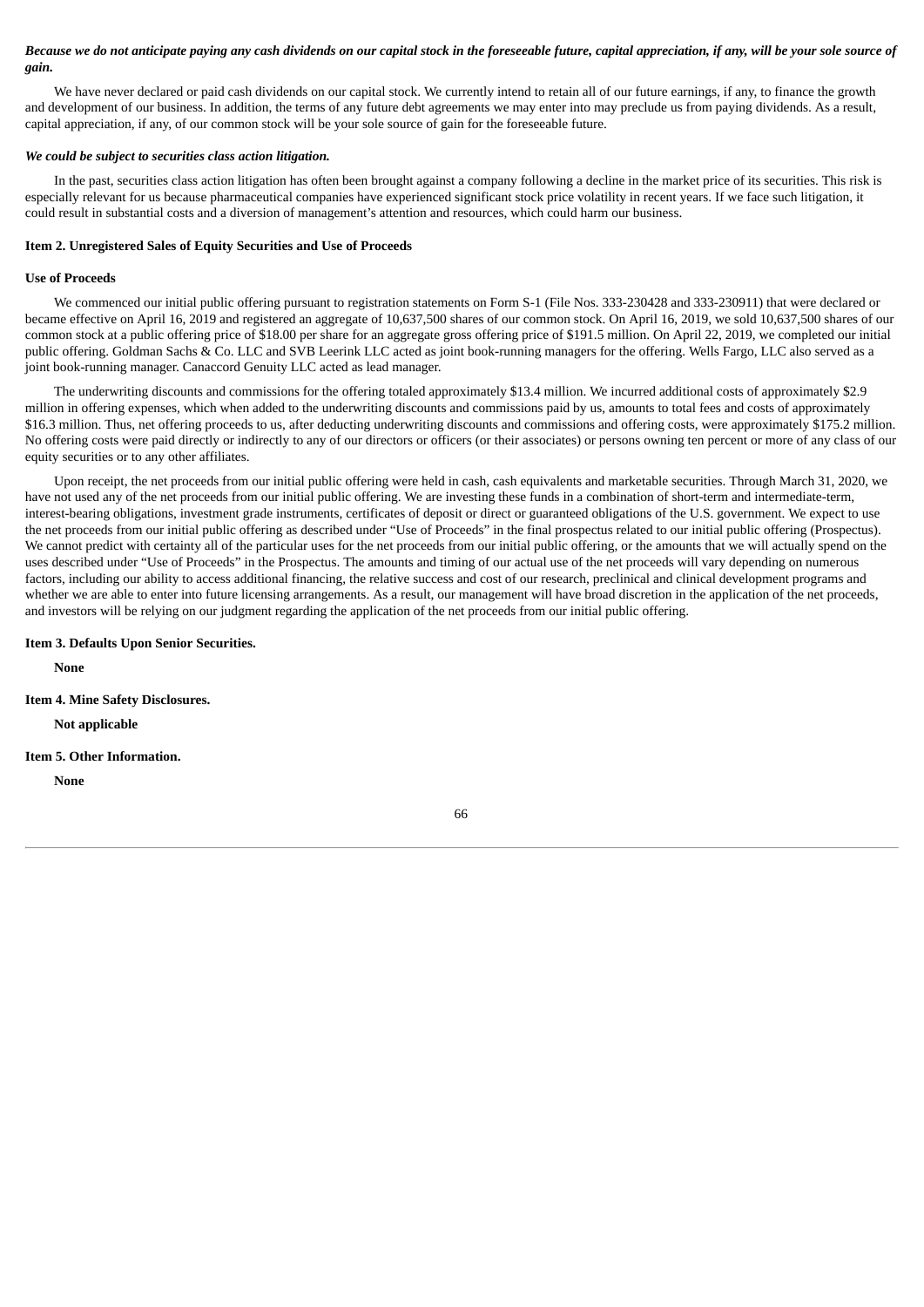# **Item 6. Exhibits.**

Furnish the exhibits required by Item 601 of Regulation S-K (§ 229.601 of this chapter).

| Exhibit<br><b>Number</b>                                       | <b>Description</b>                                                                                                                                                                                                                                                                                                               |
|----------------------------------------------------------------|----------------------------------------------------------------------------------------------------------------------------------------------------------------------------------------------------------------------------------------------------------------------------------------------------------------------------------|
| 3.1                                                            | Amended and Restated Certificate of Incorporation of the Registrant (incorporated by reference to Exhibit 3.1 to the Registrant's Current                                                                                                                                                                                        |
|                                                                | Report on Form 8-K (File No. 001-38871), filed with the SEC on April 22, 2019).                                                                                                                                                                                                                                                  |
| 3.2                                                            | Amended and Restated Bylaws of the Registrant (incorporated by reference to Exhibit 3.2 to the Registrant's Current Report on Form 8-K<br>(File No. 001-38871), filed with the SEC on April 22, 2019).                                                                                                                           |
| 4.1                                                            | Form of Common Stock Certificate of the Registrant (incorporated by reference to Exhibit 4.1 to the Registrant's Registration Statement on<br>Form S-1, as amended (File No. 333-230428), filed with the SEC on April 8, 2019).                                                                                                  |
| 4.2                                                            | Fourth Amended and Restated Investor Rights Agreement, dated October 18, 2018, by and among the Registrant and certain of its<br>securityholders (incorporated by reference to Exhibit 4.2 to the Registrant's Registration Statement on Form S-1, as amended (File No. 333-<br>230428)), filed with the SEC on March 21, 2019). |
| $10.1$ <sup><math>\dagger</math></sup>                         | Transition Separation and Consulting Agreement, dated January 9, 2020, by and between the Registrant and Jingrong Jean Cui, Ph.D.<br>(incorporated by reference to Exhibit 10.1 to the Registrant's Current Report on Form 8-K (File No. 001-38871), filed with the SEC on<br>January 9, 2020).                                  |
| 10.2†                                                          | Non-Employee Director Compensation Policy as amended January 06, 2020 (incorporated by reference to Exhibit 10.12 to the Registrant's<br>Annual Report on Form 10-K (File No. 001-38871), filed with the SEC on March 18, 2020).                                                                                                 |
| 10.3†                                                          | Executive Employment Agreement, dated February 15, 2020, by and between the Registrant and Siegfried Reich, Ph.D. (incorporated by<br>reference to Exhibit 10.14 to the Registrant's Annual Report on Form 10-K (File No. 001-38871), filed with the SEC on March 18, 2020).                                                     |
| 10.4†                                                          | Turning Point Therapeutics, Inc. Severance Benefit Plan, as amended (C-Suite) February 15, 2020 (incorporated by reference to Exhibit 10.15<br>to the Registrant's Annual Report on Form 10-K (File No. 001-38871), filed with the SEC on March 18, 2020).                                                                       |
| 31.1                                                           | Certification of Principal Executive Officer Pursuant to Rules 13a-14(a) and 15d-14(a) under the Securities Exchange Act of 1934, as<br>Adopted Pursuant to Section 302 of the Sarbanes-Oxley Act of 2002.                                                                                                                       |
| 31.2                                                           | Certification of Principal Financial Officer Pursuant to Rules 13a-14(a) and 15d-14(a) under the Securities Exchange Act of 1934, as Adopted<br>Pursuant to Section 302 of the Sarbanes-Oxley Act of 2002.                                                                                                                       |
| $32.1*$                                                        | Certification of Principal Executive Officer Pursuant to Section 906 of the Sarbanes-Oxley Act of 2002.                                                                                                                                                                                                                          |
| $32.2*$                                                        | Certification of Principal Financial Officer Pursuant to Section 906 of the Sarbanes-Oxley Act of 2002.                                                                                                                                                                                                                          |
| 101.INS<br>101.SCH<br>101.CAL<br>101.DEF<br>101.LAB<br>101.PRE | <b>XBRL Instance Document</b><br>XBRL Taxonomy Extension Schema Document<br>XBRL Taxonomy Extension Calculation Linkbase Document<br>XBRL Taxonomy Extension Definition Linkbase Document<br>XBRL Taxonomy Extension Label Linkbase Document<br>XBRL Taxonomy Extension Presentation Linkbase Document                           |
| ╈                                                              | Indicates management contract or compensatory plan.                                                                                                                                                                                                                                                                              |
| *                                                              | This certification shall not be deemed filed for purposes of Section 18 of the Exchange Act or otherwise subject to the liability of that Section,<br>nor shall it be deemed incorporated by reference into any filing under the Securities Act or the Exchange Act.                                                             |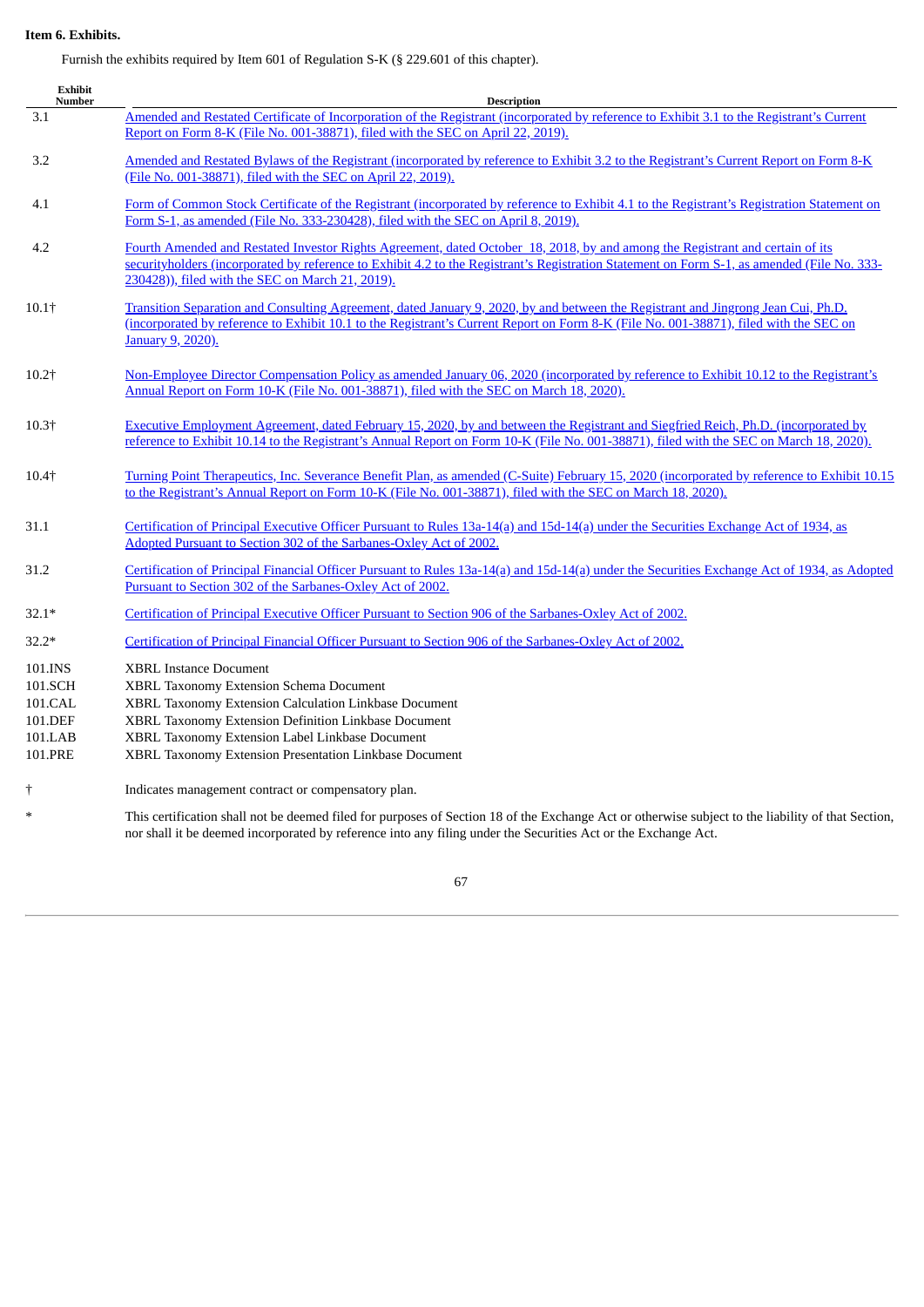# **SIGNATURES**

Pursuant to the requirements of the Securities Exchange Act of 1934, as amended, the registrant has duly caused this report to be signed on its behalf by the undersigned thereunto duly authorized.

# **TURNING POINT THERAPEUTICS, INC.**

| By: | /s/ Athena Countouriotis                                             |  |
|-----|----------------------------------------------------------------------|--|
|     | Athena Countouriotis, M.D.                                           |  |
|     | President & Chief Executive Officer<br>(Principal Executive Officer) |  |
| Bv: | /s/ Yi Larson                                                        |  |
|     | Yi Larson                                                            |  |

Executive Vice President and Chief Financial Officer (Principal Financial Officer)

68

Date: May 12, 2020

Date: May 12, 2020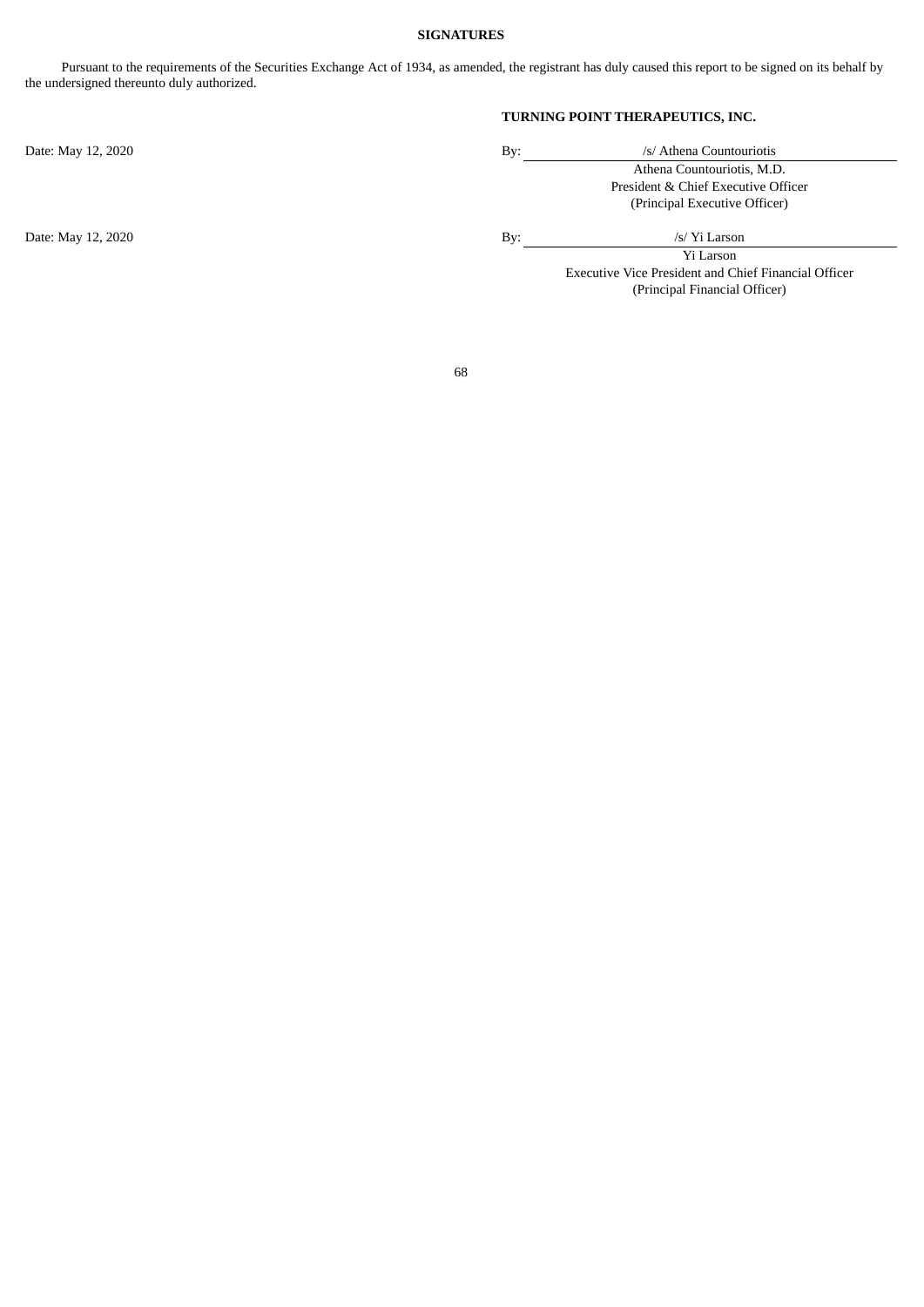# **CERTIFICATION PURSUANT TO RULES 13a-14(a) AND 15d-14(a) UNDER THE SECURITIES EXCHANGE ACT OF 1934, AS ADOPTED PURSUANT TO SECTION 302 OF THE SARBANES-OXLEY ACT OF 2002**

<span id="page-68-0"></span>I, Athena Countouriotis, certify that:

- 1. I have reviewed this quarterly report on Form 10-Q of Turning Point Therapeutics, Inc.;
- 2. Based on my knowledge, this report does not contain any untrue statement of a material fact or omit to state a material fact necessary to make the statements made, in light of the circumstances under which such statements were made, not misleading with respect to the period covered by this report;
- 3. Based on my knowledge, the financial statements, and other financial information included in this report, fairly present in all material respects the financial condition, results of operations and cash flows of the registrant as of, and for, the periods presented in this report;
- 4. The registrant's other certifying officer and I are responsible for establishing and maintaining disclosure controls and procedures (as defined in Exchange Act Rules 13a-15(e) and 15d-15(e)) for the registrant and have:
	- (a) Designed such disclosure controls and procedures, or caused such disclosure controls and procedures to be designed under our supervision, to ensure that material information relating to the registrant, including its consolidated subsidiaries, is made known to us by others within those entities, particularly during the period in which this report is being prepared;
	- (b) Evaluated the effectiveness of the registrant's disclosure controls and procedures and presented in this report our conclusions about the effectiveness of the disclosure controls and procedures, as of the end of the period covered by this report based on such evaluation; and
	- (c) Disclosed in this report any change in the registrant's internal control over financial reporting that occurred during the registrant's most recent fiscal quarter (the registrant's fourth fiscal quarter in the case of an annual report) that has materially affected, or is reasonably likely to materially affect, the registrant's internal control over financial reporting; and
- 5. The registrant's other certifying officer and I have disclosed, based on our most recent evaluation of internal control over financial reporting, to the registrant's auditors and the audit committee of the registrant's board of directors (or persons performing the equivalent functions):
	- (a) All significant deficiencies and material weaknesses in the design or operation of internal control over financial reporting which are reasonably likely to adversely affect the registrant's ability to record, process, summarize and report financial information; and
	- (b) Any fraud, whether or not material, that involves management or other employees who have a significant role in the registrant's internal control over financial reporting.

Date: May 12, 2020 *By:* /s/ Athena Countouriotis

Athena Countouriotis, M.D. President and Chief Executive Officer (*Principal Executive Officer*)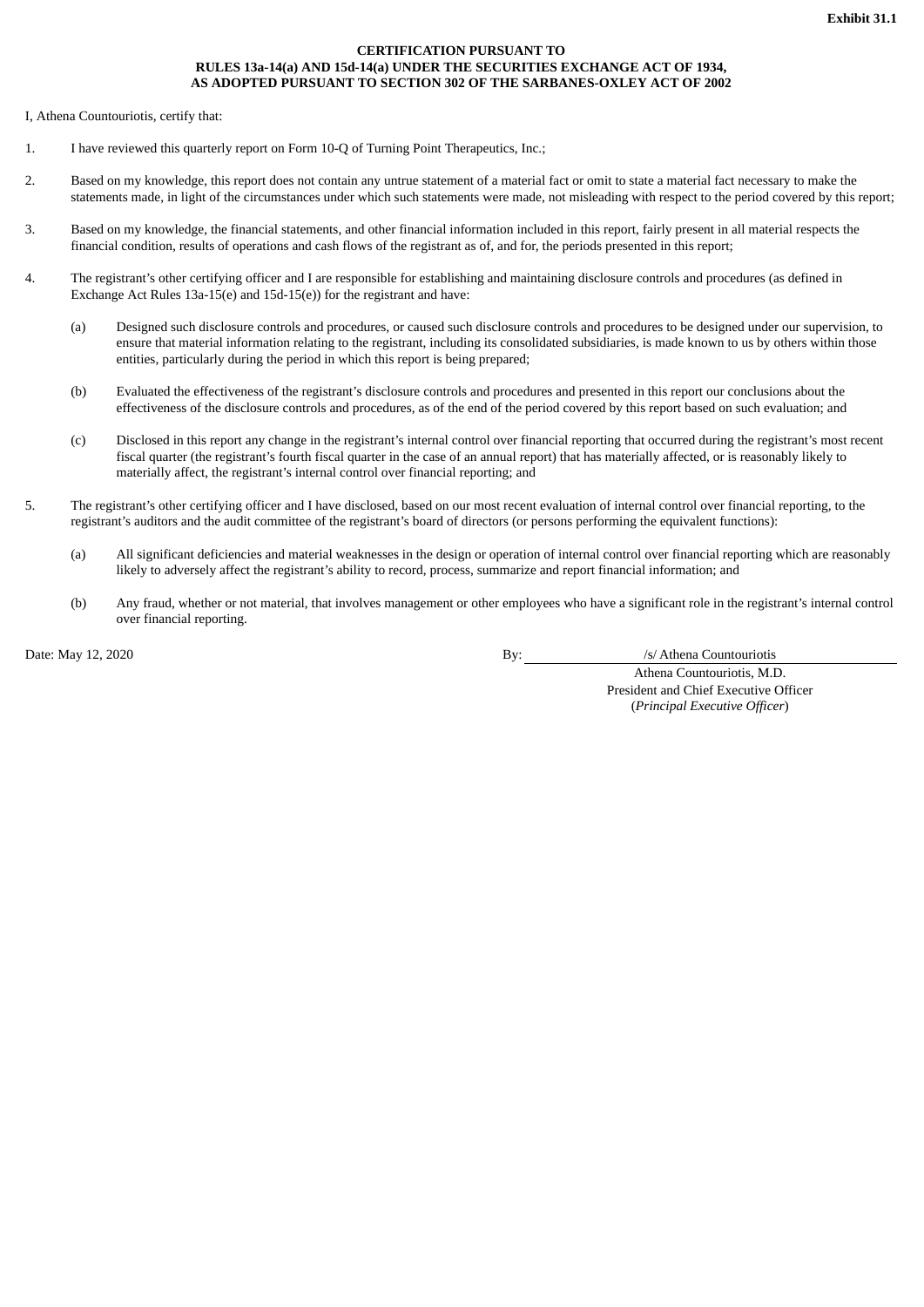# **CERTIFICATION PURSUANT TO RULES 13a-14(a) AND 15d-14(a) UNDER THE SECURITIES EXCHANGE ACT OF 1934, AS ADOPTED PURSUANT TO SECTION 302 OF THE SARBANES-OXLEY ACT OF 2002**

<span id="page-69-0"></span>I, Yi Larson, certify that:

- 1. I have reviewed this quarterly report on Form 10-Q of Turning Point Therapeutics, Inc.;
- 2. Based on my knowledge, this report does not contain any untrue statement of a material fact or omit to state a material fact necessary to make the statements made, in light of the circumstances under which such statements were made, not misleading with respect to the period covered by this report;
- 3. Based on my knowledge, the financial statements, and other financial information included in this report, fairly present in all material respects the financial condition, results of operations and cash flows of the registrant as of, and for, the periods presented in this report;
- 4. The registrant's other certifying officer and I are responsible for establishing and maintaining disclosure controls and procedures (as defined in Exchange Act Rules 13a-15(e) and 15d-15(e)) for the registrant and have:
	- (a) Designed such disclosure controls and procedures, or caused such disclosure controls and procedures to be designed under our supervision, to ensure that material information relating to the registrant, including its consolidated subsidiaries, is made known to us by others within those entities, particularly during the period in which this report is being prepared;
	- (b) Evaluated the effectiveness of the registrant's disclosure controls and procedures and presented in this report our conclusions about the effectiveness of the disclosure controls and procedures, as of the end of the period covered by this report based on such evaluation; and
	- (c) Disclosed in this report any change in the registrant's internal control over financial reporting that occurred during the registrant's most recent fiscal quarter (the registrant's fourth fiscal quarter in the case of an annual report) that has materially affected, or is reasonably likely to materially affect, the registrant's internal control over financial reporting; and
- 5. The registrant's other certifying officer and I have disclosed, based on our most recent evaluation of internal control over financial reporting, to the registrant's auditors and the audit committee of the registrant's board of directors (or persons performing the equivalent functions):
	- (a) All significant deficiencies and material weaknesses in the design or operation of internal control over financial reporting which are reasonably likely to adversely affect the registrant's ability to record, process, summarize and report financial information; and
	- (b) Any fraud, whether or not material, that involves management or other employees who have a significant role in the registrant's internal control over financial reporting.

Date: May 12, 2020 /s/ Yi Larson

Yi Larson Executive Vice President and Chief Financial Officer (*Principal Financial Officer*)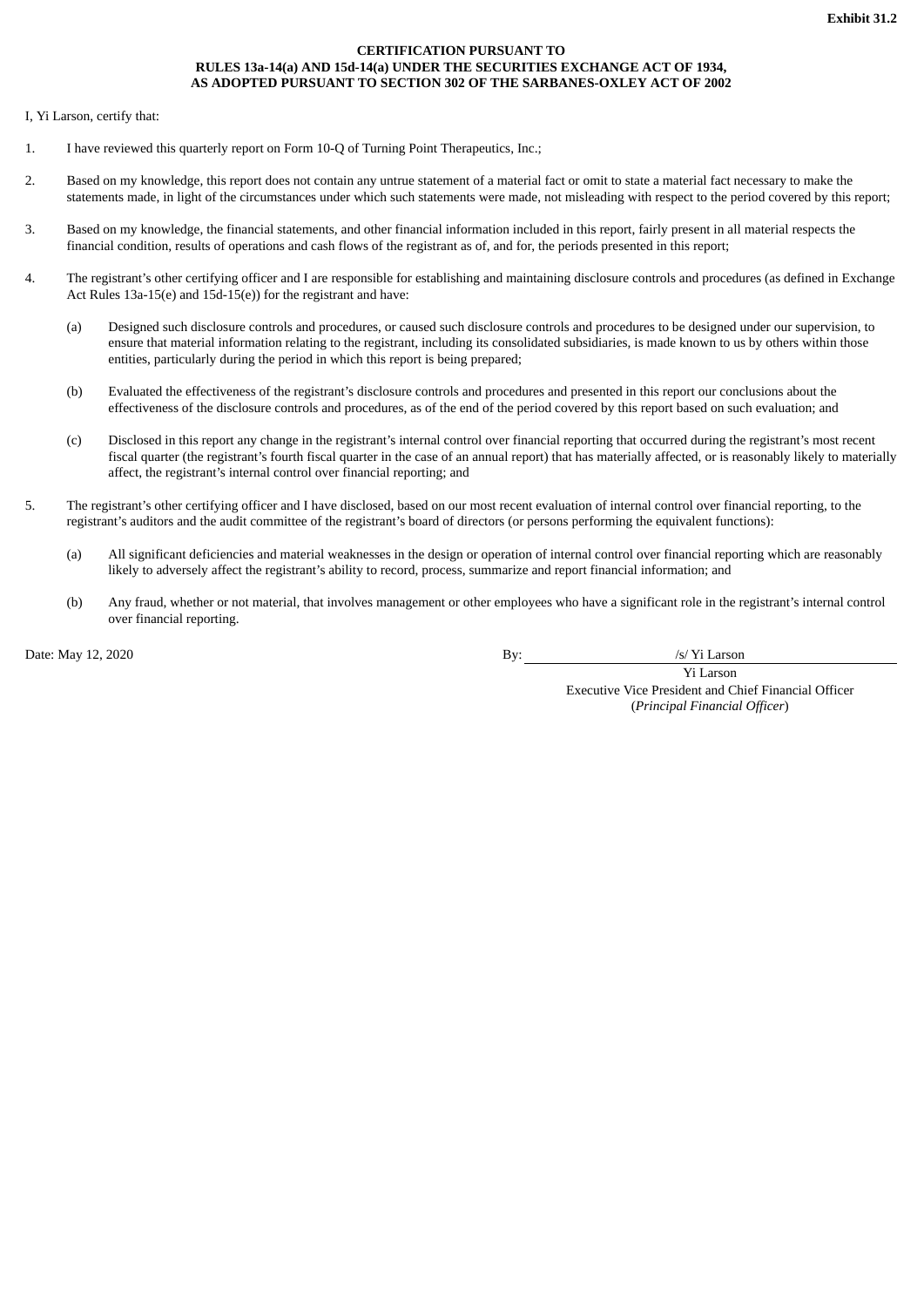# **CERTIFICATION PURSUANT TO 18 U.S.C. SECTION 1350, AS ADOPTED PURSUANT TO SECTION 906 OF THE SARBANES-OXLEY ACT OF 2002**

<span id="page-70-0"></span>In connection with the Quarterly Report of Turning Point Therapeutics, Inc. (the "Company") on Form 10-Q for the period ended March 31, 2020 as filed with the Securities and Exchange Commission on the date hereof (the "Report"), I certify, pursuant to 18 U.S.C. § 1350, as adopted pursuant to § 906 of the Sarbanes-Oxley Act of 2002, that:

- (1) The Report fully complies with the requirements of section 13(a) or 15(d) of the Securities Exchange Act of 1934; and
- (2) The information contained in the Report fairly presents, in all material respects, the financial condition and result of operations of the Company.

Date: May 12, 2020 By: /s/ Athena Countouriotis

Athena Countouriotis, M.D. President and Chief Executive Officer (*Principal Executive Officer*)

This certification accompanies the Report to which it relates, is not deemed filed with the Securities and Exchange Commission and is not to be incorporated by reference into any filing of the Company under the Securities Act of 1933, as amended, or the Securities Exchange Act of 1934, as amended (whether made before or after the date of the Report), irrespective of any general incorporation language contained in such filing